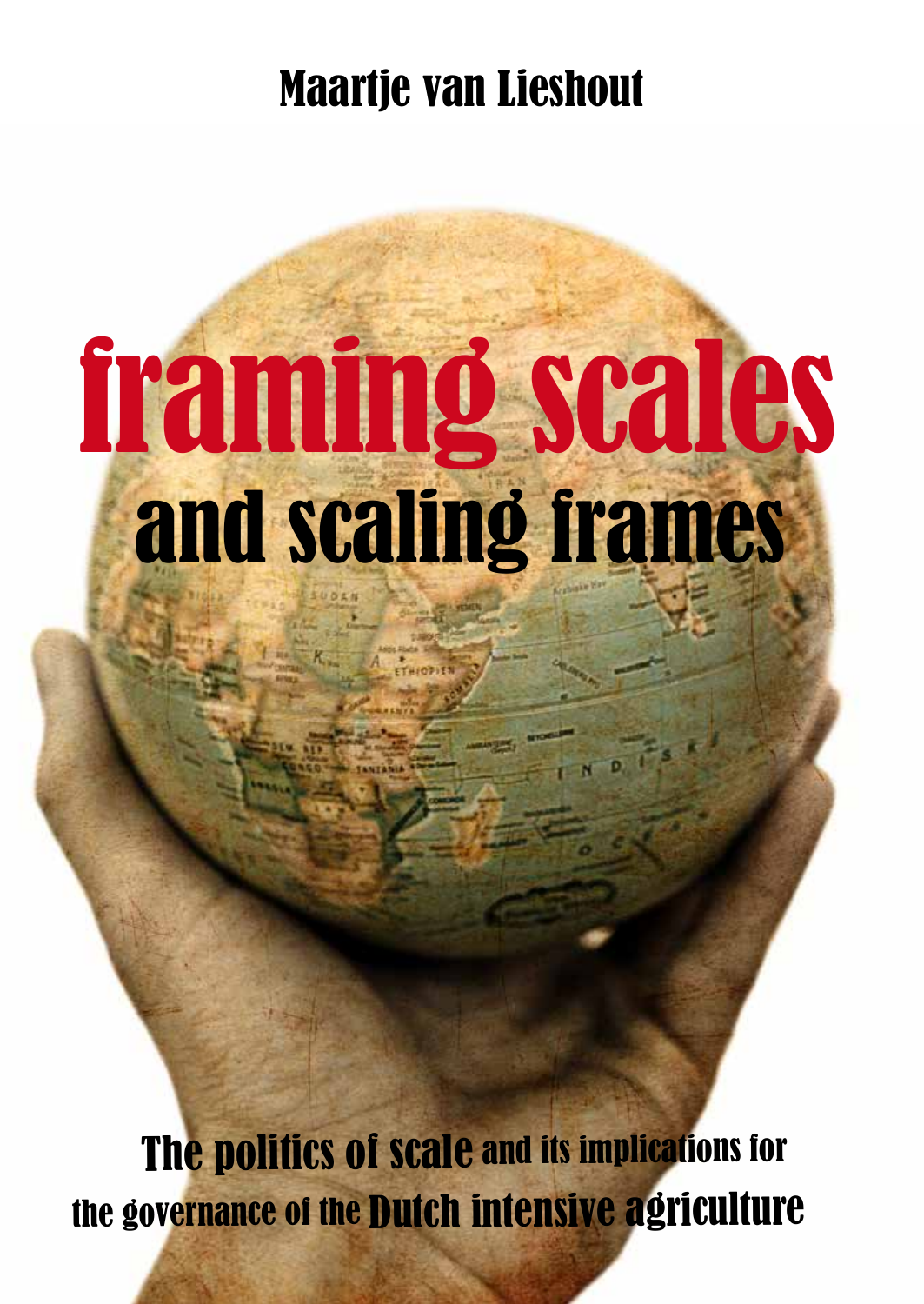## **Framing scales and scaling frames**

The politics of scale and its implications for the governance of the Dutch intensive agriculture

**Maartje van Lieshout**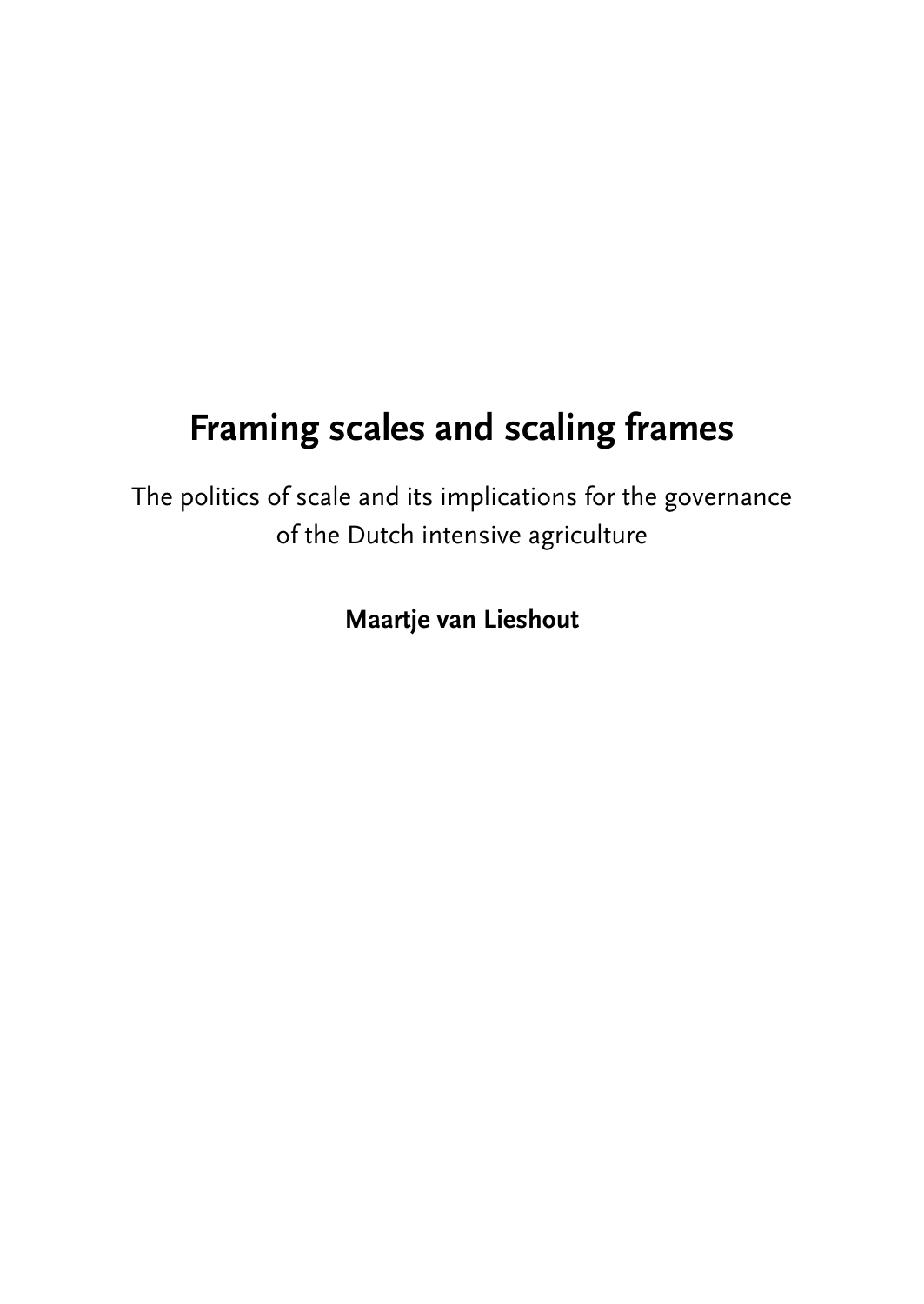### **Framing scales and scaling frames**

The politics of scale and its implications for the governance of the Dutch intensive agriculture

**Maartje van Lieshout**

**Thesis** submitted in fulfilment of the requirements for the degree of doctor at Wageningen University by the authority of the Rector Magnificus Prof. Dr M.J. Kropff, in the presence of the Thesis Committee appointed by the Academic Board to be defended in public on Wednesday 8 January 2014 at 11 a.m. in the Aula.

#### **Thesis committee**

*Promotors* Prof. Dr C.J.A.M. Termeer Professor of Public Administration Wageningen University

Prof. Dr M.N.C. Aarts Professor of Strategic Communication University of Amsterdam Associate professor, Strategic Communication Group Wageningen University

*Co-promotor*  Dr A.R.P.J. Dewulf Associate professor, Public Administration and Policy Group Wageningen University

#### *Other members*

Prof. Dr I.J.M. de Boer, Wageningen University Prof. Dr B. Gray, Penn State University, United States of America Prof. Dr J. Grin, University of Amsterdam Prof. Dr P.F.M. Opdam, Wageningen University

*This research was conducted under the auspices of the Wageningen School of Social Sciences.*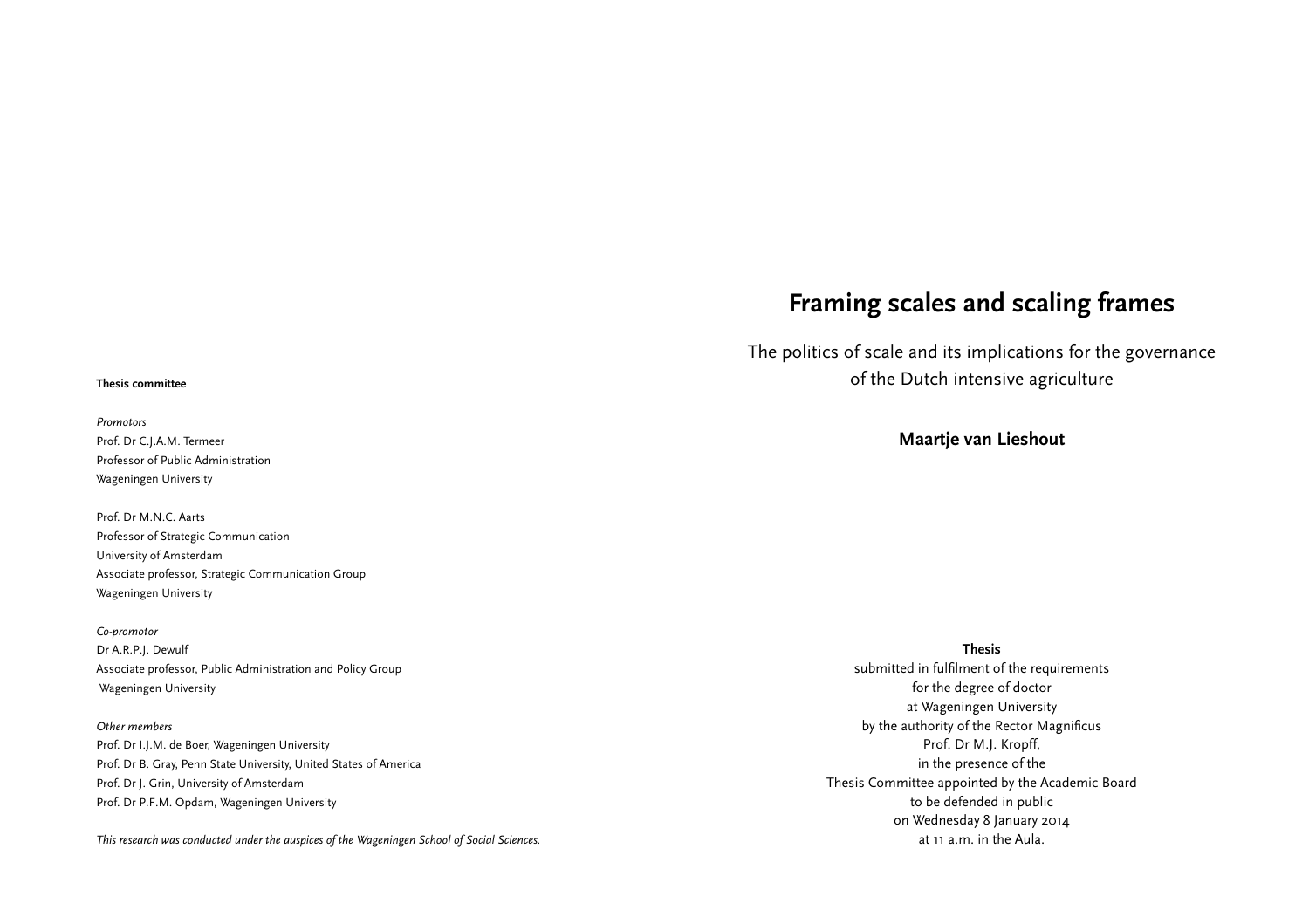#### **Table of contents**

|                         | Acknowledgements                                              | 7              |
|-------------------------|---------------------------------------------------------------|----------------|
|                         | Tables and figures                                            | 9              |
| ı.                      | <b>General introduction</b>                                   | 11             |
| 1.1                     | Cause: scales and frames                                      | 13             |
| 1.2                     | Conceptual framework                                          | 14             |
| 1.3                     | Research objectives and questions                             | 21             |
| 1.4                     | Methodology                                                   | 23             |
| $1.5 -$                 | Outline of the thesis                                         | 3 <sub>1</sub> |
| $\mathbf{2}$            | Framing scale increase in Dutch agricultural policy 1950-2012 | 33             |
| 2.1                     | Introduction                                                  | 35             |
| 2.2                     | Theoretical framework                                         | 37             |
| 2.3                     | Materials and methods                                         | 41             |
|                         | 2.4 Results                                                   | 4 <sup>2</sup> |
| 2.5                     | Discussion and conclusion                                     | 60             |
| $\overline{\mathbf{3}}$ | Do scale frames matter?                                       |                |
|                         | Scale frame mismatches in the decision making process         |                |
|                         | of a 'mega farm' in a small Dutch village                     | 65             |
| 3.1                     | Introduction                                                  | 67             |
| 3.2                     | Theoretical framework                                         | 68             |
| 3.3                     | Methods                                                       | 71             |
| 3.4                     | Results                                                       | 72             |
| 3.5                     | Discussion and conclusions                                    | 82             |
|                         | Appendix 3.1                                                  | 89             |
|                         | Appendix 3.2                                                  | 91             |
|                         | Appendix 3.3                                                  | 95             |
|                         | Appendix 3.4                                                  | 99             |
|                         | Appendix 3.5                                                  | 103            |
| 4                       | Doing scalar politics                                         |                |
|                         | Interactive scale framing for managing accountability in      |                |
|                         | complex policy processes                                      | 107            |
| 4.1                     | Introduction                                                  | 109            |
| 4.2                     | Conceptual framework                                          | 111            |
| 4.3                     | Methods                                                       | 115            |

Maartje van Lieshout

*Framing scales and scaling frames. The politics of scale and its implications for the governance of the Dutch intensive agriculture*

PhD thesis, Wageningen University, Wageningen, NL (2014) With references, with summaries in Dutch and English

ISBN 978-94-6173-835-6

designed by www.studiods.nl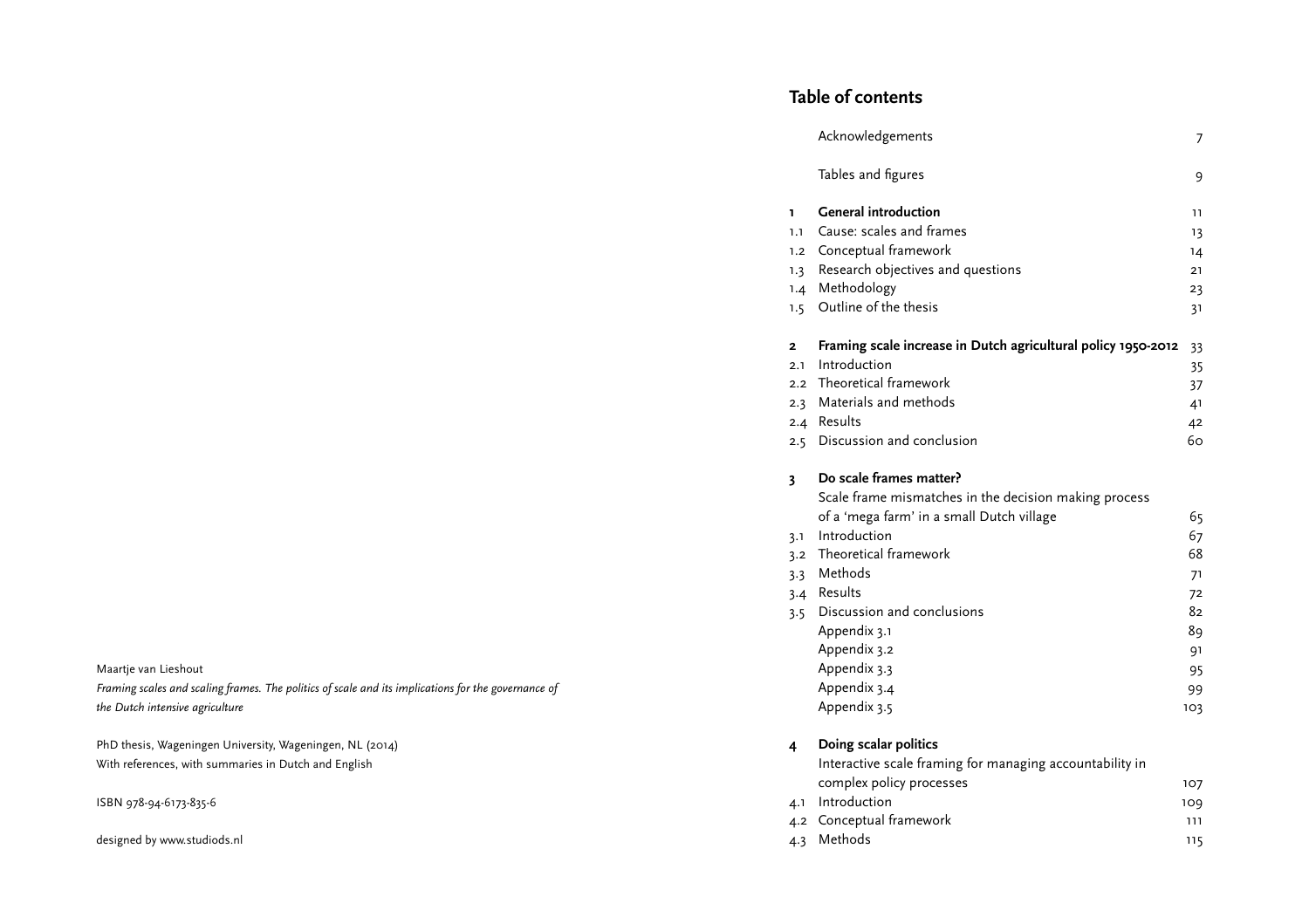| 4.4 | Results                                                                                                         | 118        |  |  |  |  |  |
|-----|-----------------------------------------------------------------------------------------------------------------|------------|--|--|--|--|--|
| 4.5 | Conclusions                                                                                                     | 127        |  |  |  |  |  |
| 5   | The power to frame the scale?<br>Analysing scalar politics over, in and of a deliberative<br>governance process | 131        |  |  |  |  |  |
| 5.1 | Introduction                                                                                                    | 133        |  |  |  |  |  |
| 5.2 | Framework to analyse the interplay between scale framing                                                        |            |  |  |  |  |  |
|     | and power dynamics in governance processes<br>Methods                                                           | 134        |  |  |  |  |  |
| 5.3 | Results                                                                                                         | 139        |  |  |  |  |  |
| 5.4 |                                                                                                                 | 141<br>156 |  |  |  |  |  |
| 5.5 | Discussion and conclusions                                                                                      |            |  |  |  |  |  |
| 6   | Conclusion                                                                                                      |            |  |  |  |  |  |
|     | The implications of framing scales and scaling frames                                                           | 161        |  |  |  |  |  |
| 6.1 | Conclusions                                                                                                     | 163        |  |  |  |  |  |
|     | 6.2 Contributions to the theory                                                                                 | 167        |  |  |  |  |  |
|     | 6.3 Limitations and avenues for future research                                                                 | 174        |  |  |  |  |  |
|     | 6.4 Implications for practice                                                                                   | 177        |  |  |  |  |  |
|     | References                                                                                                      | 181        |  |  |  |  |  |
|     | Summary                                                                                                         | 197        |  |  |  |  |  |
|     | Samenvatting                                                                                                    | 203        |  |  |  |  |  |
|     | Publications                                                                                                    | 209        |  |  |  |  |  |
|     | About the author                                                                                                | 213        |  |  |  |  |  |
|     | Completed training and supervision plan                                                                         | 215        |  |  |  |  |  |

#### **Acknowledgements**

Accomplishing this thesis was not possible without the help of many others. In this part I would like to thank all who helped me!

First of all I would like to thank my supervisors: Katrien Termeer, Noelle Aarts, and Art Dewulf. I have learned a lot from you. Katrien, I want to thank you for sharing your experience, your enthusiasm for my historical analysis and particularly for making this project possible and for arranging the access to my cases. Art, thanks for learning me about discursive psychology, discourse and conversation analysis, for your ideas of structuring the results, and thank you for your help in taking a step back and looking at the big picture. And Noelle, thank you especially for your knowledge, ideas about literature, all your positive energy, compliments, listening ears, and creative solutions.

Next I would like to thank the people who provided me with all kinds of data and other information. Without your help this research was simply impossible. I cannot mention anyone by name, because I promised anonymity, but this appreciation concerns the brave municipality who invited us to evaluate their decision-making process, and the former Ministry of Agriculture Nature and Foodquality for providing me access to the societal dialogue meetings. I especially want to thank all the people I interviewed in the new mixed company case, the people of the citizens panel who I could accompany during their farm-visits and meetings and their supervisor for recording the last meeting. Thank you for providing me access, for your time, your openness, and patience. In addition I want to thank Margit van Wessel who collected data with me in the societal dialogue case and made the transcription of the data possible.

I also want to thank my colleagues in the PAP group for their critical comments on my work in our chairgroup meetings, and for their company during coffee and lunch breaks every day. Here I want to specially mention Gerard Breeman for working together in NMC case, sharing data, methodology and, more generally, your inspiring work on agricultural policy. Also Maarit Junnikkala, I want to thank for always being interested, and arranging everything that is needed to be able to work on a PhD. And of course all my roommates and former roommates need to be thanked: thank you guys for your 'gezelligheid' and discussions. I particularly want to thank Robbert Biesbroek and Pieter Zwaan for the chit-chat and more serious conversations we had on all different aspects of doing our PhD, theory, methods, etc.

Finally I would like to thank my family and friends especially for having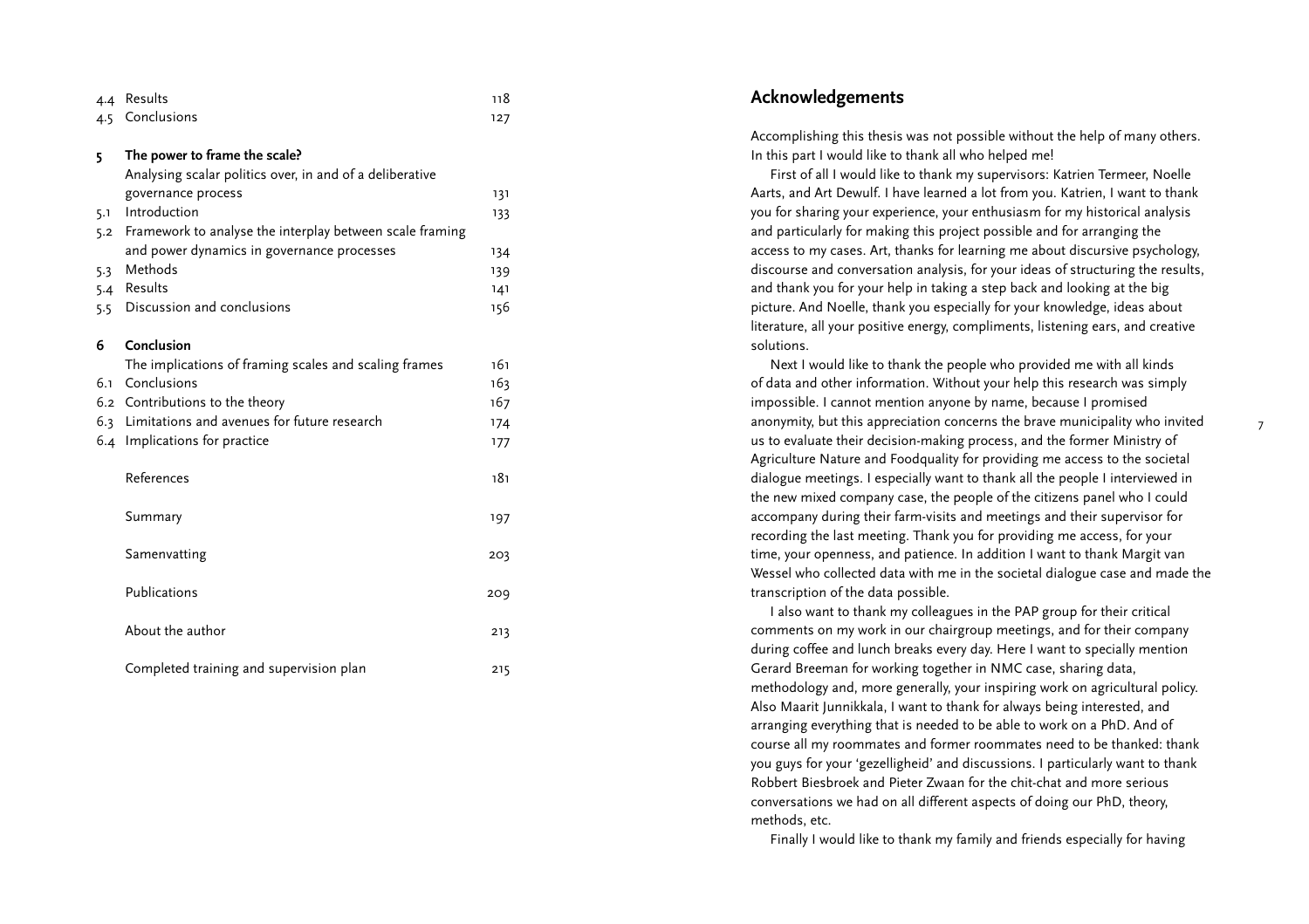nice dinners and a good time together. Thanks mam and pap for showing me how to hang in there and not give up, and how to put things in perspective. Mam, Kees and Marijke thank you for 'jumping in' when necessary so things at home could just continue, and for giving Geert and me some evenings and holidays together!

Last, but for sure not least, I want to thank Geert, Seger and Hazel for supporting me just by being there, so only in the last stretch of this PhDjourney I spent very much of our weekends on finishing. For the rest you made sure I was not able to work or otherwise think much of my research when I was at home! I love you all more than words can express!

Wageningen, November 2013

Maartje van Lieshout

#### **Tables and Figures**

| Table 2.1  | Interpretative codes per memorandum                        | 43  |
|------------|------------------------------------------------------------|-----|
| Table 2.2  | Summary of the policy frames and the role of scale         |     |
|            | increase                                                   | 57  |
| Table 2.3  | Typical terms for the found frames coded per               |     |
|            | memorandum                                                 | 59  |
| Table 3.1  | A theoretical division of scales                           | 73  |
| Table 3.2  | The scales and levels used by the alderman                 | 74  |
| Table 3.3  | The scales and levels used by the founder of the action    |     |
|            | group                                                      | 76  |
| Table 3.4  | The scales and levels used by the entrepreneur             | 78  |
| Figure 3.1 | Reconstruction of the decision-making process              | 90  |
| Table 4.1  | Selected data and context                                  | 116 |
| Table 4.2  | Indicators for the selection of scale framing fragments    | 117 |
| Figure 5.1 | Deliberative governance process as part of a larger policy |     |
|            | process                                                    | 135 |
| Figure 5.2 | The interplay between power dynamics and scale frames in   |     |
|            | (deliberative) governance processes                        | 137 |
| Figure 5.3 | Framework for assessing the interplay between power        |     |
|            | dynamics and scale frames in deliberative governance       |     |
|            | processes                                                  | 138 |
| Figure 5.4 | Timeline of analysed episodes in the societal dialogue on  |     |
|            | the future of intensive agriculture in the Netherlands     | 140 |
| Table 5.1  | Indicators for the selection of scale framing fragments    | 142 |
| Table 5.2  | The variety of scale frames pro and con in the citizen     |     |
|            | panel, supervisor's account and report                     | 158 |
| Table 6.1  | Examples of scale frame mismatches                         | 170 |
| Table 6.2  | Different scale frames of proponents and opponents in the  |     |
|            | debate about the future of Dutch agriculture               | 173 |

9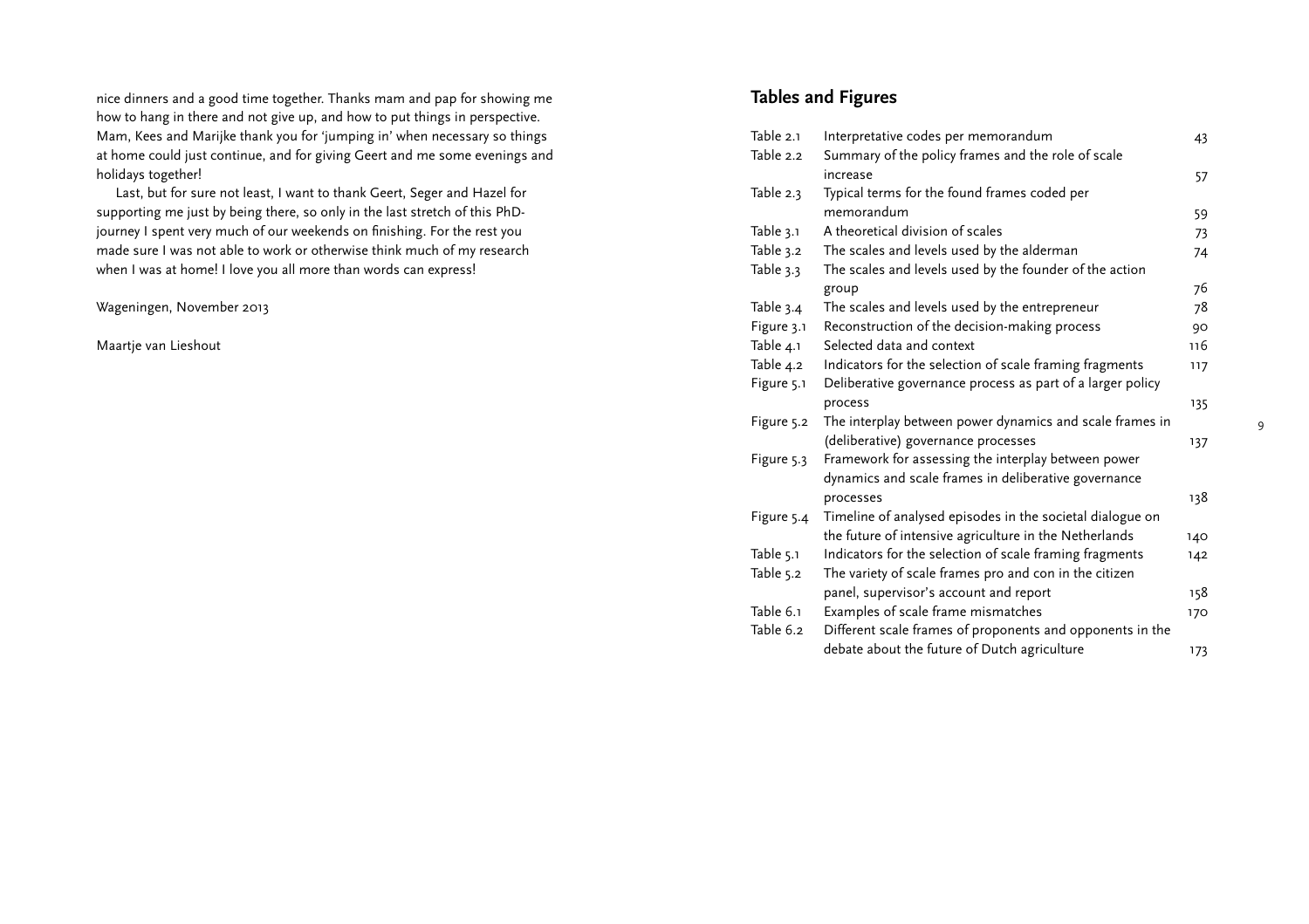# 1 **General introduction**

M. van Lieshout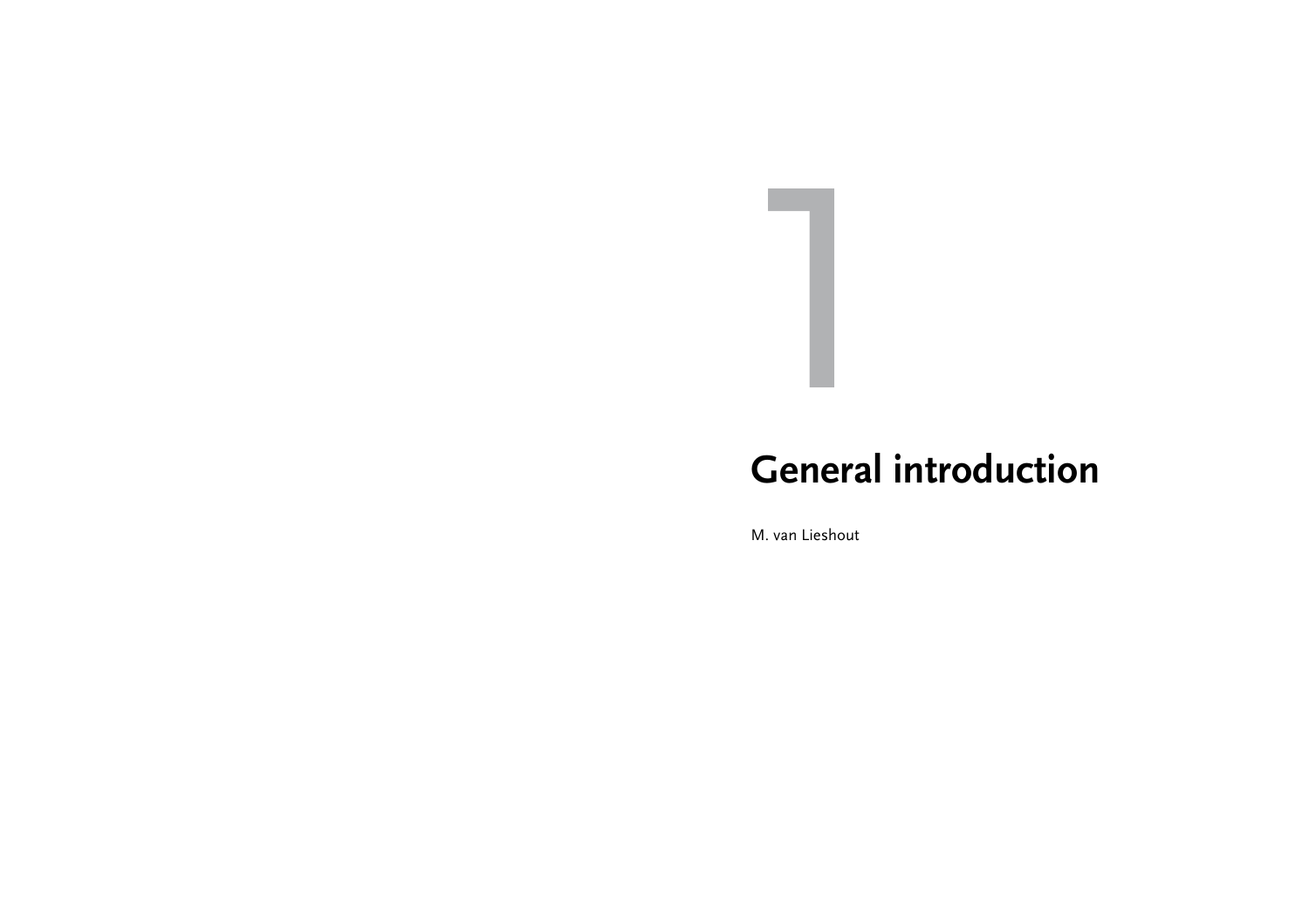**Setting the scene: 'pig flat', 'mega-stable', or 'very innovative example for the rest of the world'?**

In a small rural town in the south east of the Netherlands, a group of innovative farmers is developing a new mixed company (NMC), and the municipal alderman is trying to implement the national reconstruction act for rural areas. This NMC is to consist of a very large pig farm, a very large poultry farm, and a manure fermentation installation, and aims to become a closed system using outputs from one activity as input for another. The NMC is considered an innovative sustainable development in the agricultural sector that will contribute to food security for the growing world population. However, local citizens and even the national press have framed the NMC as a 'pig flat' or a 'mega-stable' and have expressed many different concerns about this development. People are afraid that animal diseases will spread to humans, and also of the risks of anti biotics resistance and fine dust. They are worried about the impact on their landscape and animal welfare. These worries and fears have ignited commotion and fierce protests by both citizens and NGOs...

#### **1.1 Cause: scales and frames**

This short story shows some of the different perspectives in this complex governance process. In this thesis, I study this governance process and the broader national debate about the future of the Dutch intensive agriculture sector. I focus on these different perspectives and their implications. More specifically, I focus on the use of scales and frames, scale frames, in interactions about complex problems.

Complex problems like climate change, global food security, and threats to biodiversity cut across traditional jurisdictions and scopes of organisations, and stretch across local to global scale-levels (Dietz, Ostrom, & Stern, 2003). For example, policies regarding CO2 storage resolve issues nationally, or at even larger scale-levels, but lead to much insecurity about the consequences locally. Within the scope of this thesis, and as referred to above, the Dutch reconstruction policy' resolves land use issues on the regional and national scale-level, but creates extra nuisance on the local scale-level. In this thesis, I take these differences across scale-levels as a starting point. I study how different actors use these different scale arguments in their communication and ask the question: *What are the implications of scale framing for the governance of complex problems?*

It has become common in the fields of political sciences, public administration, and policy sciences to stress the complexity of societal problems (Hisschemöller & Hoppe, 1995; Koppenjan & Klijn, 2004; Van Bueren, Klijn, & Koppenjan, 2003). Complex problems are by definition multi-scale problems, since these are characterised by controversy, diffuse boundaries, uncertainty, ambiguity, dynamics, and multiple interdependent actors (Coleman, 2006; Hisschemöller & Hoppe, 1995; Koppenjan & Klijn, 2004). Moreover, the responsibility to tackle complex problems stretches across many organisations on different scales and levels (Head & Alford, 2008). In this thesis, I define scales broadly as the spatial, temporal, or administrative dimensions used to describe a phenomenon (adapted from Gibson, Ostrom, & Ahn, 2000, p. 218; see also 1.3). Apart from scales, levels can be distinguished. Levels are 'the units of analysis that are located at the

<sup>1</sup> In the Netherlands, in order to restructure the rural areas to provide space for agriculture, nature, and water storage, the reconstruction act was formulated in 1999. This act divides the rural areas into three zones in which more or less intensive agriculture is allowed: in extensive areas (extensiveringsgebieden), the primary function is living or nature, and intensive farms have to leave; in intermediate areas (verwevingsgebieden), agriculture, housing, and nature are interwoven; and in agricultural development areas (ADAs) (landbouw ontwikkelings gebieden), intensive cattle breeding, settlement of new farms, and extending farms is possible. These development areas are designated by the provinces and established by the municipalities.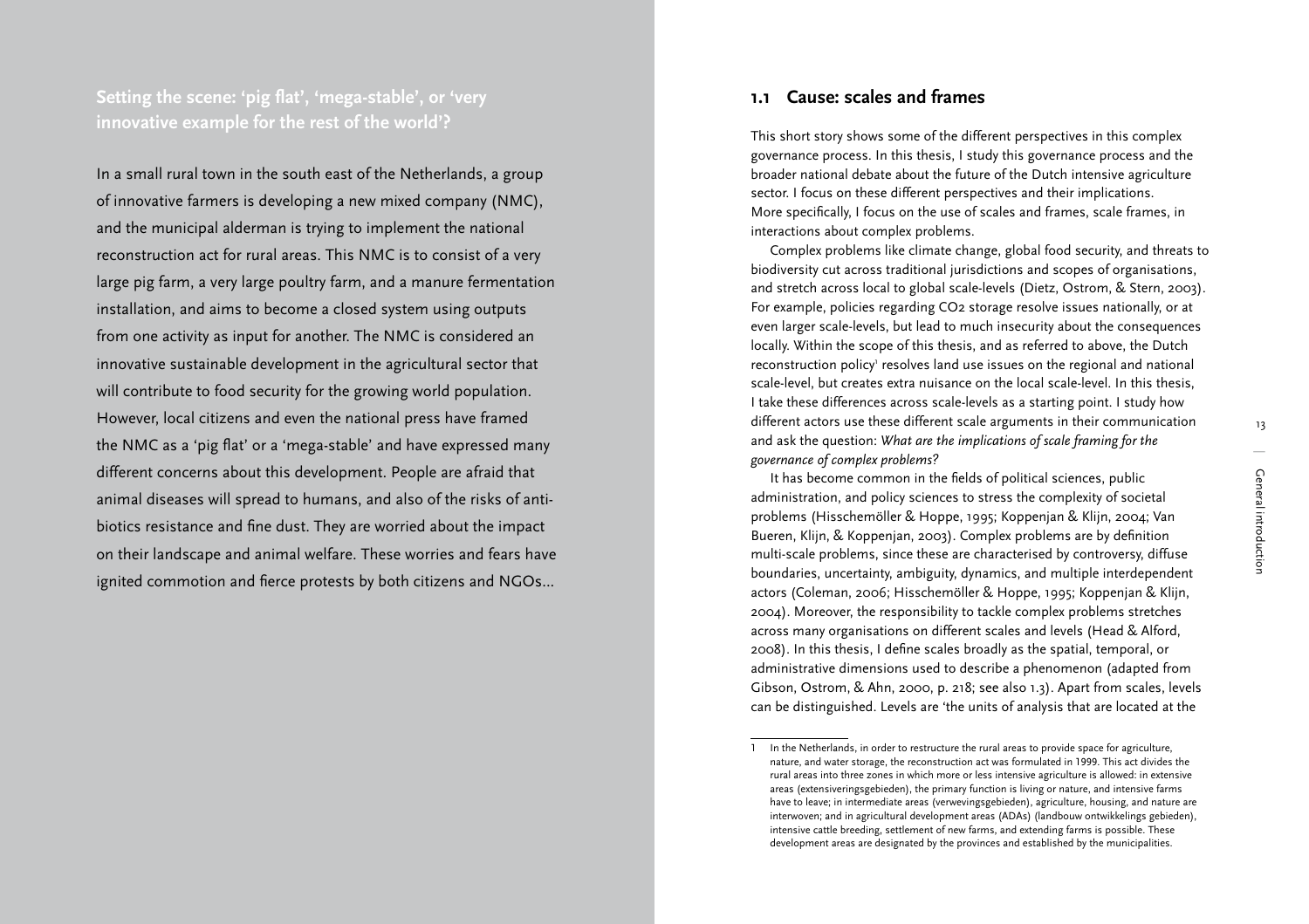same position on a scale' (Gibson et al., 2000: 218), or in other words: the different locations on a scale.

Complex problems are not just out there. Actors highlight different aspects of a situation as a problem and situate this on different scales. This process is also referred as framing (Aarts & Van Woerkum, 2006; Dewulf et al., 2009; Entman, 1993; Lewicki, Gray, & Elliott, 2003). In this thesis, I focus on how actors use scale in their framings. I call this scale framing. Scale framing is not without consequences. It makes a difference in terms of actors, interests, and interdependencies whether problems are addressed at one scale-level or another (Dewulf, Mancero, Cárdenas, & Sucozhañay, 2011). This process of strategically using scales as political devices is also known as the politics of scale, or scalar politics (Delaney & Leitner, 1997; Jonas, 1994; MacKinnon, 2011; Swyngedouw, 2004).

Although the construction and politics of scale are intensively debated in the field of political geography (see for example MacKinnon, 2011, for an overview), the construction, use, and implications of framing scales for governance processes have not received much attention in public administration and policy sciences. Since these actions have many consequences for on-going governance processes, I study how framing issues on a certain scale and or level plays a role in these processes. I focus on the *process of framing scales in* governance *interactions*, and the implications thereof; this will improve the quality of the discussions and decision making about complex problems, and contribute to scale-sensitive governance.

In the remainder of this chapter, I discuss the core concepts underlying this thesis (1.2), followed by my research objectives and questions in 1.3. In 1.4, I present the methodology, and, in 1.5, I conclude with the outline of the thesis.

#### **1.2 Conceptual framework**

In the following, I discuss the literature on the main concepts: governance processes, scales and levels, frames and framing, scalar politics, and scale framing.

#### **Governance processes**

It is generally acknowledged that policy solutions for complex issues cannot be usefully developed in a top-down fashion (Dryzek, 1990; Healey, 1997; Pierre and Peters, 2000; Rhodes, 1997; Scharpf, 1978). In that sense, a shift from 'government' to 'governance' has been recognised (Pierre & Peters,

2000; Rhodes, 1997; Stoker, 1998; Van Kersbergen & Van Waarden, 2004). Government commonly refers to 'the formal institutions of the state and their monopoly of legitimate coercive power' (Stoker, 1998, p. 17), whereas governance signifies 'a change in the meaning of government, referring to an new process of governing; or a changed condition of ordered rule; or the new method by which society is governed' (Rhodes, 1996, pp. 652-653). In governance processes, public and private actors are involved, and governing mechanisms do not rest on 'recourse to the authority and sanctions of government' (Stoker, 1998, p. 17). In general, governance processes are less formal, procedures are determined in the process, and responsibilities are blurred (Stoker, 1998).

 $_{14}$  administration and policy sciences. Since these actions have many  $_{15}$  and  $_{15}$  is on how governance functions/operates/works in practice (e.g. Hajer &  $_{15}$ In the governance literature, broadly two perspectives can be distinguished: one normative and the other empirical. Normative perspectives on governance generally reflect the values of representative democracy and the values of governance. Van Kersbergen and Van Waarden (2004), for example, focus on shifts in governance and problems of governability, accountability, and legitimacy. In an empirical view on governance, the focus Wagenaar, 2003; Termeer, 2009). In this thesis, I take an empirical perspective on governance, by studying how scale framing influences governance processes.

> Within this empirical perspective, two governance approaches are of particular relevance for our interest in scale issues in governance processes: multi-level governance 2 (Böhme, Richardson, Dabinett, & Jensen, 2004; Hooghe & Marks, 2003; Marks & Hooghe, 2004; Pierre & Peters, 2000; see also Termeer, Dewulf, & Van Lieshout, 2010b), and adaptive governance (Folke, Hahn, Olssen, & Norberg, 2005; see also Termeer et al., 2010b). The first approach claims that 'governance is increasingly 'multi-level', where international, national and sub-national processes of governance are interlinked in a negotiated fashion' (Pierre & Peters, 2000, p. 72). This approach served as a starting point for our conceptualisation of the administrative scale (see chapter 3). The adaptive governance approach perceives the issue to be governed as a dynamic, complex adaptive system and takes the multi-scale and dynamic aspect of complex problems into account. It addresses both the complexity (uncertainty), polycentric, multilevel, and multi-scale aspects of governance of complex problems. I have used

<sup>2</sup> Referring to the perspective of multi-level governance to study the framing of scale may be confusing. From the above definitions, multi-level governance can be seen as a way to look at governance processes that take place on or across different levels on an administrative or a spatial scale.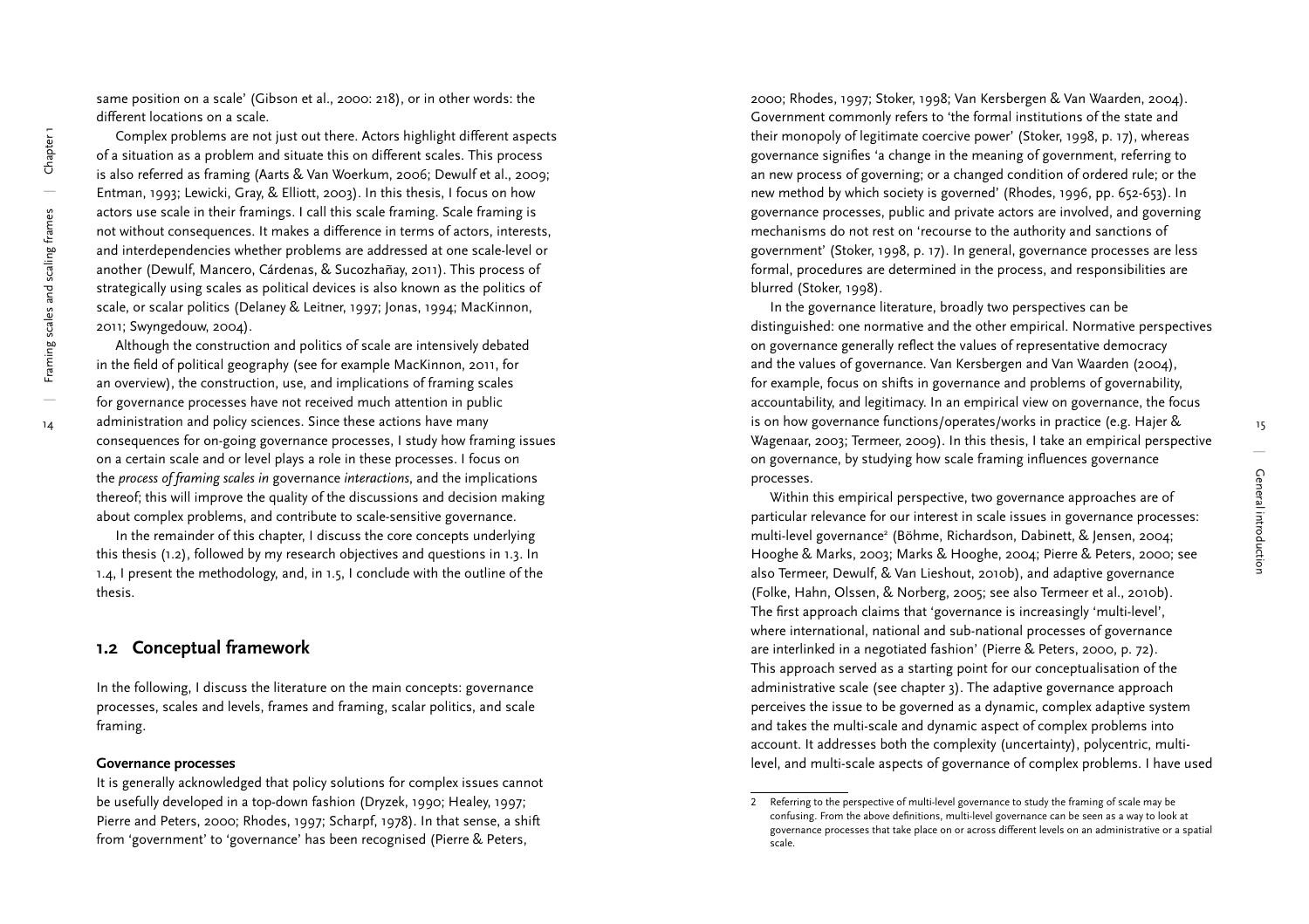the adaptive governance approach to address the complexity of our cases and to take scales other than the administrative also into account. I take the ideas of multi-level and adaptive governance as a starting point to contribute to a scale (frame)-sensitive governance approach that even more specifically addresses cross-scale and cross-level issues and how to deal with those (Padt, Opdam, Polman, & Termeer, 2014; Termeer & Dewulf, 2014).

Ideas about more participative, interactive, or deliberative ways of governing represent a last entry point to governance in this thesis. Across the world, public participation in governance processes is seen as an important way to improve the quality of government plans as well as to involve people in the policy process. As a result, citizens and stakeholders are regularly invited by policymakers to participate in policy development processes (Aarts, Van Woerkum, & Vermunt, 2007; Hajer, 2003; Hajer, van Tatenhove, & Laurent, 2004). Public participation in policy processes is also labelled interactive policymaking (Van Woerkum, 2000), interactive governance (Torfing, Peters, Pierre, & Sørensen, 2012), stakeholder planning, collaborative dialogues (Hajer, 2003), participative governance (Turnhout, Van Bommel, & Aarts, Purdy, 2012). The central idea I take from these governance approaches is that 'policy making requires spaces where different institutions, agencies, groups, activists and individual citizens can come together to deliberate on pressing social issues' (Hendriks, 2009, p. 173).

I take these starting points from multi-level, adaptive, and participative governance approaches together. In this thesis, I study governance of complex issues as a form of plural steering, which takes shape in different interactions, in different places, and on different scale-levels. On all these different occasions, interactions take place that steer the outcomes of the governance process.

#### **Scales and levels**

In several disciplines, the implications of scale issues are stressed (Buizer, Arts, & Kok, 2011; Padt et al., 2014; Termeer et al., 2010b). For example, in the context of natural resource management, many scholars study scale (e.g. Berkes, 2006; Folke, Chapin, & Kofinas, 2009; Folke, Pritchard, Berkes, Colding, & Svedin, 2007; Olsson, Folke, Galaz, Hahn, & Schultz, 2007; Papaik, Sturtevant, & Messier, 2008; Young, 2006); and, in spatial policy (Arts, Lagendijk, & Houtum, 2009) and in the geography disciplines, scale is widely studied (e.g. Brenner, 2001; Jessop, Brenner, & Jones, 2008; Leitner, 2004; see MacKinnon, 2011, for an overview).

 $_{16}$  2010), or collaborative governance (Emerson, Nabatchi, & Balogh, 2012;  $_{17}$  then analytical tools that can be used to research the environment and the  $_{17}$ In the field of human geography, there has been an extensive debate about the conceptualisation of scale. Conceptualisations in this field vary from scale as level, scale as size, scale as nested hierarchy (e.g. Howitt, 2003), to scale as 'the 'vertical ordering' of social systems and relations within a hierarchical scaffolding of intertwined territorial units stretching from the global/worldwide, the supranational/triadic and the national downwards to the regional, metropolitan, the urban, local and the body' (Brenner, 2001, p. 547). Marston, Jones, and Woodward (2005) have even suggested the 'eliminat[ion of] scale as a concept in human geography', since 'there is no agreement on what is meant by the term or how it should be operationalized' and while 'scholarly positions are divergent in the extreme' (p. 416). However, I do think that scale is an interesting concept with which to analyse governance processes about complex issues, since, as explained in 1.1, complex problems are multi-scalar by nature and not much attention has been paid to this characteristic in the governance of complex problems so far. As Padt and Arts (2014) explain: 'By analytically discerning multiple scales, researchers can be more precise in communicating the relationships between and among scales and levels. Scales and levels are then analytical tools that can be used to research the environment and the governance thereof'.

> For the purpose of this thesis, to get a better understanding of scale framing in interaction, and the implications of scale framing for governance processes about complex problems, I need a conceptualisation of scale that allows for empirical investigation. In line with Gibson et al. (2000), I thus define scales as the spatial, temporal, or administrative dimensions used to describe a phenomenon (adapted from Gibson et al., 2000). Apart from scales, levels can be distinguished. Levels are 'the units of analysis that are located at the same position on a scale' (Gibson et al., 2000, p. 218), or in other words: the different locations on a scale. On the administrative scale, for example, I can distinguish the global, European, national, provincial, and municipal levels, and on the time scale I can distinguish between e.g. short-term and long-term processes (Cash et al., 2006).

Many scholars study scales from a positivist or realist paradigm, considering them as 'real', as fixed entities (Buizer et al., 2011). In this thesis, I do not perceive scales as fixed entities with an unequivocal meaning. Scales are not just out there. Rather, I study scales as social constructions (see also Delaney & Leitner, 1997; Marston, 2000). Sayre (2009) in this context discussed the difference between ontological and epistemological aspects of scale. The ontological aspect explains that ecological and social processes have a certain scale size and actually take place at a certain level. Ontologically viewed, scale is the objective characteristic of complex natural and social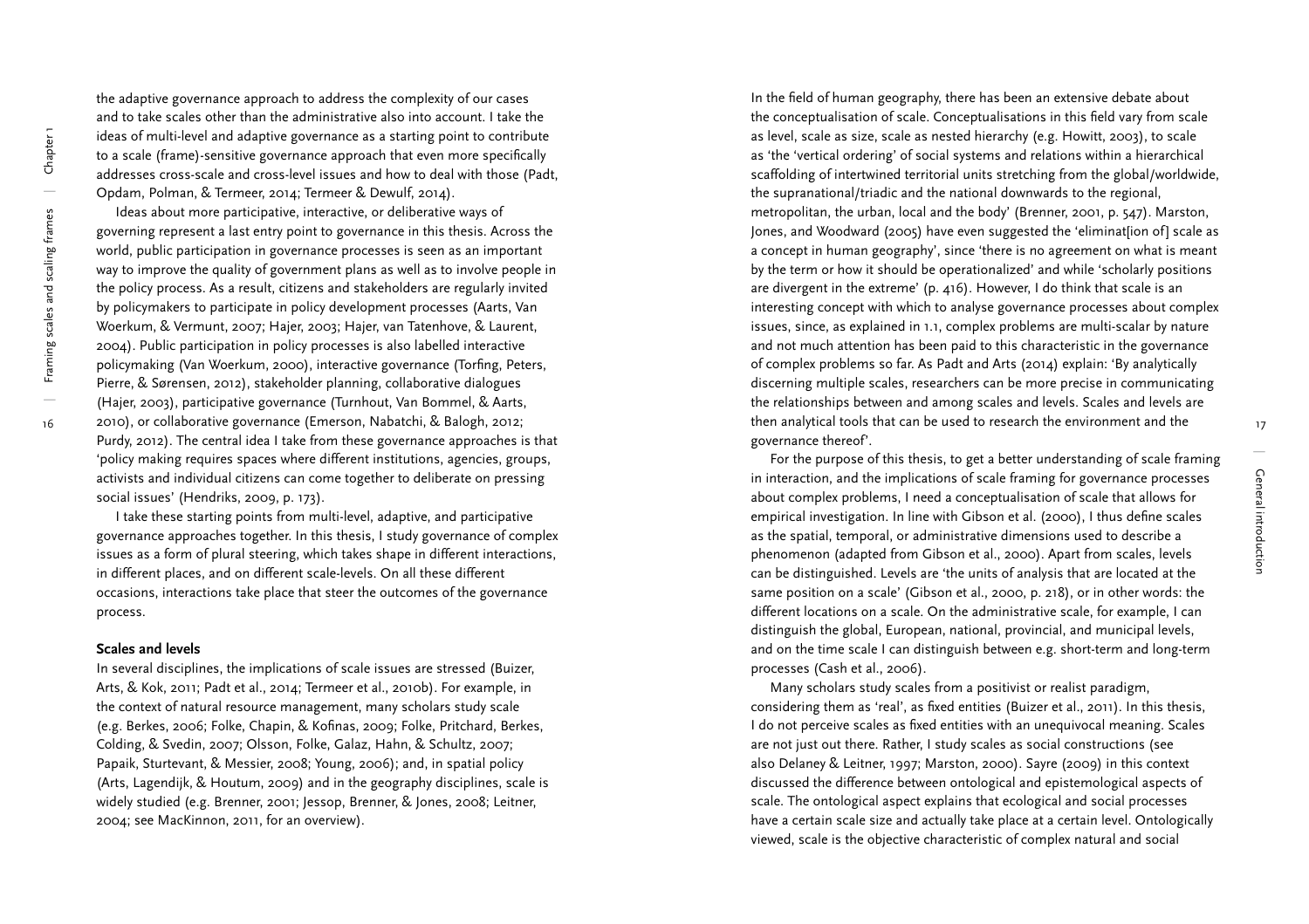interactions, often referred to as the operational scale (Sayre, 2009). In the epistemological view, the scale itself structures observations and, thus, the description of social and ecological phenomena (Sayre, 2009). This scale is also called the observational scale.

<sub>18</sub> 18 19 19 Power and the Sepistemological moments of scale have received much less attention than the the same the same the same (Fairclough, 1992; Hardy et al., 2005). In this thesis, I distinguish between two <sub>19</sub> 1<sub>9</sub> Within the debate about the conceptualisation of scale in geography, the construction of scale is also extensively debated (see e.g. Brenner, 2001; Jonas, 1994; Marston, 2004; Marston, 2000; Marston & Smith, 2001; and see MacKinnon, 2011, for an extensive theoretical debate on the social construction of scale and the politics of scale). However, there is general agreement in the geography literature that scale, in addition to an ontological category, is also socially constructed (e.g. Delaney & Leitner, 1997); but, as Marston (2000) explains: 'scale-making is not only a rhetorical practice; its consequences are inscribed in, and are the outcome of, both everyday life and macro-level social structures' (p. 221). In other words, scale is 'continually forged and remade through everyday habits, routines, practices, negotiations, experiments, conflicts and struggles' (Brenner, 2001, p. 605) with real, material, consequences. These conceptualisations of scale as constructions or epistemological moments of scale have received much less attention than the ontological moments or 'real' scales (Padt & Arts, 2014).

#### **Frames and framing**

I use theories about frames and framing (Aarts & Van Woerkum, 2006; Bateson, 1972; Dewulf, et al., 2009; Goffman, 1974; Lewicki et al., 2003; Schön & Rein, 1994) to study the construction and use of scale in governance interactions. Frames can be understood as strong and generic story lines that guide both analysis and action. Framing is about sense-making, interpreting, and giving meaning. 'To frame is to select some aspects of a perceived reality and make them more salient in a communicating context, in such a way as to promote a particular problem definition, causal interpretation, moral evaluation, and/or treatment recommendation for the item described' (Entman, 1993, p. 52). As Yanow (2000, p. 11) explains: 'That which is highlighted or included is often that which the framing group values'.

The concepts of frames and framing have regained the attention of researchers in a broad range of disciplines including psychology (Levin, Schneider, & Gaeth, 1998), sociology (Benford & Snow, 2000), communication (Aarts & Van Woerkum, 2006; De Vreese, 2005; Scheufele, 1999), public policy studies (Rein & Schön, 1996; Schön & Rein, 1994), and conflict and negotiation studies (Dewulf et al., 2009; Donohue, Rogan, & Kaufman, 2011; Gray, 2003; Lewicki et al., 2003). In contrast to a more cognitive approach that focuses on frames as knowledge structures or

cognitive representations (Bartlett, 1932; Minsky, 1975), I take an interactional approach, focusing on frames or *framings*<sup>3</sup> as interactional alignments or coconstructions (Bateson, 1972; Dewulf et al., 2009; Dewulf, Craps, & Dercon, 2004; Goffman, 1974). In the interactional approach, framing is the dynamic enacting and shaping of meaning in on-going interactions, and frames are temporary communication structures (Dewulf et al., 2009).

I define interaction broadly as a set of texts, either written or verbal, produced between two or more people and linked together both temporally and rhetorically (Ford, 1999; Ford & Ford, 1995; Hardy, Lawrence, & Grant, 2005). Texts only exist as part of the same interaction if they are in some way responsive to each other, either directly or indirectly (a rhetorical connection), and are produced through chronologically sequenced discursive acts (a temporal connection). Interactions are important for understanding the role of language in governance processes. Consequential action is not so much the result of disconnected statements or isolated texts, as the result of on-going exchanges among actors that draw on broader discourses and produce frames that act as resources for action and for further interactions levels of interaction: the face-to-face, or conversational interaction level, and the governance process interaction level. By the latter, I mean the interactions between different governance episodes (see chapter 5).

People construct frames when they interact by linking text to contexts (Chenail, 1995) and by considering possible reactions of the audience. They do not necessarily have the frames that they put forward in interaction available beforehand. Rather, in interaction, people adjust their frames to the situation at hand. Consequently, the framing of an issue, including the scale framing, is the result of interactions between different actors, and at the same time it is the input for these processes, resulting in more complexity (Lewicki et al., 2003).

With regard to governance processes about complex societal issues, frames allow policymakers to 'make a graceful normative leap from is to ought' (Rein & Schön, 1996, p. 88), whereby different frames point towards different action strategies. A governance process consists of a series of framings of the issues under debate, and the policy actor who is able to present the most convincing or acceptable framing steers the debate (Fischer & Forester, 1993; Ford, 1999). For example, in the agenda-setting phase of the governance process, framing is a crucial process steering the direction of change (or stability) (Baumgartner & Jones, 2009; Nisbet & Huge, 2006). The

<sup>3</sup> The terms frames and framings are used interchangeably in this thesis.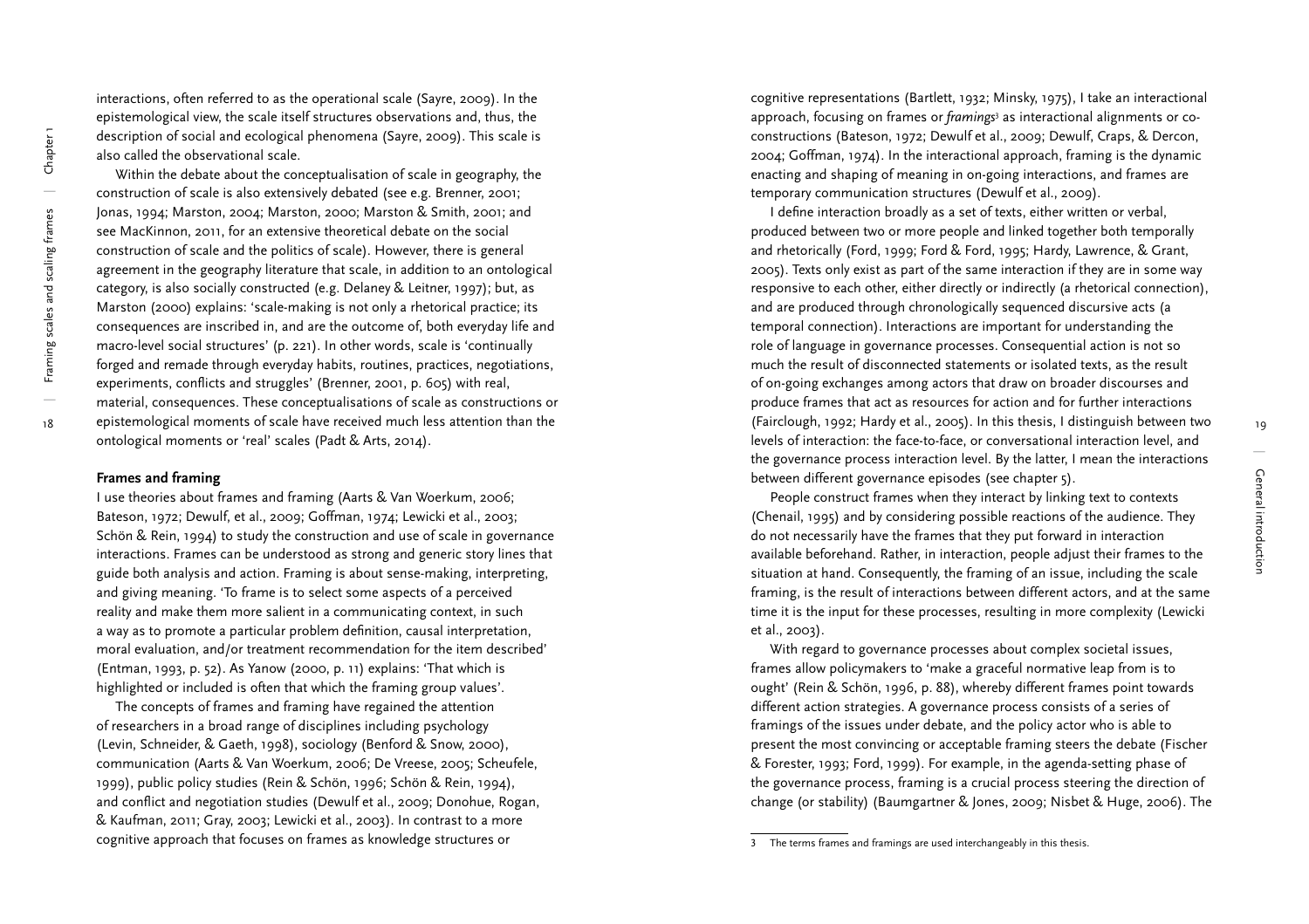specific framing of an issue that makes it to the top of the policy agenda will direct the kind of change that can take place.

#### **Scalar politics**

 $_{\rm 20}$  Gunnerson, 2009). Since particular stakeholders may have special interests in  $_{\rm 21}$  roblem such that they situate themselves at the centre of power (Termeer  $_{\rm 21}$ As scales are social constructions, they can be used strategically as political devices (Swyngedouw, 2004). Rangan and Kull (2009) explain how scale is constructed by expressing scalar narratives. A scalar narrative serves as a 'device for political persuasion in the public realm, and plays a much larger role than rationality in the politics of governance' (Rangan & Kull, 2009, p. 40). In this thesis, I do not analyse scalar narratives, but scale frames. Scale frames are smaller units of analysis than scalar narratives, but the essence of their politics is the same. Through these scalar narratives or scale frames, an interpretative scale is produced, enabling political actors to exercise power or oppose authority (Rangan & Kull, 2009). They typically make one scale politically more important than other scales, and thus favour one political reality above another because these scales are continually reproduced and institutionalised in practices (Engel-Di Mauro, 2009; Garmestani, Allen, & promoting one scale above another, the politics of scale come into play. This process, known as the politics of scale (Delaney & Leitner, 1997; Jonas, 1994), or scalar politics 4 (MacKinnon, 2011), 'is highly contested, involving numerous negotiations and struggles between different actors as they attempt to reshape the spatiality of power and authority' ( Leitner, 2004, pp. 238-239; Kurtz, 2003).

I recognise that there is a body of empirical work on the social construction of scale and the politics of scale in many different contexts (e.g. Harrison, 2006; Kurtz, 2003; Lebel, Garden, & Imamura, 2005; Leitner, 2004; McCann, 2003). Kurtz (2003), for example, studies the politics of environmental justice as politics of scale in order to explore how environmental justice activists respond to the scalar ambiguity inherent in the political concept of environmental justice; and McCann (2003) argues that urban politics is frequently characterised by political strategies that frame reality in terms of scale. He states that the simultaneous framing of space and time in the city has important, if sometimes unpredictable, implications for policy and politics. Although the construction and politics of scale are intensively debated, the practice of scalar politics remains abstract in these studies. There are no studies that show how actors in interaction, i.e. on the microconversational level, do scalar politics. And none of the empirical studies makes the implications of these scalar politics for governance processes

explicit; if discussed at all, the implications remain vague (see e.g. McCann, 2003, above).

#### **Scale framing**

To study the act and the implications of scalar politics, I have developed the concept of *interactional scale framing*. Through the process of framing, actors highlight different aspects of a situation as relevant, problematic, or urgent, and by doing so situate issues on different levels and scales. I use the term 'scale framing,' 5 by which I mean the process of framing an issue using a certain scale and/or level. Scale framing is not without consequences. It makes a difference in terms of actors, interests, and interdependencies whether problems are addressed at one scale-level or another (Dewulf et al., 2011). Scale framing can be used as a means of legitimating inclusion and exclusion of actors and arguments in policy processes (Kurtz, 2003). As explained above, through processes of framing, actors operating and situating themselves at different scales strategically manipulate power and authority (Kurtz, 2003; Leitner, 2004). Actors can behave strategically by scaling the problem such that they situate themselves at the centre of power (Termeer & Kessener, 2007). Thus, actors strategically and instrumentally deploy scale frames with the purpose of effecting change (Delaney & Leitner, 1997). In this thesis, I study the process of interactional scale framing.

#### **1.3 Research objectives and questions**

Following from the above, the overall aim is to get a better understanding of scale framing in interaction, and the implications of scale framing for governance processes about complex problems.

The scientific relevance of this thesis stems from its contribution to the public administration, policy sciences, framing, and politics of scale theory by filling the knowledge gap around scale framing in interactions. I introduce, develop, and apply the concept of interactional scale framing.

The societal relevance of this thesis derives from insights into the meaning of scale framing in governance processes, which may help to improve the quality of the discussions and decision-making processes about complex problems.

Resulting from these objectives, the general research question is: *What are* 

<sup>4</sup> Politics of scale and scalar politics are used interchangeably in this thesis.

<sup>5</sup> It may be more correct to use the phrase 'framing scales,' rather than 'scale framing,' since how scales are framed is the object of study, and not how frames are scaled. However, scale framing is preferred since it sounds right.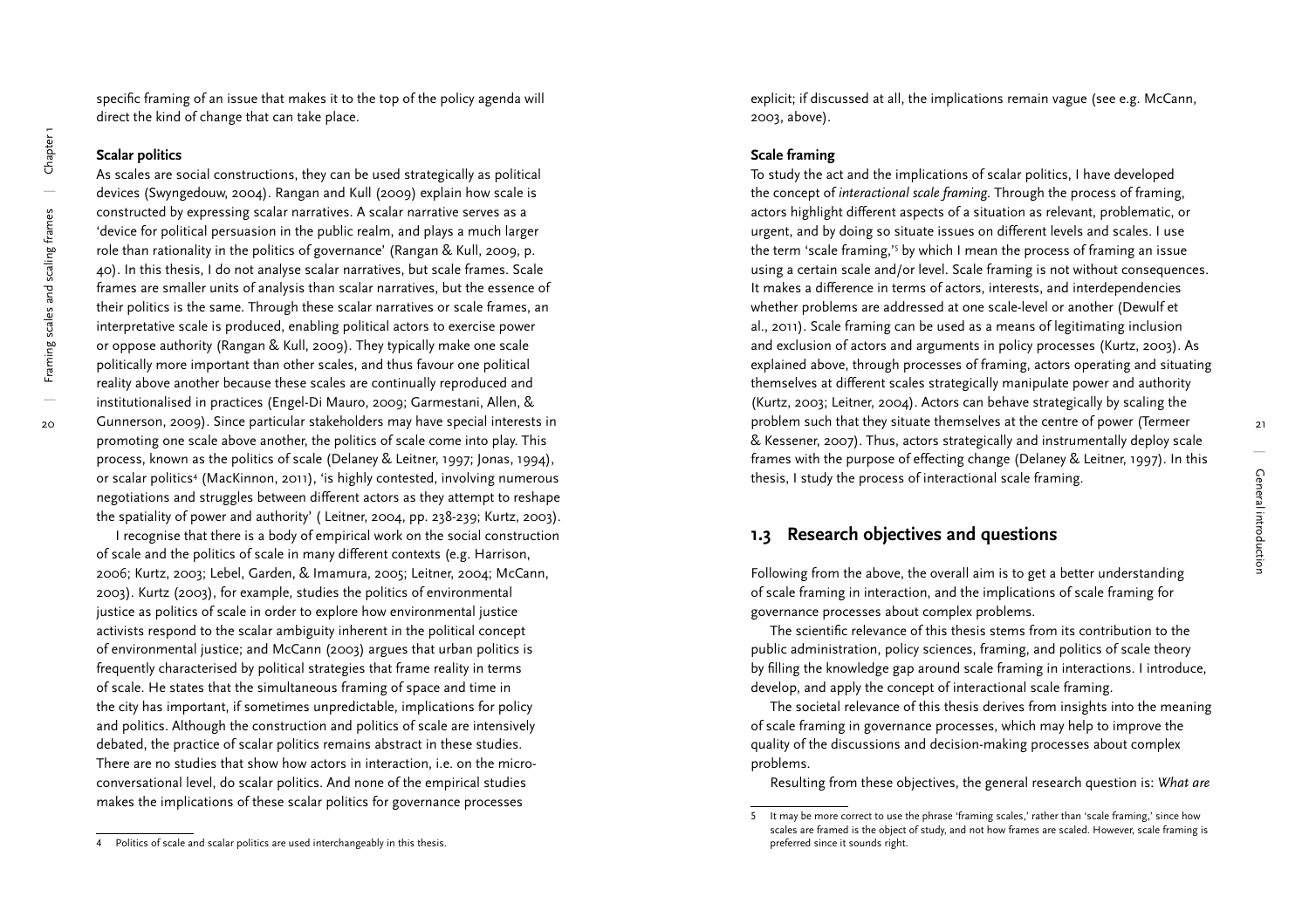*the implications of scale framing for the governance of complex problems?* I study this in the context of the debate about Dutch intensive agriculture (see 1.4). In order to do so, I, firstly, wanted a better understanding of scale framing in current discussions about Dutch intensive agriculture. In Dutch agriculture, scale increase literally is a problem, since there is a fierce debate about allowing scale increase (*schaalvergroting*) in the form of mega-stables. This debate about mega-stables is mainly about how large a farm/stable could or should be. In this debate, many different scale frames are used. Thus, I started by mapping out how scale increase is framed in Dutch agricultural policy over time. I asked:

*1. How is scale increase framed in Dutch agricultural policy over time?* 

 $_{\rm 22}$  of the actors involved in the interaction. In this thesis, I study the implications  $_{\rm 23}$ Secondly, I was interested in the process of scale framing in interaction. In other words, I was interested in how actors do scalar politics in face-to-face interactions. Scalar politics or politics of scale can be studied from various different angles – for example, from the angle of the credibility or legitimacy of scale framing in interaction for inclusion and exclusion (question 2), accountability (question 3), and power (question 4). I asked:

*2. What are the implications of scale framing in interaction for inclusion and exclusion of people and/or ideas in governance processes about the future of Dutch intensive agriculture?*

During the analysis of the scale frames in interactions, my attention was caught by the accountability management done with the help of scale frames, and I decided to focus the analysis on the role of scale framing for accountability management:

*3. What are the implications of scale framing in interaction for the management of accountability in governance processes about the future of Dutch intensive agriculture?*

The outcomes of this study – that actors *do* scalar politics on the conversational level, that they frequently use scale frames to reach different goals – raised the question of how scale framing relates to power:

*4. How does scale framing in interaction relate to power in governance processes about the future of Dutch intensive agriculture?*

Lastly, I wanted to reflect on the added value of my interactional scale framing perspective and make recommendations for more scale (frame)-sensitive governance. I asked:

- *5. What are the implications of the insights derived from this study for the literature on governance, framing, and scalar politics?*
- *6. What are the implications of these insights for future research?*
- *7. What are the implications of these insights for the practice of organising governance processes?*

#### **1.4 Methodology**

In order to get a better understanding of the process and implications of scale framing in complex governance processes, I adopted an interpretive approach. In this section, I present this approach, the research design, and the methods for data collection and analysis.

#### **An interpretive approach**

An interpretive approach assumes that we live in a world that can be understood in multiple ways. In this world, there is no absolute truth. As Yanow (2007) explains, interpretive approaches to the analysis of policymaking processes provide an alternative to approaches that enact positivistic ontological and epistemological presuppositions, such as for example cost-benefit analyses, decision trees, attitudinal, and other survey research. Instead, interpretive researchers try to understand policymaking processes by the way in which people, or groups of people, give meaning to specific events (Van Bommel, 2008). The focus thus is on interpreting meanings constructed by different actors. Since I was interested in the role of scale framing (as a form of meaning construction) in governance interactions, I used an interpretive approach (Yanow, 2000; Yanow & Schwartz-Shea, 2006).

The philosophical basis of the interpretive approach is rooted in schools of thought like phenomenology, hermeneutics, symbolic interactionism, ethnomethodology, and pragmatism, among others (see also Van Bommel, 2008; Yanow & Schwartz-Shea, 2006). The point of departure in these schools is the fact that knowledge is generated and shaped by the researcher and the way to study human actors is through *verstehen* – understanding (Yanow, 2006); or, as Van Bommel (2008) explains, these schools start from the idea that perceptions are filtered and organised in a process of sense-making or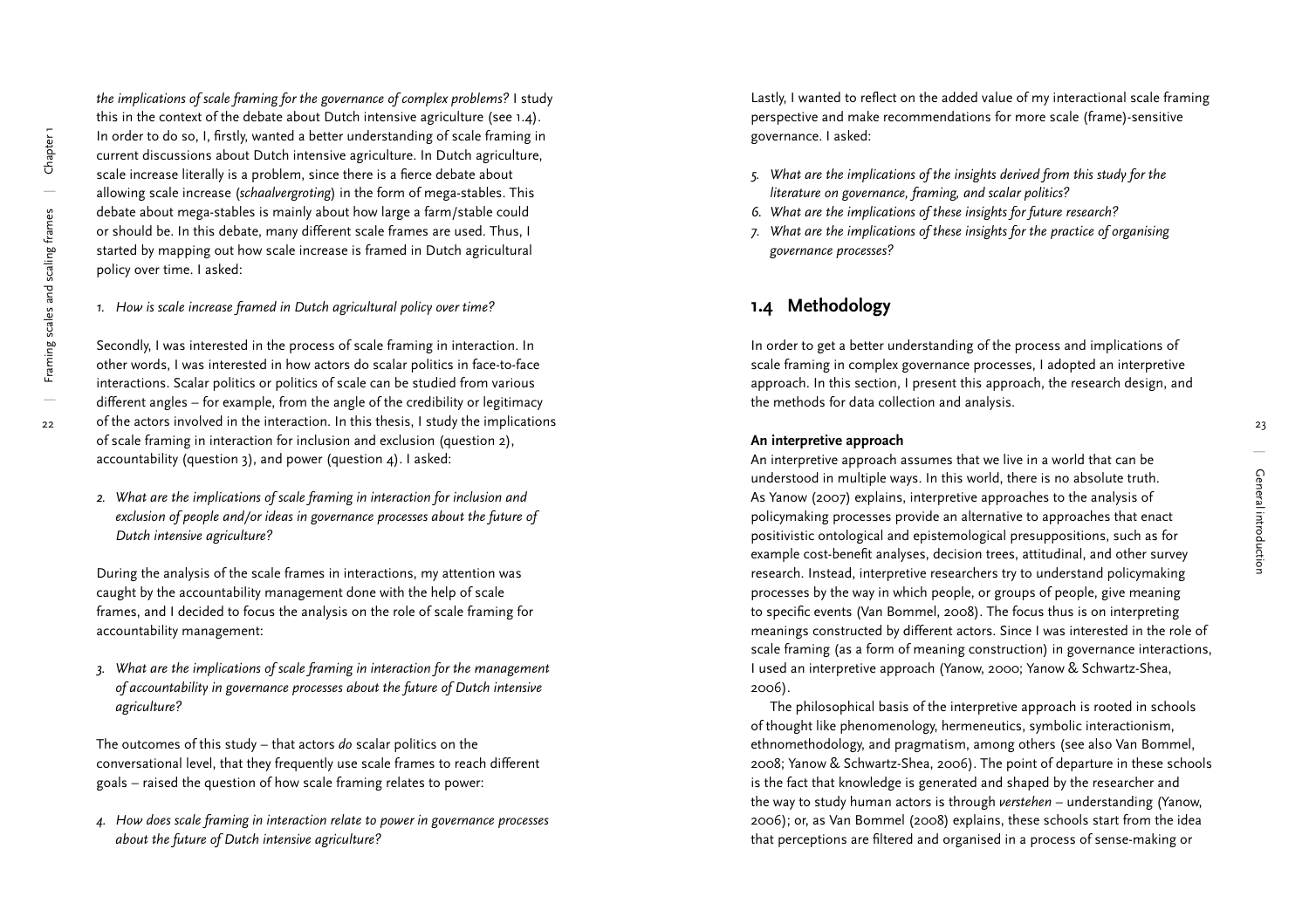framing, but they differ in their approach to this framing process.

An interpretive approach is thus based on several ontological and epistemological presuppositions. Firstly, it presumes that we live in a social world characterised by the possibility of multiple interpretations (Yanow, 2000). In this world, there are no objective, true data (Yanow, 2000). Therefore, it is not possible for the researcher to stand outside the issue being studied. An interpretive approach also assumes that knowledge is acquired through interpretation, which necessarily is subjective: it reflects the 'lived life' of the analyst (Van Bommel, 2008; Yanow, 2007). Thus, in the process of meaning making, both the researched and the researcher interpret social reality, and as a result influence the generated knowledge (Yanow, 2007). This is also referred to as the double hermeneutic (Giddens, 1984; Jackson, 2006; see also Termeer, 1993). An interpretive approach has thus several implications for the role of the researcher and argues for reflexivity on her part. I return to this in the section on ensuring the quality of interpretive research.

#### **Research design**

*'Complex problems require analytic tools that do not oversimplify social realities in order to force-fit them into restricted, and restrictive, models'* (Yanow, 2007, p. 118).

In line with our interpretive approach and to do justice to the complexity of the problem that I wanted to study, I adopted a case study design. The case study is a design to study a social phenomenon through a thorough analysis of an individual case (Kumar, 2005). According to Tellis (1997), case studies allow for multi-perspective analyses, meaning that the researcher considers the voice and perspective not just of the actors, but also of the relevant groups of actors and the interaction between them. More specifically, 'case studies are analyses of persons, events, decisions, periods, projects, policies, institutions, or other systems that are studied holistically by one or more methods' (Thomas, 2011, p. 513). Because of this, case studies provide opportunities for the intensive analysis of many specific details often overlooked by other methods (Kumar, 2005). Furthermore, case studies are particularly useful when one is studying multidimensional phenomena that cross multiple scales and levels (De Vaus, 2001). They provide a systematic way of looking at events, collecting data, analysing information, and reporting results. This fits very well with the objectives and interpretive approach in this thesis.

I define a case as a carefully selected, demarcated whole that illustrates the issue under study (Van Bommel, 2008). Cases are thus not pre-established

units or categories, they are defined by the researcher by comparing data with theory (Van Bommel, 2008). Determining what to treat as a case is then an interplay between the research object and the researchers' ideas about it (Neuman, 2003). In line with this view, the case allows us to study analytically the issue in detail and/or to contribute to existing theory.

There are several different types of case study designs. Case studies can, for example, be descriptive, explanatory, theory testing or theory building, single case or multiple case. Multiple combinations and cross-classifications can be made between these different designs (De Vaus, 2001). Yin (2003) distinguishes between holistic and embedded case study designs. The same case study can have more than one unit of analysis (Yin, 2003). In this research, I study a single case: the debate about the future of Dutch intensive agriculture. In this case, I have analysed three embedded cases (see also below): a historical analysis, the decision-making process about the establishment of the NMC, and the societal dialogue on the future of intensive agriculture in the Netherlands.

One of the criticisms of case study research is that one cannot generalise on the basis of an individual case. However, according to Flyvbjerg (2006), case study research can very well be limited to a single case representing a carefully selected illustration of the phenomenon studied. As Yin (1994) explains, case studies are ideal for analytic generalisation, in which previously developed theory is used as a template against which to compare the empirical results of the case study. Thus, the case study uses the logic of analytic rather than enumerative generalisation (Van Bommel, 2008).

I see my cases and analysis as powerful examples of in-depth scale frame studies from which we can learn about the implications of scale framing in complex governance processes in other contexts (see Flyvbjerg, 2006). And, as I explain below, I am of the opinion that the traditional criterion of generalisability is not well suited to judge the quality of my interpretive study. I prefer to use the criterion of transferability (Erlandson, Harris, Skipper, & Allen, 1993) and leave the judgment on the transferability of the results to my readers.

#### **Case selection**

On the basis of the research objectives and research questions, I developed the following selection criteria:<br>• The case should be a complex problem and thus include scalar issues;

- 
- Different levels of government should be involved;
- Access to actors, documents, and interactions should be possible.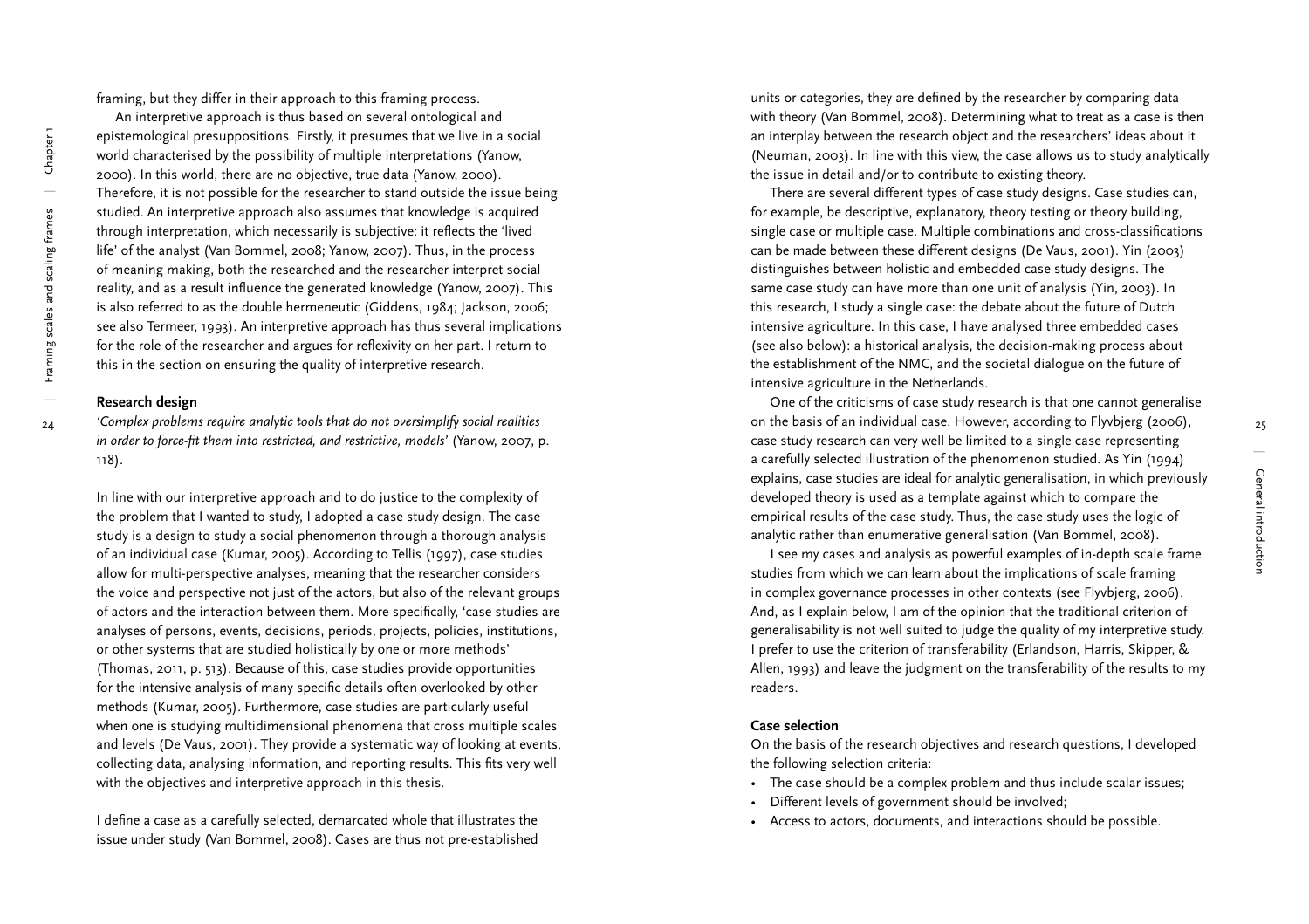Framing scales and scaling frames

As explained in 1.1, in order to study scale framing in complex governance interactions, I selected the debate about the future of the Dutch intensive animal husbandry sector in which many scale issues play a role. The debate is, amongst other things, about allowing scale increase (schaalvergroting) in the form of mega-stables. These discussions thus are about how large farms/stables could or should be. In this debate, the term scale itself is a topic of the discussion and thus of interest for our purposes. As indicated at the beginning of this chapter, the development of mega-stables has led to strong objections from local citizens as well as Dutch society in general.

 $_{\rm 26}$  or partly closed systems, fewer animal movements, and better animal welfare  $_{\rm 27}$ Several reasons have been identified for the current resistance to megastables: for example, the occurrence of various animal diseases; issues about antibiotics use and increasing resistance to antibiotics; insecurity about the risks of dust particles and other emissions; and, recently, mega-stables' interference with the landscape (see also Frouws, 1998; Frouws & Van Tatenhove, 1993; Reisner & Taheripour, 2007; Van Der Ploeg et al., 2000). Proponents stress that large stables, with more animals and thus increased productivity, make investments in the newest technology feasible, resulting in fewer emissions, fully (more space). Another supporting argument is food security: if we want to feed the growing world population, we need to produce much more food than we do now, and the Dutch intensive agriculture sector is good at this.

In the administrative context of this debate also, scale issues play a role. The European Common Agricultural Policy informs national policy. At national level, there are several memoranda and acts (e.g. Environmental Memorandum, Agenda Vital Rural Areas, Reconstruction Act, Spatial Planning Act). The implementation of these memoranda and acts is decentralised to the provinces and municipalities. One of the starting points of the Spatial Planning Act is equal responsibilities for the state, provinces, and municipalities regarding spatial planning. Each government is responsible at its own level of jurisdiction. In the case of mega-stables, this means that some provinces have prohibited the building of these stables, whereas others have not and have allowed municipalities to grant the permits.

To understand the current discussion about this topic, our first embedded case is a historical analysis of the contested term *scale increase* (an increase in both size and intensity) in Dutch agricultural policy.

The second embedded case is the decision-making process regarding the establishment of an NMC in a small municipality in the south of the Netherlands. *Mixed company* implies reversion to traditional farming systems that used to combine cattle breeding and arable farming, in contrast to the current specialisation of farms in either livestock or crops. This NMC will

accommodate 3,700 sows, 9,700 piglets, 19,700 hogs, 1,200,000 chicks, and 74,000 chickens. The farm will have its own manure fermentation installation, hatchery, and abattoir. The plans for the NMC caused fierce protests among citizens and a local action group, but also attracted attention from national action groups and as a result made the national press. On the other hand, the development of farming systems like the NMC is seen as very sustainable and innovative, as a solution for regional agricultural restructuring issues and an example for the rest of the world in the context of the predicted food security problems (see above).

The third embedded case is the societal dialogue on the future of intensive agriculture in the Netherlands. In 2011, as a result of fierce protests against mega-stables by different parts of Dutch society, the Dutch Minister of State decided to organise a societal dialogue about scale size and the future of intensive animal husbandry in the Netherlands. For example, the Party for the Animals (Partij voor de Dieren) asked many questions about mega-stables and animal welfare in parliament, several provinces forbad the building of mega-stables, and societal protests increased continuously.

#### **Data collection**

An interpretive approach argues for methods like conversational interviewing, participant observation, ethnography, and so forth that allow for understanding how actors frame issues and where these frames come from (Yanow, 2000). According to Yanow (2000), the data of interpretive policy analyses are the words, symbolic objects (e.g. policy documents), and acts of policy-relevant actors, along with the meanings that these have for them. What I collected were relevant policy documents, semi-structured interviews, observations, and recorded interactions.

For my first embedded case, the historical analysis, I collected the explanatory memoranda accompanying the yearly national budget of the Ministry of Agriculture, over the period 1950-2012. The memoranda are the results of an extensive negotiation process between the different parts of the ministry. These documents give an annual overview of the policy developments at the ministry at that time, are comparable, and are all digitally accessible. In all the embedded cases, I collected the relevant policy documents and other documents (such as brochures, newspaper articles, letters, reports, legislation, lists of names) as background information.

Interviews were a second source of data. I used interviews in the second embedded case. According Erlandson et al. (1993), interviews are a valuable source of data. They allow the researcher and respondent to move back and forth in time, to discover what people think, and reveal the different frames

| General introduction

General introduction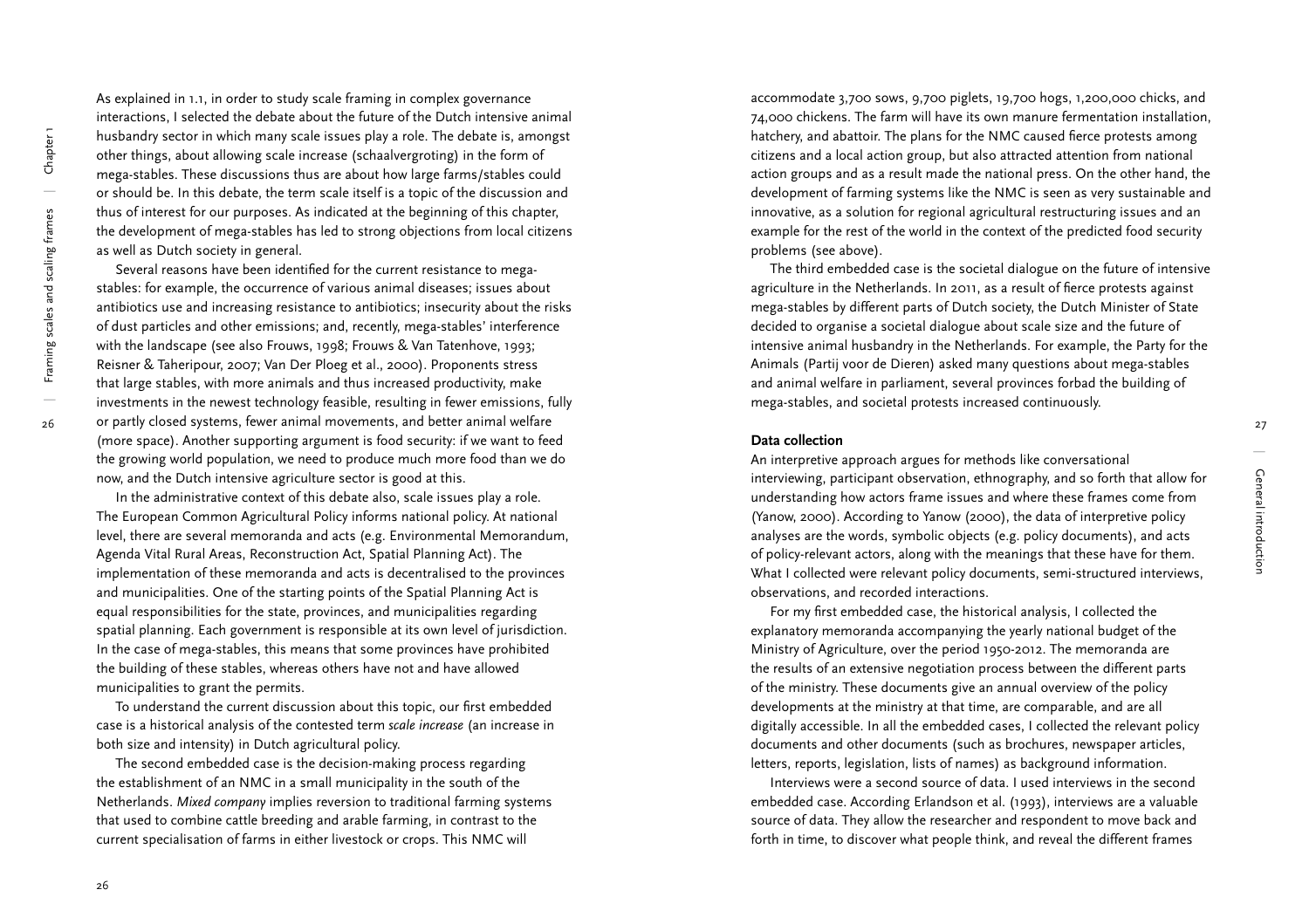people bring to the fore about the topic. In general, interviews enable the researcher to discover aspects of the case that cannot be observed (Yin, 2009). Interviews can take various forms, from very open-ended to highly structured. I used conversational or semi-structured interviews. Semistructured interviews do not follow a pre-fixed list of questions but allow for a conversation based on pre-determined themes (e.g. Silverman, 2001). I recorded my interviews to make sure that everything that was said was captured, and to enable me to make detailed verbatim transcripts necessary for my analyses. Before I started each interview, I asked permission to record it.

 $_{\rm 28}$  During the meetings my main role was information gatherer, rather than  $_{\rm 29}$ Observations and recordings of interactions between different actors in the embedded cases were the third source of data. I attended meetings between different actors in the second and third embedded cases. During these meetings, I recorded the discussions and made notes of what was happening, the atmosphere, who said what, and sensitive issues. These observations provided me with additional information, which helped me better understand the interactions. I asked permission to record the meetings beforehand. During the meetings my main role was information gatherer, rather than participant.

#### **Data analysis**

The interpretive approach provides a variety of methods to study meaning making, such as discourse analysis, narrative analysis, frame analysis, interaction analysis (see Yanow & Schwartz-Shea, 2006). In this thesis, I applied discourse, conversation, and frame analysis.

In general, I conducted the following analytical steps in the analyses of the different cases: I firstly made transcripts of all the data collected. Then, I repeatedly read and compared those transcripts. I coded the contents of the transcripts, using software for qualitative data analysis (Atlas-ti). Parts of the coded texts were subsequently categorised, analysed, and interpreted.

After reading and comparing the transcripts, I conducted a scale frame analysis. In this analysis, I read the transcripts looking for words, phrases, and so on that could possibly point towards scale-related issues; for example: words such as scale increase and related terms, scale, scale effect, large-scale, scale-up; words relating to time, referring to time scales; words relating to spatial or administrative areas; words relating to the size of the farm, and so on. Subsequently, I coded the sentences around these words as different scale frames in Atlas-ti. Next, I looked in detail at how the respondents built up their frames, and I made interpretations of the arguments they presented.

The analyses of the studies presented in chapters  $4$  and  $5$  contained

an additional analysis, in which I examined more closely the interaction sequences in which scale framing activities occurred. This analysis is based on the interactive approach to framing (Dewulf et al., 2009). Following this approach, I focused on how people negotiate the proper scale frame by the way they use language (Dewulf et al., 2004).

An interactive framing analysis draws on the fields of conversation analysis (Heritage, 1999) and discursive psychology (Edwards & Potter, 2005; Potter & Wetherell, 1987), which have language and interaction as central concerns in their detailed studies in both formal and informal settings. Language in these fields is conceptualised as action. The emphasis is on studying talk as a way of *doing* (Arminen, 2005). As Wilkinson (2006, p. 56) explains, people 'produce talk in order to *do* something: to corroborate, to challenge, to boast, to tease, to emphasise suffering (or to downplay it), and so on'. In addition, language is viewed as the medium for interaction (Potter, 2004).

Framing analysis from an interactional perspective is based on one of the basic ideas of conversation analysis. That is, what does an utterance do in relation to the preceding one(s) and what implications does an utterance turn proof procedure is the most basic tool in conversation analysis (see also Sacks, Schegloff, & Jefferson, 1974). '[T]he next turn provides evidence of the party's orientation to the prior turn, there and then' (Arminen 2005, p. 2). Thus, contributions to a conversation are caused by what has gone before (Wilkinson, 2006). '[W]e either *respond* to some else's prior action (e.g. by *answering* a question that they have posed), or we *initiate* a sequence of action of our own (e.g. by *asking* them a question)' (Wilkinson, 2006, p. 56). In our analysis of frames in interactions, each move in the discussion reveals whether the other party's framing is accepted or rejected as discussants respectively maintain or alter their own framing in their direct response (Drake & Donohue, 1996) or in the next event in the on-going interaction.

In line with this, I used discourse and conversation analytic methods (Edwards, 1997; Phillips & Hardy, 2002; Wood & Kroger, 2000) to study the selected interaction sequences. I analysed discursive strategies as for example the use of role discourse, self-repair, stake inoculation, if – then constructions, extreme case formulations, and footing (Drew, 2005; Edwards & Potter, 1993; Goffman, 1979; Pomerantz, 1986; Potter, 1996; Sneijder, 2006; see chapter 4).

In addition to discursive strategies, I analysed the framing strategies that actors in interaction adopt to have their framing prevail. I followed Dewulf and Bouwen (2012), who have identified framing strategies that actors in interaction use to deal with frame differences (see chapter 4; Dewulf & Bouwen, 2012).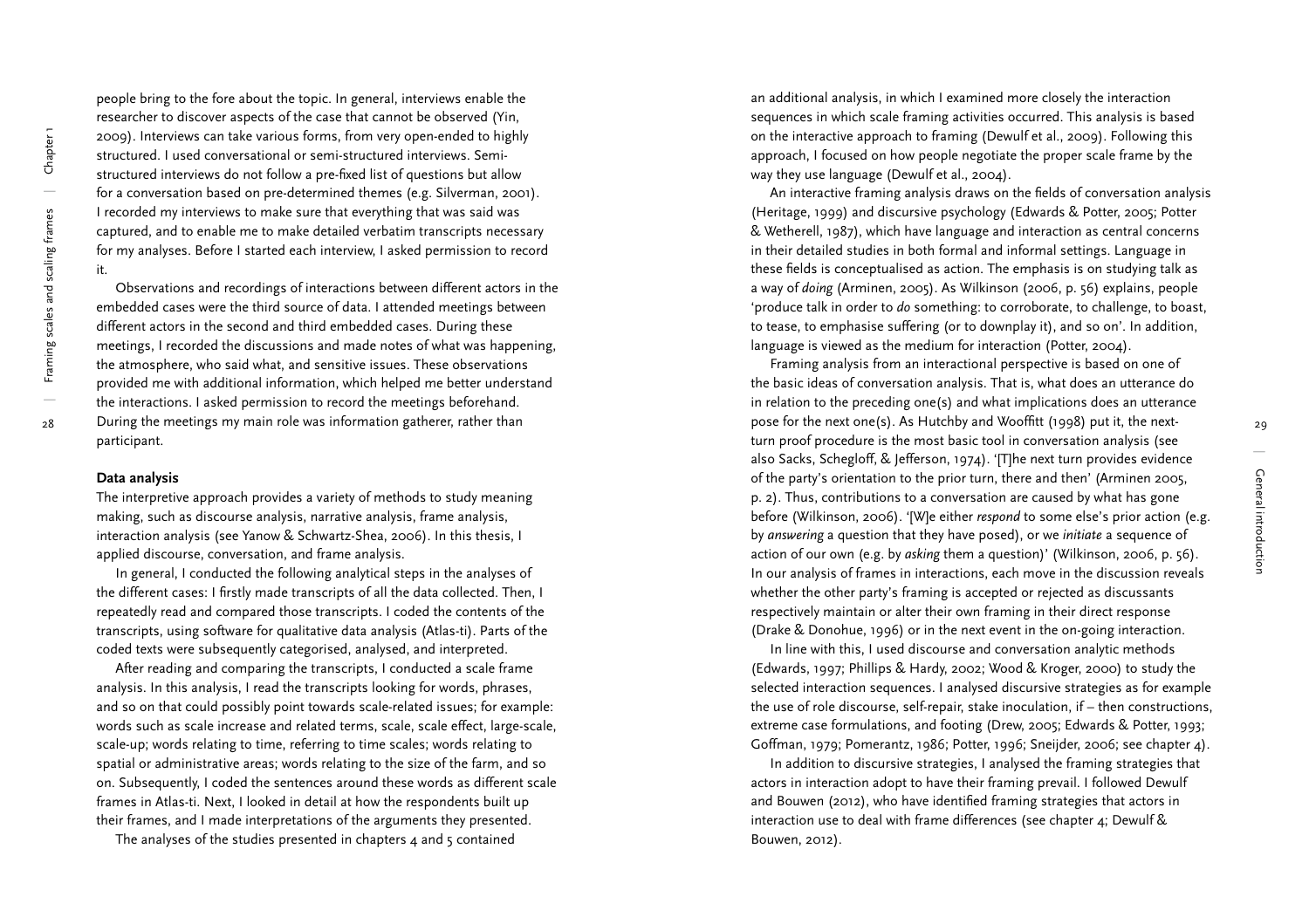#### **Ensuring the quality of interpretive research**

Traditional criteria for judging the quality of research, such as validity, reliability, and objectivity, are not very suitable for interpretive studies (Yanow, 2006). However, for interpretive research, credibility and truth are fundamental issues. Without credibility and truth, scientific research becomes fiction (Van Bommel, 2008). In this thesis, I use the criteria as developed by Lincoln and Guba (see also Erlandson et al., 1993): credibility, transferability, dependability, and confirmability to account for the quality of my research.

30 31 2) triangulation by using multiple different sources, methods, researchers, Credibility relates to the truth value of the research. To build credibility in interpretive research, the researcher has to demonstrate that she has represented the multiple interpretations of the issue under research adequately (Lincoln & Guba, 1985). This can be realised by carrying out the research in such a way that the probability that the findings will be found credible is enhanced, and by having the findings approved by the constructors of the multiple realities being studied (Lincoln & Guba, 1985). In this study, I have built credibility through: 1) persistent observation by identifying and studying those elements and actors that are most relevant to the problem; and theories; 3) peer review both internally in the supervising team and externally by presenting my work at conferences and through the blind peer review process of the journals in which the results are published; 4) refining questions and assumptions as more data became available by applying a cyclical, iterative research attitude going back and forth from questions, data, and theory; and, lastly, 5) providing the possibility to check preliminary findings and interpretations against archived raw data. I taped and transcribed all the interviews and interactions that I analysed and saved these for later applications or checks.

The second criterion, transferability, relates to the extent to which findings can be applied to other contexts and settings (Erlandson et al., 1993). Transferability in interpretive research depends on similarities between descriptions and what readers recognise in these descriptions. Yanow (2009), in this sense, discusses a third hermeneutic. In addition to the interpretative moments of the researched and the researcher, the third hermeneutic is the reader's or listener's hermeneutic, when the reader or listener interprets the researcher's words (Yanow, 2009). To enhance transferability, researchers need to collect sufficiently detailed descriptions of data in context and report them with sufficient detail and precision to allow the readers to make judgments about transferability (Erlandson et al., 1993). For me, this meant providing a transparent account of the research process: I am open and clear about the choices I made and the methods for data collection and analysis.

I show my analysis and interpretations, using the data in the texts. The judgment about the truth, usefulness, and generalisability of my research I consign to the reader (the third hermeneutic).

The third criterion, dependability, is about the traditional value of replication: the extent to which research can be replicated to yield the same results. It therefor relates to 'trackable variabilities' that can be ascribed to particular sources (error, reality shifts, better insights, and so forth) (Erlandson et al., 1993). I am of the opinion that the presence of the researcher already causes variability. Her presence influences the situation, making it different from what it used to be. To provide for a check on dependability, the researcher must make it possible for an external examination to be conducted on the process by which the study was performed. For me, this meant my being transparent about my choices and methods. As explained above, I taped and transcribed all the interviews and the interactions, and used these transcriptions as the basis for my analysis. This allowed me to preserve my data in a relatively raw form, although this already involved making choices (I did not transcribe all silences, laughs, and so on). I show my data as much as possible, using original quotes as illustrations. I realise that the researcher's interpretations are shaped by her own perceptions, ideas, experience, education, upbringing, and so on (Yanow, 2009) and have taken this into account. In this research project, I fulfilled different roles varying from observer, researcher, participant, to advisor. These different roles provided me many different insights into the cases. I have tried to be clear and open, with regard to my roles at specific junctures, and to the choices that I made and what informed them.

Lastly, confirmability relates to the traditional value of objectivity or to the extent to which findings are the product of the focus of inquiry and not of the biases of the researcher (Erlandson et al., 1993). However, from an interpretive point of view, this kind of objectivity cannot be claimed, since it does not exist (Erlandson et al., 1993). All I can do as an interpretive researcher is study the cases from a variety of perspectives and interpretations (Van Bommel, 2008). That is what I did. The significance of my interpretations cannot be measured against a non-existing objective reality and thus depends on the extent to which I present them in a convincing way. It is up to the reader to accept or reject my interpretations.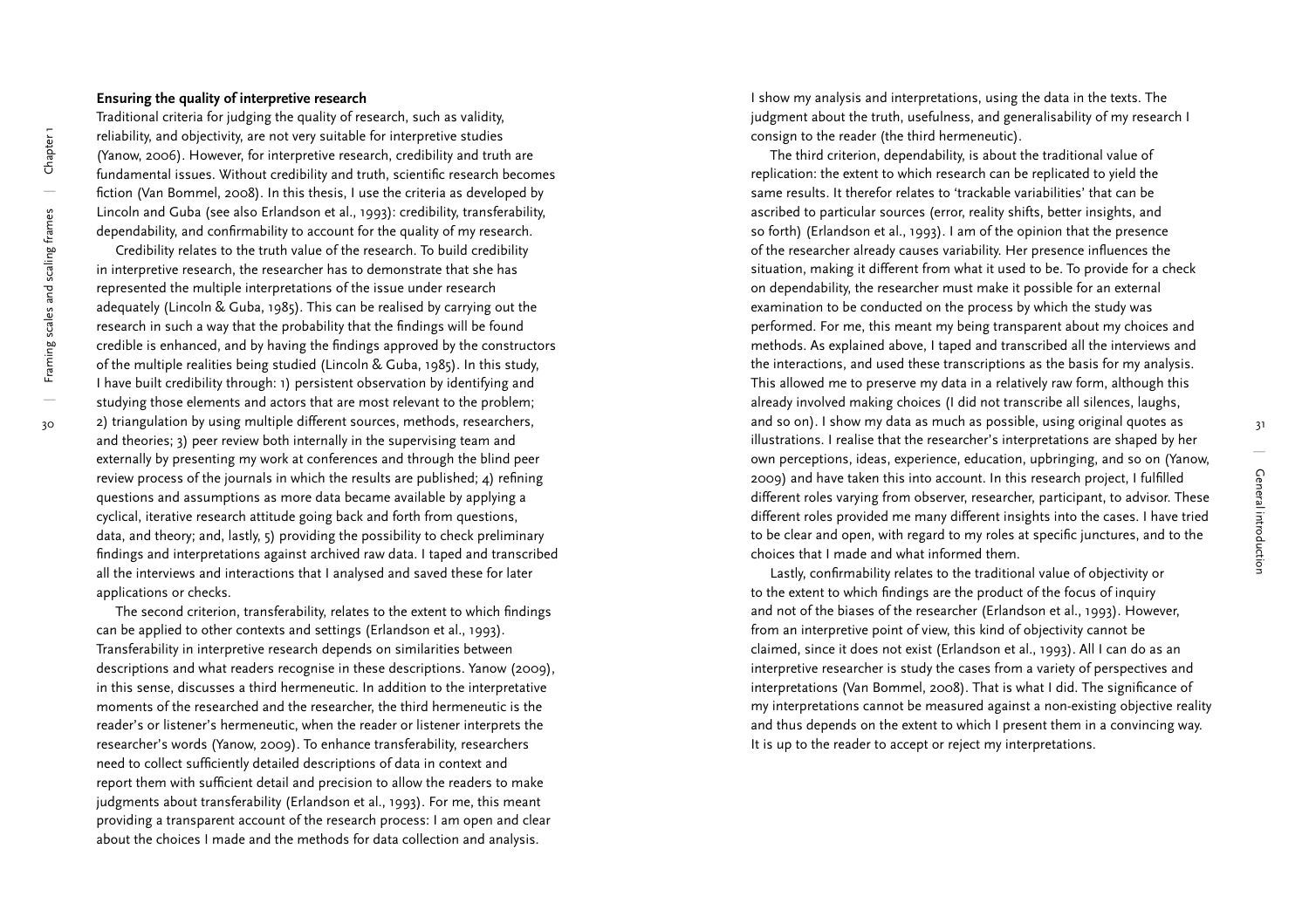#### **1.5 Outline of the thesis**

This thesis consists of a compilation of four strongly related articles, three of which have been published, and the fourth is submitted for publication. In the following chapters, I present these articles. In chapter 2, I present a historical analysis to understand the continuous use and justification of the contested concept of scale increase in Dutch agricultural policy. In this chapter, I use the memoranda accompanying the yearly national budget for the Ministry of Agriculture to conduct a frame analysis on scale increase. In chapter 3, I study the NMC case to see which scale frames different actors use in interactions and with what implications. I use interviews with key actors and analyse municipal board meetings to show the different scale framings and resulting scale frame mismatches. Chapter 4 continues with the NMC case and questions how the different actors in this policy process used scale frames to manage accountability in interactions. In this chapter, I analyse face-to-face interactions between different actors in the case. In chapter 5, I present the analysis of the interplay between scale framing and power dynamics in the societal dialogue about the future of Dutch intensive agriculture. I develop a framework to study the interplay in both the face-to-face interactions and interactions at process level. In chapter 6, I present a conclusive oversight and address the research questions. Furthermore, I reflect on my research and discuss the findings in the light of scholarly literature. Finally, I present recommendations for further research and practice.



# **Framing scale increase in Dutch agricultural policy 1950 - 2012**

M. van Lieshout, A. Dewulf, N. Aarts and C. Termeer

Published as: Van Lieshout, M., Dewulf, A., Aarts, N., & Termeer, C. (2013). Framing scale increase in Dutch agricultural policy 1950-2012. *NJAS Wageningen Journal of Life Sciences, 64-65*. doi: 10.1016/j.njas.2013.02.001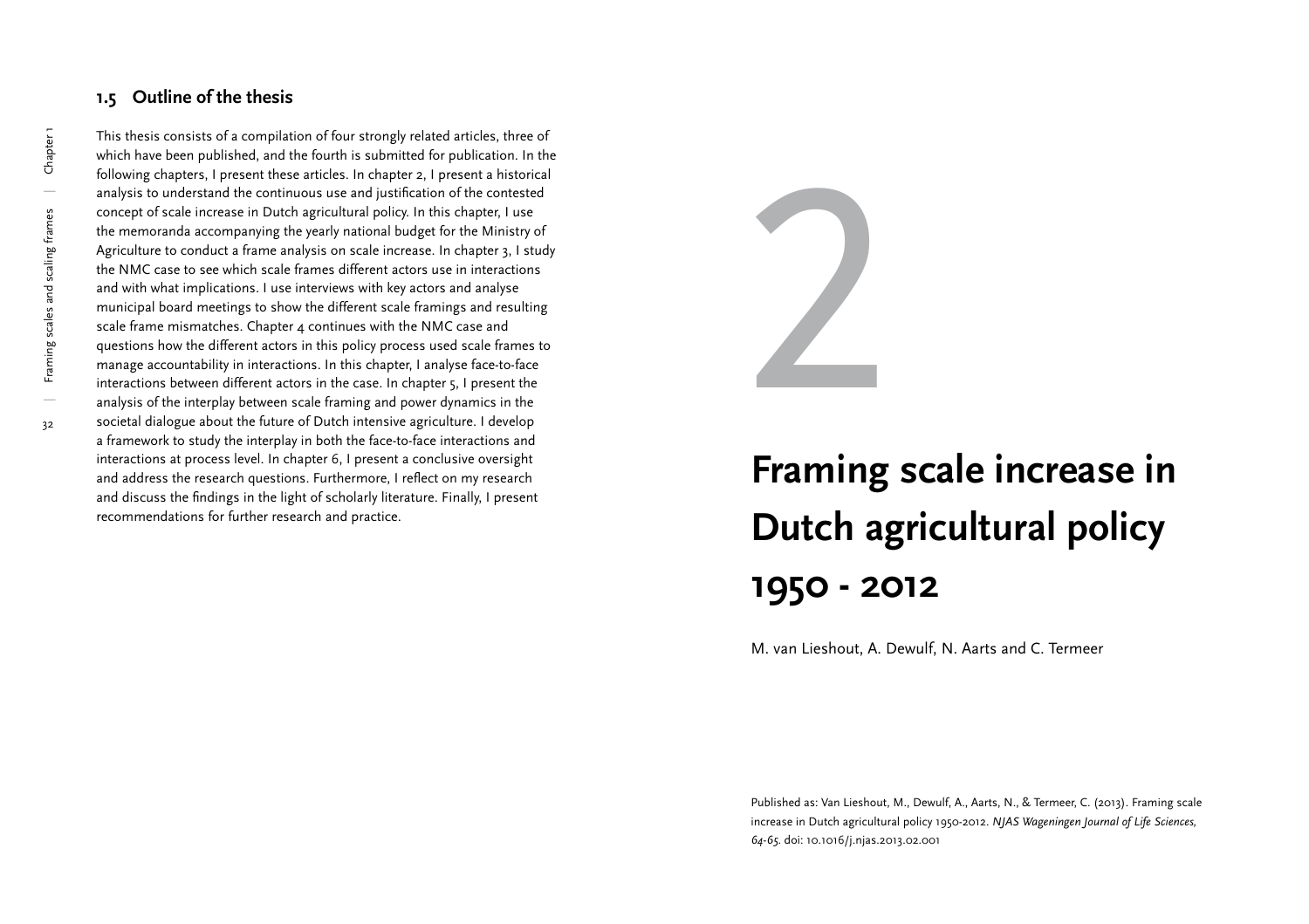#### **Abstract**

In this paper, we study how agricultural policy, and particularly how scale increase, has been framed by the responsible ministers over the last six decades. We analyse the different interpretations attached to scale increase and other policy issues, in a longitudinal study of the memoranda accompanying the yearly national budget for the Ministry of Agriculture. Our analysis provides a nuanced explanation for the continuous use of the contested concept of scale increase. We show that the framing of Dutch agricultural policy has undergone considerable changes regarding issues and solutions, the role of international policy and issues from other policy domains. We find that the policy and the policy frames have become more diverse, interdependencies have increased and as a result policy has become more complex and self-referential. Part of our findings can be explained as the occurrence of a paradigm shift. However this does not explain the continuous presence of the logic of scale increase as the way forward for Dutch agriculture. We state that the self-referential agricultural policy system has aimed to continuously improve itself by means of scale increase, without discussing or critically reflecting on the functioning of the system itself. In this process language played a powerful role: changing the language helped to maintain the existing system or paradigm in which scale increase is continuously positively framed as the solution for Dutch agriculture.

#### **2.1 Introduction**

At present the agricultural sector, and especially the building of 'megastables,' is a topic of much and heated discussion in the Netherlands. Several reasons have been identified for the current resistance to mega-stables: for example, the occurrence of various animal diseases; issues about antibiotic use and increasing resistance to antibiotics; insecurity about the risks of dust and other emissions; and recently the size of mega-stables in the landscape (see also Frouws, 1998; Frouws & Van Tatenhove, 1993; Reisner & Taheripour, 2007; Van Der Ploeg et al., 2000). Proponents highlight that large stables, with more animals and thus increased productivity, make investments in the newest technology feasible, resulting in less emissions, partly closed systems, less animal transports, and better animal welfare (more space). Another argument is food security: if we want to feed the growing world population we need to produce much more food than we do now.

As a result of all the protests and in accordance with the 2012 memorandum, the Dutch Minister of State of Agriculture (Henk Bleker) decided to organize a 'societal dialogue' about 'the scale and future of the animal husbandry sector' (Alders, 2011, p. 5) in the Netherlands. This dialogue should 'result in a clear overview of all the opinions and arguments regarding scale increase in animal husbandry' (Ministerie van Economische zaken Landbouw en Innovatie, 2011) and give an 'insight into the question of whether there exists a societal legitimation for animal husbandry or what is necessary to obtain this' (Alders, 2011, p. 11). The dialogue took place early in 2011.

The results of the dialogue were presented to the Dutch Cabinet in a letter from the Minister of State on 23 November 2011. In this letter, the Minister of State largely follows the reports of Hans Alders (2011) and Commissie Van Doorn (2011). Despite the fierce discussions, these two recent reports justify scale increase. In *From Mega to Better* (*Van mega naar beter*) (Alders, 2011) scale increase is literally mentioned as the means to continue farming in the most preferred scenario. In *All Meat Sustainable*  (*Al het vlees duurzaam*) (2011) is stated that size is of subordinate importance as long as the production of meat is sustainable. The Minister of State in his letter concludes that the government 'at the present moment does not see any reason to interfere with the scale-size of farms'. (Bleker, 2011, p. 7)

However, this discussion is not new. As far back as the 1930s, people in the Netherlands were afraid that farms were getting too big and too industrial: "from being an 'agriculturist', the farmer is becoming more and more a 'manufacturer of naturalia'." (Houwink, 1935 in: Van Dijk, Klep, & Merkx,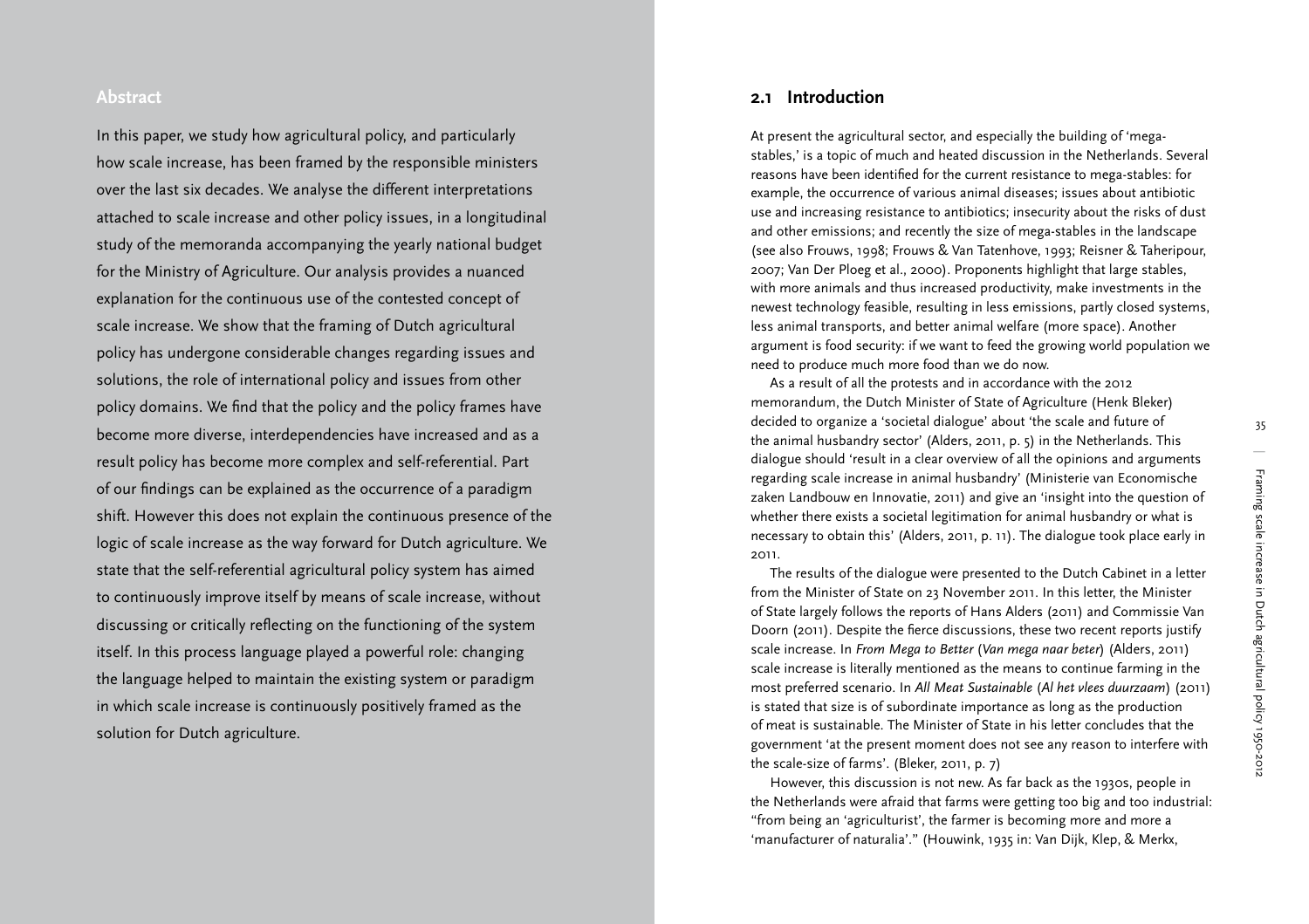1999, p. 3, our translation). Notwithstanding these early negative sounds, even from farmers themselves (e.g. in the 1980s young farmers worried about 'mammoth companies' (see Depla & Schulte, 1983)), until recently the Dutch government has unproblematically stimulated scale increase (an increase in both size and intensity) in the agricultural sector. Scale increase, also referred to in terms of for example rationalisation, increasing production, expansion, or intensification, has thus been a topic of debate for many years.

To understand the current discussion and the continuous use and justification of the contested concept of scale increase as the way forward for Dutch agriculture, we need to know how the situation became what it is now. In other words, we need a historical analysis to understand the current discussion.

 $_{36}$  (1998) distinguishes three discourses: the agri-ruralist, utilitarian, and  $_{37}$ Several other researchers have studied the development of agricultural policy over different periods using various concepts and theories. For example Grant (1997) and Greer (2005) present extensive overviews of the development of agricultural policy in Europe (early 1960's-late 1990's/early 2000's). Frouws (1998) distinguishes three discourses: the agri-ruralist, utilitarian, and hedonist discourse, to understand the 'rural question' (i.e. the development of the countryside) in Europe (1990's). Termeer (1993) discusses the various reality definitions of different actors to explain the difficulties surrounding the Dutch manure policy (1970-1991). Termeer and Werkman (2011) use configuration theory to explain why it is so difficult to change the closed agricultural policy networks (2007-2009). Other authors use the concept paradigm shift or change to explain large changes in (agricultural) policy over the last decades (e.g. Coleman, Skogstad, & Atkinson, 1996; Daugbjerg & Swinbank, 2011; Van Der Ploeg, et al., 2000). Related, some scholars have recently sought to explain why language and categorisations of food scares have changed over the last decades, while the risks of these scares have remained the same. One answer is found in the institutional shifts in the area of food (e.g. Loeber, 2011; Loeber, Hajer, & Levidow, 2011; Paul, 2011). Another answer can be found in the powerful role of language in the construction and sense-making of these risks (Feindt & Kleinschmit, 2011; Loeber, 2011; Loeber, et al., 2011; Paul, 2011; Roslyng, 2011). However these various studies do not focus on the contested concept of scale increase, and cannot explain why this controversial term is maintained and justified as solution for all kinds of problems the agricultural policy seeks to solve. Although the social, economic and political context have changed considerably, and the agricultural policy accordingly, scale increase continues to appear in policy documents as a solution.

In this paper, we explicitly focus on the role of language in agricultural policy to understand continuity and change in Dutch agricultural policy, and to explain the continuous use and justification of scale increase in policy over time. We review the explanatory memoranda accompanying the yearly national budget of the Ministry of Agriculture over the period 1950-2012. We use framing theory to analyse the memoranda. Through the process of framing, actors highlight different aspects of a situation or an issue as relevant, problematic or urgent. In the same process, actors also leave out issues that they do not want to emphasise, as is the case in strategic documents like memoranda. As such a framing analysis will provide a more subtle insight in the continuity and change in the constructed meaning of Dutch agricultural policy and the use of the concept of scale increase therein.

We address the following research questions: How is agricultural policy framed in the Dutch agriculture ministers' memoranda throughout the years 1950-2012? How is scale increase in Dutch agricultural policy framed in the memoranda over time? How can the continuous presence of the contested term scale increase in the overall changing agricultural policy be explained?

In the following, we elaborate on framing theory and long-term frame change. Next we present the methods used, and the results of the analysis of the memoranda 1950-2012. We end with a concluding discussion.

#### **2.2 Theoretical Framework**

In order to provide a subtle insight in the continuity and change of Dutch agricultural policy we use framing theory, theories about continuity and change in policy and long term frame change 6 .

#### **Framing theory**

We follow authors like Stone (2012), Fischer and Forester (1993), and Hajer and Wagenaar (2003) in their idea that public policy is largely made up of language and that language is not a neutral expression of interests and meanings (Hajer, 2001). Language does not just mirror reality but constructs its meaning (Fischer & Forester, 1993). From this point of view, problems, causes and solutions are not given but 'created in the minds of citizens

<sup>6</sup> Since this thesis consists of a collection of chapters written in the form of articles reproduced verbatim (except for words such as 'paper' and 'article' which refer to the work being discussed and which have been changed into 'chapter'), the reader will note some overlap in the conceptual/ theoretical parts of the different chapters.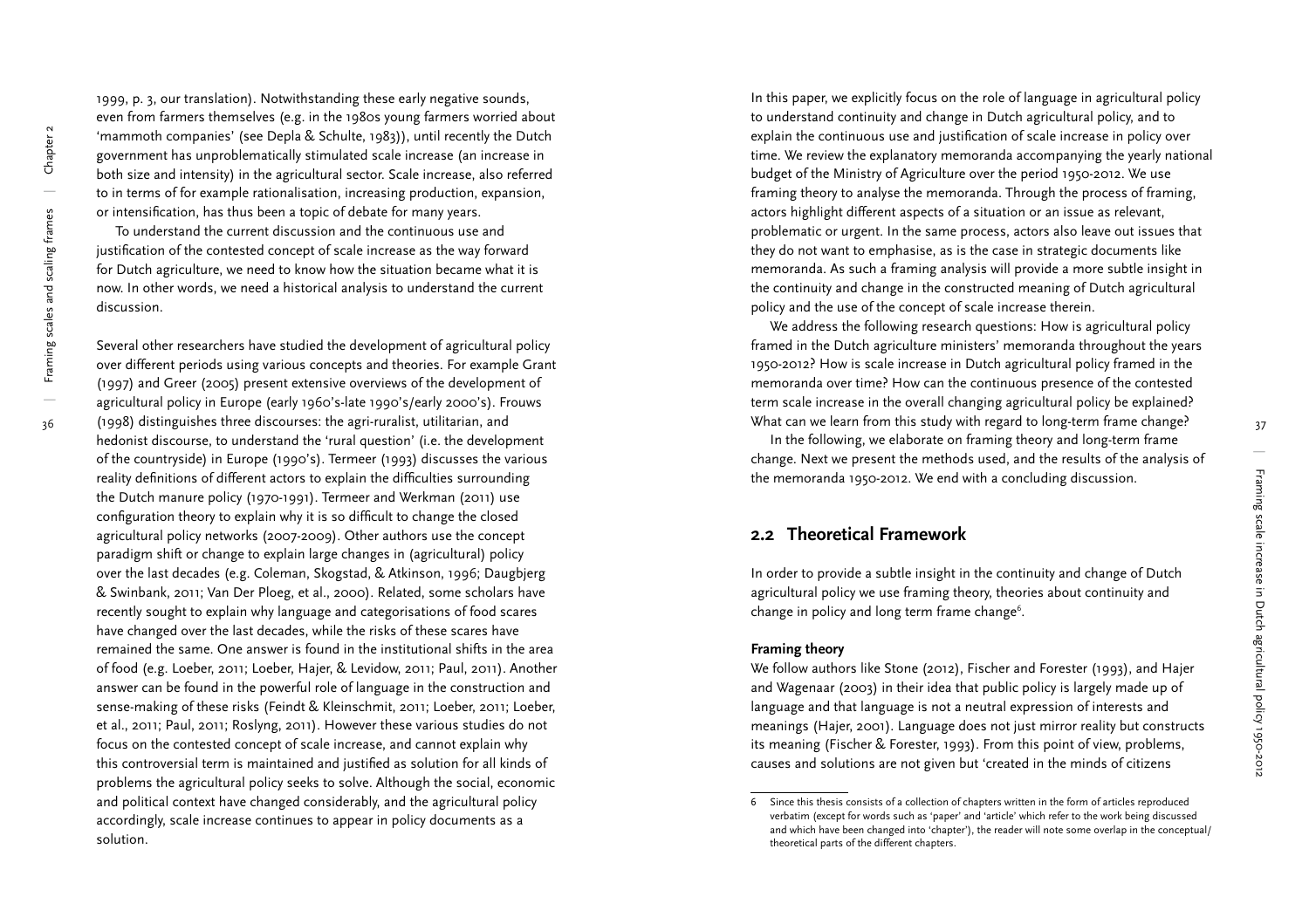by other citizens, leaders, organisations, and government agencies, as an essential part of political manoeuvring (...)' (Stone, 2012, p. 156). As Fischer and Forester (1993, p. 2) make clear: 'Policy analysis and planning are practical processes of argumentation'. Policymaking is reasoning by metaphor and analogy; it is trying to get others to see the situation as one thing rather than another (Stone, 2012).

38 39 which is highlighted or included is often that which the framing group values'. In line with these starting points about the role of language in public policy we use theories about frames and framing (Aarts & Van Woerkum, 2006; Bateson, 1972; Dewulf et al., 2009; Goffman, 1974; Lewicki et al., 2003; Schön & Rein, 1994) to show how agricultural policy has been framed throughout the years by the responsible ministers, and the role of scale increase in these policies. Frames can be understood as strong and generic story lines that guide both analysis and action. 'To frame is to select some aspects of a perceived reality and make them more salient in a communicating context, in such a way as to promote a particular problem definition, causal interpretation, moral evaluation, and/or treatment recommendation for the item described' (Entman, 1993, p. 52). As Yanow (2000, p. 11) explains: 'That

The concepts of frames and framing have regained the attention of researchers in a broad range of disciplines including psychology (Levin et al., 1998), sociology (Benford & Snow, 2000), and communication (Scheufele, 1999). In contrast to a more cognitive approach that focuses on frames as knowledge structures or cognitive representations (Bartlett, 1932; Minsky, 1975), we take an interactional approach, focusing on frames or *framings* as interactional alignments or co-constructions (Bateson, 1972; Dewulf, et al., 2009; Dewulf et al., 2004; Goffman, 1974). In the interactive approach, framing is the dynamic enacting and shaping of meaning in on-going interactions, and frames are temporary communication structures (Dewulf, et al., 2009). People construct frames when they interact by linking text to contexts (Chenail, 1995) and considering possible reactions of the audience.

The framing of an issue is the result of processes of interaction and negotiations between different actors, and at the same time it is the input for these processes.

Frames allow policymakers to 'make a graceful normative leap from is to ought' (Rein & Schön, 1996, p. 88), whereby different frames point towards different action strategies. A policy process consists of a series of framings of the issues under debate, and the policy actor who is able to present the most convincing or acceptable framing steers the debate (Fischer & Forester, 1993; Ford, 1999). For example in the agenda-setting phase of the policy process, framing is a crucial process steering the direction of policy change (or

stability) (Baumgartner & Jones, 2009; Nisbet & Huge, 2006). Agenda-setting is the on-going competition between issue proponents for the attention of media professionals, the public, and policy elites (Dearing & Rogers, 1996) and the framing of issues, stressing one perspective and ignoring others, is a powerful force in this process (Dearing & Rogers, 1996; Kosicki, 1993; Van der Stoep & Aarts, 2010). The specific framing of an issue that makes it to the top of the policy agenda will direct the kind of policy change that can take place.

#### **Long-term frame change**

In our view frames are not static entities, but can be revised or transformed under certain circumstances (Lewicki et al., 2003). Reframing occurs when actors change their frames; that is, when they develop a new way of interpreting or understanding the issues, or when they develop a 'new' language to communicate about the issue. In order to reframe one's understanding of an issue, some degree of perspective taking is required (Schön & Rein, 1994). Perspective taking involves standing back, observing, and reflecting on the fact that there is more than one way to view the issues (Lewicki et al., 2003; Schön & Rein, 1994).

In this paper we are interested in long-term (i.e. several years of decades) policy frame change. Although there are studies about reframing (e.g. Feyerherm, 1995; Kaufman & Smith, 1999; Schön & Rein, 1994; Wagner, 2007) in for example negotiation processes, not much research on longterm (policy) frame change has been conducted. One exception is Feyerherm (Feyerherm, 1995) who found that frame(work)s can change over time given the repeated presence and interaction with participants who hold alternative frameworks. Another exception, although not using the framing terminology is Termeer (1993), who concludes frames can be stabilised, redefined, and changed. She discerns confrontation (with another actor or frame) as important trigger for reframing.

In line with our approach to framing, the extensive literature on paradigm shifts in (agricultural) policy, provides us with helpful insights regarding longterm policy frame change (e.g. Coleman et al., 1996; Daugbjerg & Swinbank, 2011; Hall, 1993; Van Der Ploeg et al., 2000). As Hall (1993) explains, policymakers work within a policy paradigm: an interpretive 'framework of ideas and standards that specifies not only the goals of policy and the kind of instruments that can be used to attain them, but also the very nature of the problems they are meant to be addressing. Like a *Gestalt*, this framework is embedded in the very terminology through which policymakers communicate about their work (...)'. (Hall, 1993, p. 279, italics in the original) As such policy paradigms resemble policy discourse (cf. Hajer, 1995) or metaframes (cf.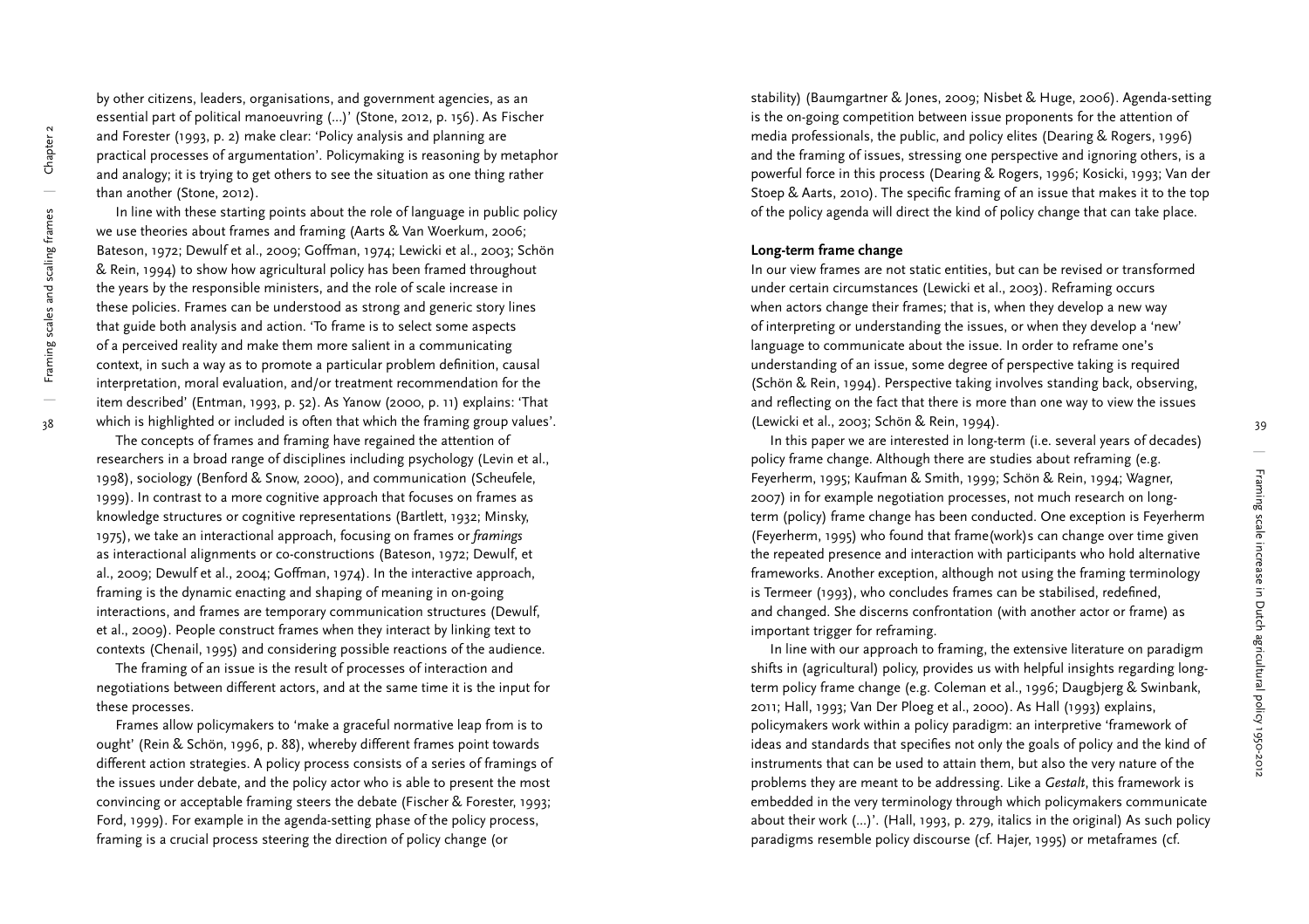Schön & Rein, 1994). Drawing on theory of social learning (Argyris & Schön, 1996), Hall (1993) explains change in policy paradigms is likely to involve the accumulation of anomalies with the prevailing paradigm, experimentation with new forms of policy, and policy failures that cause a shift in the locus of authority over policy. This kind of change cannot be realised inside the state itself, but is effected by means of electoral competition and a broader societal debate (Hall, 1993). According to Hall (1993) such a paradigm shift is marked by radical changes. However Coleman et al. (1996), and Daugbjerg and Swinbank (2011) show there is also a more gradual, incremental trajectory to paradigm change, characterised by adjustment and planned policy change informed by alternative policy paradigms. In this view change is negotiated between state actors and group representatives (Coleman et al., 1996).

<sub>40</sub> paradigm (Daugbjerg & Swinbank, 2011; Van Der Ploeg et al., 2000). The same the second the second of the second to the second of the second of the second of the second of the second of the second of the second of the In the literature on agricultural policy paradigms three succeeding paradigms are distinguished which have determined agricultural policies since WWII: the state-assisted or modernisation paradigm (Coleman et al., 1996; Van Der Ploeg et al., 2000), the market-liberal paradigm (Coleman et al., 1996), and the rural development or multifunctional agricultural paradigm (Daugbjerg & Swinbank, 2011; Van Der Ploeg et al., 2000). The state-assisted paradigm rests on two fundamental principles: 'first, the agricultural sector contributes to national policy goals and therefore merits special attention; and, second, the price mechanism is a suboptimal means of achieving an efficient and productive agricultural sector' (Stone, 2012, p. 275). As a reaction to problems related to the state-assisted paradigm as overproduction, high government costs, and international trade tensions the market liberal paradigm emerged (Coleman et al., 1996). In this paradigm, agriculture should be understood as an economic sector like all others, in which competitive markets are the source of producers' incomes, and only those producers who can earn an income from the sale of commodities in these free markets should remain active in agriculture (Stone, 2012, p. 275). Lastly, the multifunctional agriculture or rural development paradigm evolved as a reaction against the negative environmental impacts of both former paradigms (Daugbjerg & Swinbank, 2011). In this paradigm the agricultural sector is seen as a provider of public goods in addition to, and in many ways more important than, its role as a producer of food (Daugbjerg & Swinbank, 2011).

Thus confrontation with (actors who hold) alternative frameworks or paradigms in a situation where the current paradigm does no longer suffice, seems to be the overarching driver for long term policy frame change. With the help of these ideas on long term policy frame change we will study the changing policy framings in Dutch agricultural policy. In order to explain the

continuous use of the contested concept of scale increase we will use a more fine grained frame analysis, which will enable us to show in detail how the policy and the concept of scale increase is framed over time and learns us more about long-term frame change and stability.

#### **2.3 Materials and methods**

To analyse the policy frames, we conducted a longitudinal analysis of the explanatory memoranda accompanying the yearly national budget of the Ministry of Agriculture, over the period 1950-2012. The memoranda are the results of an extensive negotiation process between the different parts of the ministry. These documents give an annual overview of the policy developments at the ministry at that time, are comparable and are all digitally accessible. For the Dutch agricultural history, taking the aftermath of WW II and the recent developments into account the period 1950-2012 is a meaningful period. We take 1950 as a starting point, since at that time five-yearly intervals in order to be able to discover frame changes over time. We complemented this analysis with a secondary analysis of earlier studies relating to the topic and historical overviews (e.g. Bieleman, 2008, 2010; Jansma & Schroor, 1987; Termeer, 1993; Van Dijk et al., 1999), and the analysis of the two abovementioned recent advisory reports: *All Meat Sustainable* (Commissie Van Doorn, 2011) and *From Mega to Better* (Alders, 2011).

We started our analysis by reading each whole memorandum, but, because the studied memoranda were very different in their appearance regarding their length, layout and comprehensiveness, we limited our main analysis to the introductory chapters in order to make the memoranda somehow comparable. In these introductions the main topics and goals of the memoranda are summarised. A first step was undertaking a content analysis. In this step the first author repeatedly read and compared the texts, looking for statements about general policy developments, the scale-size of farms, the related problems, and how the solutions and aims were phrased. This resulted in a selection of the relevant segments of text in the general introductory chapters of the memoranda. When the introduction did not make clear what the policy entailed, we further analysed and coded other parts of the memoranda that gave more explanation about relevant topics than was provided in the introduction.

The selected segments of text were coded, using software for qualitative data analysis (Atlas-ti). We coded the introductory paragraphs for policy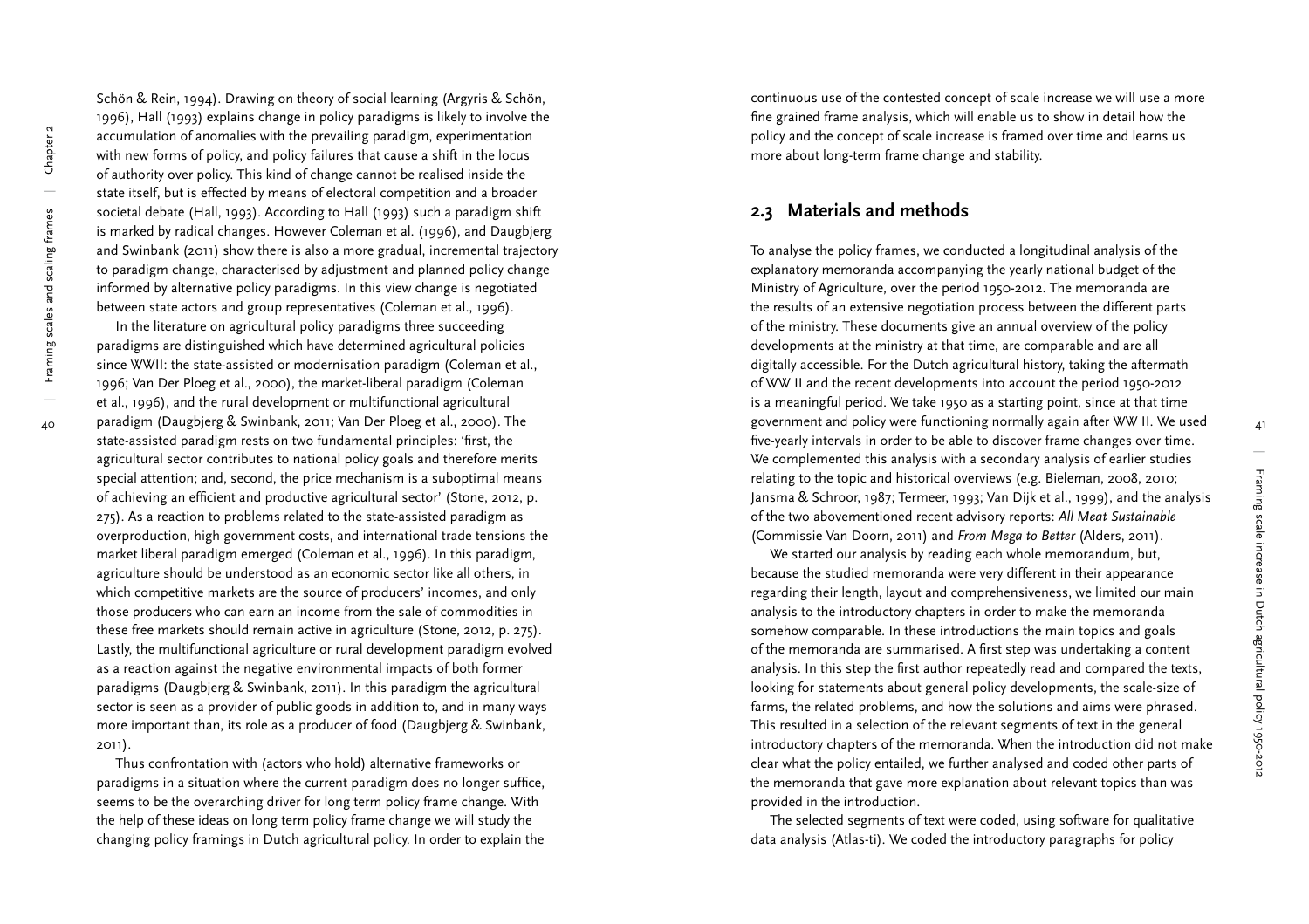context (i.e. the underlying arguments) (125 quotations), role of government (11 quotations), scale increase (i.e. statements about the scale-size and development of farms including in terms other than scale increase) (33 quotations), international policy developments (57 quotations), and other policy domains, such as planning, environment, nature, recreation (49 quotations), see Table 2.1.

The selected segments got as many codes as presented by the phrasing of the issue in that segment. Thus for example the phrase: 'If labour and capital in Dutch agriculture want to get a reasonable reward, then in the first place a large quantity of quality produce is required'. was coded with the codes policy context and scale increase. The selected and coded segments were subsequently categorised, analysed, and interpreted, resulting in the agricultural policy frames as presented in the result section below.

42 43 adjustments, farm-size structure) (20), *income position/reasonable living* In a second analysis, we used the words in the frames that we found in the first analysis as search terms. 7 In this analysis, we coded the general introductions using the literal terms and synonyms for *growth* and *expansion* related to production (12), *increasing production/productivity* (10), *structure* relating to farm development (change of structure, structure policy, structural of farmers (14), *management* relating to farm development (12), *quality* of the agricultural produce (52), influence of *consumers/citizens/society* (69), *sustainability* (57), *vitality/liveability* (23), *innovation/innovative* (24) (see also Table 2.3).

#### **2.4 Results**

In this section we present our results. We illustrate the policy frames with quotes from the memoranda and refer to the used codes between brackets.

#### **1950: increasing production, stimulating exports**

In 1950, Dutch agriculture is still recovering from the Second World War (Bieleman, 2010). Agricultural policy falls under the responsibility of the Ministry of Agriculture, Fisheries and Food Supply. The minister frames the policy for the agricultural sector in general in terms of growth, increasing production and stimulating exports (policy context, scale increase):

#### Table 2.1 | Interpretative codes per memorandum

|                   | Policy<br>context       | Interna-<br>tional                    | Other policy<br>domains | Role of gov-<br>ernment | Scale in-<br>crease     | Quotation<br>Totals |
|-------------------|-------------------------|---------------------------------------|-------------------------|-------------------------|-------------------------|---------------------|
| 1950              | $\overline{\mathbf{3}}$ | $\sqrt{2}$                            | $\pmb{0}$               | 1                       | 6                       | 12                  |
| 1955              | 3                       | 5                                     | $\pmb{0}$               | $\pmb{0}$               | $\pmb{0}$               | 8                   |
| 1960              | 5                       | $\begin{array}{c} \hline \end{array}$ | $\mathbf{I}$            | $\pmb{0}$               | $\boldsymbol{2}$        | 9                   |
| 1965              | 6                       | $\boldsymbol{2}$                      | 0                       | $\mathbf{I}$            | 6                       | 15                  |
| 1970              | 7                       | 5                                     | 0                       | 0                       | $\overline{\mathbf{3}}$ | 15                  |
| 1975              | 1                       | 5                                     | 4                       | $\pmb{0}$               | 5                       | 15                  |
| 1980              | 5                       | 5                                     | 4                       | $\pmb{0}$               | 6                       | 20                  |
| 1985              | 11                      | 4                                     | 8                       | 0                       | 0                       | 23                  |
| 1990              | 14                      | 6                                     | 8                       | $\pmb{0}$               | $\overline{\mathbf{3}}$ | 31                  |
| 1995              | 11                      | 5                                     | $\overline{7}$          | $\pmb{0}$               | $\pmb{0}$               | 23                  |
| 2000              | 17                      | 5                                     | $\overline{7}$          | 5                       | 1                       | 35                  |
| 2005              | 11                      | 4                                     | 6                       | $\overline{\mathbf{3}}$ | 0                       | 24                  |
| 2010              | 23                      | 6                                     | $\overline{\mathbf{3}}$ | 1                       | 1                       | 34                  |
| 2012 <sup>a</sup> | 8                       | $\overline{2}$                        | $\mathbf{I}$            | 0                       | $\pmb{0}$               | 11                  |
| Totals            | 125                     | 57                                    | 49                      | 11                      | 33                      | 275                 |

a Since the 2012 memorandum accompanies the budget of the Ministry of Economic Affairs, Agriculture and Innovation, we analysed the parts dealing with agricultural policy.

*If labour and capital in Dutch agriculture want to get a reasonable reward, then in the first place a large quantity of quality produce is required.*

*Export opportunities are also determined by the cost price of the product, and this latter is for its part once again strongly influenced by the size of the stock. It is thus plain that as large as possible an increase as is in conformity with feed production and feed importation should be striven for.*

<sup>7</sup> growth and expansion: groei|uitbreiding, structure: structuur\*|struktuur\* in relatie tot bedrijfsontwikkeling, income position/reasonable living: inkomen\*|bestaan\*|levens\*, management: bedrijfsvoering|management|ondernemerschap, quality: kwaliteit\*, sustainability: duurzaam\*|duurza\*, vitality/liveability: vitaliteit\*|vita\*|leefbaar\*, innovation/innovative: innovat\*|innover\*, consumers citizens society: burger\*|consument\*|maatschapp\*|society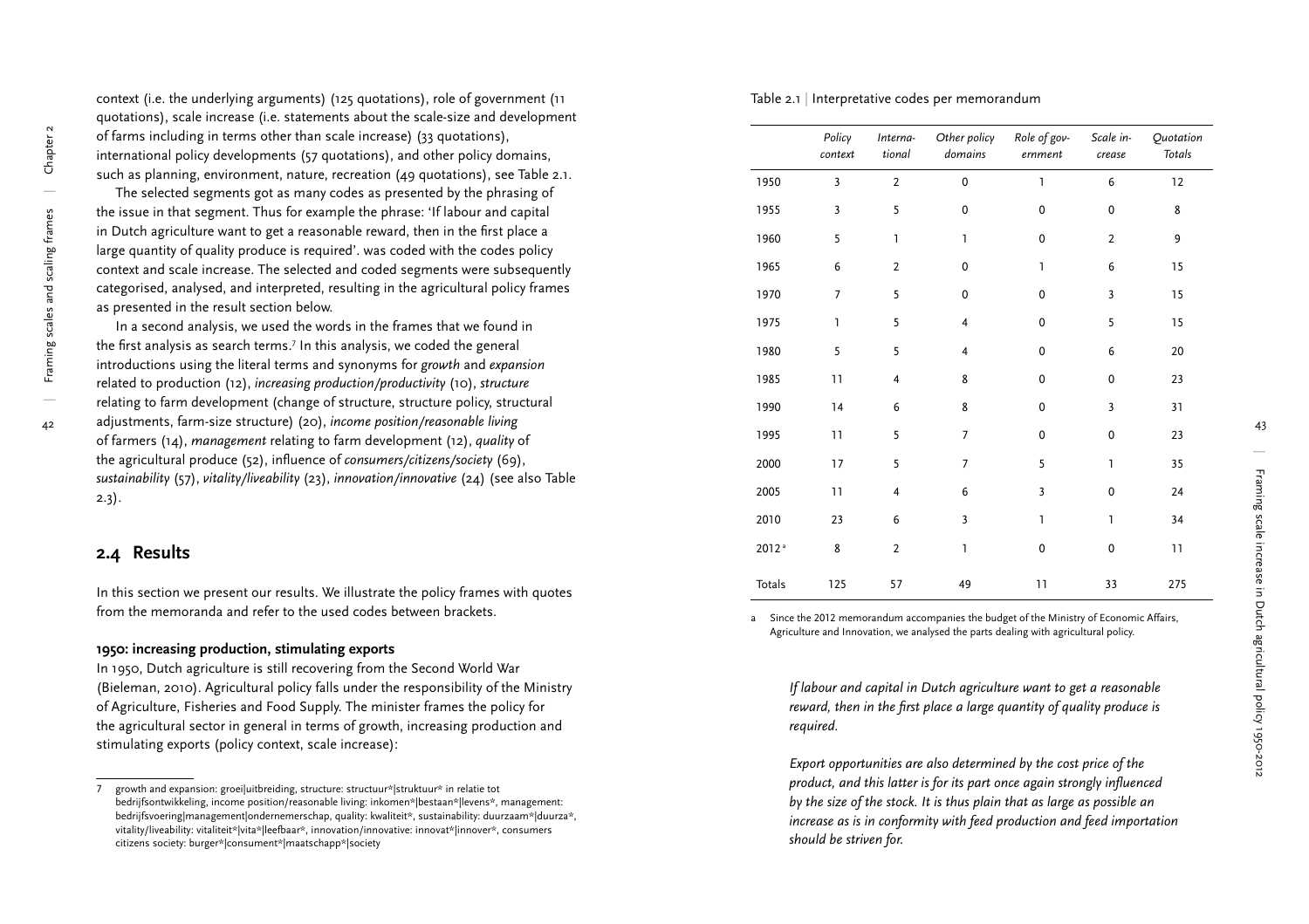44

The arguments behind these aims are framed in terms of population growth, a reasonable reward for labour and capital and the importance of the agricultural sector for the Dutch economy (policy context).

On the international level, the first agreements for a common agricultural policy in the Benelux economic union are also framed in terms of guaranteeing social security for the farmers and farmworkers and increasing the productivity of the agricultural sector as much as possible (international).

Thus in the 1950 memorandum we see that the minister aims at stimulating growth in production and exports. The term scale increase is not used yet, but the foundations are already in the memorandum.

#### **1955: continuing the preceding years**

By 1955, the tone of the introductory memorandum has changed quite a bit. In contrast to 1950, as a result of landmark events in 1953 and 1954, such as international tensions due to the Korean war, a clear drop in prices on foreign markets and increasing surpluses, the domestic market is mentioned as the most important trading area for Dutch agriculture (policy context).

In order to guarantee a continued fair wage for the Dutch farmers the aim of the Dutch government is to promote exports, support attempts towards quality improvement and decrease costs, and to pursue a trade policy that offers the best prospects for Dutch agricultural products. Regarding foreign politics, the aim is to clear the trade barriers and to coordinate agricultural and food supply politics in the broadest sense (international). In 1955, surpluses are mentioned for the first time. Nevertheless, the minister is planning to continue the policy of the preceding years and refers explicitly to 1954 (policy context):

*the creation of such economic conditions that the agricultural sector is enabled to deliver the largest contribution to national prosperity. (memorandum accompanying the 1954 national budget)* 

So, in 1955 also, the minister wants to stimulate the agricultural sector to increase production as far as his limited possibilities allow.

#### **1960: advancing high productivity and a reasonable standard of living**

By 1960, the name of the ministry has changed to: Ministry of Agriculture and Fisheries. Also in the 1960 memorandum several difficulties and developments are mentioned that complicate the situation for the agricultural sector: the unfavourable financial position of the treasury, the development of

agriculture and quality agricultural products in the surrounding countries that amongst other things leads to a decrease in the agricultural population (policy context, international). A new problem in this memorandum is the relatively deprived position of the agricultural areas in comparison to the cities (other policy domain):

*The further development of the countryside needs then again to be strenuously pursued to prevent a relative deprivation compared to the cities. While the urban conglomerates develop at an ever faster pace, many parts of the countryside, through a certain attenuation, lag ever further behind.* 

This is the first time that another policy domain influences agricultural policy. In general, the policy for 1960 aims at 'the advancement of an as high as possible productivity' and 'the advancement of a reasonable standard of living in the agricultural sector'. From 1958, the agriculture ministers had been aiming at farm size increase and the related elimination of smaller farms (Jansma & Schroor, 1987). In the 1960 memorandum, in order to end/prevent the deprived position of the agricultural areas, 'measures as part of scale increase' are explicitly mentioned, amongst others (scale increase). Despite the difficult situation, the Dutch government is of the opinion that it is the responsibility of the farmers and the Butch economy (policy context). Context, international). A new problem in this memorandum is the relatively<br>
⇒ On the international level, the first agreements for a common agricultural<br>
policy domain);<br>
and the p

> *to continuously improve and rationalise their enterprise, since without an increase in economic productivity, farmers will not be able to meet the constantly increasing competition. (...) This steady improvement of his farm is a duty, which in the main rests on the shoulders of the farmer himself.*

Hence, in 1960, scale increase is framed as one of the solutions for the further development of the countryside as compared to the cities, and this is the responsibility of farmers themselves.

#### **1965: changing the structures**

The memorandum for 1965 starts with an enumeration of several factors that are leading to radical changes in the agricultural sector: for example, rapid technological development, rapid economic growth outside the agricultural sector and accompanying growing prosperity, and the resultant consumption habits (policy context). Furthermore, societal changes like improving working conditions (reduction of working hours and five-day workweeks), but also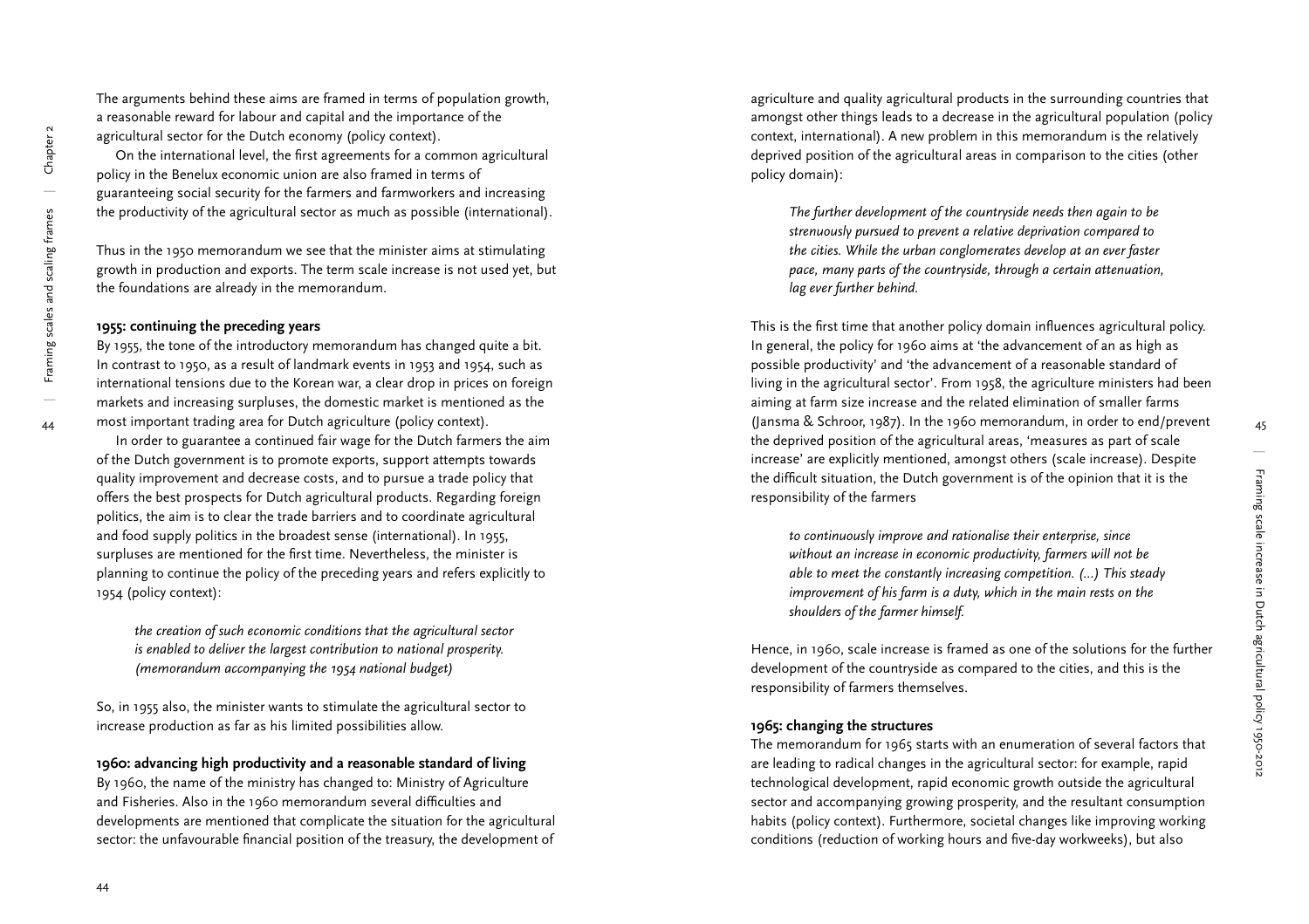increasing self-service and the greater possibility of conserving food products at home (refrigerators) are mentioned (policy context). Lastly, developments in the European Economic Community, the implementation of a common market and Common Agricultural Policy (CAP in 1962) result in a totally different market situation for many agricultural sectors (international).

The policy for 1965 is framed in terms of 'change of structure', 'structure policy,' 'structural adjustments of farms' and 'improvement of the farm-size structure'. (scale increase) The government is of the opinion that Dutch agriculture needs a 'comprehensive structure policy'. (role of government) The proposed policy measures will form an essential support to the individual efforts of farmers to restructure their farms (policy context). The minister refers back to the memorandum of 1964 to repeat that

46 47 *both in the agricultural operational management and in the the often less favourable farm-size structure of a relatively large number of farms in the Netherlands involves production taking place in units that are too small. This limits the opportunities to replace human labour with cheaper mechanical labour and also to rationalise management and to qualitatively improve the created product.*

As part of the outcomes of a 1960 report of a governmental research commission (Bieleman, 2010), a Development and Reorganisation Fund for Agriculture had been established in 1964. The most important measure of this fund concerned

*a financial arrangement for entrepreneurs, who given their age, the lack of a successor, or because they do not see a future for their farm in the long run, on a voluntary basis want to terminate their enterprise. (...) The resulting vacant lands can be used to enlarge the area of other, already existing farms.*

Furthermore, the minister sees land consolidation as an important measure, in addition to the fund, to improve the internal farm production situation and to generally adapt and renovate rural areas (policy context, scale increase). Thus, in the 1965 memorandum, we see the development of policy explicitly aimed at scale increase.

#### **1970: continuation of restructuring**

The memorandum for 1970 is in many respects a continuation of the years before. The policy is framed in terms of 'improving the income position of those who work in the sector' and 'a maximum contribution of the agricultural sector to the national budget' (policy context). The memorandum, for the first time, mentions a negative aspect of scale increase, namely, that scale increase in the livestock sector leads to new veterinary issues. However an advice will be formulated how to deal with these issues.

The minister refers back to the 1968 memorandum for the explanation of the foundations for his policy. According to this 1968 memorandum, farmers have to deal with several issues, such as the decrease in labour because of the development of the industry as well as the rapid mechanisation of agriculture (policy context). The decrease in labour has led neither to a substantial reduction in the number of farms, nor to the growth of these farms (policy context, scale increase). According to the 1968 memorandum, these issues require a continuation of the structural adjustments

*relations between farmers on the one hand and market and industrial processing on the other hand. (policy context, scale increase)*

In the 1970 memorandum, the minister argues that the increase in the range of products and the scale increase as a result of the dismantling of barriers in the European Economic Community (EEC) – in 1968, customs within the EEC were abolished – will require more large-scale investments. Such investments will generally be within the reach only of large enterprises or co-operatives. Experience shows that enterprises with the highest growth rates owe these to a high investment rate (scale increase). So, the proposed restructuring policy is mainly aimed at scale increase. From now on, the CAP also deals with the reform of agricultural structure in the member states (international).

#### **1975: farm development**

Compared to the 1970 memorandum, the 1975 memorandum introduces several changes. For example, attention is paid to other policy areas: agricultural policy is interrelated to more general land-use planning issues (structural improvement, nature conservation, landscape and recreation), and to environmental issues (other policy domains). In addition, the terms 'intensive agriculture' and 'ecological agriculture' are used for the first time.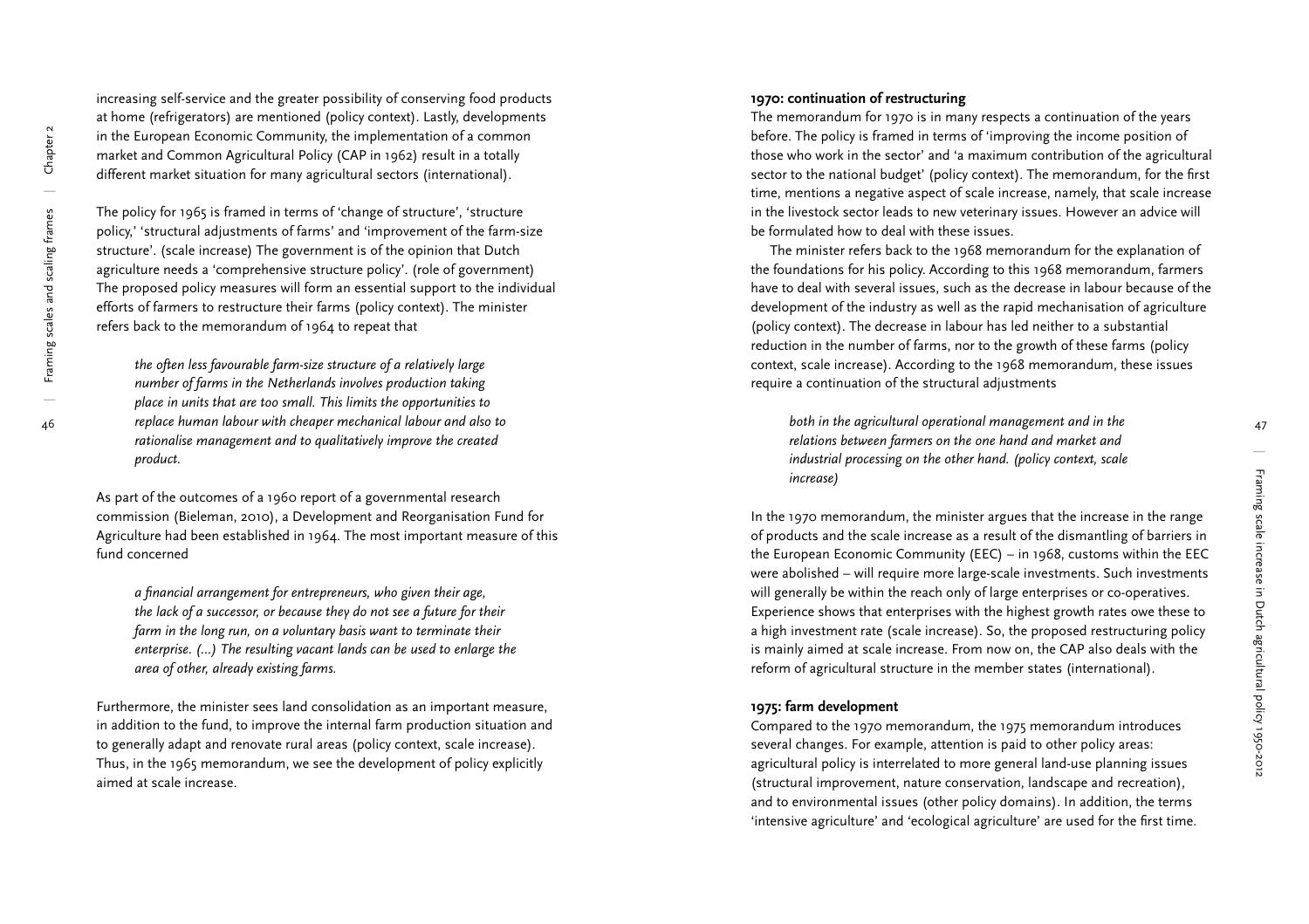The policy for the agricultural sector for 1975 is still framed in the context of problems because of economic and social aspects linked to rapid technological and societal developments and low farmer incomes (policy context). In addition, issues relating to the interaction between the different links in the production chain (e.g. very low milk prices because of a further shift in sales towards retail) and issues regarding land-use planning (e.g. land consolidation, fitting farm buildings in and maintenance of landscape) are emphasised (policy context, other policy domains).

The policy for 1975 is, although not very explicitly, mainly framed in terms of research, studies and analysis of farm development:

*The announced study about the structure vision for the agricultural sector (...) is also of importance for farm-development policy. (scale increase)*

Several passages in the memorandum imply that this farm development hints at scale increase. For example, in relation to the results of the past years, it is mentioned that

*(...) the average farm size increased significantly; in the period 1960-1973 it even doubled. Still there are many enterprises with a relatively small farm size (...) almost half of the total are smaller than 90 sbe [standaard bedrijfs eenheid, standard company unit 8 ], whereas with a modern, efficient farm size one man can realise a production of 100 to 110 sbe. (scale increase)*

Furthermore, scale increase is used as an argument for realising reasonable farmer incomes:

*the problems of the future position of groups of farms in the middle that currently still yield a reasonable income, but whose existing enterprise structure offers insufficient guarantees for continuation in the long run. (scale increase)*

With regard to the reform of the agricultural structure, reference is made to the European Orientation and Guarantee Fund, which will provide a contribution for the improvement of the Dutch agricultural structure (international, scale

increase). From 1975 on, the CAP also influences environmental measures (international, other policy domains).

#### **1980: concerns about employment**

In the 1980 memorandum, the minister frames his policy as three tasks: 1) food and raw material production in the Netherlands and elsewhere, 2) the maintenance of a strong agricultural sector (because of food supply, employment and balance of payments), 3) striking an appropriate balance in the use of green space (policy context, other policy domains). New aspects in this memorandum are attention paid to animal welfare and to interdepartmental agreements (policy context).

 $_{48}$  aims at producing goods that have not yet reached, or are not yet threatened  $_{49}$ The minister shows particular concern with regard to employment in the agricultural sector. He refers to a yearly overview document of the LEI (*Landbouw Economisch Instituut*, Agricultural Economical Institute) in which it is calculated that current production could be maintained at the same level if labour declined by 40% (scale increase). The minister proposes to broaden agricultural activities. Production that requires a large labour input, or that by, market saturation, are favoured in this. The minister thinks of product renewal, further quality differentiation, and a change from quantity to quality (policy context).

> The memorandum is not very clear about the policy to maintain a strong agricultural sector. The minister's concern as expressed above shows that he is of the opinion that the sector should organise production differently. In the remainder of the memorandum, the minister states that there has been a continuous increase in large agricultural enterprises, a continuous 'increase in the productive capacity which goes hand in hand with a decrease in agricultural enterprises' and he talks about a 'farm-development policy' that aims at 'entrepreneurship, labour, land and capital, as well as the composition, amount and quality of the produced goods' (scale increase). Although not very clearly, this policy seems to aim at scale increase, but also shows awareness of the drawbacks.

> With respect to the CAP, the Dutch minister is of the opinion that the EC should have more influence on the agricultural policies in the member states regarding surpluses, the use of pesticides and fertilisers in food production and regarding animal welfare aspects, health, and the use of medicines (international).

<sup>8</sup> Till the end of the 1980's the sbe existed as norm for determining company dimensions. It was an indicator for the net added value, and with that for the need for labour (www.lei.wur.nl/NL/statistieken/ BSS+en+NGE/SO+en+NSO-typering/accessed 6-8-2012). This quote relates to animal husbandry, and thus indicates farmers are able to keep larger amounts of animals, not necessarily on larger areas.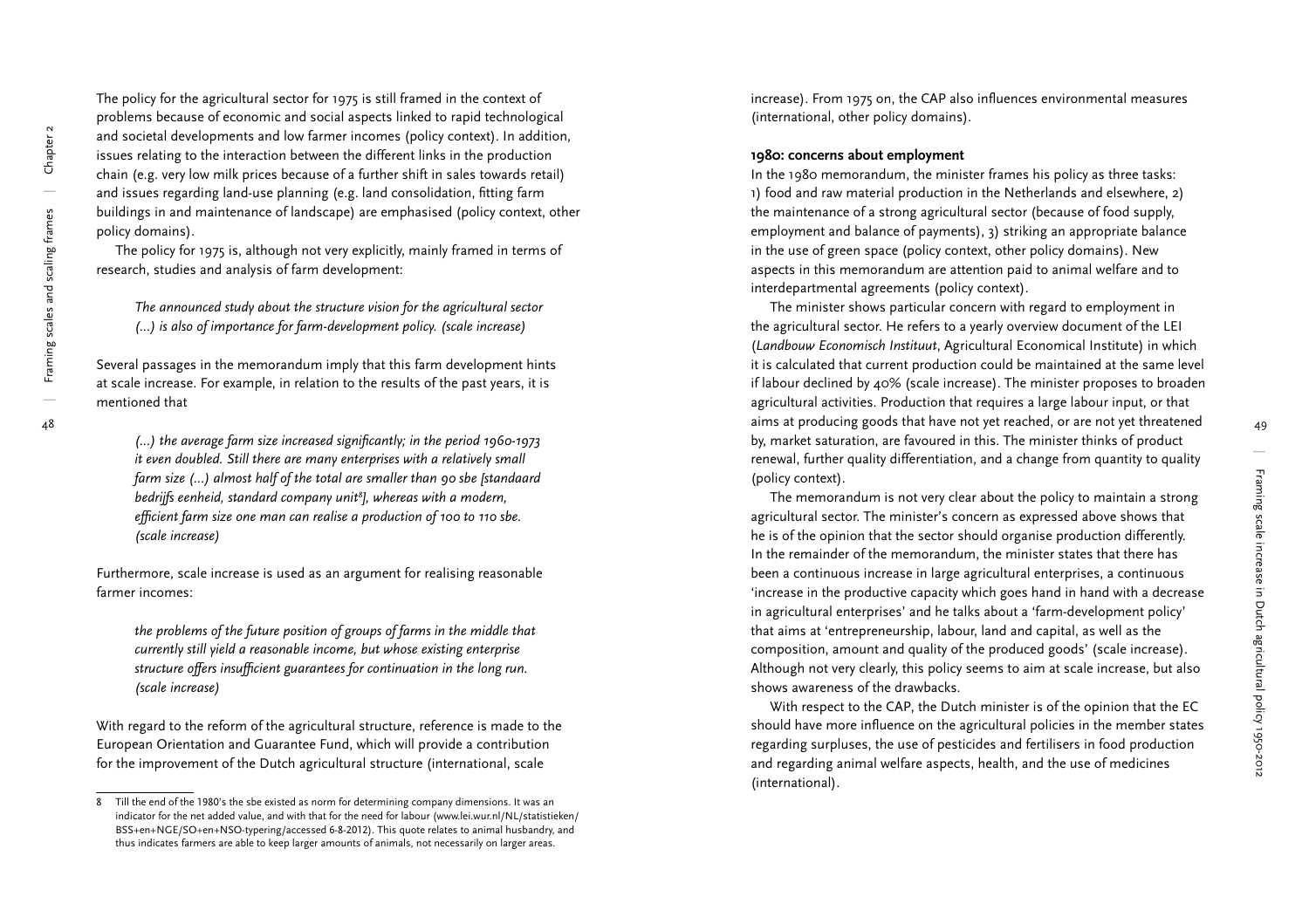The introduction to the 1985 memorandum is framed by several EC developments (policy context, international).

*International influences and frameworks to a large extent mark the agricultural sector in our country. (...) Curbing the surpluses and controlling the growth of expenses are central in the EC.* 

The minister will dedicate himself to ensuring that the EC will resolve the difficulties in a communal way: by intervening in production in sectors where structural surpluses exist or threaten to develop, by streamlining market and price policy, and by adjusting the structure policy (policy context, international). With regard to the latter, the policy is framed in terms of

*Enterprise improvement that provides the enterprise with income opportunities on a level comparable with those in the area.* 

50 51 Policy Plan, Nature Policy Plan) and to policy that results from developments This improvement, in contrast to earlier policies, should not be reached via expansion of production, but via improvements in management (labour and production conditions, cost aspects) (policy context). Hence, scale increase as a measure to restructure farms has disappeared from the memorandum, and the consequences of specialisation and increase have to be resolved on the European level (policy context, international). The national efforts are also framed in this direction:

*By and large, it is best for the agricultural sector to maintain or establish healthy, viable enterprises. It should be possible to combine modern management and sound entrepreneurship.* 

Thus, for the first time, the solution is not framed in terms of scale increase, but in terms of management. However, this policy frame does not say what modern management looks like and whether or not this entails scale increase.

Environmental issues are more overtly determining the national policy as is quality of the agricultural produce (policy context, other policy domains). Interestingly, it was not till the 1980 memorandum that the 'detrimental effects of slurry and surplus slurry' were acknowledged. Although the slurry problem had already been recognised in several reports in the 1970s, it was not till the *Interimwet* (Interim Act) of 1984 that the minister took a serious initiative to tackle this problem (Frouws & Van Tatenhove, 1993; Van Dijk, et al., 1999 p. 31-37). Even within this act however, farms were allowed to expand by at least

10%, depending on the location (idem, p. 37). In this memorandum however, the minister dedicates himself to developing an integrated environmental policy so that the use and development of natural resources remains possible (other policy domains). Within this scope, the minister has, together with the Minister of VROM (Housing, Spatial Planning and Environment), developed a new Fertiliser Act (*Meststoffenwet*) and Soil Protection Act (*Wet op de bodembescherming*).

#### **1990: quality and sustainability**

For the first time since 1960, the name of the ministry changes again. Now, agricultural policy falls under the Ministry of Agriculture, Nature Conservation and Fisheries. This transformation has proven to be more than mere a change of name (Frouws & Van Tatenhove, 1993). As a result of the growing public and political pressure, the ministry has 'gradually broadened its narrow productivist perspective' (Frouws & Van Tatenhove, 1993 p. 224). In the 1990 memorandum, the minister pays attention to several policy plans from other domains that influence the memorandum (e.g. National Environmental in the EC and consequent to the latest GATT negotiations (less support and protection, and instead a more market-oriented agricultural trade system) (policy context, other policy domains, international).

What is remarkable in this memorandum is that the policy is framed in terms of 'quality' (of both agricultural products and especially the environment) and, for the first time, 'sustainability'.

The national execution of the EC structural policy aims at the creation of preconditions for structural improvements and the introduction of sustainable farm systems. It enables investments in quality improvement in addition to the more traditional investments in enterprise/farm improvement (policy context, scale increase).

The memorandum does not say anything about what these improvements should look like. Just like in 1985, farms should be restructured via (sustainable) management (policy context, scale increase):

*Profitability in the pig and poultry sectors is strongly influenced by the possibilities of producing efficiently by increasing costs. Enterprise development is often necessary.* 

Thus farm development (increase) is framed as a measure to produce efficiently by increasing costs.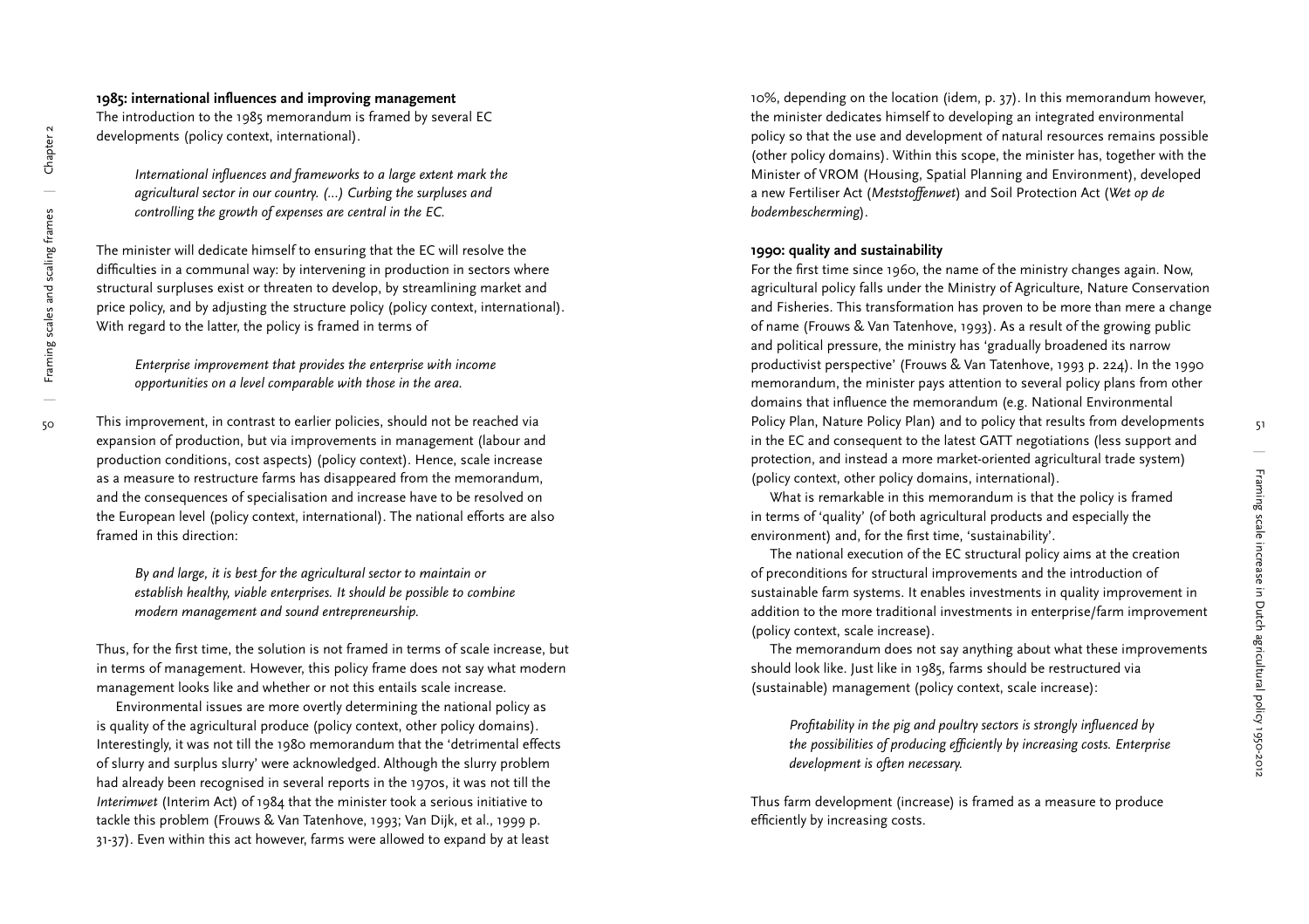#### **1995: vitality and liveability**

The framing of the 1995 policy is in terms of the 'vitality' and 'liveability' of the rural areas (policy context, other policy domains).

*A vital and varied rural area is essential for a densely populated country such as the Netherlands. The quality of society is also determined by this.* 

According to the 1995 memorandum, the agricultural sector is indispensable for varied and liveable rural areas, since about two-thirds of the rural area is worked by farmers (policy context). This expresses a different role for the agricultural sector in Dutch society: managers of the landscape and liveability in the countryside. However, it is also repeated that the sector still delivers an extremely important contribution to the Dutch economy (policy context).

 $_{52}$  and strengthen the market position'. The agricultural sector should try to  $_{53}$ The future of the Dutch agricultural sector lies, according to this minister, 'mainly in producing with more added value and high quality (…) environmentally friendly and animal-friendly production in order to maintain develop new market segments: traditional production methods, regional products, but also income from services outside the agricultural sector (policy context). The minister does not mention anything about the preferred size, scale or structure of the farms.

#### **2000: renewed acquaintance between city and countryside**

In the memorandum for the year 2000, an important role is reserved for consumers, citizens and society. According to the minister, society is currently pressing for a different way of food production (policy context):

*More attention for the environment, more respect for animal welfare and sufficient attention for the demands consumers make regarding food safety (...)*

Furthermore, in the memorandum a 'renewed acquaintance between city and countryside' is emphasised (see also Van Dijk et al., 1999, p. 11). The increased involvement of the city with the countryside demands different ways of agricultural production, and in addition the agricultural sector should provide for other functions: the conservation and strengthening of nature, tourism, recreation and healthcare in the Dutch countryside (policy context, other policy domains).

*Since now city and countryside have an eye for each other again, the 'green space' is not solely the domain of the farmers anymore. It is more than ever a public domain.*

For the first time, the minister openly admits that the relation between the ministry and the agricultural sector has changed as a result of different interests (policy context, role government). With regard to intensive agriculture, the minister is of the opinion that

*the sector can only obtain a lasting 'license to produce' if the way of producing is adjusted to the changing societal demands.*

In addition to policy decentralisation or regionalisation (Frouws & Van Tatenhove, 1993), more and more issues are part of international/ EC decision making; for example, besides price and trade agreements, obligations regarding the environment are also now part of the CAP (international). Especially regarding the environment (nitrates), the EC forces the Dutch government to take stricter measures. The minister proposes a new manure policy in which the number of livestock on a farm will no longer be determined by the production rights obtained in the past, but rather by the degree to which an enterprise has arranged for the sustainable disposal or sale of manure (policy context). Furthermore, a temporary law is proposed to set a new ceiling on the maximum number of pigs that may be held on a farm (policy context).

Thus, although not framed in terms of scale 'consolidation' or 'decrease,' this new manure policy attempts to realise this. However, the converse of this policy is that a trade in land and production rights develops and results in larger farms coupled to these rights (Baltussen et al., 2010).

#### **2005: combining all demands**

In 2003, the name of the ministry changed to: Agriculture, Nature and Food Quality, reflecting the trends in the memoranda of 1995 and 2000. The core of the policy programme is framed as

*the realisation of sustainable agriculture, vital nature, a familiar countryside, and a high quality food supply, combined into a whole coherent with the wishes of citizens in the area in relation to living, working and spare time. (policy context, other policy domains)*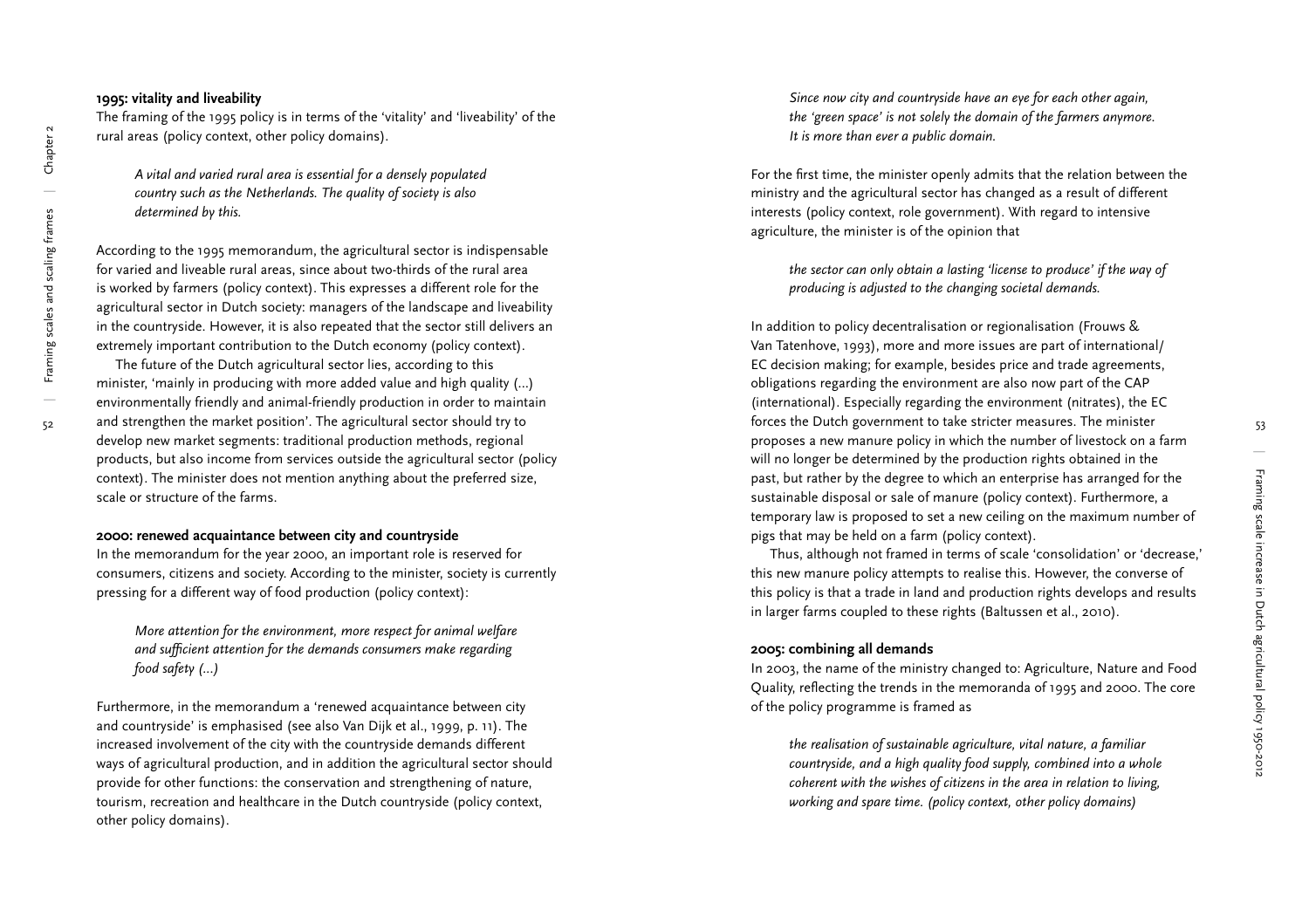Chapter 2 | Framing scales and scaling frames | Chapter 2 $\overline{\phantom{0}}$ Framing scales and scaling frames  $\overline{\phantom{0}}$ 

The minister explains that, as part of the Reconstruction Act, financing is available to concentrate the intensive agriculture in so-called agricultural development areas (policy context). This act divides the rural areas into three zones in which more intensive or less intensive agriculture is allowed. Only in 'agricultural development areas,' it is possible to engage in intensive cattle breeding, settlement of new farms and extension of farms. In other areas, intensive farms have to move out or cannot expand. The memorandum does not say much more about the development of farms, except that the policy aims at extensive dairy farms.

The minister refers to the results of the concluding meeting of the national debate about intensive agriculture, to be held later in 2005, for the policy activities regarding intensive agriculture (policy context). With regard to the other functions of the countryside, the minister has developed an integral economic, ecologic, social-cultural vision in the Agenda Vital Countryside (*Agenda Vitaal Platteland*) (other policy domains).

**2010: a sustainable, innovative agrocluster, agrosector, agrocomplex** 

54 55 The minister in the 2010 memorandum has a rather different way than her predecessors of looking at the agricultural sector and related topics. For example, she frames agriculture as 'no longer part of the problem, but part of the solution to the economic crisis we find ourselves faced with'. (policy context) And, in relation to the city, the countryside is framed as the: 'front yard of the city, the place for townspeople to go for recreation and relaxation'. (policy context, other policy domains) Furthermore, the minister no longer talks about farms or enterprises, but discusses the 'agrocluster,' 'agrosector' and the 'agrocomplex'. (policy context, scale increase). Although she does not further explain these terms, the use of these terms signals a shift from the individual farm as focus point for policy to sets of interconnected entities; a shift from the farm level to a more integral food system level. The general agricultural policy for 2010 is framed in terms of 'sustainable,' 'preservation' and 'innovative'. The minister wants to work on

*a sustainable and innovative agricultural sector, maintenance of biodiversity and the characteristic features of our Dutch countryside, and the preconditions for qualitatively good and healthy food. (policy context)*

In the 2010 memorandum, development is no longer framed in terms of growth and expansion, or in terms of management, but in terms of 'investments in healthy and sustainable food'.(policy context) With regard to the animal husbandry sector, the minister states that this sector

*receives much attention from society and is involved in many societal discussions around issues such as animal welfare, scale increase, environment, fitting in with the landscape and the world food question. (policy context)*

Sustainability and preservation are the minister's answers to this. This means an animal husbandry sector with a production system that – while remaining competitive – respects humans, animals, the environment and surroundings, including the effects of the Dutch sector elsewhere in the world (policy context). Thus, for the first time since the 1980 memorandum, the term scale increase is back, but now as part of the problem, not the solution.

The Dutch minister is of the opinion that the CAP transition process is not completed yet. Further steps regarding market orientation and more steering on societal objectives (e.g. environment, animal welfare, biodiversity) are needed (international).

#### **2012: towards a futureproof agriculture, scale increase as means for farm continuity**

In the 2012 memorandum<sup>9</sup> the policy is formulated in four 'actionlines'. Only the fourth actionline deals with agriculture: 'work towards a futureproof agricultural production and energysupply'. The policy is framed in terms of sustainable, innovative and international. Sustainable by producing highquality food with as little as possible raw produce. Innovative by developing new products that contribute to health, sustainability, flavour and ease. And international by improving the 'international topposition'. The agricultural sector is designated as one of the 'topsectors': unique international competing sectors. The agricultural sector not only 'makes a crucial contribution to our economy, but also is at the inception of the solutions for the societal problems of our age' (e.g. food security). The memorandum does not mention scale increase, but highlights the development of 'integral sustainable stable systems', and states that the government will facilitate the discussion about mega-stables.

In *From Mega to Better* (Alders, 2011), the outcomes of the societal dialogue about the future of intensive agriculture are reported. Alders (2011) observes that most of the participants in the dialogue still place the animal husbandry sector in the rural areas, but question whether the developments in the sector

<sup>9</sup> Since October 2010 the agricultural policy falls under the responsibility of the ministry of Economic Affairs, Agriculture and Innovation. As a result the 2012 memorandum is rather different. We decided to present the 2012 analysis together with the analysis of the reports From Mega to Better and All Meat Sustainable.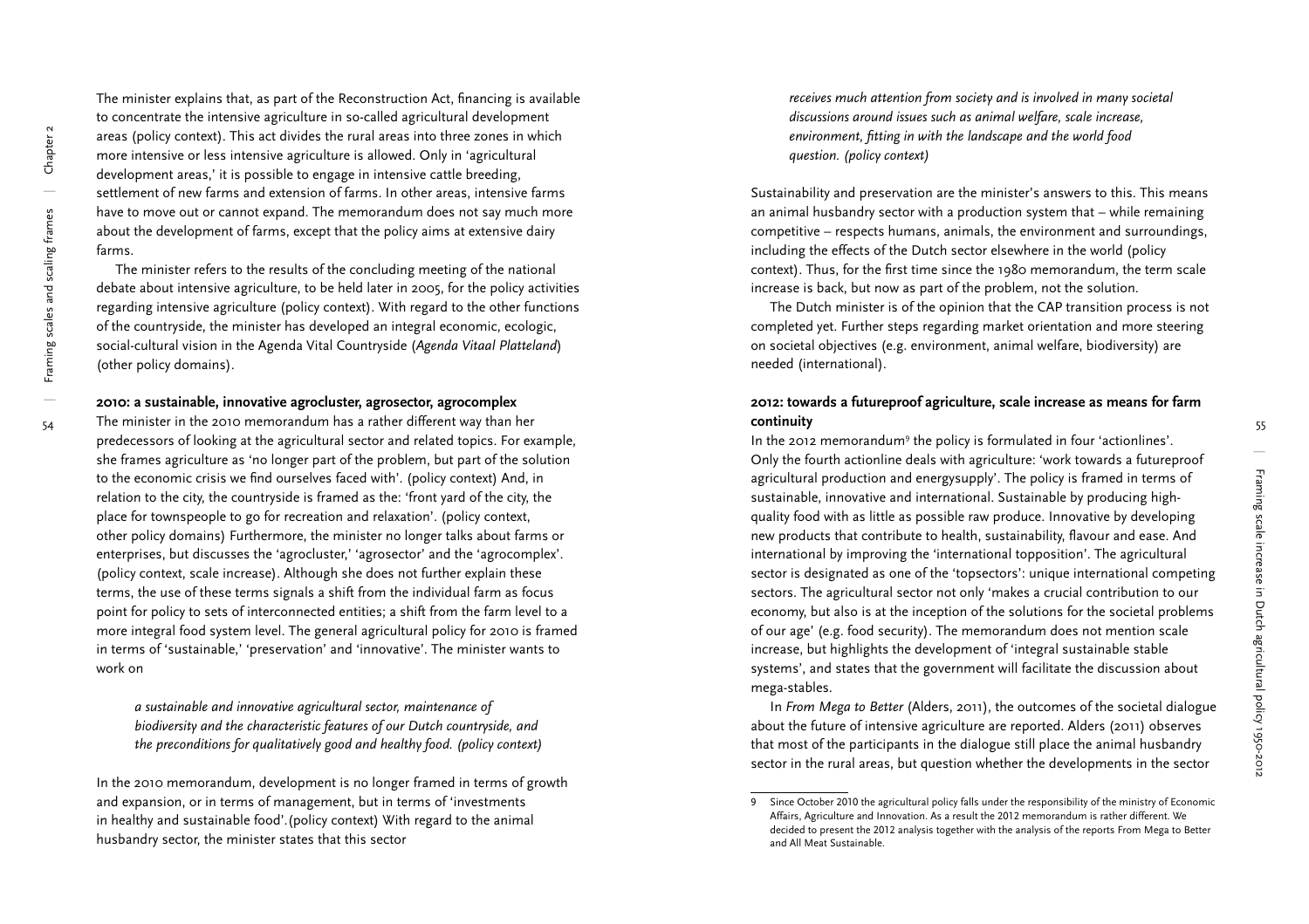still fit the environment. Furthermore, he concludes that complying with the rules and law is not sufficient for societal acceptance: 'Something has to change. Continuing business as usual is no longer an option' (Alders, 2011, p. 5). The majority of participants in the different parts of the dialogue prefer the scenario of a future-proof (*toekomstbestendige*) animal husbandry. This scenario aims to address citizens' desire for sustainability, and implies that the consumer is willing to pay for, or otherwise subsidise, the costs of sustainably produced food. In this scenario, scale increase literally means farm continuity.

#### **Summarising**

To verify the frames that we found in the above, we used the words of these frames as literal search terms in the introductory chapters of the memoranda (see Methods section). The results of this second analysis are presented in Table 2.3. This table shows that agricultural policy is framed in different terms. It presents how often the words typical for the different frames were mentioned in the different memoranda. This reflects the fact that

Table 2.2 | Summary of the policy frames and the role of scale increase

| to change. Continuing business as usual is no longer an option' (Alders,                                                                                                                                                                                                                                                                                                                                                                                                 |      | Agricultural policy is framed in terms of                                                                                                                                                                | The role of scale increase in the policy                                                                                                                                                                                                      |
|--------------------------------------------------------------------------------------------------------------------------------------------------------------------------------------------------------------------------------------------------------------------------------------------------------------------------------------------------------------------------------------------------------------------------------------------------------------------------|------|----------------------------------------------------------------------------------------------------------------------------------------------------------------------------------------------------------|-----------------------------------------------------------------------------------------------------------------------------------------------------------------------------------------------------------------------------------------------|
| Chapter 2<br>2011, p. 5). The majority of participants in the different parts of the dialogue<br>prefer the scenario of a future-proof (toekomstbestendige) animal husbandry.<br>This scenario aims to address citizens' desire for sustainability, and implies<br>that the consumer is willing to pay for, or otherwise subsidise, the costs of                                                                                                                         | 1950 | Growth, increasing production, and<br>stimulating exports.                                                                                                                                               | The term scale increase is not used yet,<br>but the foundations are already in the<br>memorandum.                                                                                                                                             |
| Framing scales and scaling frames<br>sustainably produced food. In this scenario, scale increase literally means<br>farm continuity.<br>Around the same time as the report on the societal dialogue appeared,<br>Commissie Van Doorn presented its report All Meat Sustainable (2011). In this<br>report, Commissie Van Doorn gives advice about the future of the intensive                                                                                             | 1955 | Promoting exports, supporting quality<br>improvement, decreasing costs, pursu-<br>ing a trade policy, and delivering the<br>largest possible contribution to national<br>prosperity.                     | In 1955 also, the minister wants to stim-<br>ulate the agricultural sector to grow as<br>far as his limited possibilities allow.                                                                                                              |
| livestock sector in the Province of North Brabant. Together with this advice, a<br>declaration of intent was presented, signed by all important stakeholders in<br>the sector.<br>According to All Meat Sustainable (Commissie Van Doorn, 2011), societal                                                                                                                                                                                                                | 1960 | Advancement of productivity that is as<br>high as possible and of a reasonable<br>living in the agricultural sector.                                                                                     | Scale increase is framed as one of the<br>solutions for the further development<br>of the countryside as compared to the<br>cities.                                                                                                           |
| acceptance of meat is under high pressure. The Commission frames the<br>realisation of a societally acceptable animal husbandry sector as a 'turn,' or<br>more strongly formulated, a 'breakthrough' (Commissie Van Doorn, 2011,<br>p. 1). The commission is of the opinion that we (the Netherlands and the<br>world) cannot do without intensive agriculture if we want to feed the world's<br>population. From that point of view, according the Commission, the most | 1965 | 'Change of structure,' 'structure policy'<br>'structural adjustments of farms' and<br>'improvement of the farm-size struc-<br>ture'.<br>Dutch agriculture needs a 'comprehen-<br>sive structure policy.' | In the 1965 memorandum, we see the<br>development of policy explicitly aiming<br>at scale increase.                                                                                                                                           |
| important ambition is: 'to connect intensive methods with sustainability'<br>(Commissie Van Doorn, 2011, p. 2). The Commission states that the<br>interpretation of a careful animal husbandry sector involves more than<br>merely determining the number of animals. Furthermore, it states that by<br>only pressing for a sharp reduction in livestock, one deprives the primary                                                                                       | 1970 | 'Improving the income position/living<br>conditions of those who work in the<br>sector' and 'a maximum contribution<br>of the agricultural sector to the national<br>budget.'                            | The proposed restructuring policy is<br>mainly aimed at scale increase.<br>The memorandum also mentions a neg-<br>ative aspect of scale increase, namely,<br>that scale increase in the livestock sector<br>leads to new veterinary problems. |
| producers of all future prospects. Thus, in short, the conclusion of this report<br>is that as long as the meat is produced sustainably the size of the company is<br>of subordinate importance.                                                                                                                                                                                                                                                                         | 1975 | Research, studies and analysis of farm<br>development.                                                                                                                                                   | The concept of farm development hints<br>at scale increase.                                                                                                                                                                                   |
| <b>Summarising</b>                                                                                                                                                                                                                                                                                                                                                                                                                                                       | 1980 | Concern with regard to employment in<br>the agricultural sector.                                                                                                                                         | Although not explicitly, the policy seems<br>to implicitly aim at scale increase.                                                                                                                                                             |
| A summary of these results can be found in Table 2.2.                                                                                                                                                                                                                                                                                                                                                                                                                    | 1985 | International, mainly EC developments,<br>improvements in management.                                                                                                                                    | Scale increase as a measure to re-<br>structure farms has disappeared from                                                                                                                                                                    |
| To verify the frames that we found in the above, we used the words of these<br>frames as literal search terms in the introductory chapters of the memoranda                                                                                                                                                                                                                                                                                                              |      |                                                                                                                                                                                                          | the memorandum. For the first time,<br>restructuring is framed in terms of man-<br>agement.                                                                                                                                                   |
| <b>March 1 and 1 and 1 and 1 and 1 and 1 and 1 and 1 and 1 and 1 and 1 and 1 and 1 and 1 and 1 and 1 and 1 and 1</b>                                                                                                                                                                                                                                                                                                                                                     |      |                                                                                                                                                                                                          |                                                                                                                                                                                                                                               |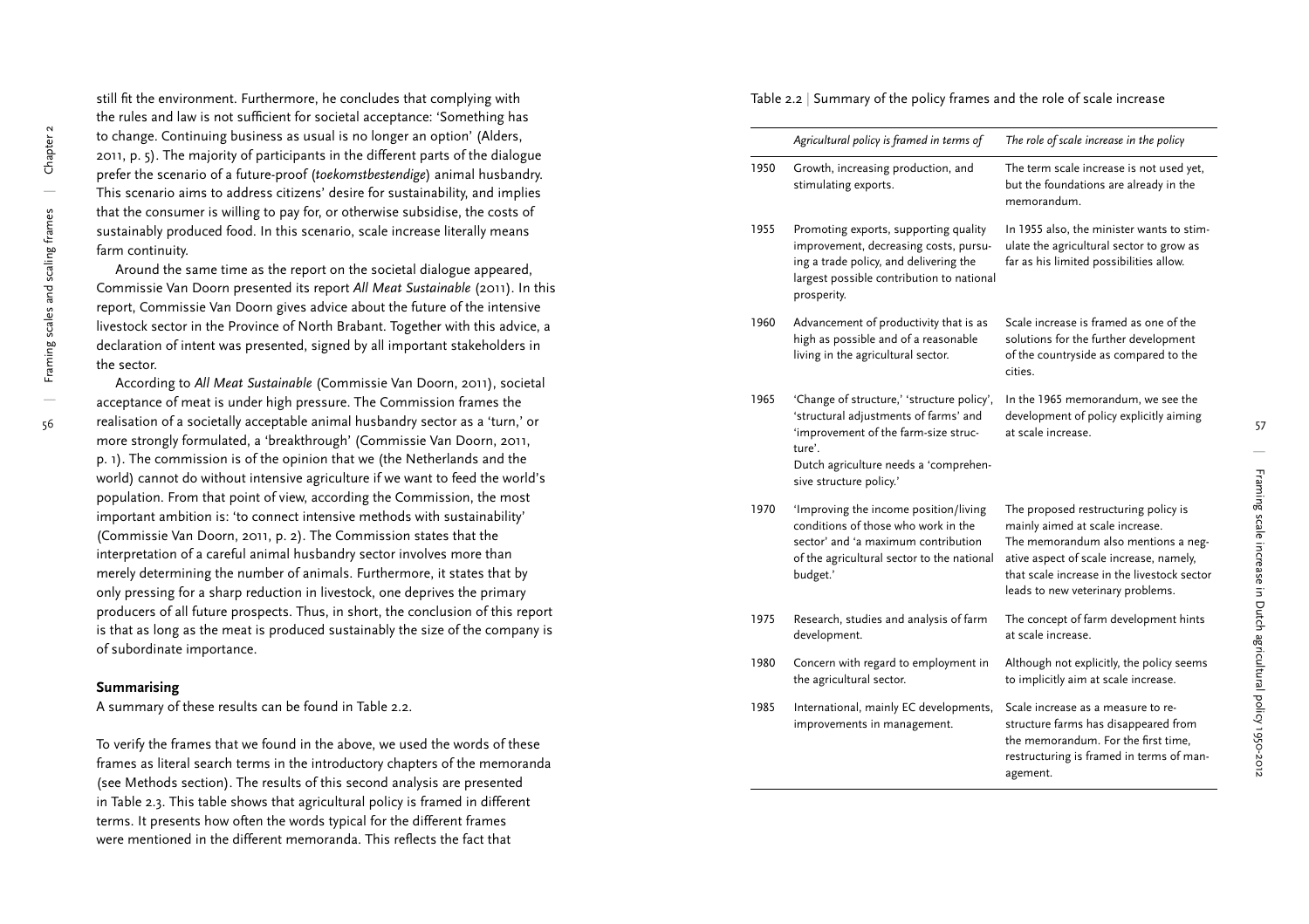#### Table 2.2 | Summary of the policy frames and the role of scale increase

|      | Agricultural policy is framed in terms of                          | The role of scale increase in the policy                                                                    |               |                                            |                                            | parm                                  | able<br>Income                          |                                    | Quality<br>roduc | citizens                             |                |                      |                       | Totals |                     |
|------|--------------------------------------------------------------------|-------------------------------------------------------------------------------------------------------------|---------------|--------------------------------------------|--------------------------------------------|---------------------------------------|-----------------------------------------|------------------------------------|------------------|--------------------------------------|----------------|----------------------|-----------------------|--------|---------------------|
| 1990 | 'Quality' and 'sustainability'                                     | Farm development (increase) is framed<br>as a measure to produce efficiently de-<br>spite increasing costs. |               | rowth,<br>:n, expansion related<br>duction | pro-ductivity<br>Increasing<br>production/ | Structure<br>developmen<br>related to | living<br>position/reason<br>of farmers | Management<br>arm developn<br>udoj | of the           | Influence<br>society<br>of consumers | Sustainability | Vitality/liveability | Innovation/innovative |        | Quotation<br>lotals |
| 1995 | 'Vitality' and 'liveability'                                       | The minister does not mention anything<br>about the preferred size, scale or struc-<br>ture of farms.       |               |                                            |                                            |                                       |                                         | related<br>$\overline{c}$          | agricultural     |                                      |                |                      |                       |        |                     |
| 2000 | 'Renewed acquaintance between city<br>and countryside'             | Although not framed in terms of scale<br>'consolidation' or 'decrease,' this policy                         | 1950          |                                            |                                            |                                       |                                         |                                    |                  |                                      |                |                      |                       | 10     | 23                  |
|      |                                                                    | attempts to realise this.                                                                                   | 1955          | $\Omega$                                   |                                            |                                       |                                         |                                    |                  |                                      |                |                      |                       |        | 13                  |
| 2005 | 'Combining all demands'                                            | The Reconstruction Act will stimulate                                                                       | 1960          | $\mathbf{0}$                               |                                            |                                       |                                         |                                    |                  |                                      |                |                      |                       |        | 16                  |
|      |                                                                    | the dynamics within intensive agricul-<br>ture. The memorandum does not say                                 | 1965          |                                            |                                            |                                       |                                         |                                    |                  |                                      |                |                      |                       | 15     | 29                  |
|      |                                                                    | much more about the development of<br>farms, except that the policy aims at                                 | 1970          | $\Omega$                                   |                                            |                                       |                                         |                                    |                  |                                      |                |                      |                       |        | 20                  |
|      |                                                                    | extensive dairy farms.                                                                                      | 1975          | $\Omega$                                   |                                            |                                       |                                         |                                    |                  |                                      |                |                      |                       |        | 14                  |
| 2010 | 'Sustainable,' 'preservation' and<br>'innovative'                  | Development is no longer framed in<br>terms of growth and expansion, or in                                  | 1980          |                                            |                                            |                                       |                                         |                                    |                  |                                      |                |                      |                       | 15     | 33                  |
|      |                                                                    | terms of management, but in terms of                                                                        | 1985          | $\overline{2}$                             |                                            |                                       |                                         |                                    |                  |                                      |                |                      |                       | 19     | 36                  |
|      |                                                                    | 'investments in healthy and sustainable<br>food'. For the first time since 1980, the                        | 1990          | ∩                                          |                                            |                                       |                                         |                                    | ٦Λ               |                                      |                |                      |                       | 30     | 53                  |
|      |                                                                    | term scale increase is back, but now as<br>part of the problem, not the solution.                           | 1995          |                                            |                                            |                                       |                                         |                                    |                  |                                      |                |                      |                       | 20     | 38                  |
|      |                                                                    |                                                                                                             | 2000          |                                            |                                            |                                       |                                         |                                    |                  | 23                                   |                |                      |                       | 38     | 63                  |
| 2012 | 'Futureproof', 'sustainable,'<br>'innovative,' and 'international' | Scale increase literally means farm con-<br>tinuity.                                                        | 2005          |                                            |                                            |                                       |                                         |                                    |                  |                                      |                |                      |                       |        | 62                  |
|      |                                                                    | As long as the meat is produced sustain-<br>ably the size of the company is of subor-                       | 2010          |                                            |                                            |                                       |                                         |                                    |                  | 16                                   | 34             |                      | 18                    | 86     | 112                 |
|      |                                                                    | dinate importance.                                                                                          | <b>TOTALS</b> | 12                                         | <b>10</b>                                  | $20^{\circ}$                          | 14                                      | 12                                 | 52.              | 69                                   | 57             | 23                   | 24                    | 293    | 512                 |

#### Table 2.3  $\mid$  Typical terms for the found frames coded per memorandum  $^{\text{\tiny a}}$

|               | to production<br>Growth, expansion related | pro-ductivity<br>Increasing production/ | farm development<br>Structure related to | able living of farmers<br>Income position/reason- | farm development<br>Management related to | produce<br>Quality of the agricultural | citizens society<br>Influence of consumers | Sustainability          | Vitality/liveability | Innovation/innovative   | Totals       | Quotation Totals <sup>aa</sup> |
|---------------|--------------------------------------------|-----------------------------------------|------------------------------------------|---------------------------------------------------|-------------------------------------------|----------------------------------------|--------------------------------------------|-------------------------|----------------------|-------------------------|--------------|--------------------------------|
| 1950          | 4                                          | $\overline{\mathbf{3}}$                 | 1                                        | 0                                                 | 0                                         | $\overline{\mathbf{c}}$                | 0                                          | 0                       | 0                    | $\mathbf 0$             | 10           | 23                             |
| 1955          | 0                                          | $\mathbf 0$                             | 1                                        | 1                                                 | $\mathbf 0$                               | $\overline{c}$                         | $\overline{c}$                             | $\mathbf 0$             | 0                    | 0                       | 6            | 13                             |
| 1960          | 0                                          | $\overline{c}$                          | $\overline{\mathbf{c}}$                  | ı                                                 | 1                                         | $\mathbf 0$                            | 0                                          | $\mathbf 0$             | 0                    | 0                       | 6            | 16                             |
| 1965          | 1                                          | 3                                       | 6                                        | $\overline{\mathbf{c}}$                           | $\mathbf 0$                               | $\overline{c}$                         | $\mathbf 0$                                | 1                       | 0                    | 0                       | 15           | 29                             |
| 1970          | 0                                          | $\mathbf 0$                             | $\overline{\mathbf{c}}$                  | $\overline{c}$                                    | 1                                         | $\mathbf 0$                            | 0                                          | 1                       | 0                    | 0                       | 6            | 20                             |
| 1975          | 0                                          | 0                                       | 0                                        | 1                                                 | $\mathbf 0$                               | $\mathbf 0$                            | 0                                          | $\mathbf 0$             | 0                    | 0                       | $\mathbf{I}$ | 14                             |
| 1980          | 1                                          | $\mathbf 0$                             | $\mathbf 0$                              | 1                                                 | $\mathbf 0$                               | 7                                      | 5                                          | 1                       | $\mathbf 0$          | 0                       | 15           | 33                             |
| 1985          | $\overline{\mathbf{c}}$                    | $\overline{2}$                          | 1                                        | $\begin{array}{c} \hline \end{array}$             | 3                                         | 7                                      | 1                                          | 1                       | $\mathbf 0$          | 1                       | 19           | 36                             |
| 1990          | 0                                          | $\mathbf 0$                             | 7                                        | 0                                                 | $\overline{c}$                            | 10                                     | 6                                          | 4                       | $\mathbf 0$          | 1                       | 30           | 53                             |
| 1995          | $\mathsf{I}$                               | $\mathbf 0$                             | 0                                        | $\overline{\mathbf{c}}$                           | 1                                         | 4                                      | 4                                          | $\overline{\mathbf{c}}$ | 6                    | 0                       | 20           | 38                             |
| 2000          | $\overline{\mathbf{3}}$                    | $\mathbf 0$                             | $\mathbf 0$                              | $\overline{\mathbf{c}}$                           | 1                                         | $\overline{\mathbf{3}}$                | 23                                         | $\overline{\mathbf{c}}$ | 3                    | 1                       | 38           | 63                             |
| 2005          | 0                                          | $\mathbf 0$                             | 0                                        | $\pmb{0}$                                         | $\overline{c}$                            | 6                                      | 12                                         | $\overline{11}$         | 7                    | $\overline{\mathbf{3}}$ | 41           | 62                             |
| 2010          | 0                                          | $\mathbf 0$                             | $\mathbf 0$                              | $\mathbf{I}$                                      | 1                                         | 9                                      | 16                                         | 34                      | 7                    | 18                      | 86           | 112                            |
| <b>TOTALS</b> | 12                                         | 10                                      | 20                                       | $\overline{14}$                                   | 12                                        | 52                                     | 69                                         | 57                      | 23                   | 24                      | 293          | 512                            |

a We decided not to include the 2012 analysis, since the memorandum was rather different and we included two other reports.

aa This column presents the totals of the coded quotations to make it possible to correct the increase in frequency of the typical terms for the increase in number of quotations.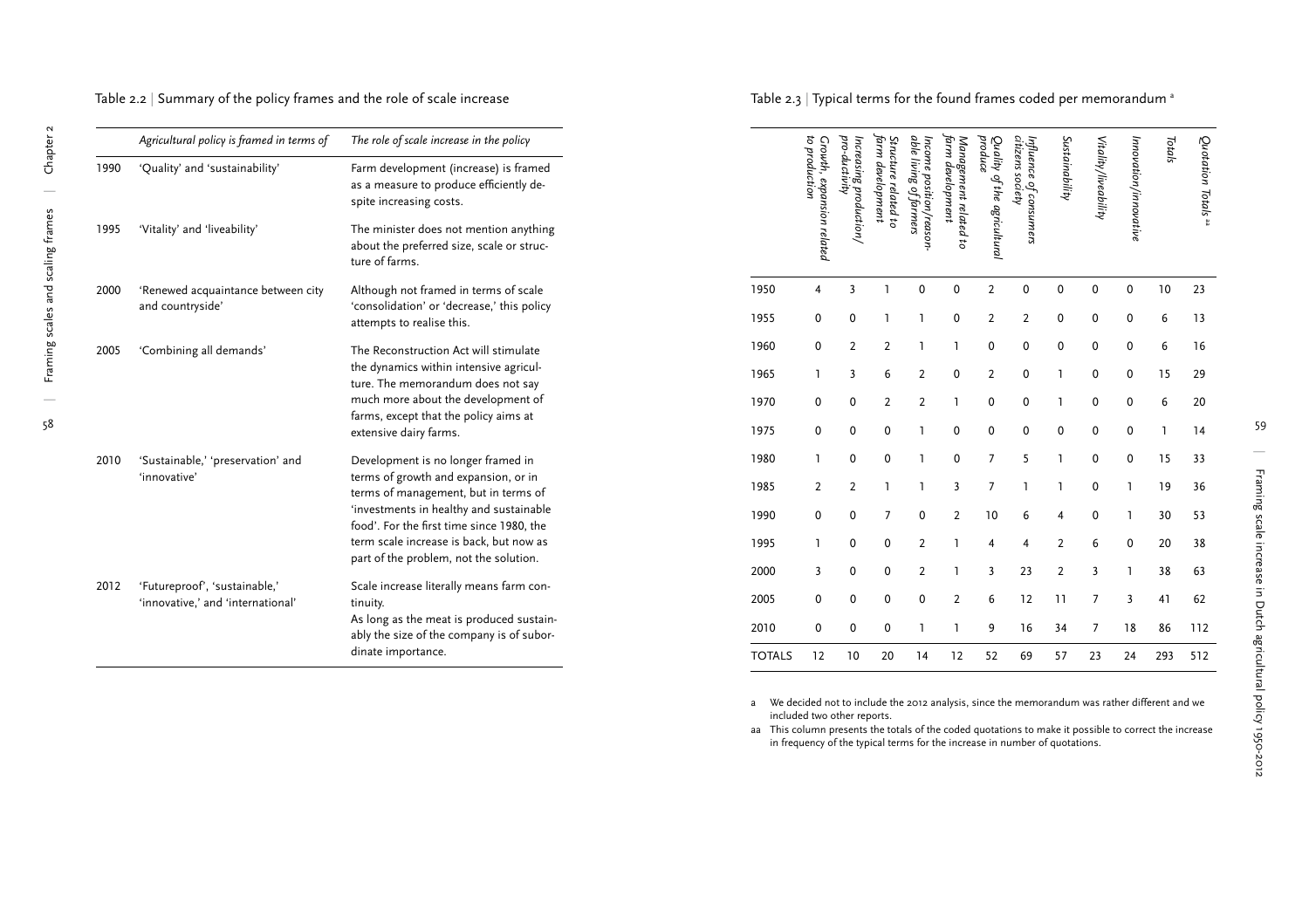different issues, expressed in different words, were important in different memoranda. The issues framed in terms of growth, expansion, increasing production/productivity were mainly important in the first years. The issues of income position and quality were important throughout almost all the memoranda. And sustainability, innovation and vitality are only recent issues. Overall, Table 2.3 shows that throughout the years more issues become part of the memoranda. This indicates the arguments and frames become more diverse, the interdependencies between different policy domains increase, the ministry has different priorities and consequently the policy and policy frames become more complex (see also page 59).

#### **2.5 Discussion and Conclusion**

In this section, we answer our research questions and discuss the lessons that can be learned with regard to long term policy frame change.

**How is agricultural policy framed throughout the years 1950-2012?**  Our analysis shows that the agricultural policy in the various memoranda is written down as an agricultural story, but over the years many other elements slip in. With regard to the contents, we see a development of policy frames in the early memoranda aiming purely and unproblematically at increasing agricultural production: growth of production, increase in exports, farm development and scale increase. After 1980, the arguments and frames become more diverse, especially when NGOs, citizens (other than farmers) and consumers get a larger voice in policy (see also Greer, 2005).

We notice an extension of policy aimed purely at the agricultural sector, to agricultural policy complemented with issues from other policy areas (nature, environment, water, land-use planning, etc.), to agricultural policy embedded within economic policy. This shows that other policy domains have become more and more important in addition to agricultural policy in Dutch society. At the beginning of this development, policy is framed in terms of using natural resources in such a way that agriculture benefits from these resources (1975, 1980, 1985). In 1995, a change is made towards an agricultural sector that conserves and manages the landscape. In 2010, the rural areas are framed as being the 'front yard' of the cities.

Furthermore, an increasing influence of different administrative and spatial scales (e.g. provinces, other countries, EU, world market) can be observed. Throughout the memoranda, attention is paid to international affairs, but the issues under the influence of international policy and agreements increase considerably throughout the years, as also issues delegated to the provinces. With regard to the spatial scale, we notice an increasing influence of the cities on land use in rural areas.

We conclude that, as a result, the policy and the policy frames become more and more diverse and consequently more complex, because of the involvement of more stakeholders, more interdependencies between these stakeholders, but also between agricultural and other policy domains, the involvement of more and more administrative scales (as a result of decentralisation or regionalisation and international/EC decision making), conflicting and more consumer demands (quantity and quality, safe, animal friendly, etc.) and more competition.

#### **How is scale increase in Dutch agricultural policy framed in the memoranda over time?**

 $_{\rm 60}$  Mow is agricultural policy framed throughout the years 1950-2012? The state of the same of the same farms, farm development, sustainable farm management, new veterinary  $_{\rm 61}$ We have shown that scale increase has been debated in different terms over the years: increase production, expand exports, farm size increase, restructure problems, and as the cause of several environmental problems.

In the early memoranda (1950-1980), scale increase is framed as a solution for the various problems with which the agricultural sector has to deal. In 1985 and 1995, scale increase is not mentioned, and farm restructuring is framed in terms of management. In 2000 and 2005, scale increase is not literally mentioned as a problem or part of the problem, but the policy does aim at consolidation or decrease, or scale increase is only allowed in specific areas. However, the unintended side effect of this policy was a trade in production rights, resulting in more animals per farm. In 2010, scale increase is framed as part of the problem. Furthermore the minister in the 2010 memorandum uses the terms 'agrocluster,' 'agrosector' and 'agrocomplex' as opposed to 'farm'. The use of these terms signals a shift from the individual farm as focus point for policy to sets of interconnected entities; a shift from the farm level to a more national food system level. In the 2012 memorandum, instead of making a statement about mega-stables or scale increase, the minister only wants to facilitate discussion about this topic. And lastly, in *From Mega to Better* (Alders, 2011), scale increase is both part of the problem and part of the solution: critics on scale increase has been the reason to start the dialogue, but scale increase is also framed as the means towards farm continuity in the most preferred scenario.

Scale increase is legitimised with different arguments, in the different memoranda, referring to different problems: for example, scale increase as a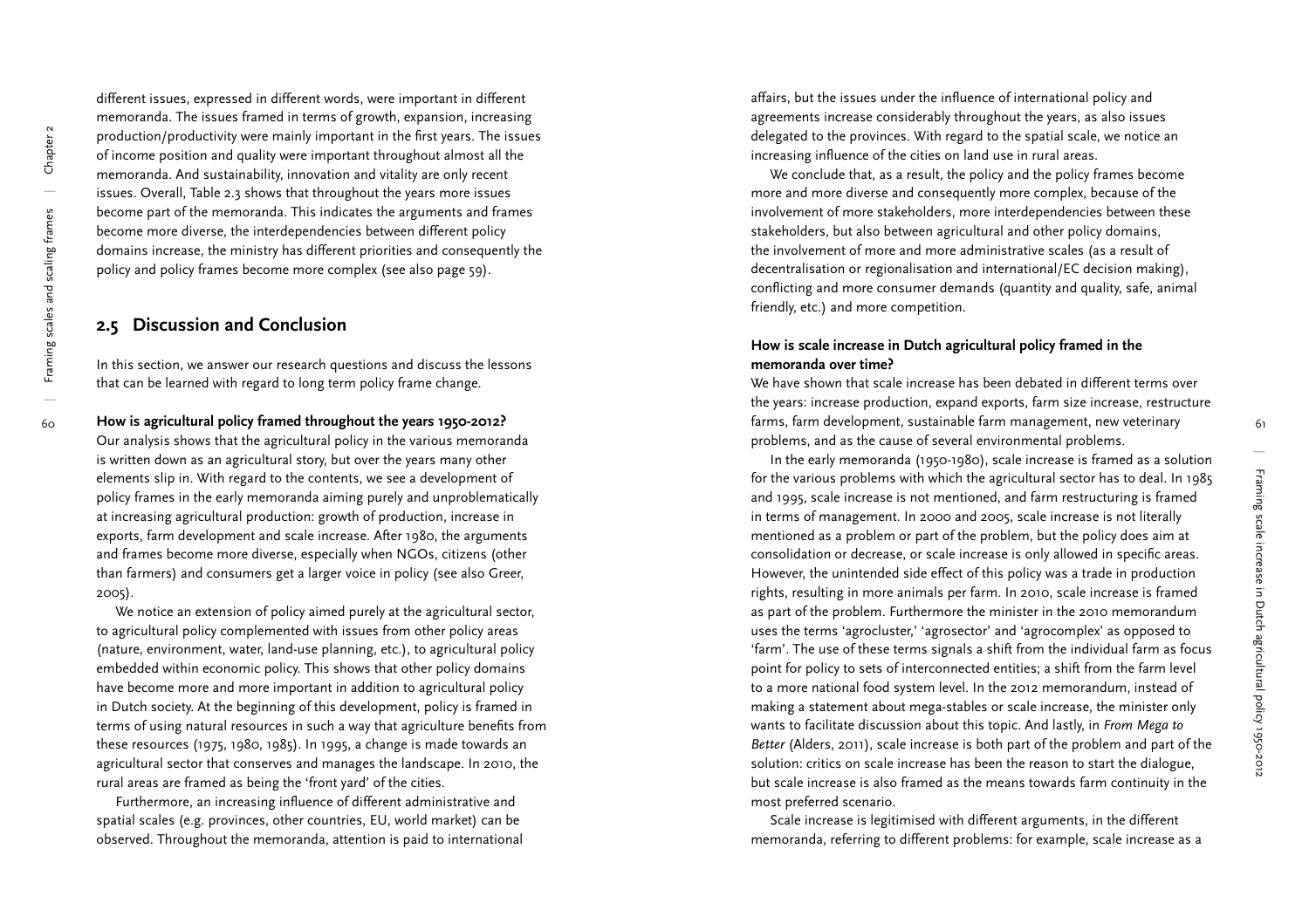measure to end/prevent the deprived position of the rural areas as compared to the cities in 1960; in 1965 scale increase is necessary because the relatively unfavourable size structure of Dutch farms involves production taking place in units that are too small; or in 1970 scale increase requires large-scale investments, which are generally only within the reach of large enterprises and thus require scale increase. Scale increase is legitimised as a means of farm continuity in the preferred the scenario of a future-proof animal husbandry (Alders, 2011). And, lastly, Commissie van Doorn (2011) uses sustainability as an argument to approve scale increase.

Thus, although many different problems are presented in the memoranda as arguments for the policy, to date scale increase also remains the solution: even when scale increase is framed as the problem, it is framed as the solution as well.

#### **How can we explain the continuous presence of scale increase in agricultural policy?**

 $_{\rm 62}$  gradually changed. We analyse a shift from the state-assisted or modernisation  $_{\rm 63}$  and the state-assisted or modernisation  $_{\rm 63}$ In line with Coleman et al. (1996) we see the Dutch agricultural policy has paradigm in the early memoranda (1950-1970) towards the multifunctional agriculture or rural development paradigm (1975-2012). The elements of the market liberal paradigm are not clearly present in the Dutch memoranda. Between 1975-1995 we can distinguish elements of both the modernisation and the multifunctional agriculture paradigm. Thus with regard to long-term frame change, we can see a shift in the umbrella paradigm or metaframe, that explains, and at the same time is explained by, the slipping in of other elements and issues from other policy areas, the use of more diverse arguments, and the increasing influence of different administrative scales (see Coleman et al., 1996; Daugbjerg & Swinbank, 2011; Termeer, 1993; Termeer & Werkman, 2011).

With this paradigm shift we can also explain the framing of scale increase throughout the policy documents over the years. In the early memoranda, under the modernisation paradigm, scale increase, framed in terms of growth, increasing production, and stimulating export, was necessary in order to feed the Dutch population and to contribute to national prosperity. Between 1975 and 1995, in the transition period, scale increase plays a less important role in the memoranda: it is less clear what is meant by the used framings, or the framings regarding scale increase have disappeared from the agenda. From 1995 onwards, under the multifunctional paradigm, the minister does not mention scale increase, aims at consolidation or decrease, or frames scale increase as part of the problem.

However the paradigm shift does not explain the return of the logic of

scale increase as the way forward in two recent reports. Maybe this can be explained by the present emerging of a new paradigm? Or by the idea that the modernisation and multifunctional paradigms exist alongside each other? Looking at our frame analysis we can question if the modernisation paradigm has ever totally disappeared (cf. Daugbjerg & Swinbank, 2011). When we take a closer look at the strategies used in the memoranda to deal with scale increase, we can distinguish between: unmistakably positive framing in the early memoranda; framing the negative consequences of scale increase as solvable (1970); masking the term scale increase by using terms like restructuring, farm development, management (1975-1990, 2005); ignoring scale increase (1995); framing scale increase as a problem (2000, 2010); and framing scale increase as both problem and solution (2012). Thus different framing strategies enabled the continuous presence of scale increase as underlying logic in the memoranda.

A possibly illuminating explanation with regard to the continuous presence of scale increase in the documents, is an explanation of the agricultural policy system as self-referential system (Luhmann, 1984, 1990; Morgan, 2006; Urry, 2004; Wagemans, 2002). Self-referential social systems (e.g. law, politics, science, etc.) 'constitute their own boundaries, re-create the conditions for their internal operations, and develop according to their own operational logic rather than obeying an external logic' (Jessop, 2001, p. 86). To deal with complexity, the system divides reality into what it considers important or relevant and what it does not. This means that systems both include and exclude, they construct visibilities at the same time as they mask or ignore alternative conceptions of reality (Termeer & Werkman, 2011; Van Herzele & Aarts, 2012; Wagemans, 2002). It also means that systems are very difficult to change (Aarts & Van Woerkum, 2013; Wagemans, 2002). As Morgan explains changes do not result from external influences, but are rather 'produced by variations within the overall system that modify the basic mode of organisation' (Morgan, 2006, pp. 244-245).

The self-referential agricultural policy system has aimed to continuously improve itself by means of scale increase, without discussing or critically reflecting on the functioning of the system itself. In this process language played a powerful role: changing the language helped to maintain the existing system or paradigm in which scale increase is continuously positively framed as the solution for Dutch agriculture. The policy framings are enriched over time by changing the language, incorporating harmful elements, rendering these harmless (see also Aarts & Van Woerkum, 2013; Dewulf & Bouwen, 2012; Te Molder & Potter, 2005). In other words the changing language immunised the system against other solutions than scale increase. At the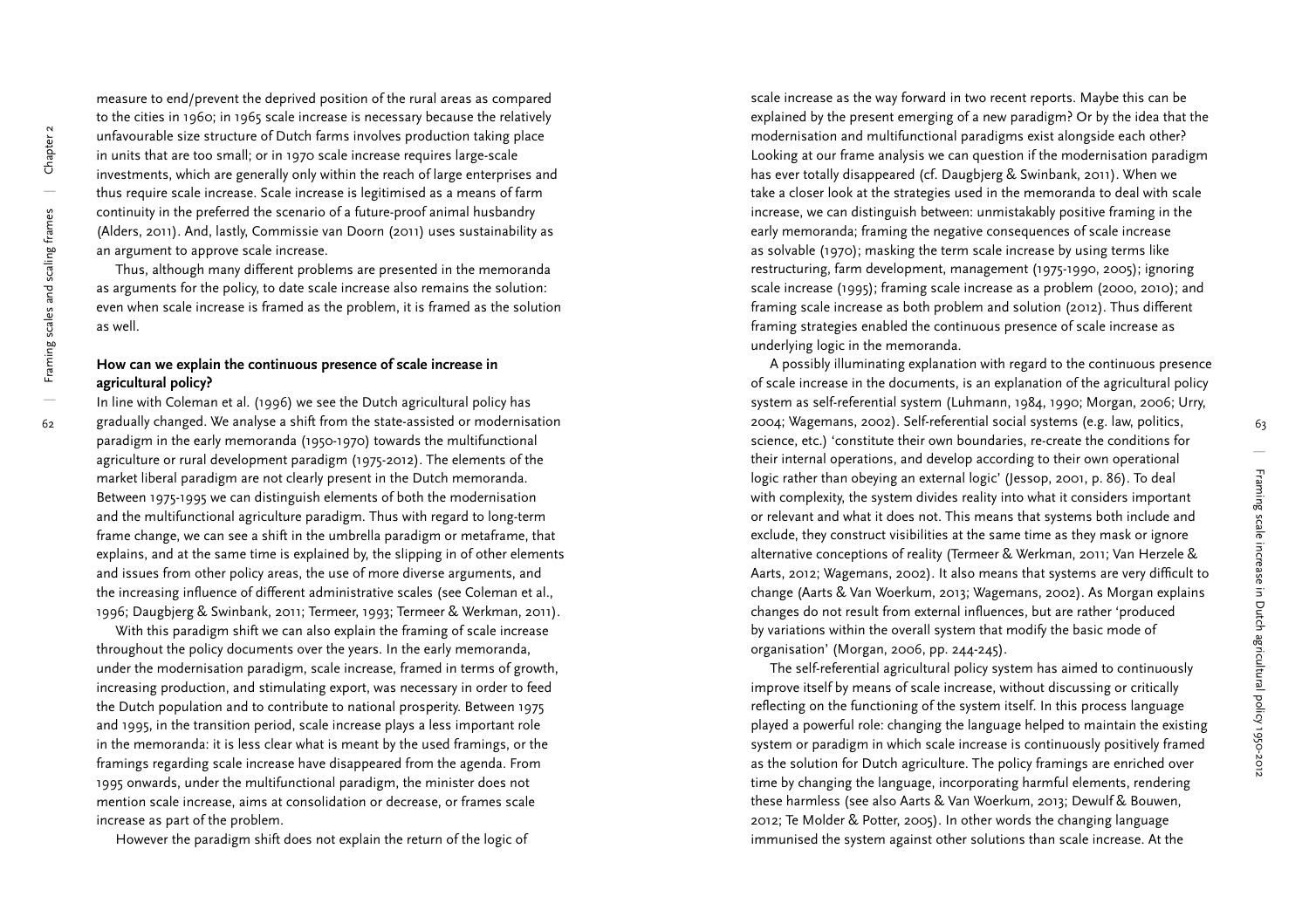same time actors with different framings were excluded by the system (Termeer & Werkman, 2011).

As stated above, the interdependencies in the chain, between sector and government, and between policy domains, are enormous. These interdependences have resulted in path-dependence which makes the existing system, even if there is awareness of its self-referentiality, very difficult to change (Garud & Karnoe, 2001; Pierson, 2000; Rip, 1995). So in addition to debating the conditions for a sustainable agricultural sector, we suggest that more thought should be given to 1) the adaptation of the current complex agricultural system; as Einstein perceptively said: 'We can't solve problems by using the same kind of thinking we used when we created them'. In this regard an opening might be to recognise that a diversity in paradigms exist (cf. Frouws, 1998) to come to a less path dependent (Urry, 2004), and a more resilient agricultural system. And 2) the powerful role of language in the continuation and change of policy.

Furthermore we think that in this complex and increasingly internationally determined, but locally executed, policy field it would be interesting to study the implications of the use of scales and scale arguments. From our results, it appears that different scales (administrative, spatial) have become involved in the agricultural policy system. Similarly, we observed that other policy domains have also experienced an expansion of scales. However, despite the growing influences of scales other than, for example, the national administrative scale, the solution to the problems in the agricultural sector is still sought on the national level.

#### **Acknowledgements**

This paper was written in the context of the IP/OP 'Scaling and Governance' Research Programme, spearheaded by Wageningen University and Research Centre (Wageningen UR) as part of its mission to contribute to solutions for the most pressing global environmental problems. We would like to thank the two anonymous reviewers for their useful comments which helped us to improve this paper.



# **Do scale frames matter?**

Scale frame mismatches in the decision-making process of a 'mega farm' in a small Dutch village

M. van Lieshout, A. Dewulf, N. Aarts and C. Termeer

Published as: Van Lieshout, M., Dewulf, A., Aarts, N., & Termeer, C. (2011). Do scale frames matter? Scale frame mismatches in the decision making process of a 'mega farm' in a small Dutch village. *Ecology and Society, 16*(1).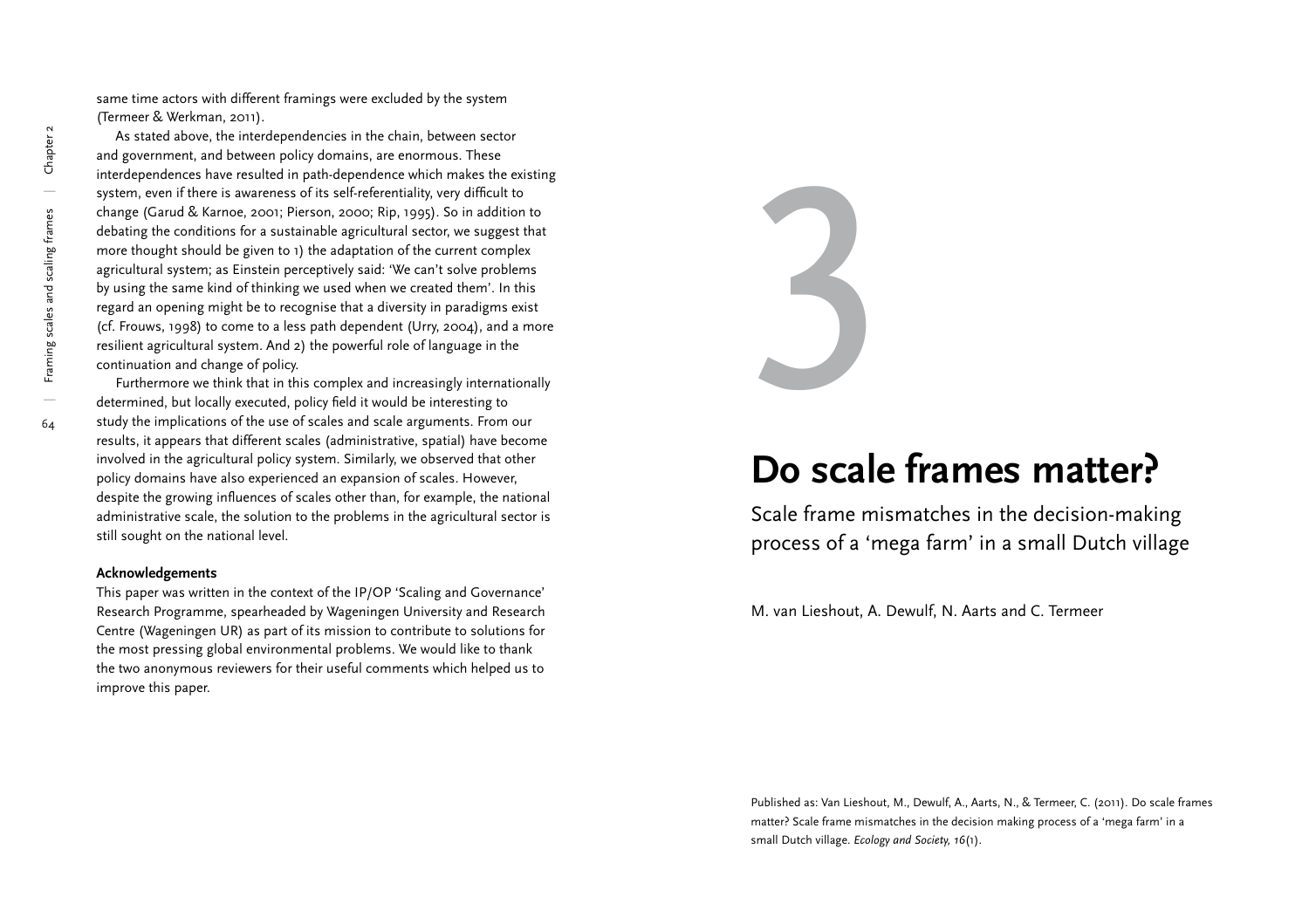#### **Abstract**

Scale issues are an increasingly important feature of complex sustainability issues, but they are mostly taken for granted in policy processes. However, the scale at which a problem is defined as well as the scale at which it should be solved are potentially contentious issues. The framing of a problem as a local, regional, or global problem is not without consequences and influences processes of inclusion and exclusion. Little is known about the ways actors frame scales and the effect of different scale frames on decision-making processes. This paper addresses the questions which different scale frames actors use and what the implications of scale frames are for policy processes. It does so by analysing the scale frames deployed by different actors about the establishment of a so-called new mixed company or mega farm and the related decision-making process in a Dutch municipality. We find that actors deploy different and conflicting scale frames, leading to scale frame mismatches. We conclude that scale frame mismatches play an important role in the stagnation of the decision-making process.

#### **3.1 Introduction**

Complex policy processes increasingly play out in multi-level and multiscale contexts; this means that actors and processes operating on different scales and levels are involved. Amongst others, administrative, spatial, and time scales can be distinguished, whose levels and boundaries do not neatly correspond with each other. This makes it difficult to pinpoint who is responsible for what, who directs the process, and how problems and solutions are defined and valued (e.g. Lovell, Mandondo, & Moriarty, 2002; Lebel, 2005).

Scales can be defined as 'the spatial, temporal, quantitative, or analytical dimensions used to measure and study any phenomenon' (Gibson et al., 2000, p. 218). Apart from scales, levels can be distinguished. Levels are 'the units of analysis that are located at the same position on a scale' (Gibson et al., 2000, p. 218), or in other words: the different locations on a scale. On the administrative scale, for example, we can distinguish the global, European, national, provincial, and municipal levels, and on the time scale we can distinguish between e.g. short-term and long-term processes (Cash et al., 2006). Scales, however, are not just out there as fixed entities with an unequivocal meaning. Through the process of framing, actors highlight different aspects of a situation as relevant, problematic, or urgent, and by doing so situate issues on different levels and scales. Framing refers to the interpretation process through which people construct and express how they make sense of the world around them (Gray, 2003). Resilience to flooding, for example, could be framed as a national issue of dike infrastructure, or as a local issue of flood-proof housing. We use the term 'scale framing,' by which we mean the process of framing an issue using a certain scale and/or level. Scale framing is not without consequences. It makes a difference in terms of actors, interests, and interdependencies whether problems are addressed at one scale level or another (Dewulf et al., 2011). Scale framing can be used as a means of legitimating inclusion and exclusion of actors and arguments in policy processes (Kurtz, 2003). Actors can behave strategically by scaling the problem such that they situate themselves at the center of power (Termeer & Kessener, 2007). Obviously these processes are highly contested, as actors attempt to reshape power and responsibilities (Kurtz, 2003).

Although different authors address scale issues in the context of natural resource management (e.g. Adger, Brown, & Tompkins, 2005; Berkes, 2006; Biggs et al., 2007; Borgström, Elmqvist, Angelstam, & Alfsen-Norodom, 2006; Folke, Pritchard, Berkes, Colding, & Svedin, 2007; Lovell, Mandondo, & Moriarty, 2002; Olsson, Folke, Galaz, Hahn, & Schultz, 2007; Papaik,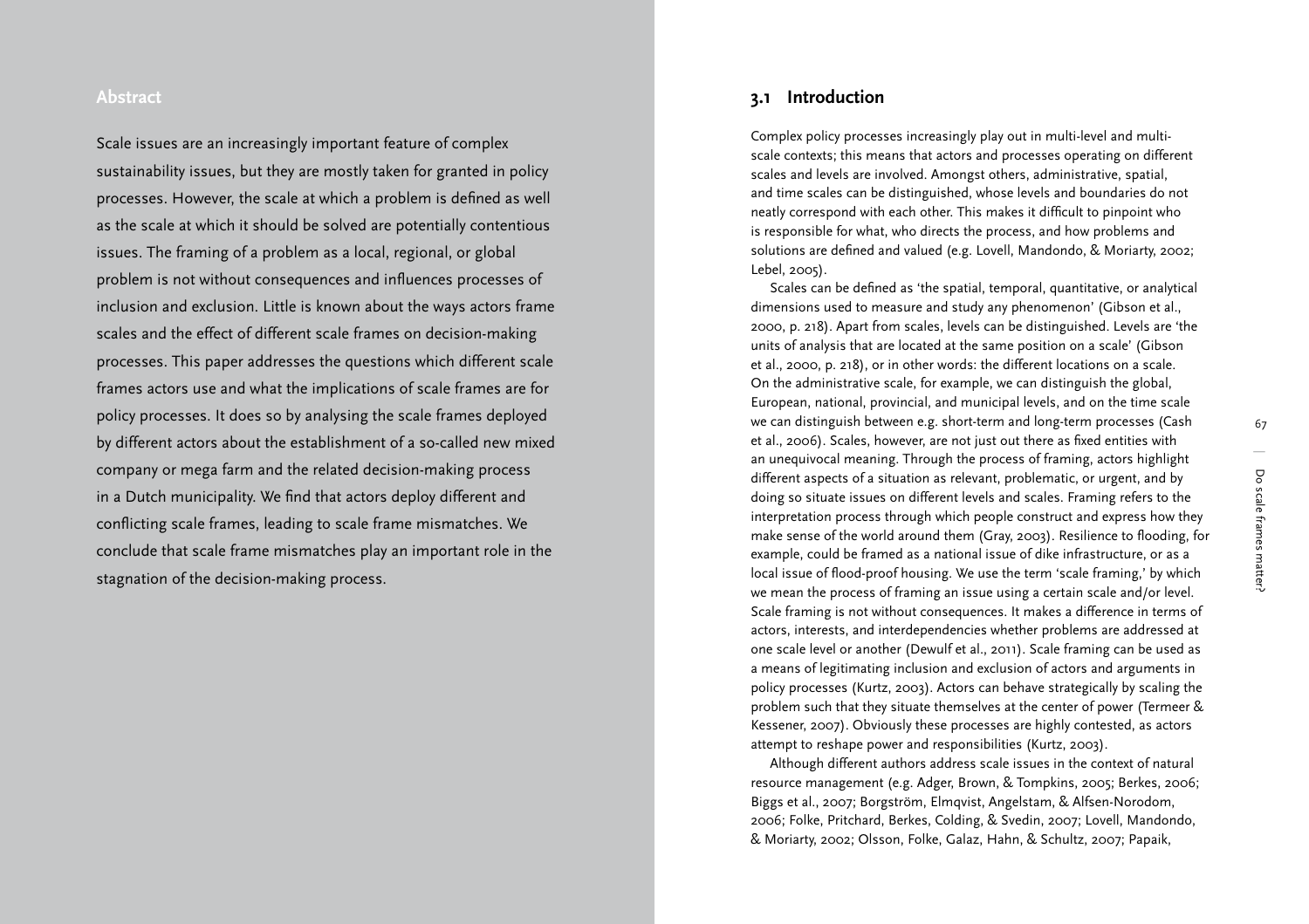Sturtevant, & Messier, 2008; Young, 2006), only few study scales as social constructions (e.g. Delaney & Leitner, 1997; Lebel, 2005). In some disciplines, for example political and human geography, the construction of scales has been studied, but only few address the use of scale frames in policy processes (e.g. Dewulf et al., 2011; Harrison, 2006; Kurtz, 2003).

In this paper, we study scales as social constructions, focusing on the role of scale frames in a complex decision-making process about sustainability issues. We address two related research questions:

- 1. Which scale frames do actors use and how do these differ from each other?
- 2. What are the implications of scale frames for policy processes, with regard to inclusion and exclusion of actors and arguments?

 $_{68}$  (NMC), a mega farm, a pig flat, or an agricultural production park indicates  $_{\rm 69}$ We address these questions through an in-depth case study of the decisionmaking process about the establishment of a so-called mega farm in a designated agricultural development area (ADA) near a small Dutch village. The fact that different actors refer to the same farm as a new mixed company that the development is contentious and gives rise to divergent frames. All these different names have different connotations and frame the farm in different ways. In this paper, we show how different actors construct and use different scale frames about the farm, and we discuss their implications.

In the following, we build the theoretical framework we need for the analysis, explicate the methods used, present the results, and discuss their implications.

#### **3.2 Theoretical Framework**

Since we are interested in scale frames and their implications for policymaking, we develop a theoretical framework starting from the concepts of policymaking, frames and framing, scales and scale framing. We use theories from different scientific disciplines, including policy science, public administration, communication science, organisational psychology, and human and political geography.

#### **Policymaking**

We follow authors like Stone (2012), Fischer and Forester (1993), and Hajer and Wagenaar (2003) in their idea that public policy is largely made up of language. As Fischer and Forester (1993, p. 2) make clear: 'Policy analysis and

planning are practical processes of argumentation'. Deborah Stone explains that the essence of policymaking is the struggle over ideas: 'Policymaking is a constant struggle over the criteria for classification, the boundaries of categories and the definition of ideas that guide the way people behave' (2012, p. 11). Policymaking is reasoning by metaphor and analogy; it is trying to get others to see the situation as one thing rather than another (Stone, 2012). Or in other words, 'policymaking is mostly a matter of persuasion' (Goodin, Rein, & Moran, 2006, p. 5).

From this point of view, problems, causes, and solutions are not given, but 'created in the minds of citizens by other citizens, leaders, organisations, and government agencies, as an essential part of political manoeuvring. Symbols, stories, metaphors and labels are all weapons in the armamentarium' (Stone, 2012, p. 156), The fact that problems, causes, and solutions are created by individuals and groups in society leads to a multiplicity of perspectives on the problem, its causes, and possible solutions. According to Rein and Schön (1996), this multiplicity in the policy realm is something to worry about. They suggest a frame-reflective approach to deal with it.

In line with this, we view the decision-making process under study as part of a larger policy process (see Appendix 3.1); as a series of on-going discursive negotiations (see also Aarts & Van Woerkum, 2002). This means that we discuss the impact of scale frames on on-going negotiations, not on succeeding stages in a policy process.

#### **Frames and framing**

We use theories about frames and framing (Bateson 1972, Goffman 1974, Schön and Rein 1994, Lewicki et al., 2003, Aarts and van Woerkum, 2006, Dewulf et al., 2009) to obtain a better understanding of how actors use scale frames to make sense of contentious issues. Frame analysis starts from the idea that people make sense of situations for themselves and for others by means of certain perspectives or frames that they deploy in interaction (Dewulf et al., 2009; Harrison, 2006; Kurtz, 2003; Van Lieshout & Aarts, 2008; Weick, 1995). As Entman (1993, p. 52) puts it: 'to frame is to select some aspects of a perceived reality and make them more salient in a communicating context, in such a way as to promote a particular problem definition, causal interpretation, moral evaluation, and/or treatment recommendation for the item described'. Consequently, the framing of an issue, including scale framing, is the result of processes of interaction and negotiations between different actors, and at the same time it is the input for these processes. A policy process consists of a series of framings of the issues under debate.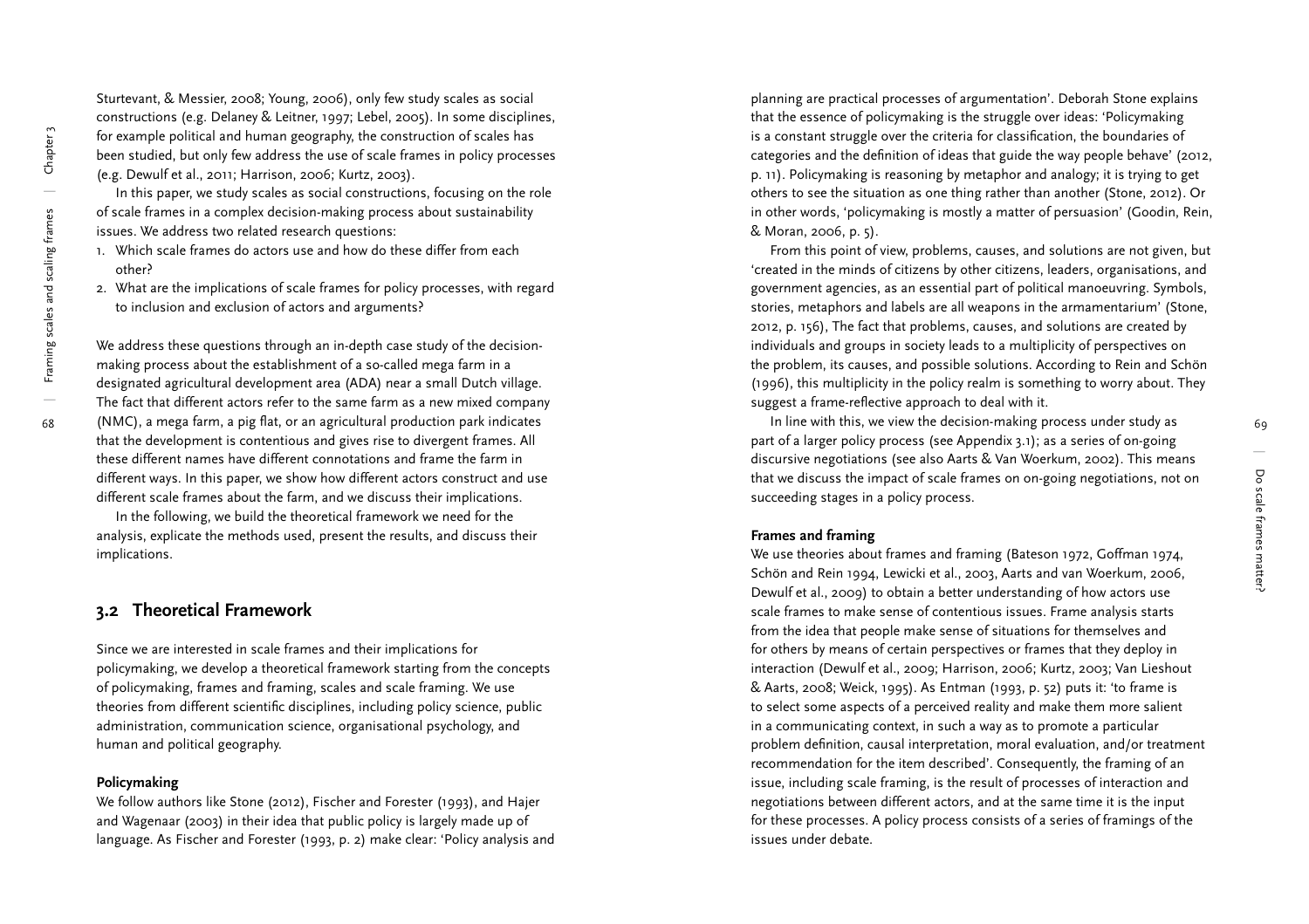#### **Scales**

The concept of scale is applied in different scientific disciplines that attribute different meanings to it. Different scale dimensions can be distinguished; for example: spatial, temporal, or administrative scales. Furthermore, the concepts of scale, level, hierarchy, etc. are used as synonyms in certain disciplines whereas they are strictly separated in others. Gibson et al. (2000) and Buizer et al. (2011) present an overview of how scales are conceptualised in various disciplines.

<sub>70</sub> different [spatial] scales. This process is highly contested, involving numerous **Data collection** Description We draw on the literature about politics of scale in human and political geography in order to discuss the use of scales as sense-making devices. This approach defines scale as a social construct, 'suggesting that scale is not pre-given but a way of framing conceptions of political-spatiality' (Kurtz 2003, p. 894, see also Brenner, 2001; Delaney & Leitner, 1997; Harrison, 2006; Marston, 2000). A problem may (temporarily) be formulated in such a way that certain scales become dominant while others are attributed less significance. 'Central to the politics of scale is the manipulation of power and authority by actors and institutions operating and situating themselves at negotiations and struggles between different actors as they attempt to reshape [the spatiality of] power and authority' (Leitner, 2004, pp. 238-239, author's brackets, see also Dewulf et al., 2009). To put it differently, the setting of a scale depends on the actors involved and the goals they pursue, and vice versa. It is a causal circular process in which social (institutional) structures influence problem definitions and problem definitions influence social structures (Dewulf et al., 2011; Termeer & Kessener, 2007).

#### **Scale frames**

In this paper, we focus on the scale frames that different actors construct in order to understand the role of these frames in the sense-making of an issue in policy processes. Scale frames can be considered as a specific type of issue frame (framing the topic of concern) that actors use in communicative contexts, in addition to other frames, such as identity frames (framing one's own identity), characterisation frames (characterising other stakeholders), or power frames (framing the power relations of the actors involved) (Gray, 2003).

Kurtz (2003, p. 894) makes a distinction between scale frames and counter-scale frames. 'Scale frames are the discursive practices that construct meaningful (and actionable) linkages between the scale at which a social problem is experienced and the scale(s) at which it could be politically addressed or resolved.' She uses the term counter-scale frame to 'refer to an

action frame intended to undermine the resonance and persuasiveness of a given scale frame' (Kurtz, 2003, p. 907).

# **3.3 Methods**

#### **Methodological approach**

We use an interpretive approach (Yanow, 2000; Yanow & Schwartz-Shea, 2006) to study the scale frames of the different actors. Interpretive methods are based on the presupposition that we live in a social world characterised by the possibility of multiple interpretations (Yanow, 2000). Interpretive researchers try to understand the way in which people, or groups of people, give meaning to specific events (Van Bommel, 2008).

We see our case and analysis as a powerful example of an in-depth scale frame study from which we can learn about the implications of scale framing in complex policy processes in other contexts (see Flyvbjerg, 2006).

#### **Data collection**

We analysed our case by means of:

• Seventeen semi-structured interviews. Semi-structured interviews do not follow a pre-fixed list of questions but allow for a conversation based on predetermined themes (e.g. Silverman, 2001). We interviewed representatives of all the involved parties (politicians, civil servants, farmers, citizens, action group).

- Studying four important moments in the municipal decision-making process, i.e. council meetings about the Agricultural Development Area (ADA) and/or the New Mixed Company (NMC), in which the different stakeholders interacted.
- Studying policy documents, newspaper articles, and reports.

#### **Data analysis**

The conversations and council meetings were audio-taped and typed out verbatim. The transcripts of the interviews and council meetings were repeatedly read and compared. The contents of the transcripts were coded, using software for qualitative data analysis (Atlas-ti). Parts of the coded texts were subsequently categorised, analysed, and interpreted using the theories and concepts discussed in the previous section.

The first step in our analysis was to read the transcripts looking for words, phrases, etc. that could possibly point towards scale-related issues; for example: words such as scale, scale effect, large-scale, scale-up; words related to time,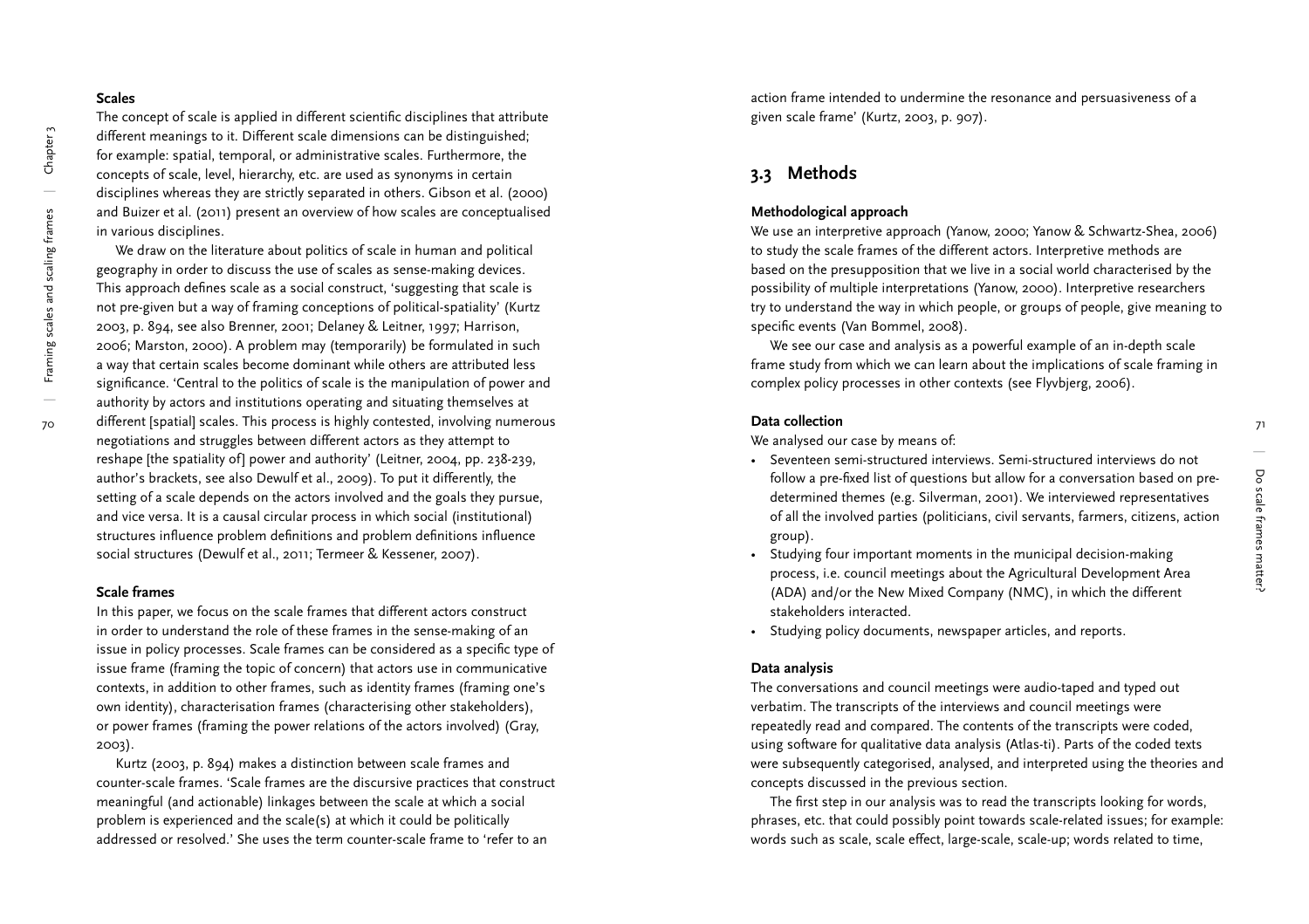referring to time scales; words relating to spatial or administrative areas; words relating to the size of the farm, etc. Subsequently, we coded the quotations around these words as different scale frames in Atlas-ti. Scale frames were deployed throughout the different interviews and formed 27% of the coded quotations (17 conversation transcripts, in which 1,529 quotations were coded, of which 408 with scale-related codes; the council meetings were only coded for scale frames). Next we looked in detail at how the respondents built up their frames, and we made interpretations of the arguments they presented.

# **3.4 Results**

In the following, we present the scale frames of three key actors and subsequently the analysis of the scale frames in the decision-making process.

#### **The alderman**

See also Appendix 3.2 and Table 3.2. The alderman repeats several times during our conversation that it is essential 'to find a balance', that is by concentrating intensive animal husbandry in ADAs, providing opportunities for other rural functions in other areas of the municipality. The dominant frame deployed by the alderman emphasises the importance of 'sustainability on a higher level' as an argument for the developments in the agricultural sector*.* Concerning the area vision for the ADA, building on his sustainability argument, the alderman explains that he is of the opinion that it is a good

#### Table 3.1 | A theoretical division of scales

|                                                | words relating to the size of the larm, etc. subsequently, we essed the                                                                                                                                                                                                                                                                                                                                                                                                                                                                                                                                                                                                                                                                                                                                                                      |                           |                                                                                                                                                           |                                                                                                                                                                                                                                                                                                                                                                                                                                                     |
|------------------------------------------------|----------------------------------------------------------------------------------------------------------------------------------------------------------------------------------------------------------------------------------------------------------------------------------------------------------------------------------------------------------------------------------------------------------------------------------------------------------------------------------------------------------------------------------------------------------------------------------------------------------------------------------------------------------------------------------------------------------------------------------------------------------------------------------------------------------------------------------------------|---------------------------|-----------------------------------------------------------------------------------------------------------------------------------------------------------|-----------------------------------------------------------------------------------------------------------------------------------------------------------------------------------------------------------------------------------------------------------------------------------------------------------------------------------------------------------------------------------------------------------------------------------------------------|
|                                                | quotations around these words as different scale frames in Atlas-ti. Scale                                                                                                                                                                                                                                                                                                                                                                                                                                                                                                                                                                                                                                                                                                                                                                   | Scale                     | Levels                                                                                                                                                    | <b>Utterances</b>                                                                                                                                                                                                                                                                                                                                                                                                                                   |
| Chapter 3<br>Framing scales and scaling frames | frames were deployed throughout the different interviews and formed 27% of<br>the coded quotations (17 conversation transcripts, in which 1,529 quotations<br>were coded, of which 408 with scale-related codes; the council meetings were<br>only coded for scale frames). Next we looked in detail at how the respondents<br>built up their frames, and we made interpretations of the arguments they<br>presented.<br>To ensure a systematic analysis, we made a theoretical division of<br>spatial, administrative, agricultural, and time scales (see Table 3.1). This<br>is a theoretical division since these scales are not completely separable:<br>sometimes they coincide, sometimes they overlap, sometimes they conflict. In<br>other words: these scales map the world in different ways, but they do relate<br>to each other. | Spatial<br>Administrative | • Neighborhood<br>• Village<br>• Municipal<br>• Regional<br>• National<br>• Global<br>• Municipal<br>• Provincial<br>• National<br>$\cdot$ EU<br>• Global | • about (local, regional) developments<br>• about spatial issues e.g. landscape, the<br>location of developments<br>• referring to certain villages, towns, cities,<br>etc.<br>• referring to NIMBY (not in my back yard)<br>• about administrative matters<br>• referring to one of the administrative levels<br>or concrete places in an administrative<br>context<br>• mentioning government, minister, provin-<br>cial delegate, alderman, etc. |
| 72                                             | To illustrate the different scale frames used by the different actors, we<br>analyse the stories of three key actors in the case: the alderman, the founder<br>of the local action group, and the chicken farmer in the NMC consortium<br>(Appendices 3.2, 3.3, 3.4). These key actors can be seen as representing<br>the main groups in the process, and their quoted citations were chosen on<br>the basis of their illustrativeness: these quotes were the best examples to<br>illustrate our results. To illustrate the implications of scale frames with regard                                                                                                                                                                                                                                                                         | Agricultural              | $\cdot$ Crop<br>• Field<br>• Farm<br>• Regional food                                                                                                      | • discussing policy in general, the recon-<br>struction act or another specific policy<br>• asking questions about who/which level is<br>responsible<br>• (scale) size of farms<br>• agriculture<br>• food production                                                                                                                                                                                                                               |
|                                                | to inclusion and exclusion, we analyse four council meetings (Appendix 3.5)<br>and reconstruct the decision-making process (Appendix 3.1).                                                                                                                                                                                                                                                                                                                                                                                                                                                                                                                                                                                                                                                                                                   | Time                      | system<br>• Global food sys-<br>tem<br>$\cdot$ Past                                                                                                       | • about time                                                                                                                                                                                                                                                                                                                                                                                                                                        |
|                                                | 3.4 Results                                                                                                                                                                                                                                                                                                                                                                                                                                                                                                                                                                                                                                                                                                                                                                                                                                  |                           | • Present<br>• Future                                                                                                                                     | • about pace<br>• about the timeframe                                                                                                                                                                                                                                                                                                                                                                                                               |

vision document, because it provides 'future-proof sizes'. These scale frames focus on the agricultural sector as a whole and on intensive agriculture in general, rather than on the ADA and the NMC in the municipality, and on the opportunities offered by the concentration of intensive agriculture. The alderman uses mainly spatial and agricultural scales to phrase his arguments about the establishment of the NMC and the development of the ADA (Table 3.2).

The alderman stresses the advantages of developments like the ADA and the NMC on mostly regional and higher scale levels, stating that we have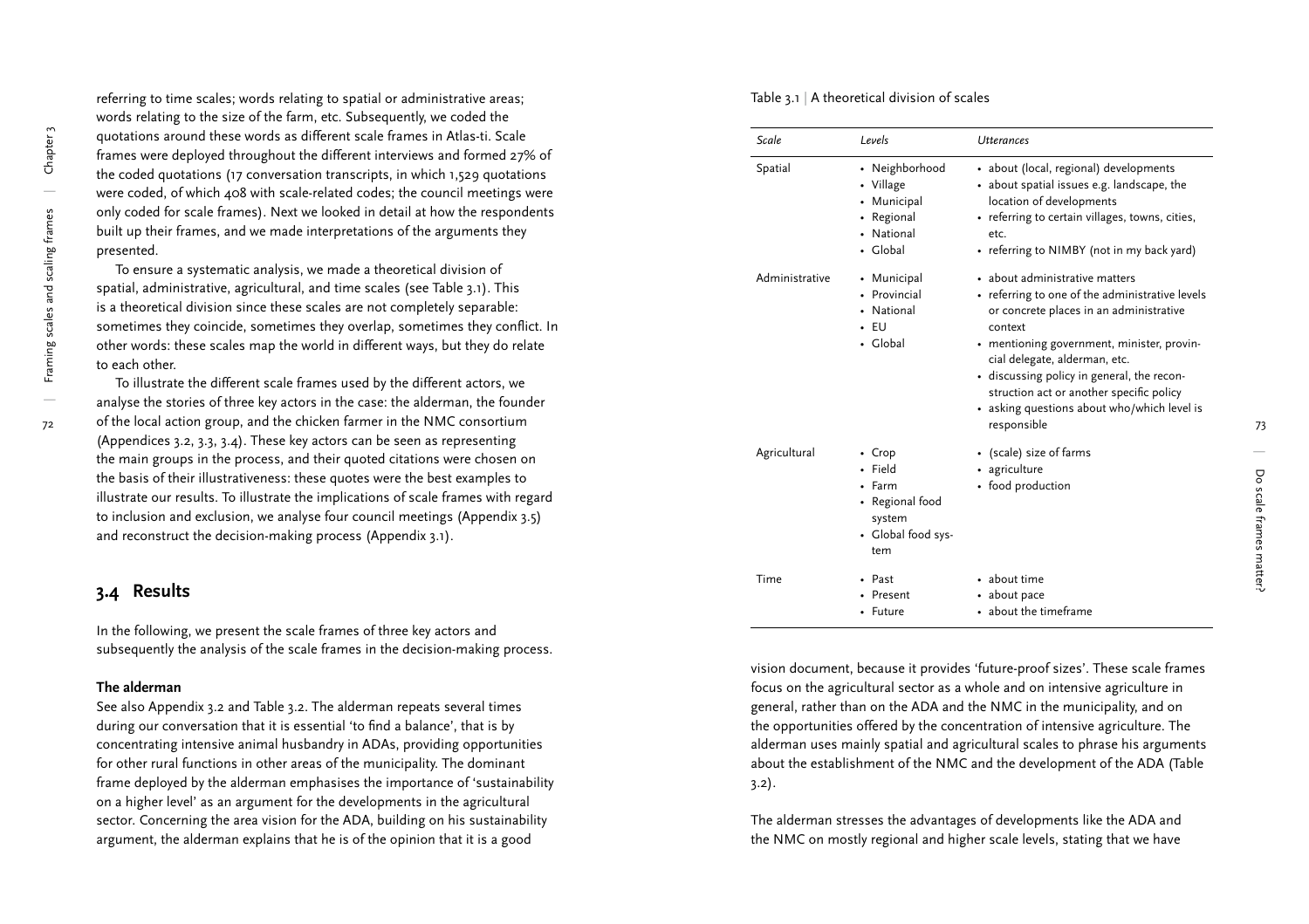# Table 3.2 | The scales and level used by the alderman

| What is being framed a | How is this framed                                                                                                | Scale                 | Level                              | Quote                                                                                                                                                                                                                                                                                                                                                                                                                                                                     |
|------------------------|-------------------------------------------------------------------------------------------------------------------|-----------------------|------------------------------------|---------------------------------------------------------------------------------------------------------------------------------------------------------------------------------------------------------------------------------------------------------------------------------------------------------------------------------------------------------------------------------------------------------------------------------------------------------------------------|
| <b>NMC</b>             | As causing environmental<br>inconvenience only in its<br>close surroundings                                       | Spatial               | Neighborhood                       | Look, in the end because we'll concentrate we'll realise an environmental gain. [] Only on the Dutch<br>scale, on the European scale, on the provincial scale, on the municipal scale that's right, but some-<br>where something [NMC] is being developed that in those surroundings leads to an increase.                                                                                                                                                                |
| <b>NMC</b>             | As inevitably resulting in lo-<br>cal disadvantages in order to<br>solve issues at other locations                | Spatial               | Neighborhood/<br>Regional          | The moment you live next to the ADA, [] then in your environment, something [NMC] will come<br>that will increase certain things. [], and in another area you will have a decrease.                                                                                                                                                                                                                                                                                       |
| <b>NMC</b>             | As beneficial/advantageous<br>for the community, the sur-<br>rounding area                                        | Spatial               | Municipal                          | The first advantages are clearly advantages for the community. People from the municipality move<br>to the ADA, so somewhere else in the municipality a farm is cleared. []Thus for the people, the sur-<br>rounding area, for nature, for ecology, the environment will improve.                                                                                                                                                                                         |
| <b>NMC</b>             | As creating more sustain-<br>ability by solving bottlenecks<br>somewhere else                                     | Spatial               | Regional                           | The strength of the concept [NMC] I think is that you solve bottlenecks somewhere else, in nature<br>areas. And [] I find this something with a great degree of sustainability.                                                                                                                                                                                                                                                                                           |
| <b>ADA</b>             | As a development in the<br>municipality that will solve<br>regional sustainability ques-<br>tions                 | Spatial               | Municipal/<br>Regional             | I think it's important that we dared to choose to think more broadly beyond our own municipality.<br>Otherwise such developments won't succeed. And if we want to solve sustainability questions then<br>you'll have to dare to look further than your own church steeple.                                                                                                                                                                                                |
| <b>ADA</b>             | As a development to trans-<br>form the rural areas, to ba-<br>lance the different functions<br>in the rural areas | Spatial               | Regional                           | but it's important, you've got to do this [develop the ADA], but in other places you've to clear out<br>things. Then you'll have the balance again.<br>The fact that you want to concentrate more, everything in larger areas [], ADAs, and also simply<br>developing the instruments to transform the remainder of the rural area. Thus cleaning up old farm<br>buildings, glasshouses, strengthening nature, openness, those things. That's, well, finding the balance. |
| <b>ADA</b>             | As an industrial area for in-<br>tensive cattle breeding                                                          | Agricultural          | Regional food<br>system            | An ADA is an industrial area for intensive cattle breeding.                                                                                                                                                                                                                                                                                                                                                                                                               |
| <b>ADA</b>             | As providing space for future-<br>proof farms                                                                     | Agricultural/<br>Time | Regional food<br>system/<br>Future | The criteria: 6 ha, 65% covered with buildings, those are future-proof sizes.                                                                                                                                                                                                                                                                                                                                                                                             |

*a In this table, all the scale frames with regard to the ADA and the NMC deployed by the alderman in the interview are included. The selected quotations are in italics. We translated the quotes as literally as possible. Additions and changes are indicated by square brackets.*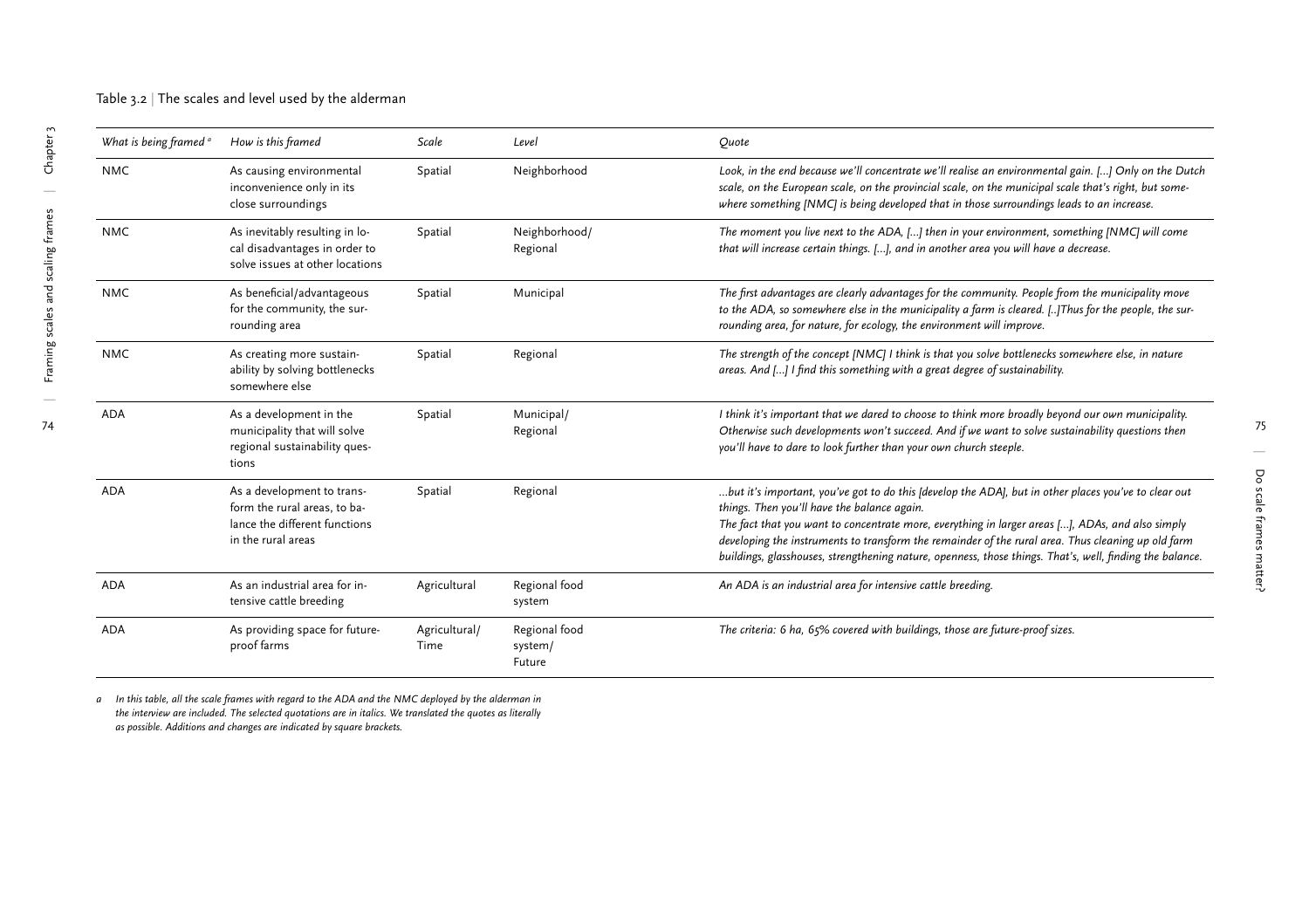# Table 3.3 | The scales and levels used by the founder of the action group

| What is being framed a | How is this framed                                                                                                         | Scale        | Level                                             | Quote                                                                                                                                                                                                                                                                                                                                                 |
|------------------------|----------------------------------------------------------------------------------------------------------------------------|--------------|---------------------------------------------------|-------------------------------------------------------------------------------------------------------------------------------------------------------------------------------------------------------------------------------------------------------------------------------------------------------------------------------------------------------|
| <b>NMC</b>             | As a degradation for the region, a<br>win-win situation nationally                                                         | Spatial      | Regional/National                                 | For the region it [NMC] is still a degradation. You can read that in the [consultancy name] environ-<br>mental advice. On the national scale there is a win-win situation.                                                                                                                                                                            |
| <b>NMC</b>             | As a development that is too large Spatial<br>for the landscape in a country as<br>small as the Netherlands                |              | National                                          | We're a very small country in which open space is claimed for very many things, [] and since we're<br>such a small country there simply is no space for developments like this [NMC].                                                                                                                                                                 |
| ADA                    | As one of the accumulating<br>developments that will transform<br>the village into a neighborhood in<br>an industrial park | Spatial      | Village                                           | but as a result of all those developments [the village] is basically placed in an industrial park, a<br>neighborhood in an industrial park.                                                                                                                                                                                                           |
| <b>ADA</b>             | As one of many in itself possibly<br>good developments                                                                     | Spatial      | Municipal/Village                                 | And there again the thought: we have to concentrate the greenhouses, since that means that you have<br>to affect the landscape at fewer places. Only that doesn't seem to count for [this village].                                                                                                                                                   |
| <b>NMC</b>             | As desired by all administrative<br>levels                                                                                 |              | Administrative Municipal/Provin-<br>cial/National | Looking at the decision making, we're not only talking about the municipality, but [] on central, pro-<br>vincial, and municipal level the administrators are all Christian Democrats who already in 2003 have<br>declared they'll do anything to develop the NMC. The minister was even willing to adapt the law.                                    |
| <b>NMC</b>             | As causing trouble                                                                                                         | Agricultural | Farm                                              | Particularly the chicken farm will emit a gigantic lot of particulate matter.                                                                                                                                                                                                                                                                         |
| NMC                    | As disastrous for small family<br>farms                                                                                    | Agricultural | Farm                                              | Talking about the NMC, that's disastrous for small family farms.                                                                                                                                                                                                                                                                                      |
| <b>NMC</b>             | As questionable if pork produc-<br>tion is desirable                                                                       |              | Regional/Global<br>food system                    | It's questionable whether so much pork is desirable, since in principle there's an overproduction in the<br>world and for sure the Netherlands, since 80 to 90% of the pork is exported [] we state that more<br>attention should be paid to regional production. [Western Europe].                                                                   |
| <b>NMC</b>             | As too small to compete with<br>farms in other countries                                                                   | Agricultural | Global food system                                | In the end The Netherlands cannot win with this company on the world market.                                                                                                                                                                                                                                                                          |
| <b>NMC</b>             | As having questionable sustain-<br>ability from a nutrition point of<br>view                                               | Agricultural | Global food system                                | If you watch what happens in South America, where gigantic soy plantations are put down and a<br>large part of it is transported to feed the pigs here [] all that pork is very unproductive. You should<br>rather produce much more soy and vegetables and those kinds of things, then you need a smaller agri-<br>cultural area for more nutrition. |
| <b>NMC</b>             | As should be developing know-<br>ledge for the Third World and a<br>concept that will be exported to<br>China              | Agricultural | Global food system                                | Use the company [] to develop knowledge meaningful for the Third World, but in the Third World<br>these gigantic companies would never be placed. What happens, these companies, the concept is ex-<br>ported to China and in China they will make the money.                                                                                         |
| <b>NMC</b>             | As competing with small farmers<br>in Ghana                                                                                | Agricultural | Global food system                                | In Ghana, chicken farmers don't have a chance anymore. Why? What we consider as waste over here,<br>the chicken wings and the like, is dumped in Africa for very low prices.                                                                                                                                                                          |

*a In this table, all the scale frames with regard to the ADA and the NMC deployed by the founder of the action group in the interview are included. The selected quotations are in italics. We translated the quotes as literally as possible. Additions and changes are indicated by square brackets.*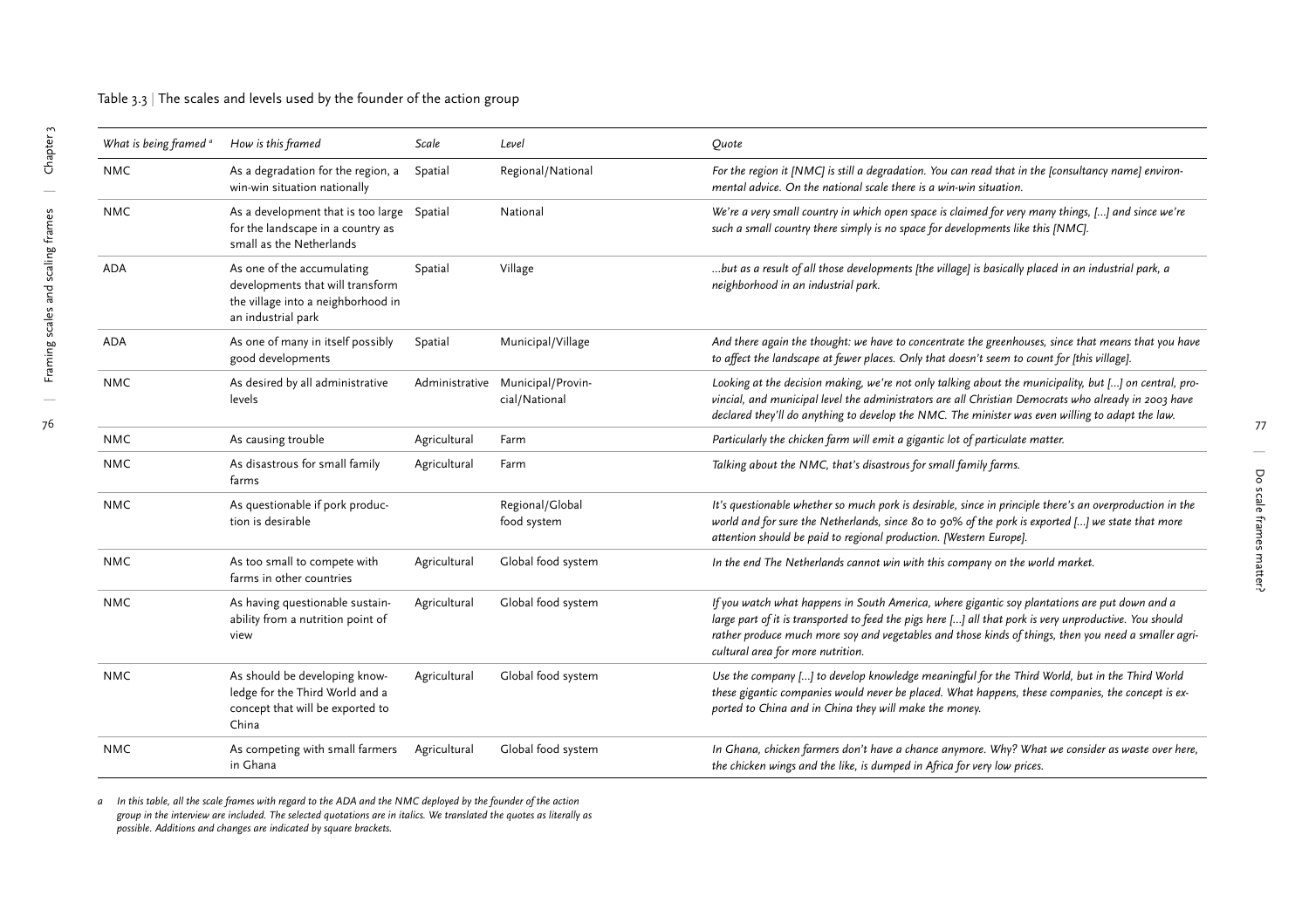# Table 3.4 | The scales and levels used by the entrepreneur

| What is being framed a | How is this framed                                                                                         | Scale                      | Level                 | Quote                                                                                                                                                                                                                                                                                                                                                                                                                                                                                                                                                                                                                                                                                   |
|------------------------|------------------------------------------------------------------------------------------------------------|----------------------------|-----------------------|-----------------------------------------------------------------------------------------------------------------------------------------------------------------------------------------------------------------------------------------------------------------------------------------------------------------------------------------------------------------------------------------------------------------------------------------------------------------------------------------------------------------------------------------------------------------------------------------------------------------------------------------------------------------------------------------|
| <b>NMC</b>             | As a company nobody in the<br>village will notice                                                          | Spatial                    | Village               | Nobody in [the village] will even notice.                                                                                                                                                                                                                                                                                                                                                                                                                                                                                                                                                                                                                                               |
| <b>NMC</b>             | As a development with which<br>the municipality can show off                                               | Spatial/<br>Administrative | Municipal             | I believe [the municipality], if the NMC is established and is managed successfully, they can well show off<br>as an area where innovations found their breeding ground, [] I believe [the municipality] should be proud<br>of that!                                                                                                                                                                                                                                                                                                                                                                                                                                                    |
| <b>NMC</b>             | As solving problems at other<br>places                                                                     | Spatial                    | Regional              | So I solve many problems in four other places.                                                                                                                                                                                                                                                                                                                                                                                                                                                                                                                                                                                                                                          |
| NMC                    | As a company that will be<br>developed if not here then<br>somewhere else                                  | Spatial                    | National              | And there is a big chance we'll do it here in the Netherlands.                                                                                                                                                                                                                                                                                                                                                                                                                                                                                                                                                                                                                          |
| <b>NMC</b>             | As determined by the size of<br>the smallest feasible abattoir                                             | Agricultural               | Farm                  | The size is solely determined because we'll build the smallest abattoir that can cost-effectively slaughter<br>chickens.                                                                                                                                                                                                                                                                                                                                                                                                                                                                                                                                                                |
| <b>NMC</b>             | As a beautiful, innovative<br>company                                                                      | Agricultural               | Farm                  | Moreover I wanted to practice transparency and situate the company on a spot where everybody can see<br>it. [] Well I want to make there a beautiful, innovative company, which you can show and you don't<br>have to be ashamed of.                                                                                                                                                                                                                                                                                                                                                                                                                                                    |
| <b>NMC</b>             | As being better than the old<br>small farms                                                                | Agricultural               | Farm                  | The requirements for building a new company are so strict that a company with 1.2 million animals causes<br>less environmental damage than currently one with 120,000. Thus yes I'm convinced it'll be better.                                                                                                                                                                                                                                                                                                                                                                                                                                                                          |
| <b>NMC</b>             | As an example for the rest of<br>the world                                                                 | Agricultural               | Global food<br>system | I think this is an example that the importance goes beyond my personal interest and also beyond the<br>interest of intensive animal production.<br>We want to create an appealing project there, which can serve as a model for the world. This isn't only<br>about us.<br>Moreover we are convinced the concept we've developed really is an important example for the world.<br>Many people don't see the larger importance of the development we're putting into action. We're indeed<br>very early, which is a good thing, since otherwise this development might well come to a dead end and<br>that would be a great loss for the Dutch sector, and worldwide as well, I believe. |
| <b>NMC</b>             | As causing 5% less loss of<br>raw materials                                                                | Agricultural               | Global food<br>system | Which means we lose 5% less raw materials in the chain, which isn't so important for the Netherlands,<br>but looking at the world that's of very great importance.                                                                                                                                                                                                                                                                                                                                                                                                                                                                                                                      |
| <b>NMC</b>             | As the future of intensive<br>agriculture                                                                  | Time                       | Future                | Does your vision [] mean that this [the NMC] is the way to go for sustainable intensive agriculture?<br>I think it's unavoidable $[]$                                                                                                                                                                                                                                                                                                                                                                                                                                                                                                                                                   |
| <b>NMC</b>             | As a possibility for future inten-<br>sive animal production that Dutch<br>society is about to decide upon | Time                       | Future                | An alternative is that the Netherlands decides intensive breeding can't take place here any longer.                                                                                                                                                                                                                                                                                                                                                                                                                                                                                                                                                                                     |

*a In this table, all the scale frames with regard to the ADA and the NMC deployed by the farmer in the interview are included. The selected quotations are in italics. We translated the quotes as literally as possible. Additions and changes are indicated by square brackets.*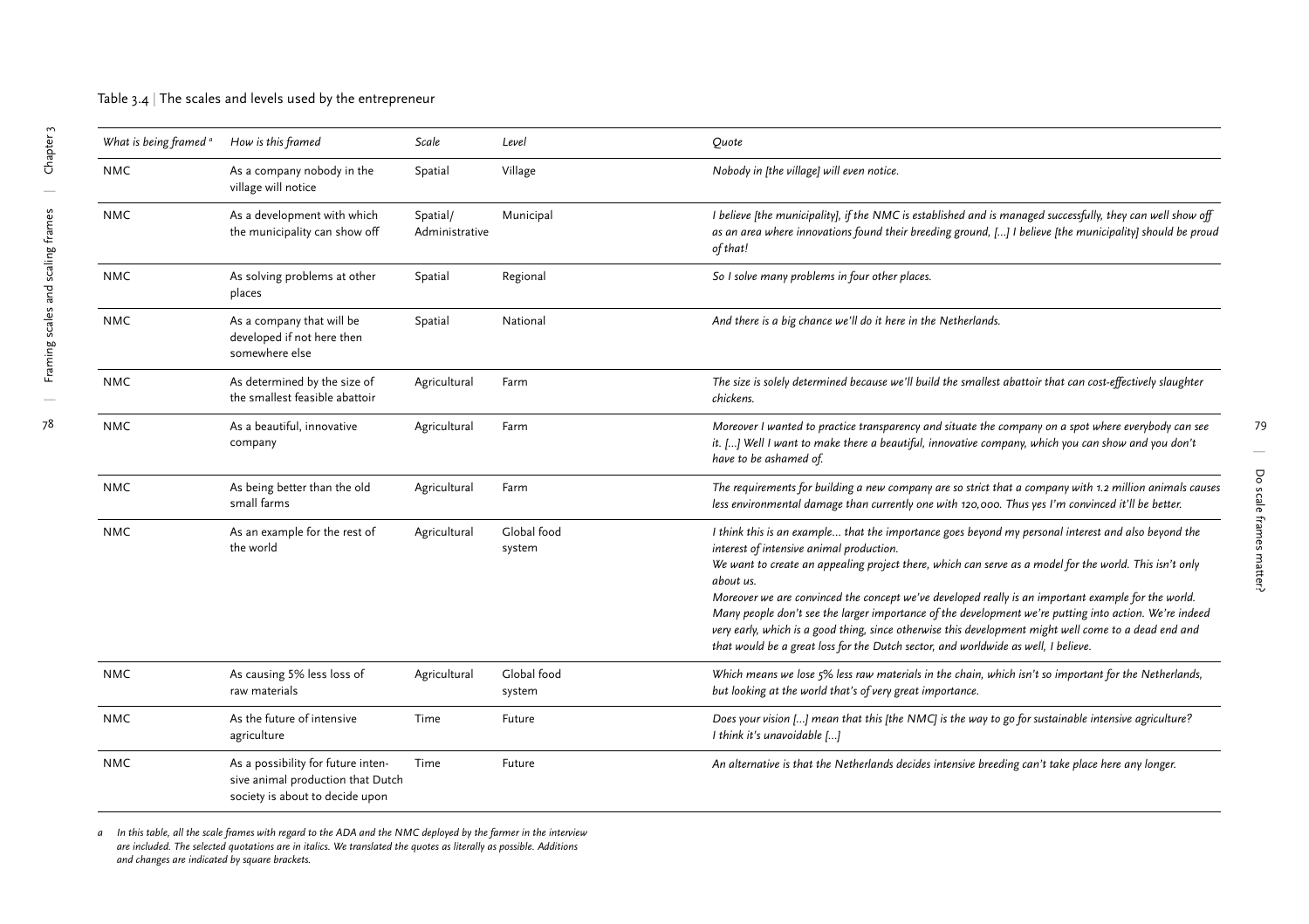to look at the higher levels in order to solve sustainability questions. In this way, he downplays the local level and the actors on that level. The other local developments (e.g. the sand-depletion installation, expansion of the fruit and vegetable auction, expansion of the greenhouses, which is the main argument of the action group) are no part of the alderman's story.

#### **The founder of the action group**

 $_{8{\rm o}}$  argument that the accumulation of negative effects of the developments is  $_{8{\rm 1}}$  he rather downplays them. (The other developments around the village,  $_{8{\rm 1}}$ See Appendix 3.3 and Table 3.3. The founder of the local action group states that this group does not have a problem with the ADA, but with the NMC. He starts his argumentation by placing the establishment of the NMC in a broader local perspective, explaining that the village is surrounded by different developments, which by themselves are not such a threat, but altogether it is felt that the village is being enclosed by these developments. In his enumeration, he continually repeats the argument about the positive effect the individual developments may have on a higher administrative or spatial scale level, but its negative effects on the local level. In other words, he stresses the other developments on the local level to construct the unacceptable: 'local accumulation scale frame'. He uses the accumulation of the negative effects of the developments together to neutralise the argument that the initiatives by themselves are positive developments. In addition to the local level, he stresses the global level (to contest the advantages on the national level by mentioning disadvantages for the rainforest in Brazil and far larger farms in Ukraine) to construct his arguments against the ADA and the NMC. This we refer to as 'unsustainability on the global level scale frame'.

Using spatial, administrative, and agricultural scales and levels, the founder of the local action group portrays the NMC as a bad development on multiple scale levels. (For a visual illustration see www.youtube.com/ watch?v=MyahOyDxM44.)

#### **One of the entrepreneurs**

See Appendix 3.4 and Table 3.4. One of the entrepreneurs argues that concepts like the NMC are an inevitable part of the future of intensive agriculture. The entrepreneur frames the development of the NMC on a spatial scale, at the regional rather than the local level. There is a chance that the entrepreneur will establish the NMC in the Netherlands, but there are also other possibilities. The entrepreneur is of the opinion that Dutch society is about to decide about the future of intensive agriculture and the future of food production (time scale frame). He makes it seem as if he does not really care whether and where the NMC will be established in the Netherlands, as long

as the concept of the NMC is established somewhere. If not here, then he will go somewhere else, for example to India where he is already involved in a project. Stating it this way, the entrepreneur gives the creation of the NMC an importance that goes beyond the ADA, municipality, or province: he puts the development on the national level of the spatial scale.

In line with this reasoning, the entrepreneur frames the NMC as 'a very sustainable concept for future intensive agriculture, an example for the rest of the world' that exceeds personal, local, or national interests. By taking his argumentation one step further, reasoning that the importance of the project is so great that the specific location is not the point of discussion – 'if not here, then somewhere else' – he keeps out of harm's way. In other words, he depersonalises the issue and at the same time excludes the citizens, the local action group, and even the local administration from the issue.

The entrepreneur is of the opinion that the NMC will improve the situation on higher spatial levels and will only cause slightly more trouble on the local level. So the entrepreneur does not ignore the effects on the local level, he rather downplays them. (The other developments around the village, which worry the founder of the action group, are no part of the story of the entrepreneur.)

For the entrepreneur, the discussion is about the NMC, not about the ADA. In contrast to the founder of the local action group, the entrepreneur uses several scales and levels to show how good the development of the NMC is.

#### **The decision-making process**

The analysis of the different council meetings (see Appendix 3.5) shows that the different speakers use different scales and levels to frame the NMC and ADA. In all the meetings, the arguments made by the citizens and representatives of different groups and organisations are hardly addressed in the political debate. The citizens discuss the NMC, whereas the political debate is about the area vision for the ADA: a scale frame mismatch between the agricultural and spatial scale. We see that different parties comment on the mixing-up of the discussion about the NMC and the development of the ADA, but nothing is done about this. The fact that the political debate was not about the concerns of the citizens with regard to the NMC, but only about the criteria in the area vision, led to citizens having the feeling that they were not being listened to, resulting in commotion and discontent. As a consequence, the action group was founded, and media attention was attracted to make the concerns public. Both the action group and media attention led to several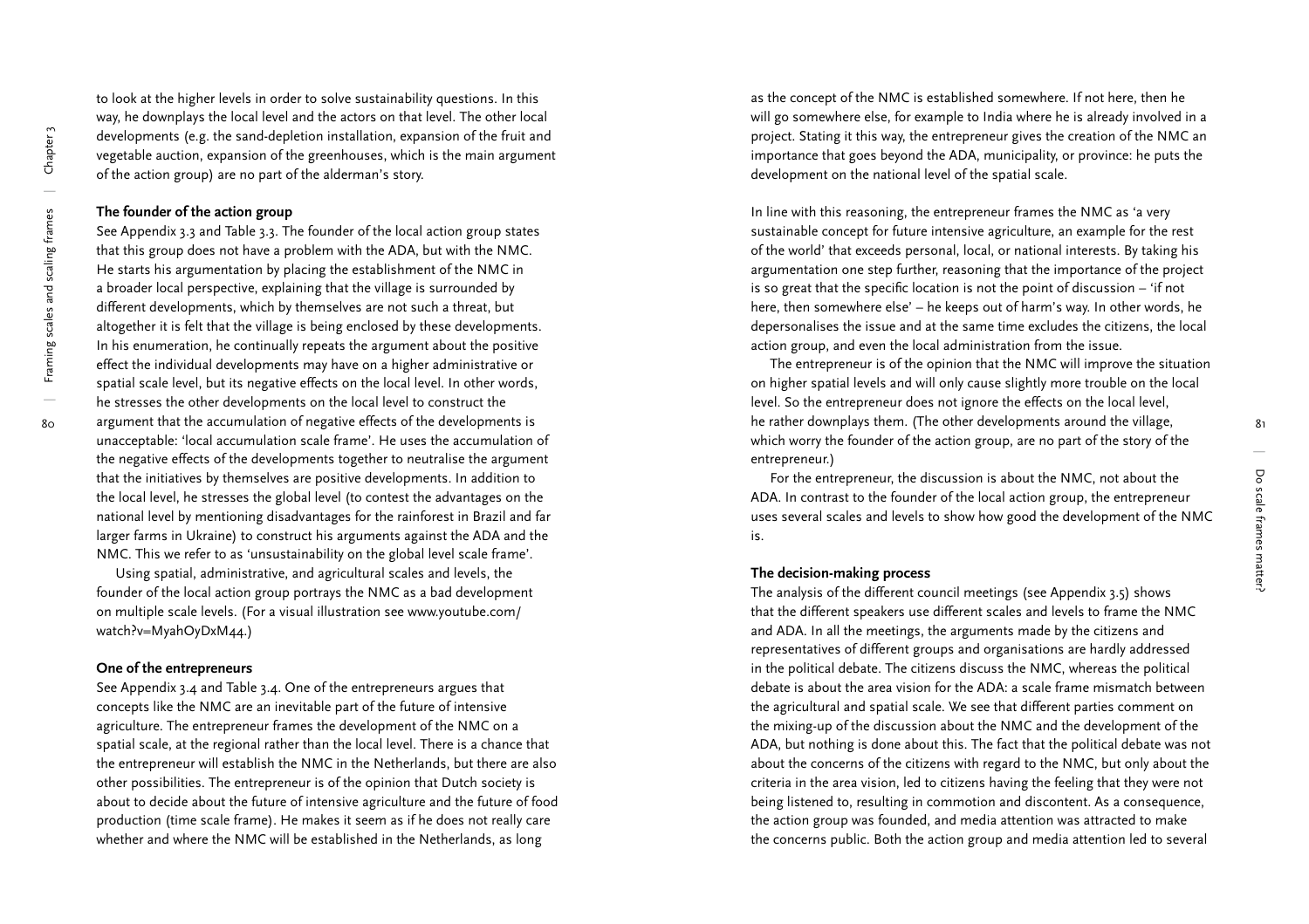delays and obstructions of the decision-making process.

Although it seems that the different actors are discussing the same topic in the meetings, they use different arguments built on different scale frames, which they don't explicate. The analysis shows that scale frame differences and mismatches occur: different actors, although discussing the same topic but using different scale frames, talk at cross purposes. As a consequence, we see the different actors repeating their arguments in each subsequent meeting, resulting in tenacity and even conspiracy.

 $_{82}$  others from the decision-making process. For example, the alderman, and  $_{83}$ The scale frames deployed in the meetings are comparable to the scale frames deployed by the key actors in the interviews. In the meetings, the 'regional balance scale frame,' the 'future-proof scale frame,' the 'sustainability on a higher level scale frame,' the 'local accumulation scale frame,' and the 'global unsustainability scale frame' as deployed above are repeatedly brought to the fore. Particularly the 'sustainability on a higher level scale frame' can be recognised throughout the different administrative levels, when the reconstruction or intensive cattle breeding is discussed (see Appendix 3.1). Using certain scale frames enables actors to include some and exclude administrators in general, by framing the issue on a regional or higher level, downplay the actors on the local level and indirectly exclude them for the decision-making process. The repeated use of certain typical scale frames also shows who is engaging with whom and which actors share the same opinion. Furthermore, it shows that actors are not open to the scale frames of others.

# **3.5 Discussion and conclusions**

In this section, we compare the different scale frames used by the different actors, followed by a discussion about the implications of scale frames for policy processes and ideas about future research.

#### **The different scale frames compared**

Our study shows that the three key actors use different scales in their framings of the issue. The alderman uses mainly spatial and agricultural scale frames in his reasoning. He uses his dominant 'sustainability on a higher level scale frame' to justify the negative effects and disadvantages of the development of an NMC at the local level. The founder of the action group also uses multiple scales (spatial, administrative, and agricultural) and levels, but he uses these to highlight the downsides of the NMC. He uses different scale frames to construct different arguments against the NMC. His dominant scale frame can

be characterised as 'accumulation of local developments'. The entrepreneur presents different scale frames relating to space, agriculture, and time to frame the development of the NMC as 'an example of sustainable intensive agriculture for the rest of the world'. Putting it this way, the entrepreneur places the issue in a national or global perspective, emphasising that the interests are far larger than his personal interests. For the entrepreneur, it is about the concept of an NMC and the future of intensive animal husbandry. The entrepreneur considers the NMC as a solution for future intensive animal husbandry because it solves problems relating to animal welfare and environmental issues. In contrast to the founder of the local action group, he uses multiple scales to show how good the NMC is.

In the council meetings, the dominant scale frames as deployed by the three key actors were continuously brought to the fore and repeated by the other actors in the same configuration. By repeating, strengthening, and adding to each other's claims, frames become frozen, with the result that they become absolutely true for the people of the group that uses them and therefore are put forward in no matter what context (Ford 1999, Gray 2003, Aarts and van Woerkum 2006).

We conclude that different actors use different kinds of scales to construct their specific scale frames, in which they highlight different levels. So, in addition to for example identity frames or characterisation frames (Gray, 2003), scale frames are used to make sense in complex policy processes, emphasising both the problem at stake and the direction in which the solution should be sought. Furthermore, our study shows that actors use and mix multiple scales and levels, and not only the spatial scale as studied in human and political geography (Brenner, 2001; Delaney & Leitner, 1997; Harrison, 2006; Kurtz, 2003; Marston, 2000). They frame their arguments as convincingly as possible and from different points of view, implying that they have thoroughly considered their standpoint. Following Kurtz, the frames of the alderman (and politicians and policymakers on higher levels) and the entrepreneur(s), on the one hand, and the frames of the action group and citizens, on the other hand, relate to each other as scale frames and counter-scale frames. If we take the analysis a step further however, these scale frames and counter-scale frames consist of different scale dimensions (e.g. spatial, agricultural, administrative, and time scales) that highlight different aspects of the issue and are positioned on different levels. The use of differently mixed scales and levels enables more arguments, provides a structure for arguments, but also tends to obscure the interests at stake. Actors try to legitimate their positions by juggling scale frames but do not take on board the scale frames and arguments of others with opposing opinions. The analysis of the council meetings shows that certain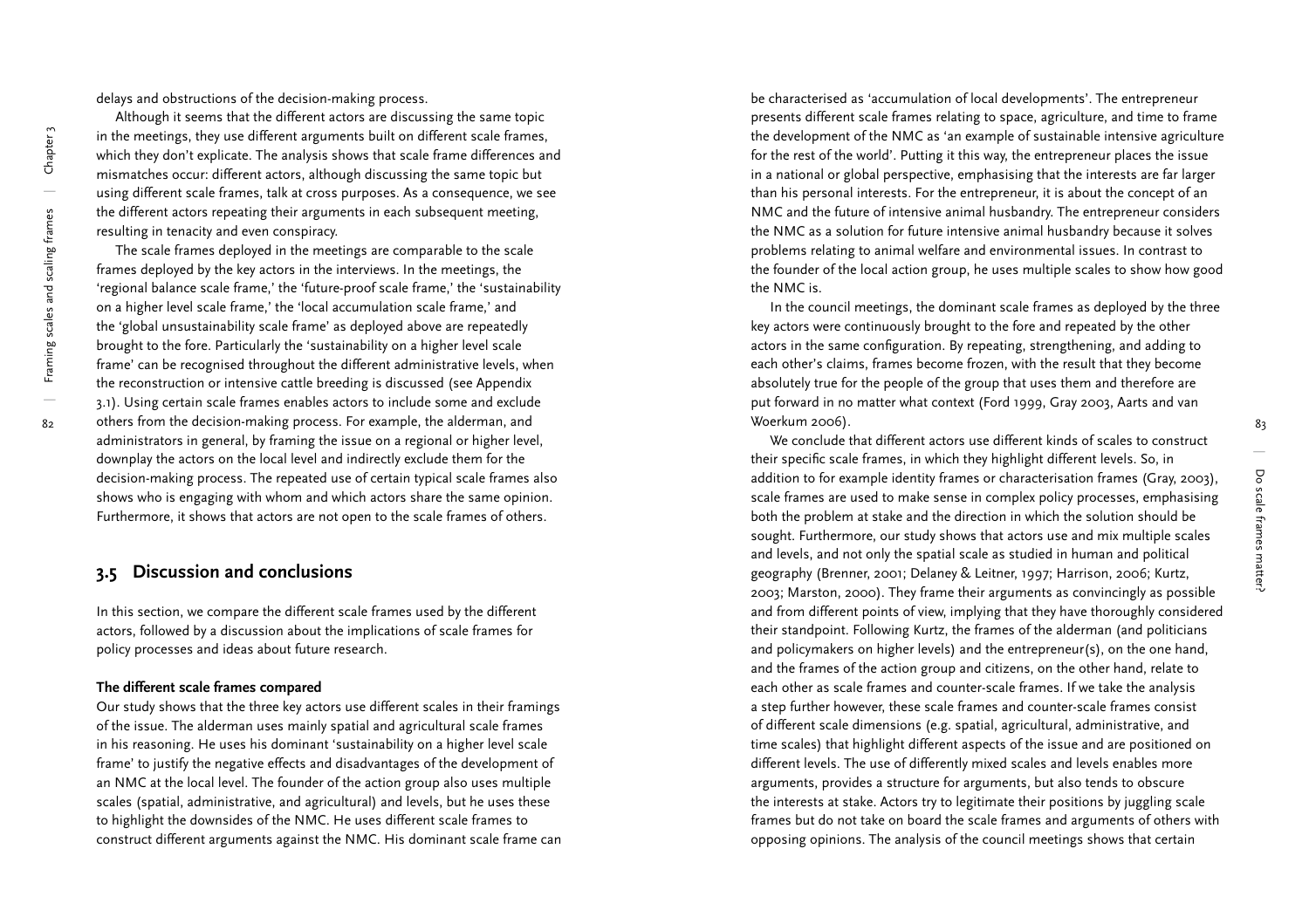configurations of actors use and stick to the same (frozen) scale frames. The use of these various different scale frames can be explained as actors speaking different languages, expressed in different frames, resulting in incompatible stories that fit diverging interests (Pearce & Littlejohn, 1997). As a result of the use of different scale frames without explication, scale frame mismatches occur.

#### **Scale frame mismatches**

 $_{84}$  frame mismatches when the scale frames deployed by different actors point in  $_{85}$ We conclude that, in addition to scale mismatches (see for example Borgström et al., 2006; Cumming, Cumming, & Redman, 2006; Termeer, Dewulf, & Van Lieshout, 2010), we can speak of scale frame mismatches. We identify three types of scale frame mismatches: (1) framing the issue using different scale frames, (2) framing the issue using different scales, and (3) framing the issue at different levels of the same scale. Since we only selected scale frames for the analysis, i.e. where issues are framed using a certain scale and/or level, all of these involve more than merely issue framing mismatches. However, not all the differences between the scale frames are mismatches; we refer to scale frame mismatches when the scale frames deployed by different actors point in varying directions, making decision taking problematic.

#### *1. Framing the issue using conflicting scale frames*

For example, in the context of this local decision-making process, both the founder of the action group and the farmer frame the issue using the global food system level on the agricultural scale. However, they do so in conflicting ways. The founder of the action group implies that the NMC's sustainability is questionable: *If you watch what happens in South America, where gigantic soy plantations are cut down and a large part of it is transported to feed the pigs here […]You should rather produce much more soy and vegetables and those kinds of things, then you need a smaller agricultural area for more nutrition*. The farmer, however, frames the NMC as *an example for the world*. Therefore the scale frame of the founder points in the direction of developing small-scale regional food production instead of NMCs, whereas the farmer is of the opinion that concepts like the NMC provide solutions for sustainable food production worldwide.

#### *2. Framing the issue on different scales*

For example, the alderman and the farmer frame the NMC as solving bottlenecks/problems somewhere else. The alderman states: *The strength of the concept [NMC] I think is that you solve bottlenecks somewhere else, in nature areas,* and the farmer comparably says: *So I solve many problems in* 

*four other places,* both using a spatial scale, regional level. According to the founder of the action group, instead of solving problems, the NMC *is disastrous for family farms,* thereby using an agricultural scale, farm level.

*3. Framing the issue at different levels of the same scale* 

For example, the alderman frames the NMC on the spatial scale, neighborhood level, as causing environmental inconvenience only in its immediate surroundings: *Look, in the end because we'll concentrate we'll realise an environmental gain. […] Only on the Dutch scale, on the European scale, on the provincial scale, on the municipal scale that's right, but somewhere something [NMC] is being developed that in that surrounding leads to an increase.* The founder of the action group, however, frames the NMC as a win-win situation on the national level, but a degradation for the region, emphasising the regional and national level: *for the region it [NMC] is still a degradation. You can read that in the [consultancy name] environmental advice. On the national scale there is a win-win situation.*

Our analysis shows how actors use scale frames to legitimise the exclusion of certain actors and/or ideas from the conversation and to invalidate certain arguments in the discussion. Framing the issue on a particular scale and level makes it possible, consciously or unconsciously, to include and exclude arguments and other actors without literally saying so. The alderman for example excludes the local citizens by framing the issue not on the local, but on regional and national scale levels. And the use of the local level by the founder of the action group allows him to include other local developments in his argument as well.

Looking at the evolving policy process, we can observe relations between the identified scale frames and different process stages. An example of the use of a particular scale frame that has implications for the process is the framing, by the alderman (and the council more generally), of the NMC as a positive and sustainable agricultural development. Since the alderman was already positive before the official debate about the development of the ADA started, this agricultural scale frame has influenced the municipal decision-making process from design to decision. On the other side, citizens only discussed the NMC whereas the formal debate was about the area vision (including the ADA). Throughout the process, this made it easy for the alderman to consider the arguments as irrelevant and consequently exclude these arguments, while at the same time he did not have to debate the NMC. By defining the worries of the citizens with regard to animal welfare and health as part of a national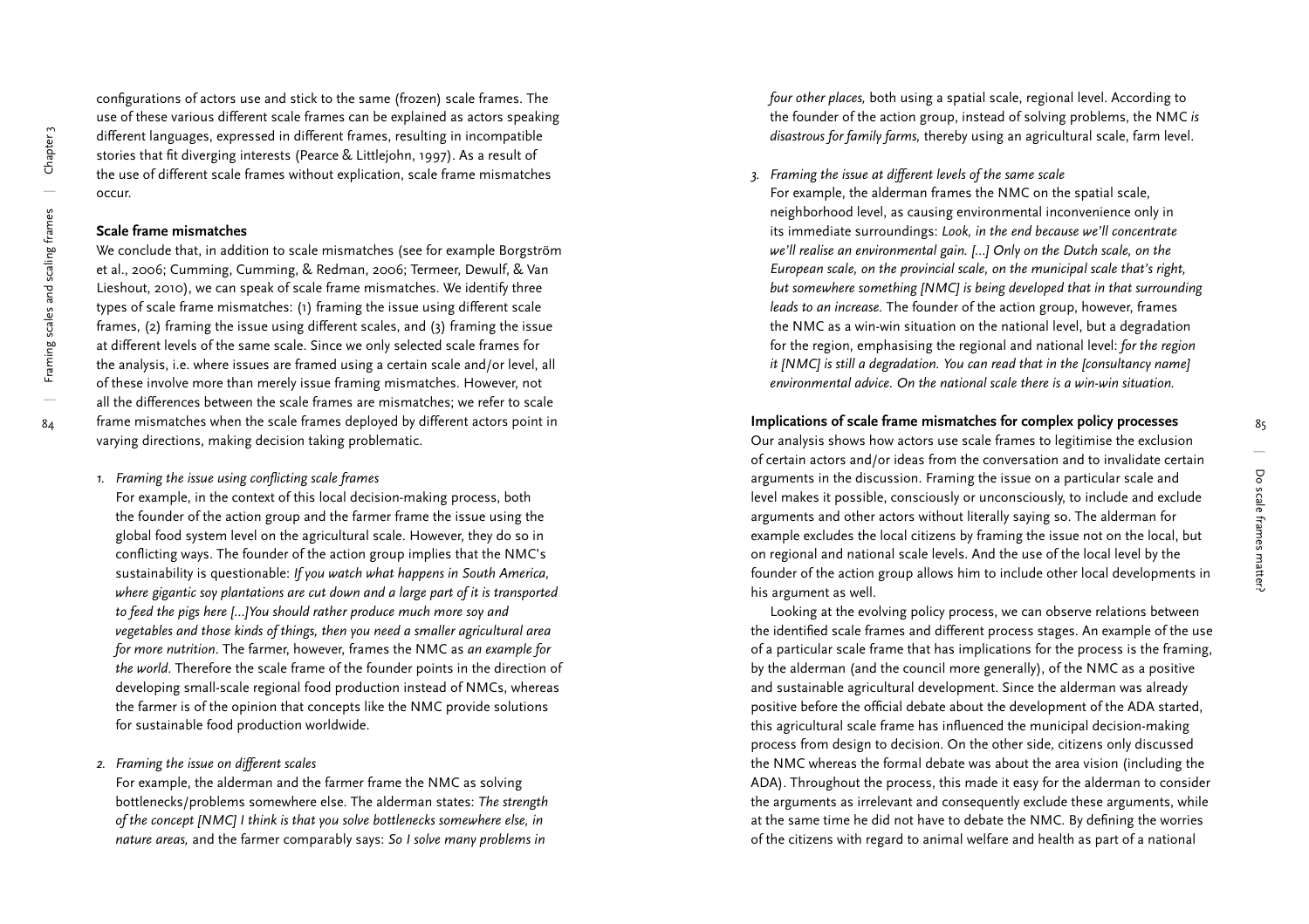debate, the alderman shifted responsibility for this debate to the national level and at the same time excluded these arguments from the local discussion.

Another type of implication follows from the scale frame mismatches that we have identified. As a result of scale frame mismatches, communication problems occur; but the strategic use of scale frames also provides opportunities for change. We can make a distinction between scale frame differences and scale frame mismatches. Scale frame differences are not problematic per se; on the contrary, they may allow for enrichment of the debate and change. Scale frame mismatches, on the other hand, imply difficulties and conflict. In the following, we discuss the implications of scale frame differences and mismatches, based on negotiation and communication theory, since this seems an important issue for further research.

 $_{86}$  actors keep motives, interests, and feelings to themselves, and knowledge is  $_{87}$  reed more insights into the role of scale frames, scale frame differences, and  $_{87}$ In the negotiation literature, a distinction is made between distributive negotiating and integrative negotiating (e.g. Pruitt and Carnevale 1993, Aarts and van Woerkum 2002). Distributive negotiating is about 'one cake that has to be divided,' and integrative negotiating is about 'the baking process,' about jointly baking a larger cake (Pruitt & Carnevale, 1993). In the former, actors keep motives, interests, and feelings to themselves, and knowledge is translated into arguments that are used as weapons in the struggle to achieve the maximum result. Scale frame mismatches fit this negotiation style. The latter is about openness, joint fact finding, and social reflection (e.g. Aarts & Van Woerkum, 2002; Pruitt & Carnevale, 1993). Scale frame differences fit with this style.

In the decision-making process that we have studied (see Appendix 3.1), scale frame mismatches play a role in the stagnation of the communication between the actors in the process and consequently play a role in the stagnation of the policy process as a whole. We can look at this particular decision-making process as a distributive negotiation process. When actors involved in multi-stakeholder problems do not make their interests explicit, and instead emphasise different scales and different levels to undercut the arguments of the other parties, the meaning of the issues and the delimitation of the problem domain remain contested. In other words, the question: what are we co-constructing together? is neither asked nor answered. No joint fact finding, social reflection, or reframing takes place. Instead, through processes of positive feedback within their own groups, the scale frames are continuously repeated and strengthened (see also Termeer, Breeman, Van Lieshout, & Pot, 2010a), resulting in an unstable distributive process (Pruitt & Carnevale, 1993), frozen frames (Gray, 2003), fixations of the process (Termeer & Kessener, 2007), and the problem becoming intractable (Gray, 2004; Morgan, 2006). This complicates the discussion and decreases the space for negotiation. It

resembles the stagnating effects on policy processes of so-called dialogues of the deaf (Van Eeten, 1999).

In our case, the area vision was approved in February 2008, but, as of August 2010, the initiators of the NMC do not yet have permission to start building. The opponents continue to obstruct the process, using their 'accumulation on the local level scale frame,' by requesting more and more studies to prove the accumulated effects and to question the assumed sustainability. Furthermore, using the 'accumulation on the local level scale frame' and the 'unsustainability on the global level scale frame,' the opponents have been able to involve national campaigning groups and to create a media hype. By obstructing the process on the local level, the alderman is made responsible, and the province and central government are no longer involved, but the process is difficult to continue and complete without the support of higher administrative levels and their resources.

To conclude, we argue that, in addition to research about dealing with scale mismatches, further research about scale frame mismatches and the implications thereof is needed. Looking at policy processes as negotiations, we scale frame mismatches in interaction. Being reflexive about scale frames, so as to enable joint fact finding and reframing, might prove to be an important ingredient for scale-sensitive governance.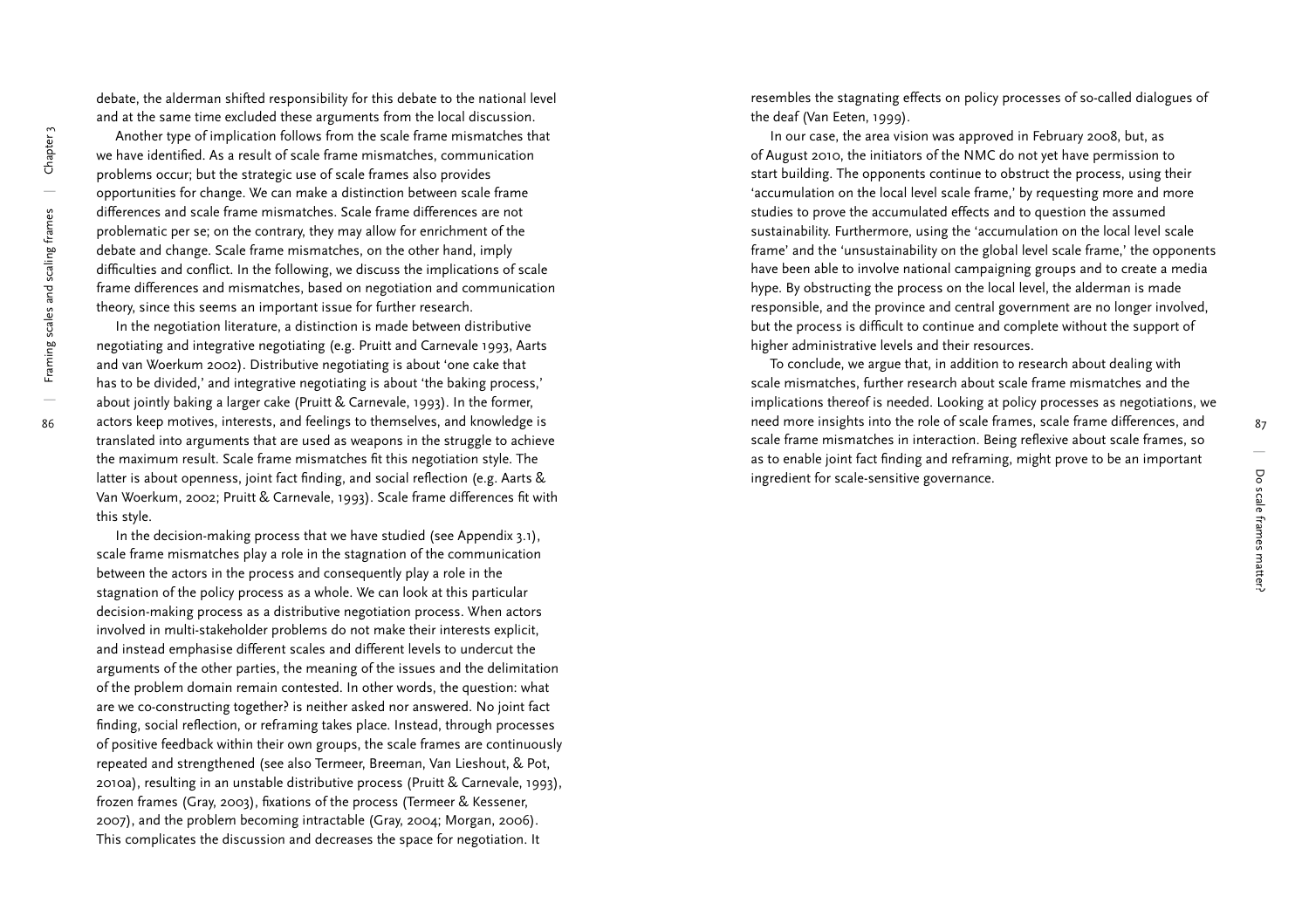# **Appendix 3.1**

#### **Case description**

In the Netherlands, in order to restructure the rural areas to provide space for agriculture, nature, and water storage, the reconstruction act was formulated in 1999. One of the motives for this reconstruction was the 1997 the outbreak of the classic swine fever. Another motive was the number of functions the Dutch rural areas fulfill, resulting in competing claims and tensions. This is especially the case in the sandy areas in the south east of the Netherlands. In these areas, the intensive agricultural sector is large and nature is vulnerable. Environmental problems are more intense in these areas than in other parts of the Netherlands.

The reconstruction act is a national act decentralised to the provinces, which is executed and implemented by municipalities. This act divides the rural areas into three zones in which more or less intensive agriculture is allowed:

- in extensive areas (*extensiveringsgebieden*), the primary function is living or nature, and intensive farms have to leave,
- in intermediate areas (*verwevingsgebieden*), agriculture, housing, and nature are interwoven, and
- in agricultural development areas (ADAs) (*landbouw ontwikkelingsgebieden*), intensive cattle breeding, settlement of new farms, and extending farms is possible. These development areas are designated by the provinces and established by the municipalities.

The municipality in our case has taken the first step in the establishment and development of an ADA by approving an area vision for the ADA. This vision document provides the framework of sizes, standards, rules, and regulations with which the farms in the ADA have to comply. For example, the percentage of the area that may be built upon, the standard for the odor that may be emitted, the heights of the buildings, etc., are described in this document. The approval of the area vision (on 12 February 2008) led to much commotion and fierce protests among citizens, fuelled by a local action group (see also Appendix 3.5). At the meeting where the municipal council voted on the approval of the area vision, both local and national newspapers, radio and television broadcasters were present.

In the ADA, a new mixed company (NMC) – also referred to as mega farm - wants to settle. Mixed company refers to older farming systems that combined cattle breeding and arable farming. The NMC will accommodate 3,700 sows, 9,700 pigs, 19,700 hogs, 1,200,000 chicks, and 74,000 chickens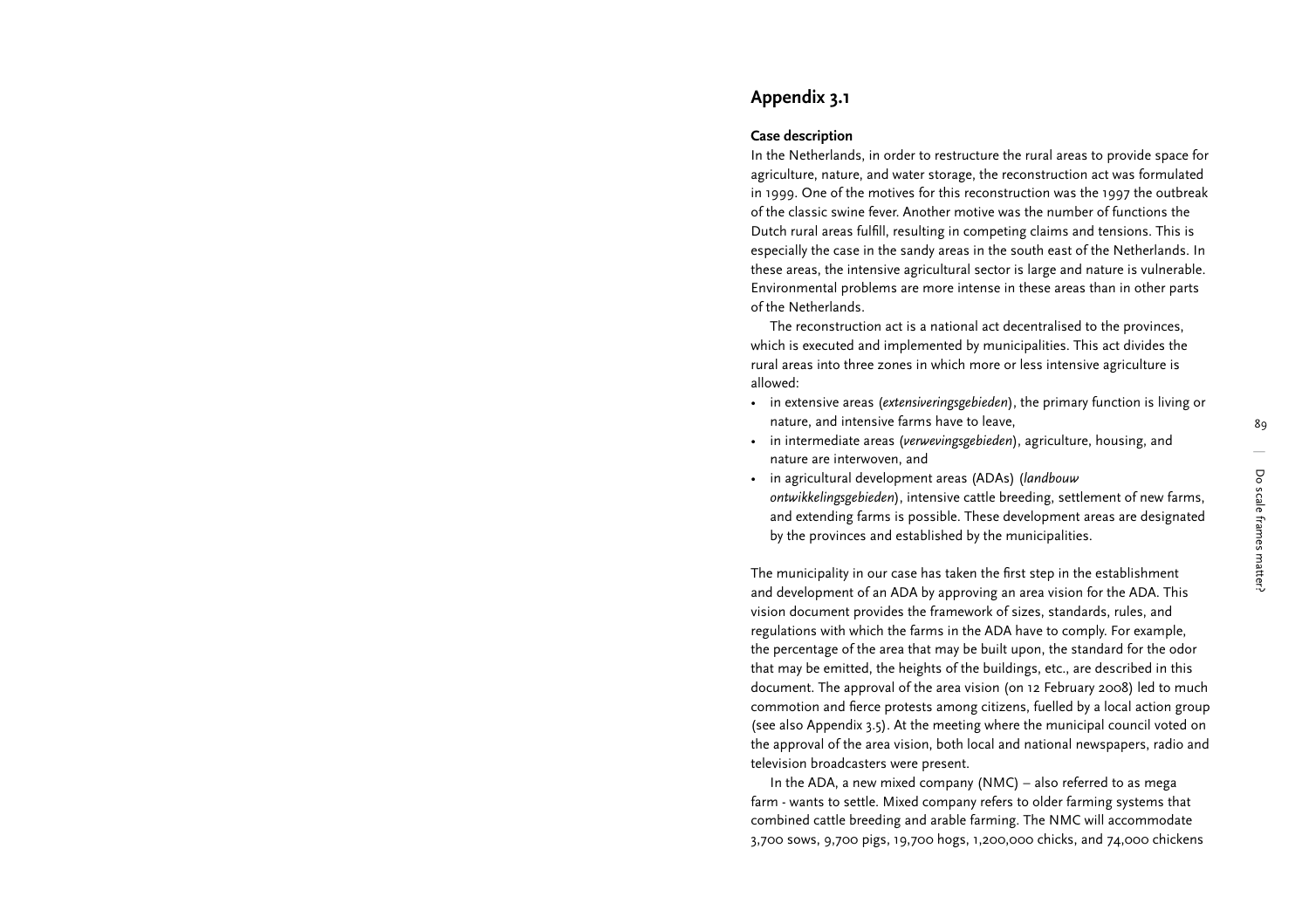The farm will have its own manure fermentation installation, hatchery, and abattoir. The pig farm and chicken farm will be located in separate buildings of not more than one story high. The initiators are planning to apply the latest technology, innovations, and far-reaching co-operation (for example providing their energy to mushroom growers in the area or households nearby) to be able to turn the farm into a closed system, using short chains, and thereby establish a sustainable new company. The citizens of the village where the ADA will be situated and a local action group are afraid for an increase in traffic, stench, particulate matter, and zoonotic infections.

Figure 3.1 | Reconstruction of the decision-making process (national and provincial events on top of timeline, municipal events below)



# **Appendix 3.2**

#### **Narrative of the alderman**

We translated the quotes as literally as possible. Additions and changes are indicated by square brackets.

The responsible alderman was born and raised in the village close to the ADA, but not the one where the protest is concentrated. He has an agricultural background and this is his first term as an alderman with the Christian Democrats party, which is traditionally a party backed by many farmers. The alderman is enthusiastic about the NMC initiative and states

*In the beginning, I associated myself too much with the NMC, I didn't do that well. That's why during the process I continuously had the label of proponent.* 

go and the pressure on land in the seconstruction act approved  $-$  . The seconstruction act approved  $-$  . The seconstruction act approved  $-$  . The seconstruction act approved  $-$  . The seconstruction act approved  $-$  . T The alderman characterises the future of agriculture in the area as 'proceeding Netherlands and as a result of the rising costs of property'.

> According the alderman 'the complexity of formal regulations and the risks for entrepreneurs' will lead to a certain scale-size of the farms. In his opinion, the development of agriculture of certain scale-sizes needs to be accommodated, and it is this accommodation that provides opportunities to transform the remaining of the rural areas: By 'cleaning up old farm buildings, glasshouses, etc., values such as nature and openness' in those areas are strengthened. In addition to this development, the alderman also sees future opportunities for smaller farms combined with recreation and care functions.

The alderman repeats several times during our conversation that it is essential 'to find a balance,' that is, by concentrating intensive agriculture in ADAs, providing opportunities for other rural functions in other areas of the municipality (spatial scale frame, municipal level). The dominant frame deployed by the alderman emphasises the importance of sustainability and the need to look at higher levels (than the farm or village) to solve sustainability questions. This scale frame focuses on the agricultural sector as a whole and on intensive agriculture in general, rather than on the ADA and the NMC in the municipality, and on the opportunities offered by the concentration of intensive agriculture. For example:

*By bringing different functions together [in development areas] you can create a high amount of sustainability. Output is input. And*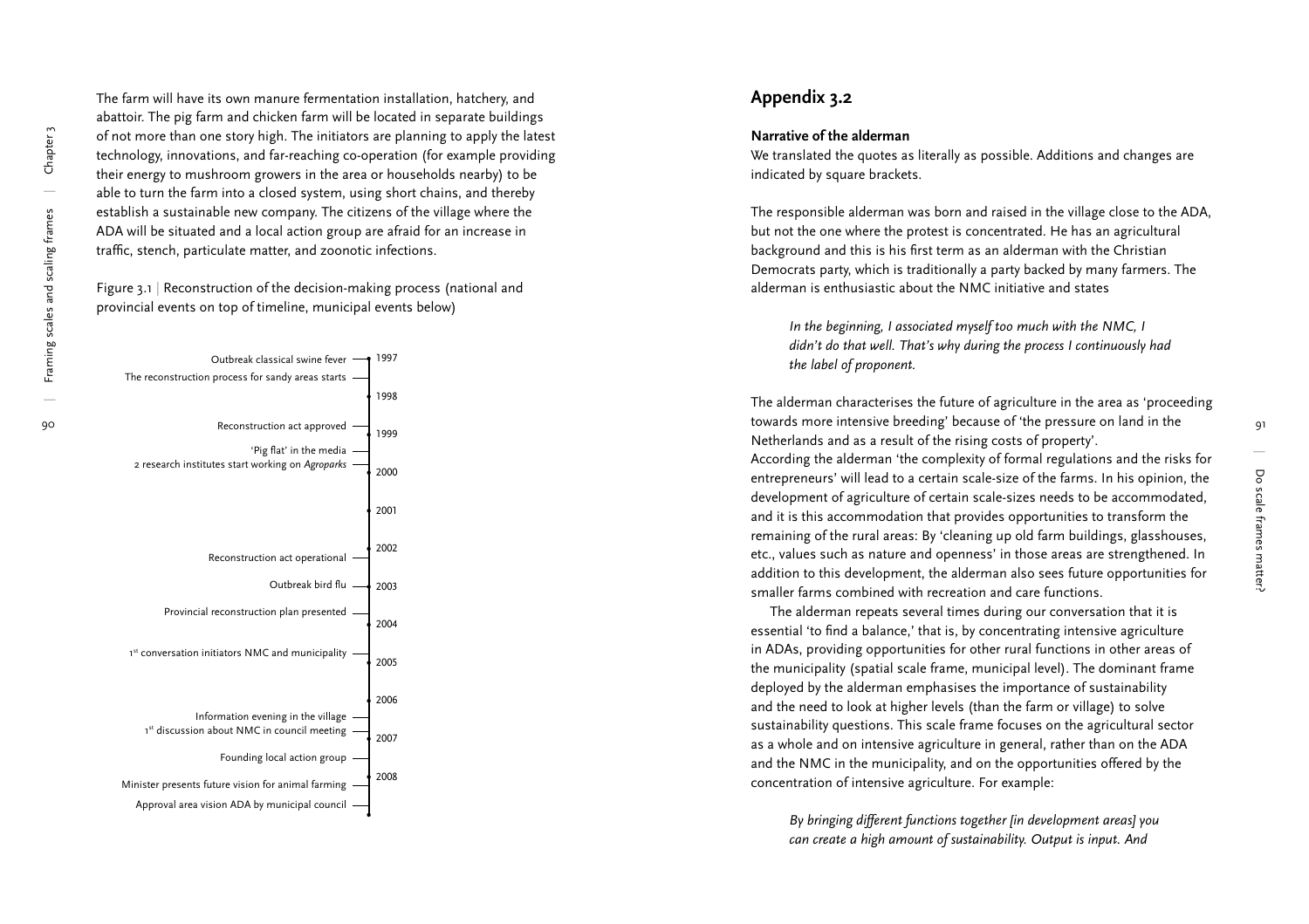*all of this in such a setting that we will get real quality, both in the buildings and around the buildings.*

and

*The strength of the concept I think is that you solve bottlenecks somewhere else, in nature areas. And I, I say this now with a somewhat technical background, I find this something with a large degree of sustainability, the use of the newest techniques, less transport.* 

 $_{\rm 92}$  perspective. The alderman needs this sustainability perspective in his further  $_{\rm 93}$ We could classify this 'sustainability on a higher level scale frame' as an agricultural or spatial scale frame, regional food system, or regional level. The alderman deploys this scale frame as an argument for the developments in the agricultural sector, which he presents as facts: this is the way the future of agriculture is going to be. In the first quote, the alderman explains his perspective on sustainability. In the second quote, he expands his reasoning about why the developments regarding the ADA and the NMC in his municipality are good.

Concerning the area vision, building on his sustainability argument, the alderman explains that he is of the opinion that it is a good vision document, because it provides 'future-proof sizes' (time scale frame, future level). Furthermore he thinks that

*it is important that we have dared to choose to think more broadly than our own municipality, otherwise such developments won't succeed. And if we want to solve sustainability questions then you will have to dare to look further than your own church steeple. For if everyone wants to do good around his own church steeple, you don't realise anything at all. While sometimes you will have a plus somewhere to be able to solve a very large minus elsewhere, or the other way around…*

These phrases show how the alderman constructs the scale frame of sustainability on a higher level on the spatial scale and how he constructs the municipal level (or higher) as the right level for sustainability. The alderman is convinced that if we want to solve sustainability questions we have to look beyond our immediate surroundings. Furthermore he constructs the village level as around the church steeple. (In Dutch the reference to the church

steeple does not necessarily have a religious connotation. In this quote it rather refers to the capacity to look beyond one's own locality and interests.) The aldermen needs this administrative scale frame (the importance of looking at the larger scale for sustainability reasons), in order to justify what is happening on the local level:

*Yes, there are disadvantages the moment you live next to the ADA, whether you live in [Village A], [Village B], [Village C], or [Village D], then in your environment, something will come that will increase certain things. In that area that will happen, and in another area you will have a decrease.*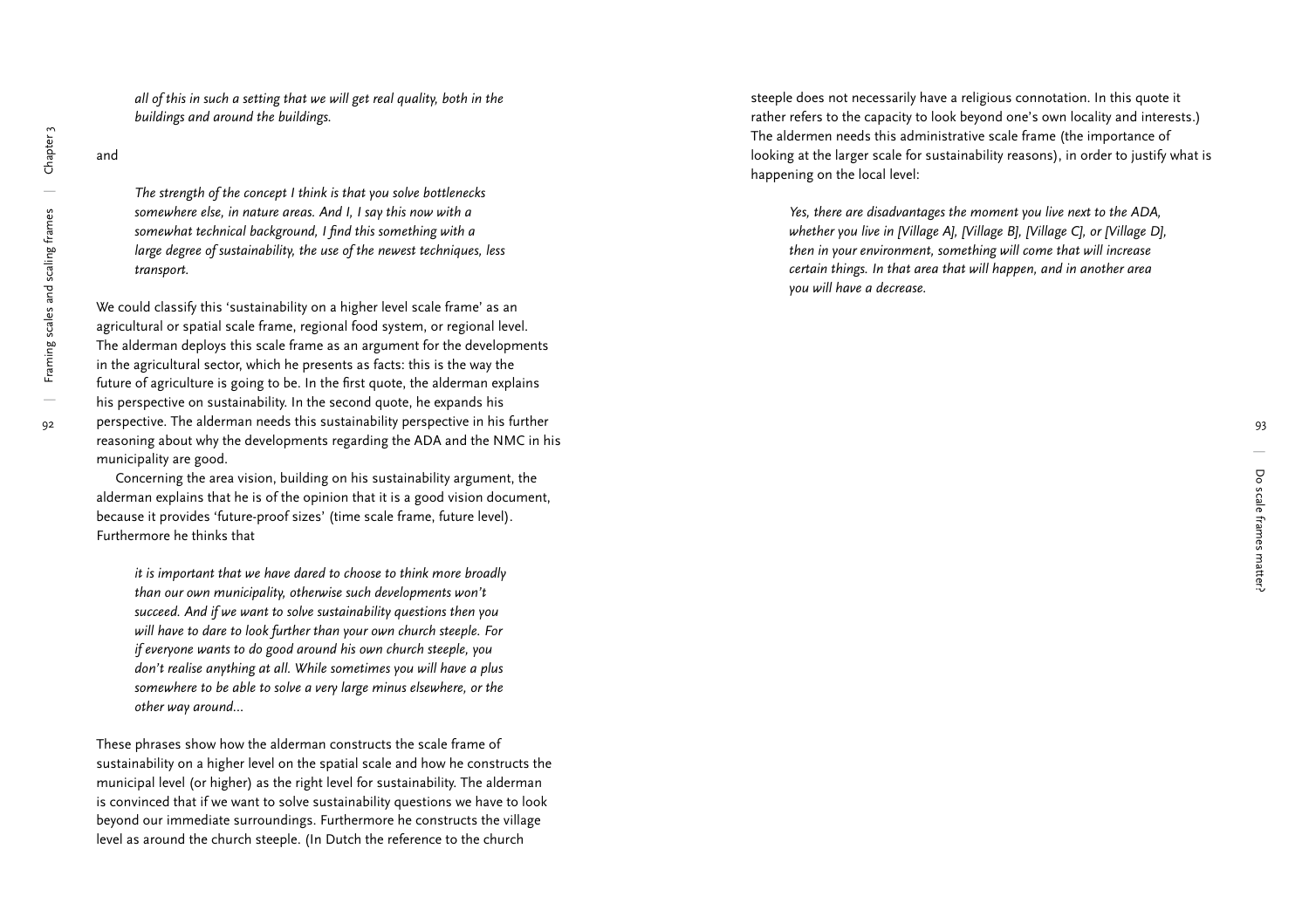# **Appendix 3.3**

#### **Narrative of the founder of the action group**

We translated the quotes as literally as possible. Additions and changes are indicated by square brackets.

The founder of the action group lives in the same village as the alderman, so in one of the neighbouring villages, but not the one where the protest is concentrated. He is a member of the socialist party and has been politically active in the municipality in the past. He explains his position as founder of an action group in a village other than the one in which he lives as follows:

*I used to be on the municipal council, so I knew those developments. I protest not only in [this village], but also in [another village] and, if I have to, also in Amsterdam, that doesn't really matter when it is about an interest. That's how I came to [this village], since no initiatives had been started here in a long time.*

He emphasises that when citizens joined the group it was no longer a political organisation, but an independent action group.

The founder states that the action group does not have a problem with the ADA, but with the NMC. He starts his argumentation by placing the establishment of the NMC in a broader local perspective, by explaining that the village is surrounded by different developments, which by themselves are not such a threat, but altogether it is felt that the village is being enclosed by these developments. The first development he mentions is the NMC. He refers to the reconstruction act, which 'is in itself a good plan,' to be able to concentrate on the inconvenience of intensive cattle breeding. 'But at this location it will cause more inconvenience than was already the case.' And if this were the only development, it would be alright, looking at the locations where farms are cleared and the situation will improve. But on the other side of the village, a sand-processing installation is planned, with the same argument: they can make several smaller installations at different locations, but then more villages will suffer from the inconvenience. 'So that's exactly the same reasoning as with the NMC.' Another development is an industrial zone, instead of the various small industrial areas that are now spread over the region. Also, a large auction complex is planning to spread out towards the border of the village, and a glasshouse area is about to be expanded.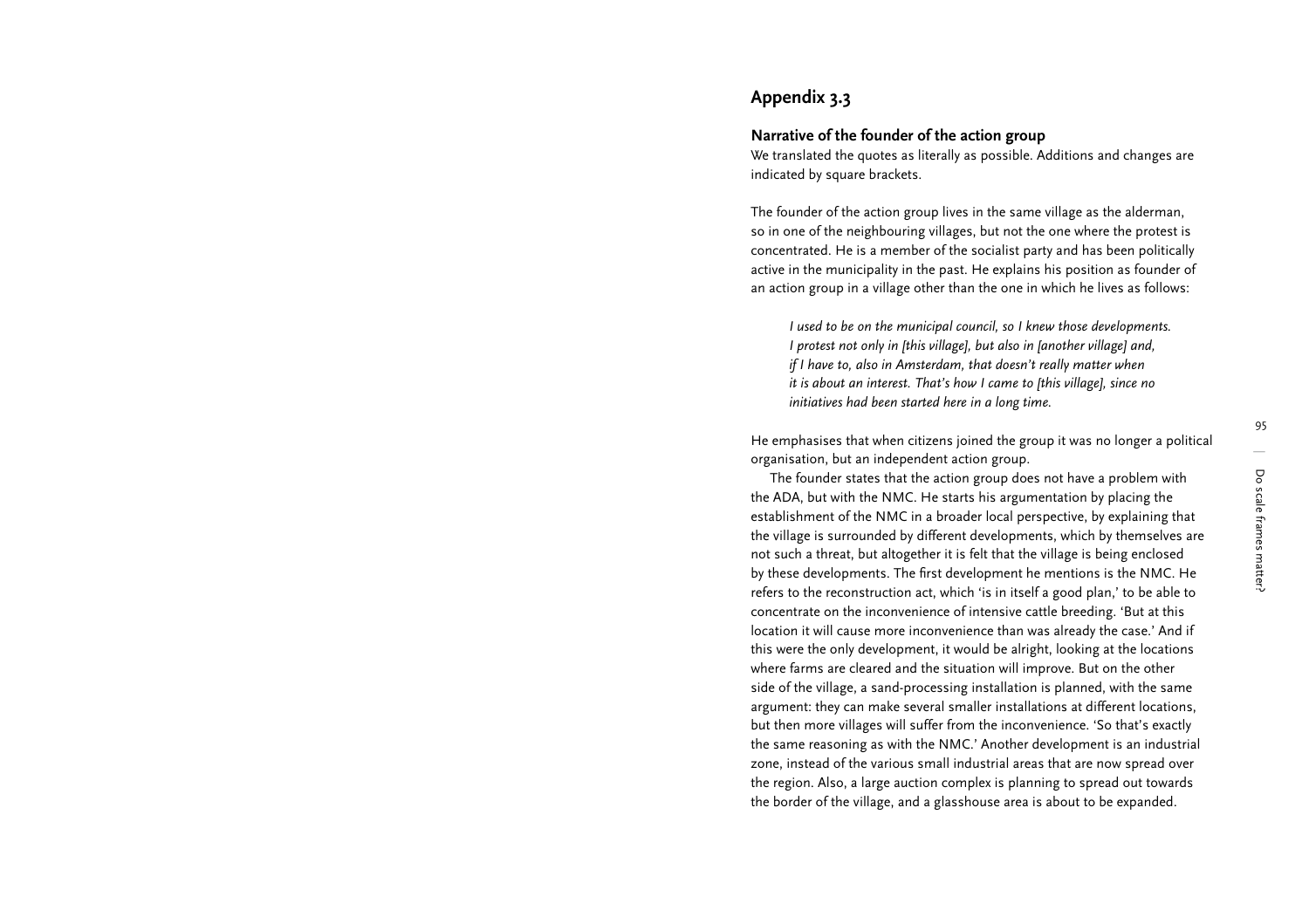*And there again the thought: we have to concentrate the greenhouses, since that means that you will affect the landscape at fewer places. Only that doesn't seem to count for [this village]. […] but as a result of all those developments [the village] is basically placed in an industrial park, a neighbourhood in an industrial park.*

The founder of the action group presents all the separate developments as facts to work towards his main argument in the last quote: that it is unacceptable that the village will end up as a 'neighbourhood in an industrial park'. In his enumeration, he continually repeats the argument about the positive effect that the individual developments might have on a higher spatial scale level, but the negative effects of it on the village level, and he emphasises that this does not seem to count in the decision-making process. The founder of the action group states that before decisions about different initiatives to concentrate developments are taken, one should look at the location for these concentrations, so that the possible accumulated effect will be taken into account ('accumulation spatial scale frame').

 $_{96}$  The founder continues by explaining the arguments that the action  $_{97}$ group has against the NMC. For each argument (e.g. odour, increased transportation, increase of fine dust, the consequences for public health because of dust and MRSA), he explains what is wrong with the argumentation of the municipality and entrepreneurs. He raises doubt about every proof or investigation of the proponents, by questioning the independence of the study and the reliability of the results. He does this by referring to other studies and scientists who prove the opposite or state that the effects of the techniques are not known yet. For example:

*Particularly the chicken farm will emit a gigantic lot of particulate matter. Constantly it is said in the discussion that clear air systems would filter enough out of the air, so the emission could be limited. They say we can filter 80% to 90% out. Already 6 September 2007, during a meeting in [the village] by [Mister G. ] from Wageningen, he is also a professor over there I believe. He has indicated that those things do not exist at all, which can do that.*

And

*That particulate matter is harmful for human health isn't only said here by us, but 50 doctors here in the region have brought that out. […] In the meantime, the RIVM has conducted research and in* 

*that study all items that we have emphasised have been confirmed factually. [The RIVM is the government institution for public health and the environment.]*

By showing these different uncertainties and their proof, the founder of the action group implicitly formulates another criterion for the establishment of the NMC, namely, that more security is needed, especially with regard to health issues.

After asking about possible advantages of the NMC, the founder states:

*For the region it is still a degradation. You can read that in the [consultancy name] environmental advice. On the national scale there is a win-win situation. (spatial scale frame, regional versus national level)* 

But after this recognition of the advantages, he starts to break down the different arguments. Subsequently, he questions the sustainability of the NMC by linking it to negative developments at the global level ('unsustainability spatial scale frame')*.* 

*If you watch what happens in South America, gigantic soy plantations are established and a large part of it is transported to feed the pigs, which we subsequently eat. Whereas from a nutrition point of view, all that pork is very unproductive. You should rather produce much more soy and vegetables and those kinds of things, then you need a smaller agricultural area for more nutrition, for more calories, or minerals, or how you would name it. So if we talk about the 3 Ps you have to look at those things. [The 3 Ps are three pillars of sustainability: people, planet, and prosperity.]*

With this explanation, the founder of the local action group shows that the NMC is a bad development on multiple agricultural scale levels. Another related argument raised by the founder is the landscape. He argues that the Netherlands is a small country with many claims on the available space and that this makes the country too small for such developments (spatial scale frame, national level). This contrasts with the argument of the alderman who states that developing an NMC will provide space for other functions in other places. Lastly, the founder argues that the NMC does not have a future since on a global agricultural scale level it will not be able to compete with farms in other countries (this is in contrast to the recognition of the win-win situation on the national level presented above).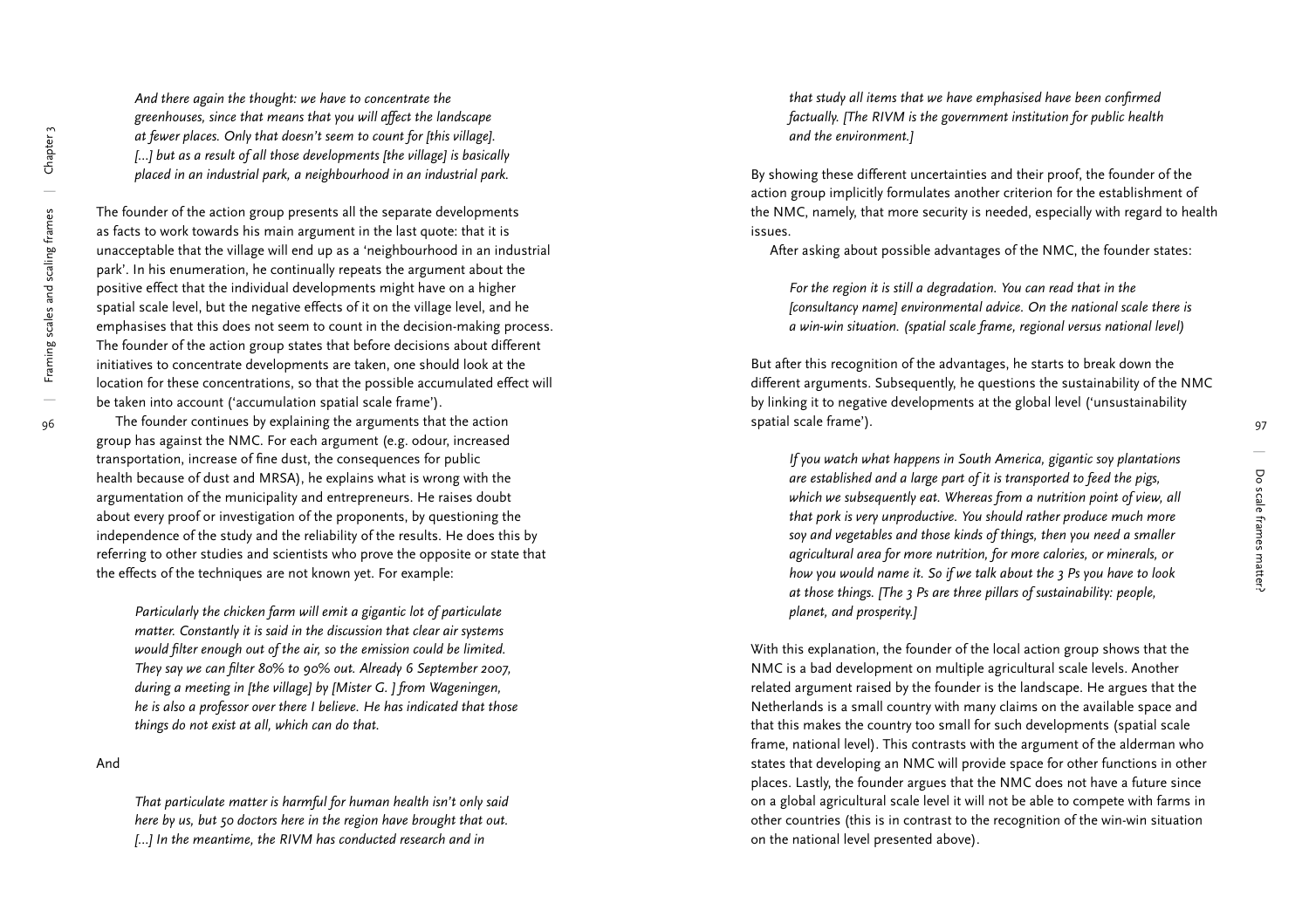*In the end, the Netherlands can't win with this company on the world market. To mention one example: in the Ukraine they want to establish a farm, or probably it is already there, with 100,000 pigs. That's three times what they are planning here.* 

# **Appendix 3.4**

#### **Narrative of the entrepreneur**

We translated the quotes as literally as possible. Additions and changes are indicated by square brackets.

98 99 them to come a step nearer to a closed system, because it would enable them The chicken farmer who is part of the consortium of entrepreneurs in the NMC lives in another municipality in another province than where the ADA is located. His firm consists of several poultry farms at different locations that he manages together with two brothers. A couple of years ago, when they were looking at the future of their company, they came across the NMC initiative. They found that their ideas and their attitude fitted exactly with those of the other entrepreneurs and that being part of the NMC would take them and their company one step further in respect of their sustainability aims. In their own plans, the brothers were working towards short chain systems; meaning that they would produce chickens from egg to meat within their company and without transportation. Being part of the NMC would allow to reuse the manure as well (by fermenting it into gas and energy).

> According to this entrepreneur, concepts like the NMC are the future of intensive agriculture, and a development in the direction of NMCs is inevitable:

*I think it's unavoidable. And there is a big chance we'll do it here in the Netherlands. An alternative is that the Netherlands decides that intensive production can't take place here any longer. There are examples of that from the past. In Singapore they've done that. Then you'll get a totally different society. I think we should think about that very carefully if we want that. In fact in the national debate about intensive animal production, we have come to the conclusion that that is not the way to go, we'll have to do with intensive production.*

This quote shows that the entrepreneur frames the development of the NMC on a spatial scale and on a national, rather than a local or regional, level. The quote shows that there is a chance that the entrepreneurs will establish the NMC in the Netherlands, but that there are also other possibilities. It also shows a time scale frame: the entrepreneur refers to the past and is of the opinion that Dutch society is about to decide about the future of intensive agriculture, and the future of food production. Either she accepts the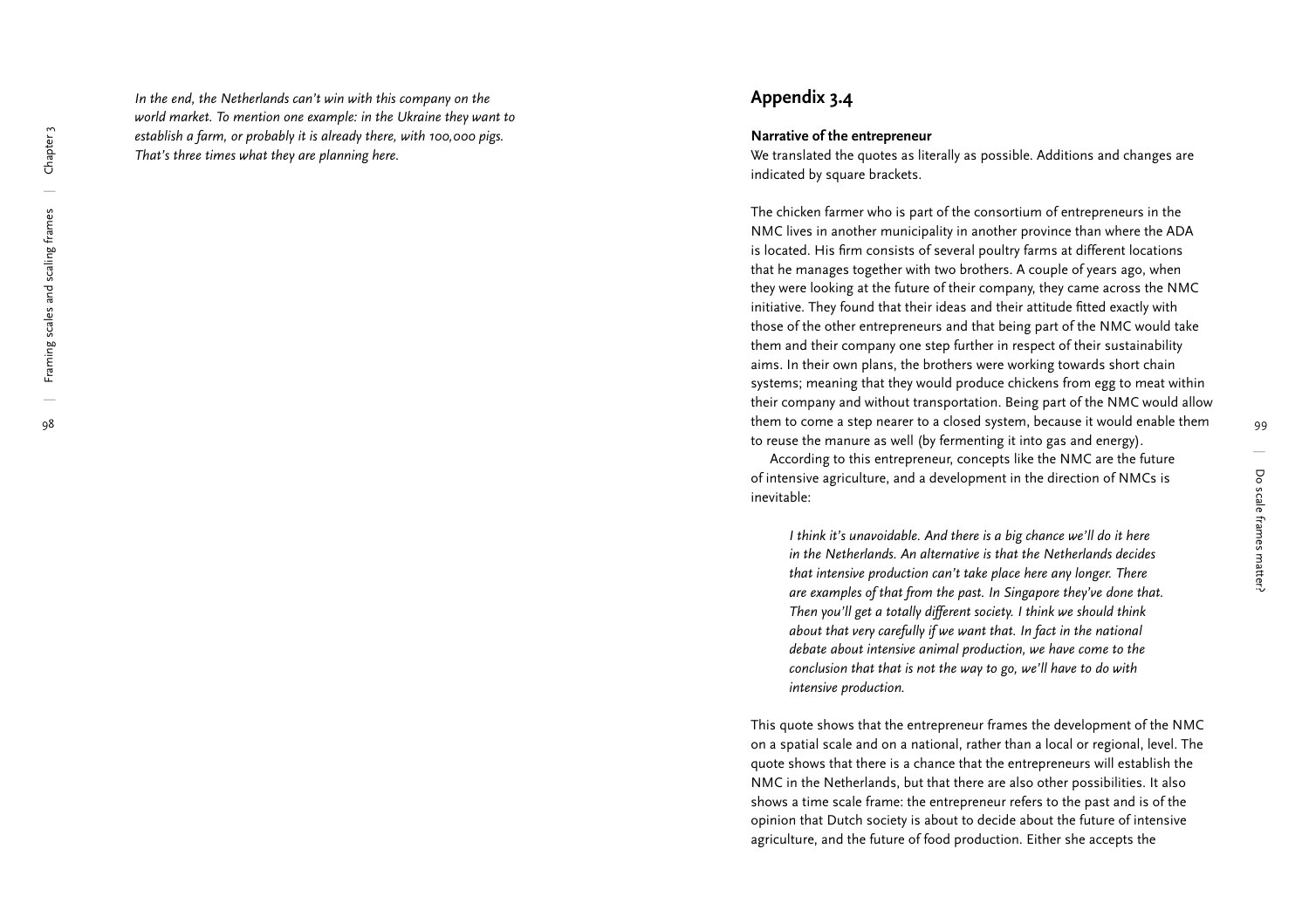development of NMCs or she decides intensive animal production in NMCs is unacceptable. By putting it this way, the entrepreneur states that it is not up to them as entrepreneurs to decide. He makes it seem as if he does not really care whether and where the NMC will be established in the Netherlands; if not here, then he will go somewhere else. Stating it this way, the entrepreneur gives the creation of the NMC an importance that goes beyond the ADA, municipality, or province: he puts the development on the national level of the administrative scale.

In line with this reasoning, the entrepreneur frames the NMC as a very sustainable concept for future intensive agriculture, an example for the rest of the world that exceeds personal, local, or national interests. He deploys two connected dominant agricultural scale frames. Firstly, he uses a sustainability frame that is comparable to the frame deployed by the alderman.

*Looking at poultry farming, which happens to be the sector in which I have grown up, for which we have developed a concept without animal transport, a total reduction of transport, in the course of which you're on the road as little as possible, in the course of which you thus totally aren't on the road with animals. And that you've the most efficient use of expensive raw materials and in the course of which you also reuse all your remains […]. That's, according to me, the most sustainable way of production. We cooperate with other companies, for example pig- and energy-production companies. I think it's an example… that the importance goes beyond my personal interest and also beyond the interest of intensive animal production.*

However, whereas the alderman focused his sustainability argument on agriculture in general, emphasising the advantages of concentration of intensive agriculture, the sustainability frame of the entrepreneur focuses on the innovativeness of the NMC, which makes it a sustainable company or concept.

The last part of the quote shows the second dominant scale frame: the entrepreneur sees the NMC as an example of sustainable intensive animal production of interest to the whole world. The entrepreneur is of the opinion that co-operation in the rest of the world can learn from the experience of the NMC. By constructing the argument that 'the importance goes beyond my personal interest and also beyond the interest of intensive animal production', the entrepreneur indirectly refers to the opponents who say that the entrepreneurs pursue only personal economic incentives and to the shortsightedness/unawareness of many people who do not see this importance:

*Many people don't see the larger importance of the development we're putting into action.*

This is also shown in other parts of the interview where he states:

*We want to create an appealing project there, which can serve as a model for the world. This isn't only about us*

100 101 opportunities for expansion, innovative agricultural environment), but could and where he talks about 'the larger plan'. These statements also show that for the entrepreneur the concept is just as important as the concrete firm, and therefore it does not matter where the company will be established as long as it is established. Following from this, the preferred location of the NMC (for now) just happens to be in this ADA. This ADA is an interesting location for several reasons (e.g. access to highways, visibility from the highway, have been somewhere else. For example, the entrepreneur currently is also working on a project in India. The entrepreneur has a comparable reasoning for the size of the NMC: 'the size is solely determined because we'll build the smallest abattoir that can cost-effectively slaughter chickens'. And 'the size of the company purely has to do with the concept: no animal transport'. (No animal transport means producing from egg to meat and consequently a minimal number of chickens for cost-effective slaughtering.)

> Regarding the effects of the NMC on the spatial scale, village level, the entrepreneur is convinced that 'nobody in [the village] will even notice' that the farm is there. The direct neighbours will have some more inconvenience, because there will be more traffic and 'a little odour every now and then, but not more than presently, since there are already large firms at present'. So the entrepreneur makes a distinction between the neighbours who will have some more inconvenience, and the village 3 kilometres away, which will hardly notice the NMC. To underpin this statement, the entrepreneur constructs the argument that the NMC will be at a greater distance from the village, from the people, from nature than their four farms are now. At their current location, there live '74 families within a radius of 500 meters. And if we build the NMC, then we will have 14 families in a radius of 1,000 meters, and in a radius of 500 meters only 4'. So in fact he is of the opinion that the citizens in the village should not be worried, as he explains: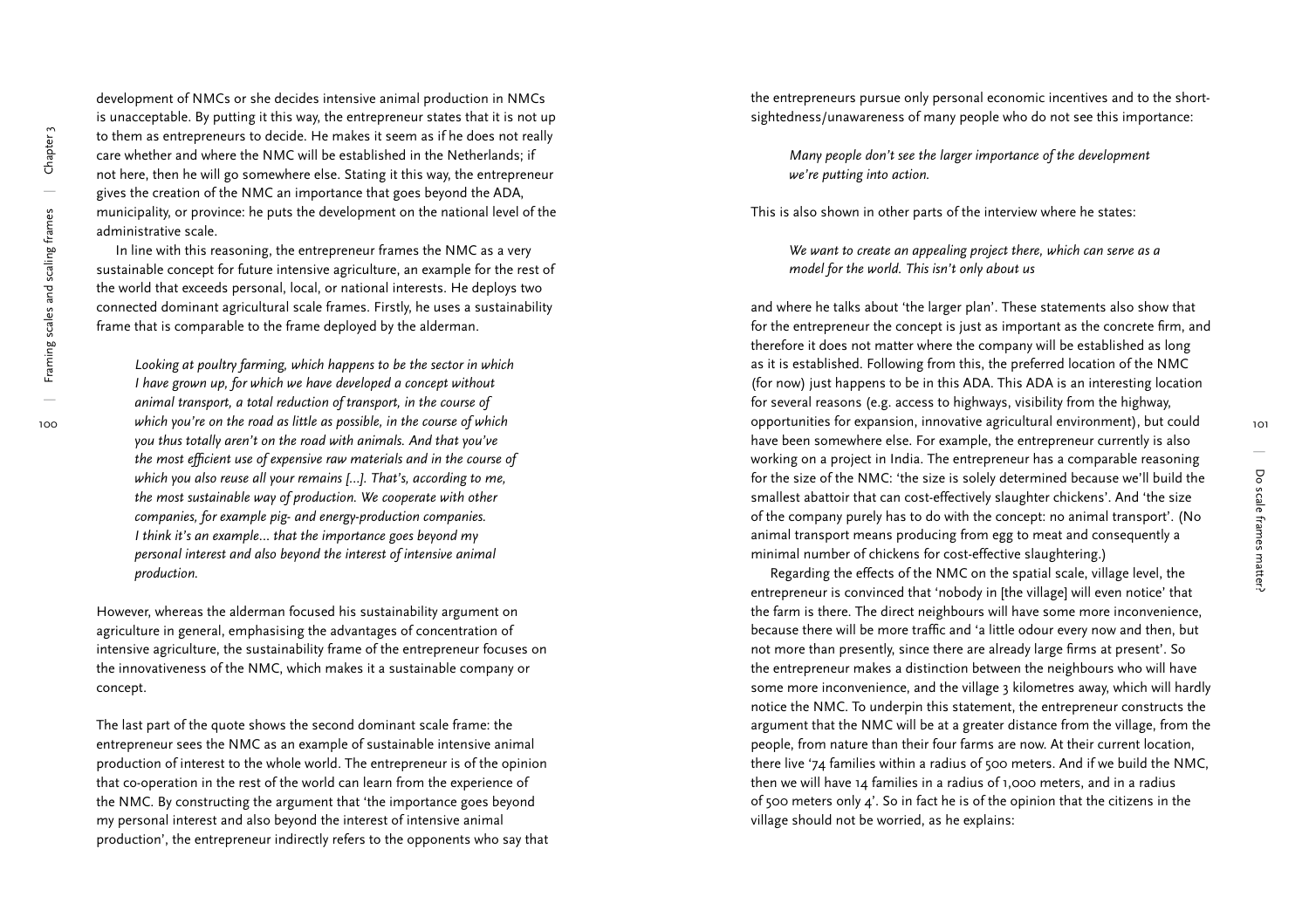*my neighbours never complain. Those are the people who would be so terribly burdened. Who in fact should have died a long time ago, but it's full of small children and they're all healthy.*

Thus the entrepreneur is of the opinion that they will improve the situation on a larger spatial level (regional) and will only cause slightly more inconvenience on the neighbourhood level. (The other developments around the village, which worry the founder of the action group, form no part of the story of the entrepreneur.)

The entrepreneur is aware of the worries of the citizens in the village. He repeatedly states that he feels really sorry, but they do not have reason to be worried, and it makes him sad how these people are frightened by the media and the action group.

*It's a disaster for those people in the village, I think. Mainly that certain actors so enormously cleverly know how to play the game by driving that community apart, because somewhere a chicken farm will be established 3 kilometres outside the village centre.*

*No, the local people, that's something else, those people are sincerely frightened. Those people are simply scared. I find it very terrible that they're scared. It's in fact not acceptable at all. Those people, well, they have images in their minds, and those images came there and I say they're planted there. That has much to do with communication and media.*

The fact that he repeats this argument several times shows that the entrepreneur feels really sorry for the citizens. It also shows that he is convinced that the NMC will not cause much inconvenience, except very locally, and that he is frustrated with the fact that it is very difficult to communicate the positive message.

# **Appendix 3.5**

#### **Analysis of municipal council meetings**

In the following, the analyses of four important moments in the municipal decision-making process are summarised.

102 103 will have a large spatial impact in a certain area (spatial scale frame). So During the *municipal council meeting of 14 November, 2006* , the NMC initiative is discussed for the first time. In this first meeting the different speakers use different scales and levels to discuss the NMC. The deployed scale frames are comparable to the scale frames deployed by the key actors in the interviews. Two citizens frame the NMC as unsustainable both on the global level, referring to the cutting of the rainforest for soy in Brazil, and their living environment on the local level. We can analyse these frames as spatial scale frames. They frame the NMC as a 'pork factory, an industry, which will destroy their environment'. This we refer to as an agricultural scale frame. The council addresses one of the scale frames of the citizens (the NMC as industry; an agricultural scale frame). The alderman only acknowledges that the NMC although it seems that the different actors are discussing the same topic, they use different arguments presented in different scale frames, and they do not explicate these. We see the Socialists address the blending of the discussion about the NMC and the development of the ADA. The alderman does not respond to this. Since the purpose of this meeting is only to debate the NMC, there is no conclusion about the issue.

> The criteria for the area vision for the ADA were up for discussion on the agenda of the *municipal council meeting of 4 September, 2007.* The area vision is seen as a first step in the execution of the reconstruction plan. Since intensive agriculture is traditionally an important economic sector in the municipality, the municipal board wants to lay down conditions for the ADA, 'providing for innovative growth of the sector in a sustainable way and offering continuity'. Looking at this meeting, we see that the action group emphasises the accumulation of developments surrounding their village (a spatial scale frame). The council on the other hand is only discussing the ADA (agricultural scale frames), and the alderman explains that he will balance the different functions of the countryside (a spatial scale frame). With regard to the farms in the ADA, the action group highlights the negative aspects of large-scale farms on different scales and levels, the council wants to set all kinds of maxima (agricultural scale frames), and the alderman will limit emissions but at the same time allow for growth, using spatial and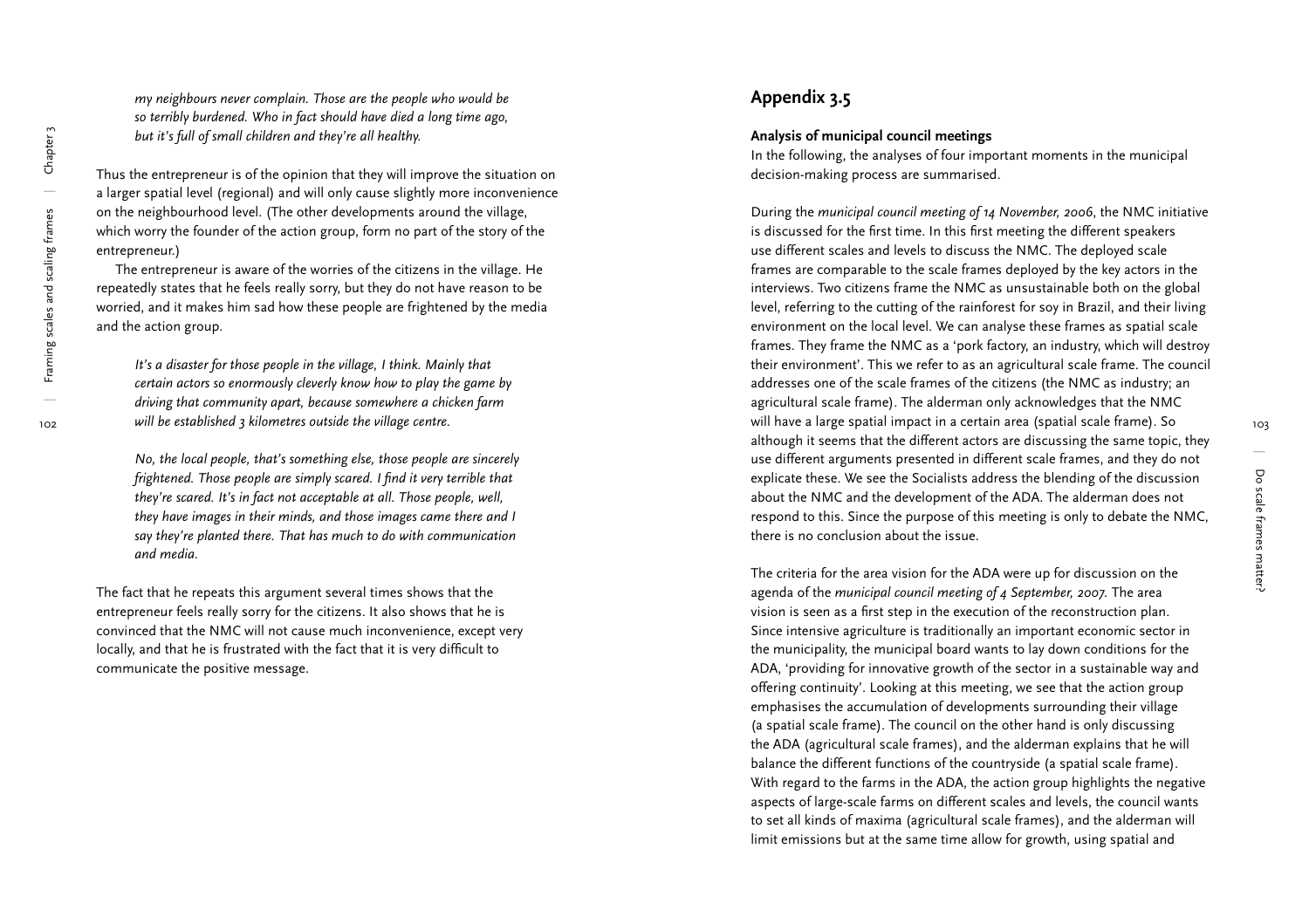administrative scale frames. Here we see scale frame mismatches: different actors, although discussing the same topic but using different scale frames, talk at cross purposes. Also in this meeting different actors deploy different scale frames, which are related to the scale frames as deployed in the interviews: e.g. the 'sustainability on a higher level scale frame', the 'local accumulation scale frame', the 'unsustainability on the global level scale frame'.

 $_{104}$  alderman hardly reacts in this debate, since it is only a fact-finding discussion.  $_{105}$ After the discussion about the criteria, the vision document itself is under discussion during a fact-finding *council meeting of 11 December, 2007.* In this council meeting, the arguments articulated by the citizens and representatives are hardly addressed in the political debate. The citizens are discussing the NMC, whereas the political debate is about the area vision for the ADA: a scale frame mismatch between the agricultural and the spatial scale. Furthermore, the different parties acknowledge that the discussion about the NMC interferes with the ('objective') decision-making process on the area vision, but no suggestions are made to separate the two debates. The And since the alderman does not react and the purpose of the meeting is only to exchange views, there is no need to come to a shared conclusion and the item is left open-ended. In the meeting, the different actors deploy scale frames that are similar to the scale frames that they deployed in earlier meetings. The repeated use of certain typical scale frames shows who is engaging with whom and which actors share the same opinion.

During the *municipal council meeting of 12 February, 2008* , the municipal council approves the area vision as presented by the board by 11 votes to 10, under loud protests from local, regional, and national activists. The representatives of the different interest groups, just like in the meeting of 11 December, mainly articulate their worries about the NMC using agricultural scale frames. In this meeting also, the arguments expressed by the citizens and representatives are hardly addressed in the political debate. The citizens discuss the NMC, whereas the debate is about the area vision for the ADA. Again we see the mismatch between the agricultural and spatial scale. The different parties mainly discuss the maximum sizes defined in the area vision and suggest amendments. The alderman, speaking on behalf of the board, advises the rejection of almost all suggestions and amendments. He rejects all the arguments to fix maximum sizes (agricultural scale frames) with his 'future-proof time scale frame' and shifts the responsibility to the national level (administrative scale frame), stating that market processes are not

local government duties. And the area vision is approved without hardly any amendments. In this meeting also, the different actors deploy scale frames that are similar to the scale frames deployed by the key actors in our interviews.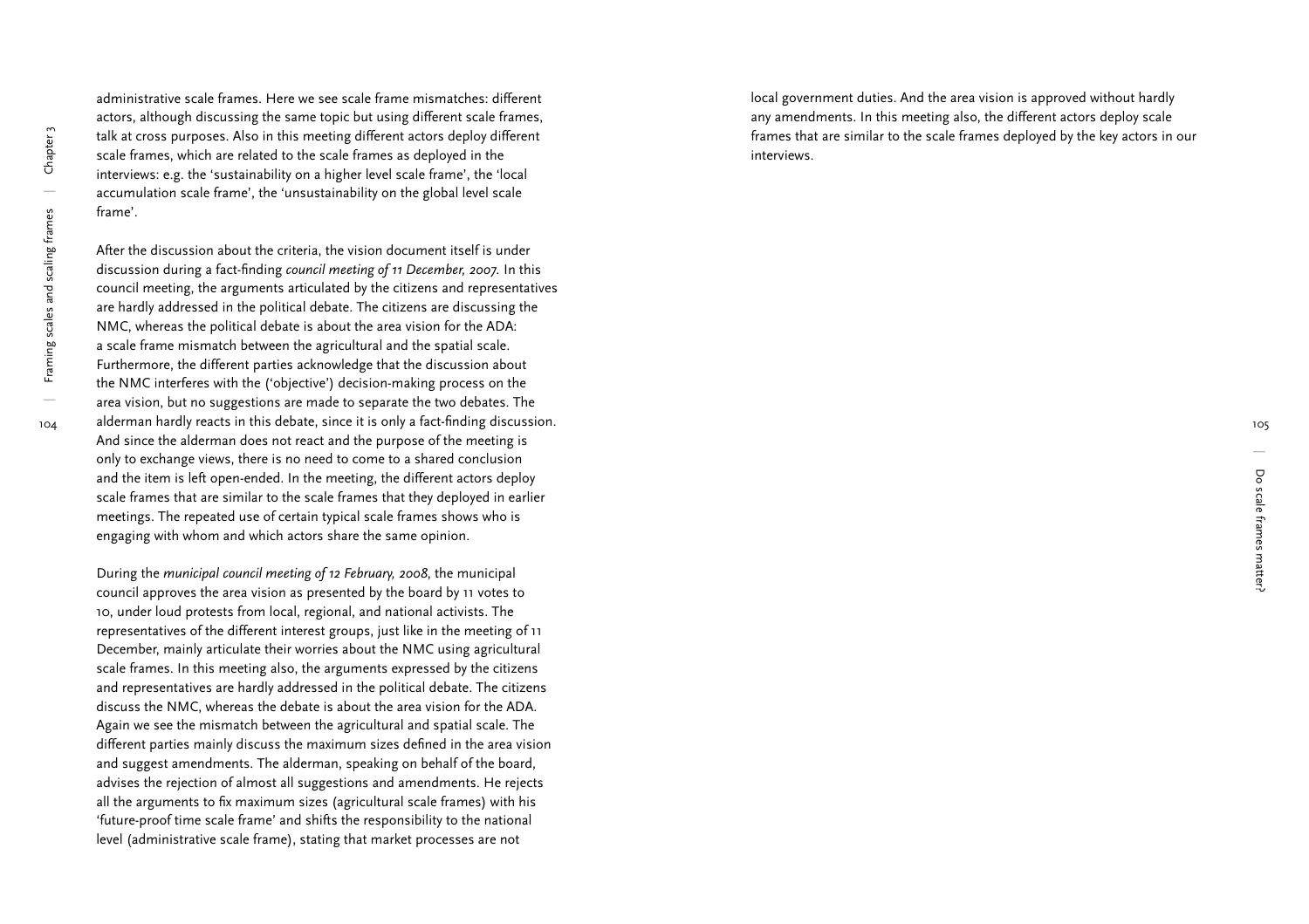# 4

# **Doing scalar politics**

Interactive scale framing for managing accountability in complex policy processes

M. van Lieshout, A. Dewulf, N. Aarts and C. Termeer

Published as: Van Lieshout, M., Dewulf, A., Aarts, N., & Termeer, C. (2012). Doing scalar politics: Interactive scale framing for managing accountability in complex policy processes. *Critical Policy Studies, 6*(2), 163-181. doi: 10.1080/19460171.2012.689736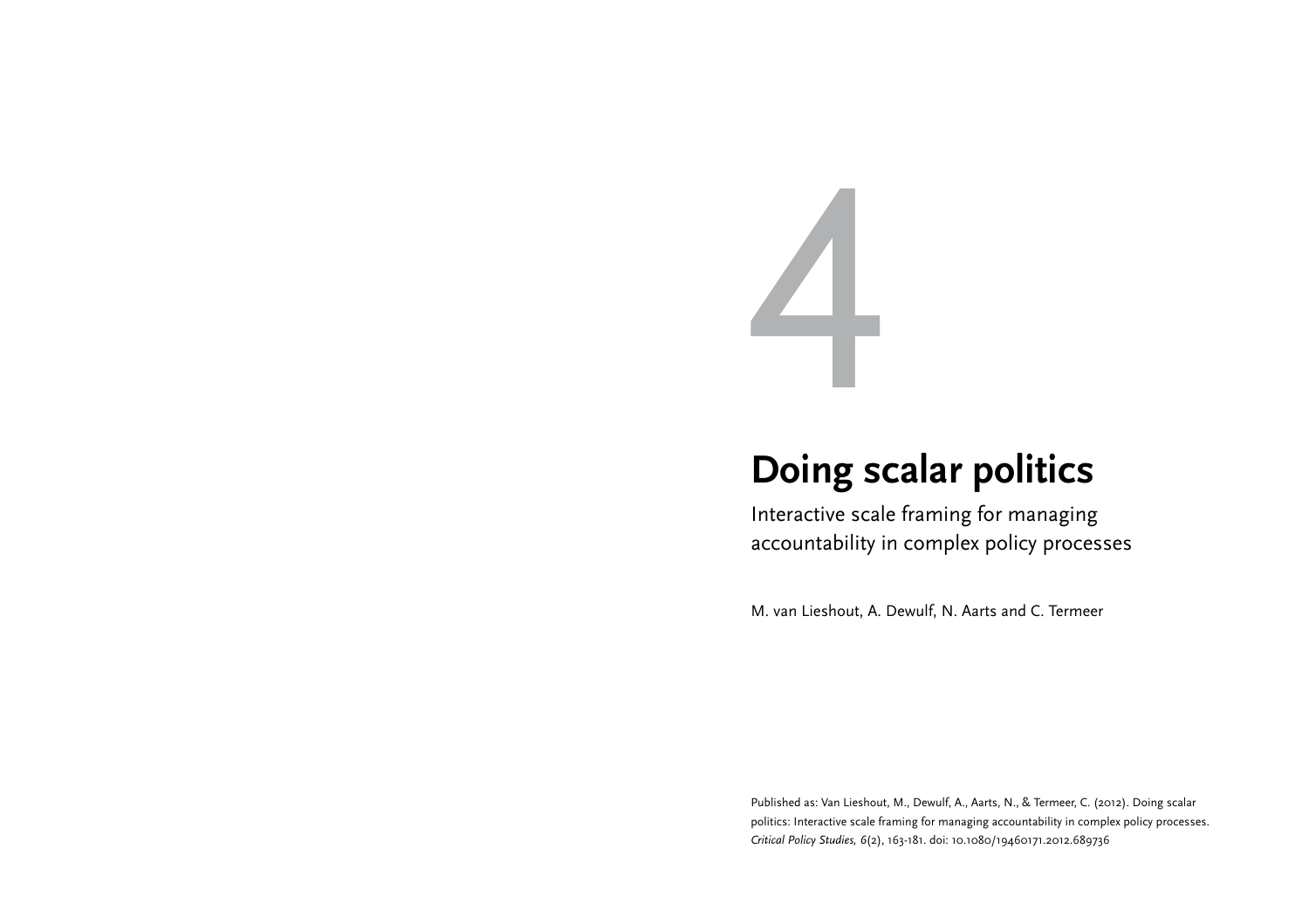# **Abstract**

Complex policy issues increasingly play out in multi-level and multiscale contexts. This allows for scale framing: framing an issue at a particular scale and level. In this paper, we study scale framing as an interactional phenomenon in various policy settings, with a focus on its role in managing accountability. Using an interpretive approach, based on discourse and conversation analysis, we analyse three different policy interactions. We show how actors do scalar politics in face to face interactions, by using scale frames to manage accountability. We tentatively revealed three scale framing patterns. We conclude that a discursive approach to accountability is an important addition to more procedural approaches in complex policy processes.

## **4.1 Introduction**

In a small rural town in the south east of the Netherlands, a municipal alderman is trying to implement a national reconstruction act for rural areas. This act aims to cluster agricultural activities so as to preserve open landscape and nature elsewhere. On the municipal level, this means, amongst other things, that municipalities have to create agricultural development areas (ADAs): areas in the countryside where intensive cattle breeding, new farm settlements, and farm expansion are allowed. The municipality in our case has taken the first step in establishing and developing an ADA by approving an area vision for this ADA. This vision document stipulates the sizes, standards, rules, and regulations with which the farms in the ADA have to comply. The approval of the area vision by the municipal council ignited commotion and fierce protests by citizens and NGOs. Most of the protests were against plans to establish a new mixed company (NMC) in the ADA. This NMC was to consist of a large pig farm (sows, pigs, hogs), a large poultry farm (chicks, chickens, hatchery, and abattoir), and a manure fermentation installation, and it aimed to become a closed system using outputs from one activity as input for another. The NMC is considered an innovative sustainable development in the agricultural sector that will contribute to food security for the growing world population.

This case forms the background to research about the meaning of scale framing for accountability management in complex policy interactions. The development of this ADA in the municipality can be seen as a complex policy process. An important characteristic of complex policy processes is their multi-scalar nature. This means that actors and processes operating on multiple scales and levels are involved. For example, the municipality in our case has to deal with the national government and the province to implement the national act, but also with the regional farmers, local citizens, and a local action group.

Several authors have paid attention to consequences of shifts to governance (e.g. Bob Jessop, 1997). Some authors have particularly emphasised accountability problems as a result of multi-scalar governance systems (for example Bovens, Schillemans, & 'T Hart, 2008; Hajer & Wagenaar, 2003; Koliba, Mills, & Zia, 2011; Rhodes, 1997; Van Kersbergen & Van Waarden, 2004). Koliba et al. (2011, p. 211) explain: 'Because it can no longer be assumed that the state possesses the same kind of authority that traditionally has been ascribed to public organisations, governing these interorganisational networks creates new accountability challenges. These challenges arise when states are displaced as central actors, when market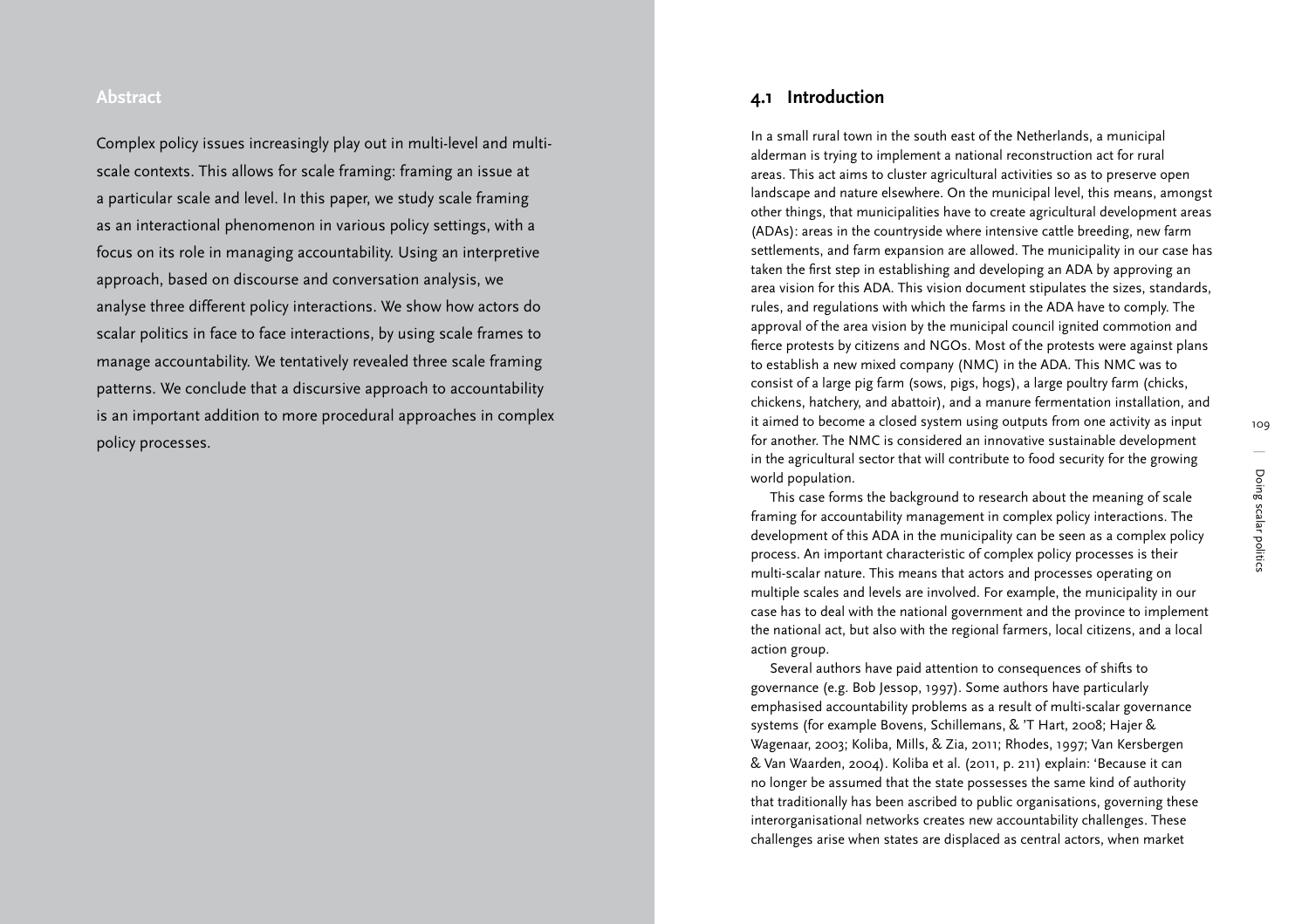forces are considered, and when cooperation and collaboration is recognised as an integral administrative activity'. Because in complex policy processes, such as the development of the ADA, many actors and organisations are involved, operating on different scales and levels, it is difficult to identify who is accountable for what, who should direct the process, and how problems and solutions should be defined and valued (e.g. Hajer & Wagenaar, 2003; Lebel, 2005; Lovell, et al., 2002). Hajer and Wagenaar (2003) talk about an institutional void, since there are no rules concerning responsibility, authority, and the expected accountability. Accountability is thus not predefined, but dynamic and constructed in innumerous interactions.

In this paper, we study scales as social constructions (e.g. Delaney & Leitner, 1997; Marston, 2000). We define scales broadly as the spatial, temporal, or administrative dimensions used to describe a phenomenon (adapted from Gibson et al., 2000)<sup>10</sup>.

 $_{\rm 110}$  issues on different levels and scales. We analyse scales as discursive devices  $_{\rm 111}$ Scales, however, are not just out there as fixed entities with an unequivocal meaning. Through the process of framing, actors highlight different aspects of a situation as relevant, problematic, or urgent, and by doing so situate deployed by different actors and groups as they seek to gain particular forms of recognition and advantage (Delaney & Leitner, 1997; MacKinnon, 2011). By scale framing we mean the process of framing a phenomenon on a certain scale (see also Van Lieshout, Dewulf, Aarts, & Termeer, 2011).

Scale framing is not without consequences. It makes a difference in terms of actors, interests, and interdependencies whether problems are addressed at one scale or another (Dewulf et al., 2011). In our case: is it a local problem or a regional/national solution? In this way, scale framings can be used as

a means of legitimating inclusion and exclusion in policy processes (Kurtz, 2003). Actors can behave strategically by scaling the problem such that they are situating themselves at the centre of power (Termeer & Kessener, 2007) or vice versa: as if they have nothing to do with it. Obviously these processes, known as the politics of scale (cf. Delaney & Leitner, 1997; Jonas, 1994), or scalar politics (MacKinnon, 2011), are fiercely disputed, as actors endeavour to restructure power and responsibilities (Kurtz, 2003; Leitner, 2004). Although the construction and politics of scale are intensively debated in the field of political geography, this topic and its implications for policy processes have not received much attention in public administration and policy sciences. Furthermore, the act of the politics of scale remains abstract in these studies.

In this paper, our primary interest is to show how actors do scalar politics at the conversational level, and to make the implications of scale framing for accountability management explicit. We address the following research question and sub questions: What is the meaning of scale frames for the management of accountability in complex policy processes? How can we conceptualise policy making, scalar politics and accountability to develop a discursive approach to accountability? Which methodological consequences follow from this conceptualisation? In the remainder of this paper, we discuss our conceptual framework, the methods used for the empirical study, our results, and conclusions.

# **4.2 Conceptual framework**

In the following, we elaborate on the main concepts underlying this study: policy making, framing, scalar politics, and accountability.

#### **Policy making and interactional framing**

We follow authors like Stone (2012), Fischer and Forester (1993), and Hajer and Wagenaar (2003) in their idea that public policy is made of language. Deborah Stone explicates that the essence of policy making is the struggle over ideas: 'Policy making is a constant struggle over the criteria for classification, the boundaries of categories and the definition of ideas that guide the way people behave' (2012, p. 11). This implies that language is not the neutral expression of interests and meanings (Hajer, 2001); language does not just mirror reality but constructs its meaning (Fischer & Forester, 1993).

From this point of view, problems, causes, and solutions are not given but 'created in the minds of citizens by other citizens, leaders, organisations, and

<sup>10</sup> We are aware of the debates about the conceptualisation of scale in the human geography. Conceptualisations in this field vary from scale as level, scale as size, scale as nested hierarchy (e.g. Howitt, 2003), to scale as 'the 'vertical ordering' of social systems and relations within a hierarchical scaffolding of intertwined territorial units stretching from the global/worldwide, the supranational/triadic and the national downwards to the regional, metropolitan, the urban, local and the body'. (Brenner, 2001, p. 547) Marston et al. (2005, p. 416) have even suggested to 'eliminate scale as a concept in human geography', since 'there is no agreement on what is meant by the term or how it should be operationalised' and while 'scholarly positions are divergent in the extreme' (idem). However we do think scale is an interesting concept to analyse complex policy issues. For the purpose of this paper, to show how actors do scalar politics on the micro conversational level and the implications for accountability management, we need a very concrete conceptualisation of scale. Therefore we use the definition from Gibson et al. (2000), which we adapted to the scales we found in an earlier analysis of the same case (see Van Lieshout, et al., 2011). Using this broad conceptualisation we come close to Jessop et al.'s (2008)attempt to develop an approach 'that can crasp the inherently polymorphic, multidimensional character of sociospatial relations' (p. 389), by looking at scale as a structuring principle that impacts the other fields, however without using the other important geographic concepts (territory, place and networks).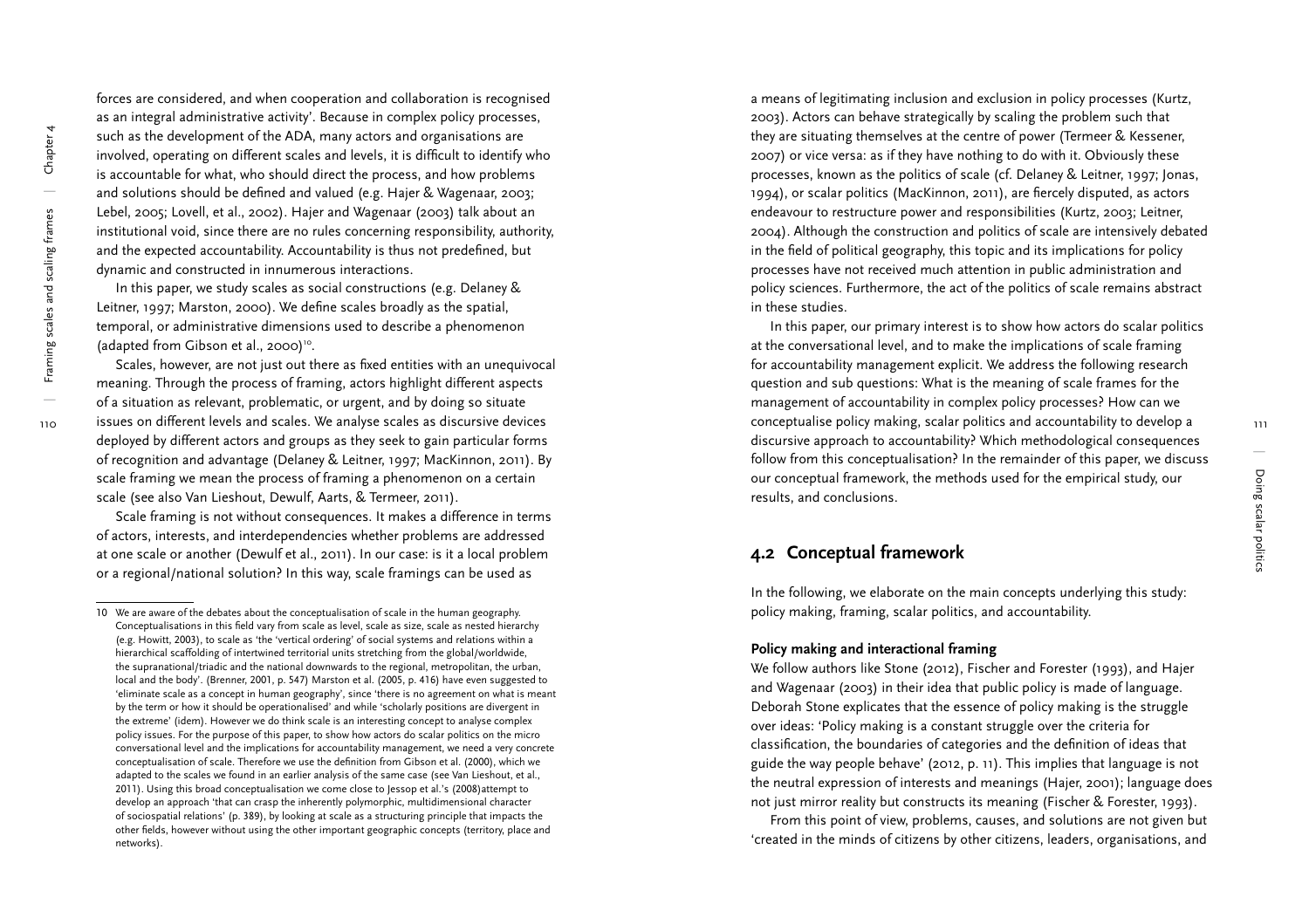government agencies, as an essential part of political manoeuvring. Symbols, stories, metaphors and labels are all weapons in the armamentarium' (Stone, 2012, p. 156).

Language is also the medium for interaction (Potter, 2004). By performing specific linguistic actions, actors generally manage their encounters in interactions: actors initiate, develop, and conclude the business they have together (Heritage, 2004). Actors manage their interests and construct facts and accountability in interactions (Edwards & Potter, 1993).

The fact that individuals and groups in society create problems, causes, and solutions leads to a multiplicity of perspectives on the problem, its causes, and possible solutions. According to Rein and Schön (1996), this multiplicity in the policy realm is something we should worry about. They suggest a frame-reflective approach to deal with this multiplicity.

Framing has to do with making sense, interpreting, giving meaning to what is happening in the ongoing world (Weick, 1995). 'To frame is to select some aspects of a perceived reality and make them more salient in a communicating context, in such a way as to promote a particular problem definition, causal interpretation, moral evaluation, and/or treatment recommendation for the item described' (Entman, 1993, p. 52). As Yanow (2000) explains: 'That which is highlighted or included is often that which the framing group values'. Consequently, the framing of a problem, including the scale framing, is the result of processes of interaction and negotiations between different actors, and at the same time it is the input for these processes.

In contrast to a more cognitive approach that focuses on frames as knowledge structures or cognitive representations (Bartlett, 1932; Minsky, 1975), we take an interactional approach, focusing on frames or *framings* as interactional alignments or co-constructions (Bateson, 1972; Dewulf, et al., 2009; Dewulf, et al., 2004; Goffman, 1974). In the interactive approach, framing is the dynamic enacting and shaping of meaning in ongoing interactions, and frames are temporary communication structures (Dewulf et al., 2009). People construct frames when they interact by linking text to contexts (Chenail, 1995) and considering possible reactions of the audience. They do not have the frames that they put forward in interaction available beforehand. Consequently, the framing of an issue, including the scale framing, is the result of processes of interaction between different actors.

#### **Scalar politics**

Through the process of framing, actors operating and situating themselves at different spatial scales strategically manipulate power and authority (Leitner,

2004). This process, known as the politics of scale (Delaney & Leitner, 1997; Jonas, 1994), or scalar politics (MacKinnon, 2011), 'is highly contested, involving numerous negotiations and struggles between different actors as they attempt to reshape the spatiality of power and authority' (Kurtz, 2003; Leitner, 2004, pp. 238-239). Actors strategically and instrumentally deploy scale frames with the purpose of effecting change (Delaney & Leitner, 1997).

<sub>112</sub> definition, causal interpretation, moral evaluation, and/or treatment the and the struggles' (Brenner, 2001, p. 605) with real, the struggles' (Brenner, 2001, p. 605) with real, the struggles' (Brenner, 2001, p. 605) We recognise that there is a substantial theoretical debate over the concept of scale in geography (Brenner, 2001; Jonas, 1994; Marston, 2004; Marston, 2000; Marston & Smith, 2001; see MacKinnon, 2011 for an extensive theoretical debate on the social construction of scale and the politics of scale that goes beyond the scope of this paper). There is, however, general agreement in the literature that scale, in addition to an ontological category, also is socially constructed (e.g. Delaney & Leitner, 1997); but, as Marston (2000, p. 221) explains: '(…) scale-making is not only a rhetorical practice; its consequences are inscribed in, and are the outcome of, both everyday life and macro-level social structures'. In other words, scale is 'continually forged and remade through everyday habits, routines, practices, negotiations, material, consequences. We follow MacKinnon (2011), who argues to replace the politics of scale with the concept of scalar politics. Since often 'it is not scale *per se* that is the prime object of contestation between social actors, but rather specific processes and institutionalised practices that are themselves differentially scaled'. (MacKinnon, 2011, p. 22-23, italics in orginal)

> We also recognise that there is a body of empirical work on the social construction of scale and the politics of scale in many different contexts (e.g. Allen & Cochrane, 2007; Deckla, 2003; Harrison, 2006; Herod, 1997; Kaiser & Nikiforova, 2008; Kurtz, 2003; Lebel, Garden, & Imamura, 2005; Leitner, 2004; McCann, 2003; Miller, 1997). Kurtz (2003), for example, studies the politics of environmental justice as a politics of scale in order to explore how environmental justice activists respond to the scalar ambiguity inherent in the political concept of environmental justice. And McCann (2003) argues that urban politics is frequently characterised by political strategies that frame reality in terms of scale. He states that the simultaneous framing of space and time in the city has important, if sometimes unpredictable, implications for policy and politics.

> Although the construction and politics of scale are intensively debated, the act of scalar politics remains abstract in these studies. There are no studies that show how actors in interaction, i.e. on the micro-conversational level, do scalar politics. And none of the empirical studies makes the implications of these scalar politics for policy processes explicit; if discussed at all, the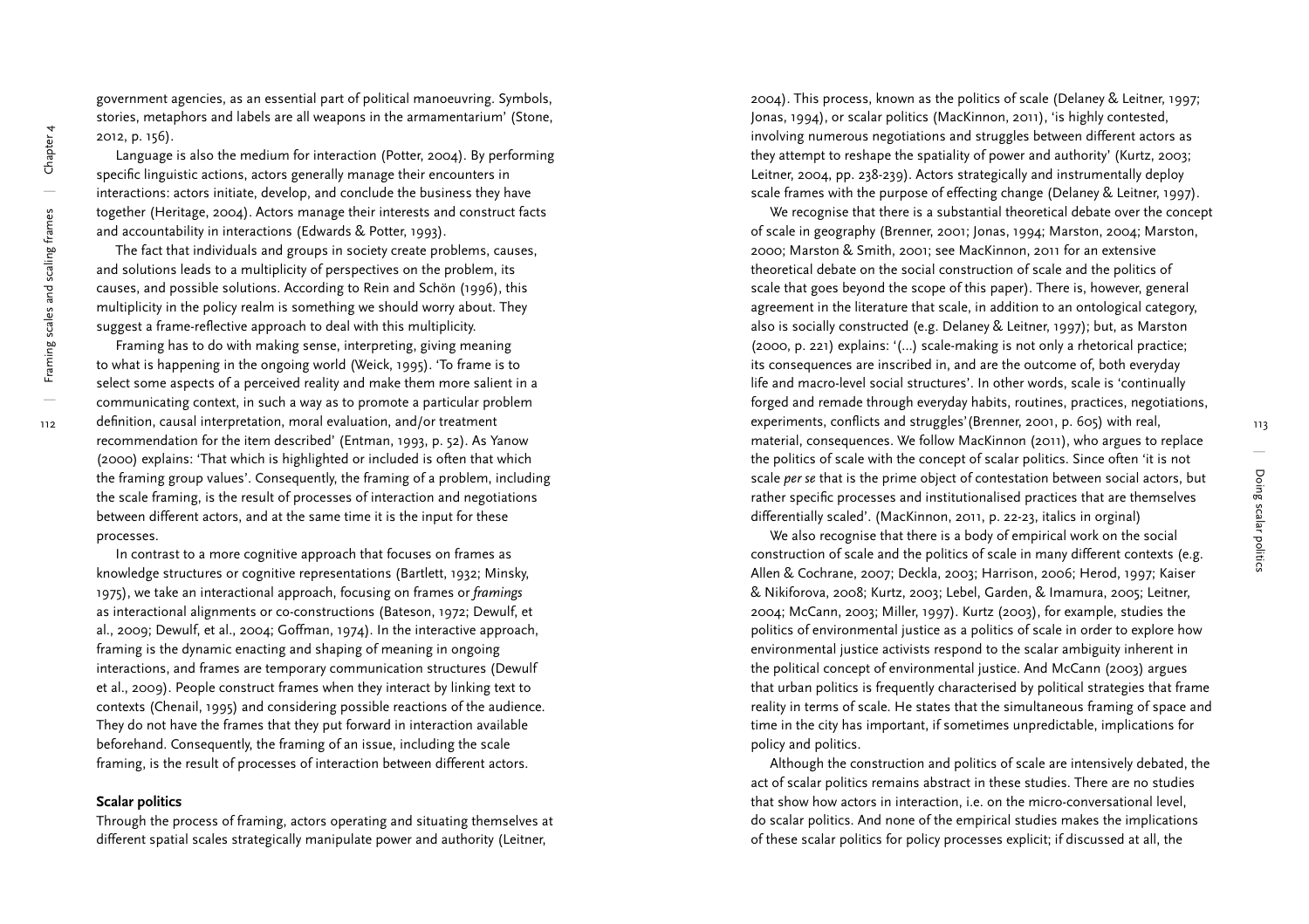implications remain vague (see e.g. McCann, 2003 above). In this research, we study interactions in different contexts to determine the precise role of scale frames in accountability management.

#### **Accountability**

Accountability may be generally defined as 'the obligation to give an account of one's actions to someone else, often balanced by a responsibility of that other to seek an account' (Scott, 2006, p. 175). In the literature, different forms of accountability are distinguished – for example, democratic accountability, legal accountability, bureaucratic accountability, professional accountability, and collaborative accountability (Bovens 2006; Bovens, et al., 2008; Koliba, et al., 2011). Accountability in governance systems is generally about values such as openness and transparency in decisions, rules, and procedures (Howell-Moroney & Hall, 2011).

In this paper, we study the managing of accountability in policy interactions from a discursive perspective. People in interaction can emphasise different dimensions of accountability in their interactions: to whom one is accountable, the performance that has to be accounted for (Van Woerkum and Aarts, 2012), or accountability for events versus the accountability of the speaker who is producing the report (Edwards & Potter, 1993).

Edwards and Potter (1993, pp. 134-135) have distinguished several discursive devices to manage accountability in interaction. These are: 1) the use of role discourse, particular role descriptions point at actions as being the 'right thing,' proper, and correct (rather than, say, trivial, unworthy, avoidable, or capricious) for a person in that role; 2) the use of empiricist discourse in which data are depicted as 'doing confirming' and 'concluding' independently of the actions of a human agent; 3) the use of the rhetoric of argumentation, in which events are constructed in almost syllogistic form: if and only if p then q; not *p* therefore not *q*; 4) the use of extreme case formulations: by using the extreme points of dimensions, the case is made clear-cut and non-negotiable; 5) the use of 'footing': 'footing highlights the basis upon which an account is offered: does it come from direct experience and involvement, or is it a report based upon the testimony of a reliable witness, or is it a disinterested passing on of possibly contentious information?' (Edwards and Potter 1993, pp. 134- 135). Arguments from authority or appeals to authority are related to footing: Source A says that p is true. Source A is authoritative. Therefore, p is true.

# **4.3 Methods**

We used interpretive methods to study the role of scale frames in different policy interactions (Yanow, 2000; Yanow & Schwartz-Shea, 2006). Interpretive methods are based on the supposition that we live in a social world characterised by the possibility of multiple interpretations (Yanow, 2000; Yanow & Schwartz-Shea, 2006). The focus lies in interpreting meanings constructed by different actors. Interpretive researchers try to understand how people, or groups of people, give meaning to specific events (Van Bommel, 2008).

#### **Data**

 $_{\rm 114}$  whom one is accountable, the performance that has to be accounted for  $_{\rm 115}$ For the analysis in this paper, we used 1) the recordings of a 'catch up' meeting between the alderman, responsible civil servant, and two leaders of the local action group contesting the NMC; 2) the recordings of a discussion between different members of a municipal board and a researcher presenting the results of an evaluation of the policy process; and 3) the recordings of the (see Table 4.1). These recordings are all part of the same policy process; however, they represent different stages and different interaction settings involving similar but also different actors. We use these empirics to illustrate the fruitfulness of our analytical approach. This case enables us to show how actors in complex policy processes do scalar politics. According to Flyvbjerg (2006), case study research can very well be limited to a single case which represents a carefully selected illustration of the phenomenon studied. Furthermore, the sampling we use is not primarily at the level of the case, but below: we sampled interactions through selecting fragments in the three recordings where scale framing was at stake. The fragments we selected to present in the paper are the clearest examples of scale framing interactions out of the three recordings. The recordings were audio-taped and transcribed verbatim.

#### **Analysis**

Our analysis is based on a discursive approach to framing. We focus on how people define the meaning of an issue or how they negotiate the proper frame by the way they use language (Dewulf et al., 2004). In this approach, each move in the discussion reveals whether the other party's framing is accepted or rejected as discussants respectively maintain or alter their own framing in their response (Drake & Donohue, 1996).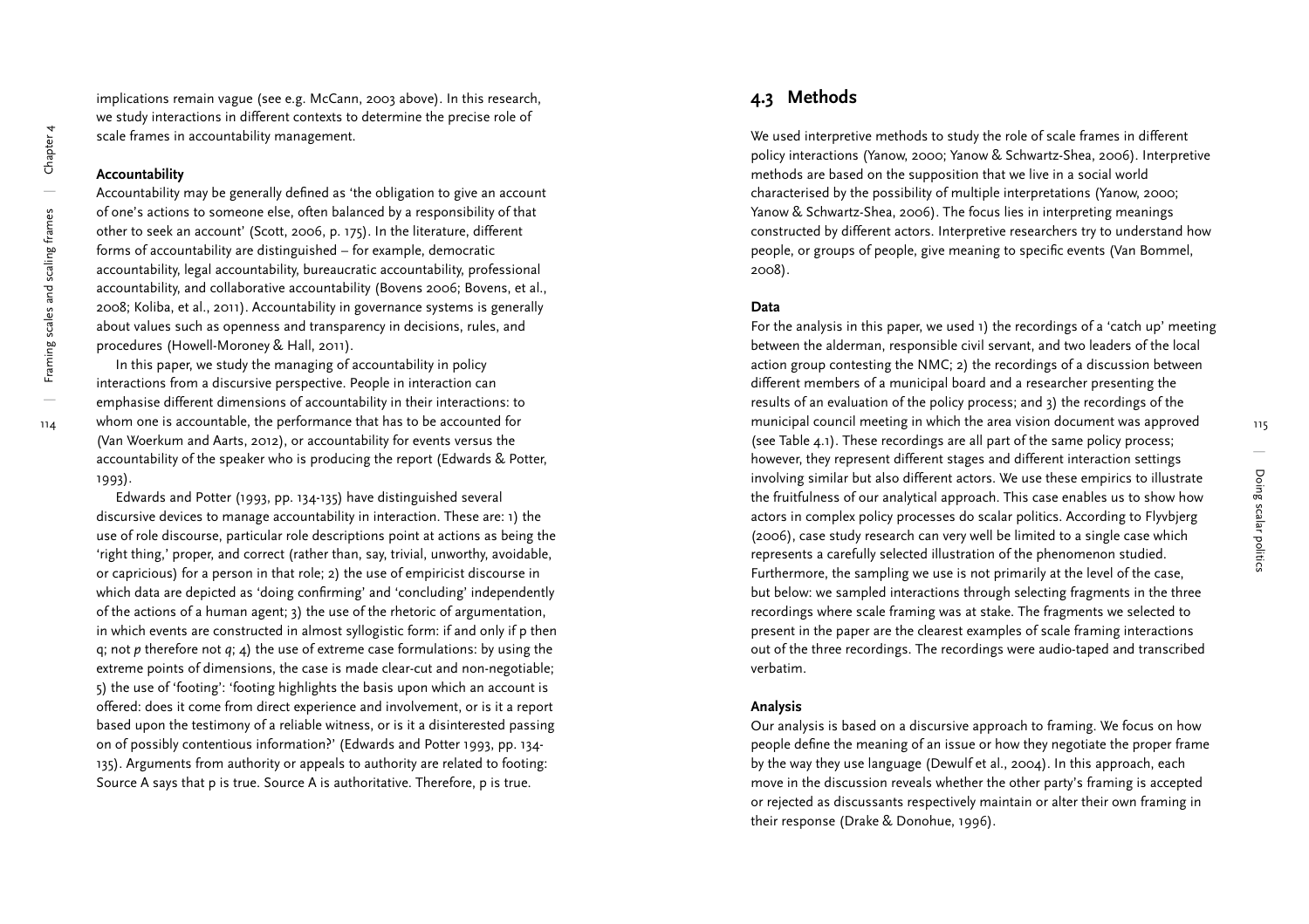#### Table 4.1 | Selected data and context

|                                                                                                      | Data                                                | Context                                                                                                                                                                                                                                            | Date     | Scale                                                                                                                                                                                                                                                                                                                                                                                                                                                                                                              | <b>Utterances</b>                                                                                                                                                                                                                                              |
|------------------------------------------------------------------------------------------------------|-----------------------------------------------------|----------------------------------------------------------------------------------------------------------------------------------------------------------------------------------------------------------------------------------------------------|----------|--------------------------------------------------------------------------------------------------------------------------------------------------------------------------------------------------------------------------------------------------------------------------------------------------------------------------------------------------------------------------------------------------------------------------------------------------------------------------------------------------------------------|----------------------------------------------------------------------------------------------------------------------------------------------------------------------------------------------------------------------------------------------------------------|
| Fragment 1<br>'monitoring fine<br>particles'                                                         | Catch-up<br>meeting                                 | To remain on speaking terms<br>with the action group, the respon-<br>sible aldermen and leaders of the                                                                                                                                             | 26-03-09 | Spatial                                                                                                                                                                                                                                                                                                                                                                                                                                                                                                            | • about local, regional, national, and global developments<br>• about spatial issues, e.g. landscape, farm size, the location of devel-<br>opments                                                                                                             |
| Paragraphs <sup>a</sup><br>107, 113, 129                                                             |                                                     | group meet every six weeks. In<br>those meetings the current state<br>of affairs of the development of<br>the ADA and other local projects<br>are discussed.                                                                                       |          | Administrative                                                                                                                                                                                                                                                                                                                                                                                                                                                                                                     | · about international, national, provincial, municipal administrative<br>matters<br>• that refer to one of the administrative levels or concrete places in an<br>administrative context<br>• that mention government, minister, provincial delegate, alderman, |
| Fragment 2<br>'NMC in ADA'                                                                           | <b>Discussion</b><br>between the<br>municipal board | The approval of the area vision<br>by the municipal council ignited<br>commotion and fierce protests                                                                                                                                               | 07-05-09 |                                                                                                                                                                                                                                                                                                                                                                                                                                                                                                                    | etc.<br>• that discuss policy in general, the reconstruction act, or another<br>specific policy                                                                                                                                                                |
| Paragraphs<br>46, 48, 50, 58,<br>60, 62, 64                                                          | and a researcher                                    | by citizens fuelled by a local ac-<br>tion group. The municipality was<br>stunned by the commotion and<br>decided to evaluate the process<br>and to learn from the experience                                                                      |          | Time                                                                                                                                                                                                                                                                                                                                                                                                                                                                                                               | • that question who/which level is responsible<br>• about time<br>• about pace<br>• about the timeframe                                                                                                                                                        |
|                                                                                                      |                                                     | for future processes. The authors<br>became involved to study the<br>process.                                                                                                                                                                      |          |                                                                                                                                                                                                                                                                                                                                                                                                                                                                                                                    | one another although they map the world in different ways.                                                                                                                                                                                                     |
| Fragment 3<br>'future oriented<br>and future proof'<br>Paragraphs<br>151, 205, 290, 292,<br>295, 465 | Municipal council<br>meeting                        | In this council meeting, the<br>municipality approved the area<br>vision for the ADA by 11 votes to<br>10. This vision document stipu-<br>lates the sizes, standards, rules,<br>and regulations with which the<br>farms in the ADA have to comply. | 12-02-08 | As a result of this first step, we could identify fragments in the transcripts<br>in which scale framing activities occurred.<br>In a second step, we examined more closely the selected fragments in<br>which scale framing activities occurred. We made descriptions of what was<br>happening in the fragments. We used discourse and conversation analysis<br>methods (Edwards, 1997; Phillips & Hardy, 2002; Wood & Kroger, 2000)<br>to study the selected interaction sequences. We looked at scale frames in |                                                                                                                                                                                                                                                                |

*a Paragraphs refer to the paragraph numbers in Atlas-ti. In Atlas-ti a new paragraph number is displayed for every piece of text followed by a hard return. (Thus blank lines also have a paragraph number, since these are in fact hard returns.)*

In our first analytical step, we repeatedly read and compared the transcripts to understand what was happening in the different interactions. The content of the transcripts was coded, commented on, and interpreted using software for qualitative data analysis (Atlas-ti). To systematically analyse the transcripts, we used a provisory theoretical division (based on an earlier study, see Van Lieshout et al., 2011) of spatial, administrative, and time scales (Table 4.2). This is a theoretical division for the purpose of the analysis since the scales are not completely separable: sometimes they coincide, sometimes they overlap, and sometimes they conflict. In other words, these scales do relate to

#### Table 4.2 | Indicators for the selection of scale framing fragments

| Scale          | <b>Utterances</b>                                                                                                                                                                                                                                                                                                                                                                                                   |
|----------------|---------------------------------------------------------------------------------------------------------------------------------------------------------------------------------------------------------------------------------------------------------------------------------------------------------------------------------------------------------------------------------------------------------------------|
| Spatial        | • about local, regional, national, and global developments<br>• about spatial issues, e.g. landscape, farm size, the location of devel-<br>opments                                                                                                                                                                                                                                                                  |
| Administrative | • about international, national, provincial, municipal administrative<br>matters<br>• that refer to one of the administrative levels or concrete places in an<br>administrative context<br>• that mention government, minister, provincial delegate, alderman,<br>etc.<br>• that discuss policy in general, the reconstruction act, or another<br>specific policy<br>• that question who/which level is responsible |
| Time           | • about time<br>• about pace<br>• about the timeframe                                                                                                                                                                                                                                                                                                                                                               |

In a second step, we examined more closely the selected fragments in which scale framing activities occurred. We made descriptions of what was happening in the fragments. We used discourse and conversation analysis methods (Edwards, 1997; Phillips & Hardy, 2002; Wood & Kroger, 2000) to study the selected interaction sequences. We looked at scale frames in utterances in relation to the preceding one(s) and the implications of these scale frames for the next utterance(s) (Arminen, 2005; Sacks, Schegloff, & Jefferson, 1974). During the analysis of these scale frame interactions our attention was caught by the accountability management done with the help of scale frames, and we decided to focus our analysis on the role of scale framing for accountability management.

Edwards and Potter suggest that it is helpful to approach an understanding of factual discourse with two fundamental questions in mind. 'These are basically the question of *construction* (how is the account constructed to seem factual and external to the author) and *function* (what is this particular account designed to accomplish)' (Edwards & Potter, 1993, p. 133; Phillips & Hardy, 2002). The function of an account is determined by the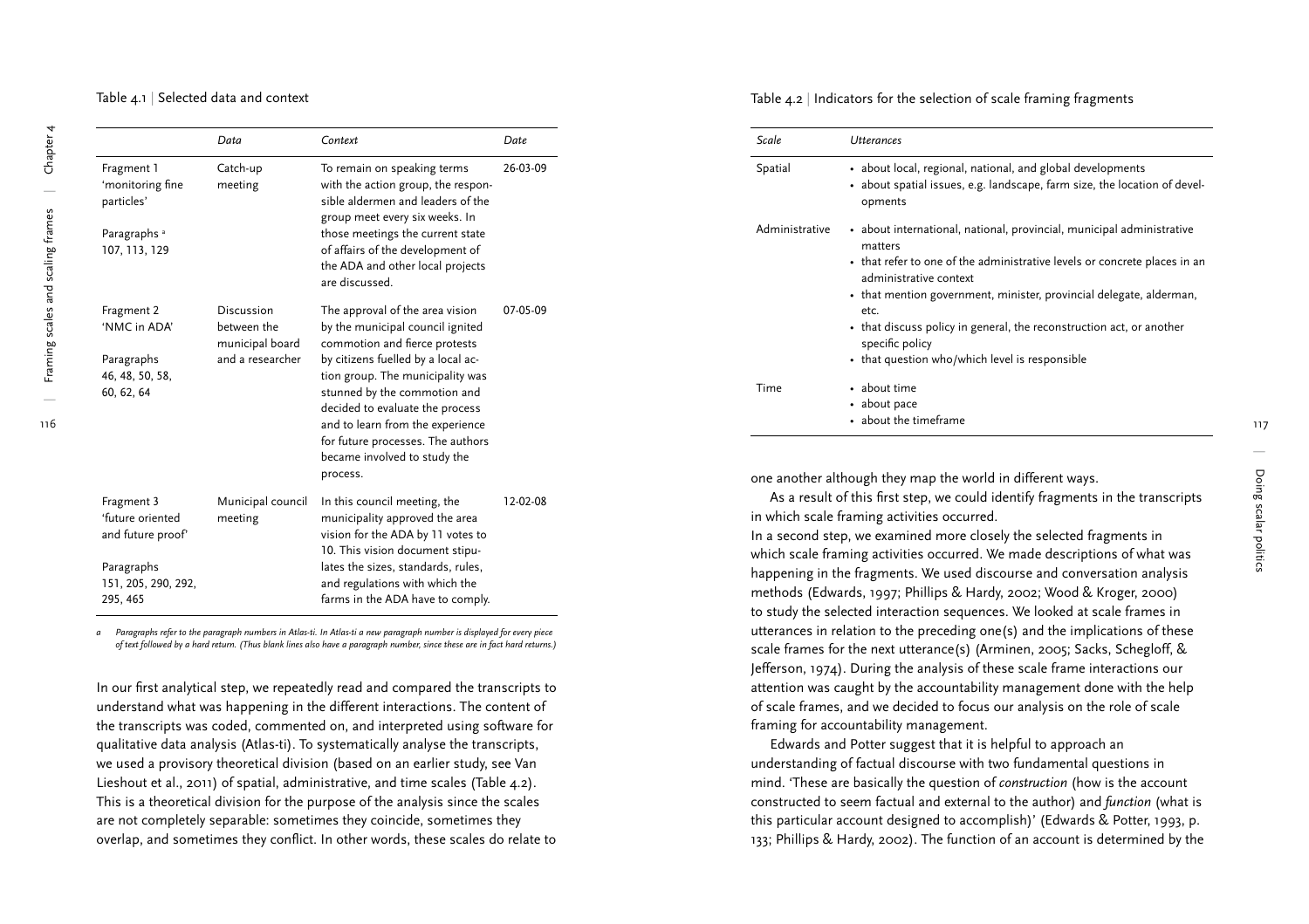subsequent utterance. As Arminen (2005, p. 2) explains: 'the next turn provides evidence of the party's orientation to the prior turn, there and then'.

## **4.4 Results**

We illustrate our findings with the help of three examples from the different interaction settings we studied".

#### **'Monitoring fine particles'**

<sub>118</sub> experiment. The leaders of the action group, however, frame the experiment as the state time scale frame). AL employs a self-repair 'I, we have together'. Self-repair the action group, however, frame the experiment a In Fragment 1, the responsible alderman (AL) and a municipal civil servant (CS) inform two leaders (L1 and L2) of the local action group about the possibility of placing an experimental measurement station next to trees along the highway adjacent to the ADA. This experimental station will measure the absorption of fine particles by trees. The emission of fine particles is one of the worries that the action group and many citizens have about the NMC. For this reason, the alderman expected that the action group would be enthusiastic about the a first step towards establishing the NMC. Since the experiment presupposes the presence of fine particles, the action group frames the experiment as proof that the NMC will be established. The alderman explains that the experiment will be situated next to the highway and that, even without the NMC, traffic will generate fine particles. The alderman continues his argumentation in Fragment 1, paragraph 107:

Fragment 1 | paragraph 107 | AL

- 1 Well up till now (1), look sometimes, well governing is also anticipating. Look maybe soon
- 2 it is, in a few years, it ((the NMC)) will be there and then we'll say what a pity we didn't do
- 3 it ((the experiment)). And if the New Mixed Company doesn't come, then we'll have the
- 4 advantage anyway. So I eh do want to go ahead since I, we have together, observed that
- 5 there are worries amongst the citizens and I find this a possibility too. And if I get the<br>6 chance now then I'll have the benefits anyhow and the profits can only increase. And based
- 
- 7 on the knowledge I presently possess I still say, now if no strange things occur, then the <br>8 board will decide ((to proceed with the licensing procedures)).
- 

In this paragraph, AL starts to defend himself against L1's assertion that the experimental design is proof that the NMC will be established. AL in line 1 states that 'governing is anticipating'. This is a time scale frame. The use of this scale frame can be seen as the use of role discourse: ways of characterising actions as being the right thing, proper, and correct for a person in that role (Edwards & Potter, 1993, pp. 133-134). The alderman's use of role discourse provides him with an account for the choice about the experiment he is making now with an eye to developments in the future. In lines 2-3, AL argues that, if they do not take the chance to place the experimental design near the ADA, they will regret it if the NMC is established in a few years (a time scale frame). AL uses what we call projection into the future to account for his choice to place the experimental design now. AL, in line 4, repeats that he wants to go ahead of the possible establishment of the NMC, referring to the worries of the citizens which 'I, we have together' (both municipality and action group) have observed. In this way, the alderman portrays himself as taking his responsibility with regard to the worries of the citizens (an administrative scale frame, role discourse) and looking ahead (a time scale frame). AL employs a self-repair 'I, we have together'. Self-repair is used to adjust the construction to express what one means to express or to accomplish the action the speaker means to perform (Drew, 2005, p. 95). In this situation, AL uses the self-repair to involve L1 and L2 and make them accountable too. Referring to the worries of citizens has been called 'stake inoculation' (Potter, 1996, p. 125). Doing this, AL rebuts a potential claim that it is in his own interest to place the experimental design in the ADA. This is an example of the management of accountability within the interaction, where the other examples in this fragment are managing accountability for decisions outside this interaction. Taking the worries of the citizens into account also refers to another level of accountability, i.e. the democratic accountability as referred to in section 2.3. In lines 5-6, AL presents a time scale frame (get the chance now and have benefits now and in the future). He formulates this time scale frame using an 'if-then' construction. 'If-then' constructions are rhetorical constructions designed and produced to perform accountabilityimplicative work; 'they work to index both the speaker's rational accountability as observer and judge of this particular kind of state of affairs and wider accountability issues for actions and upshot of actions' (Tileag, 2010, p. 230). 'If-then' formulations offer predictable and recognisable patterns that reduce the need to provide an explanation (Sneijder, 2006, p. 93). AL concludes with an 'if-then' rhetorical construction, using a time scale frame, to account for his plan since as far as he knows the board will decide to proceed.

<sup>11</sup> We translated the discussion as literally as possible. Changes made by the authors for anonymity or clarifying reasons are between double brackets: ((… )). An underscore (trees) means that part is emphasised. (.) Means a short pause and (1) means a 1 second pause. [ is the symbol for people talking simultaneously. Small circles (°…°) indicate that part was spoken more softly than the rest of the quote (see Wood and Kroger 2000, p. 193). We used the Atlas-ti paragraph numbering to refer to the different paragraphs in the fragments and added line numbering to make our analysis easier to follow.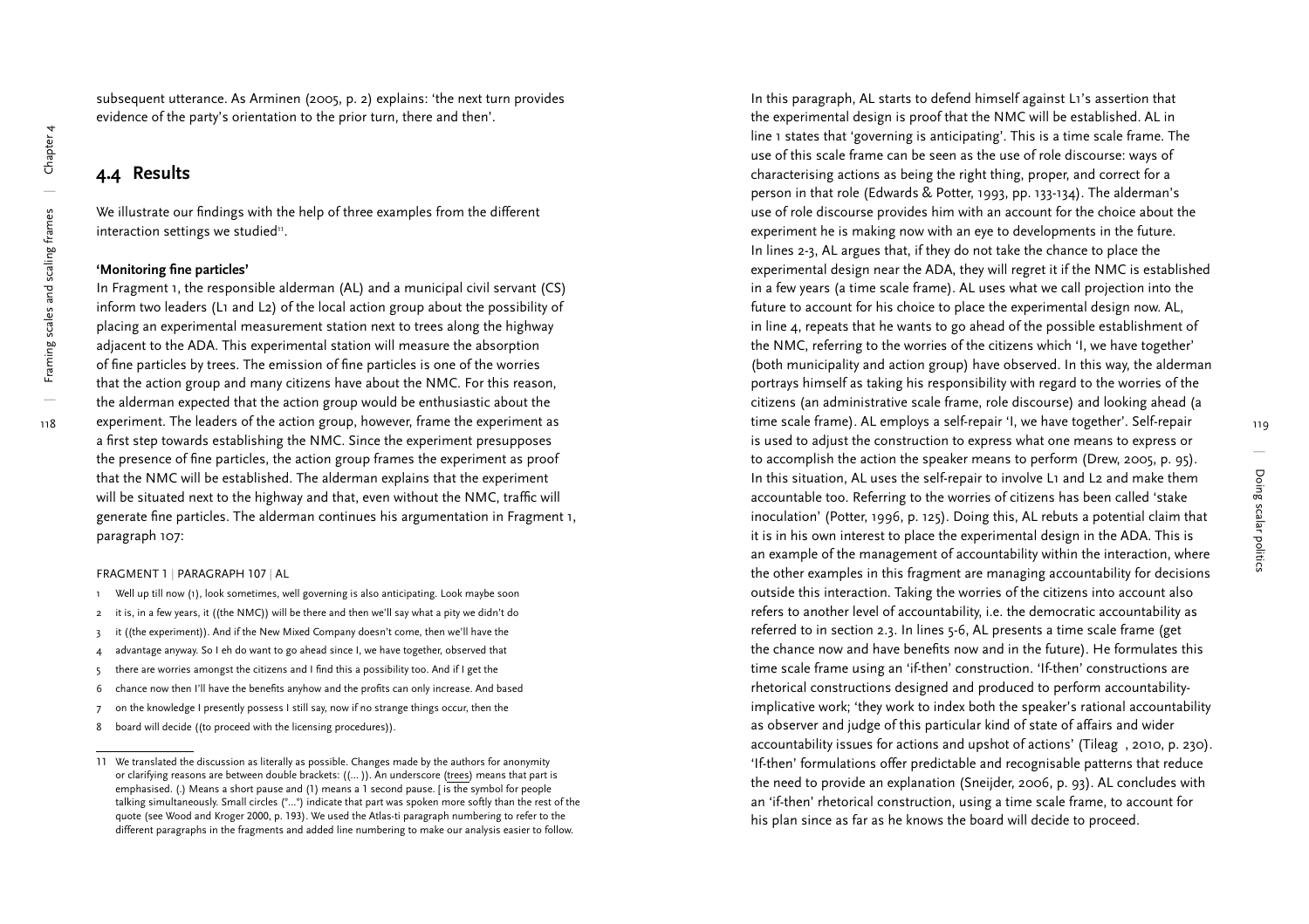#### FRAGMENT 1 | PARAGRAPH 113<sup>a</sup> | L1

- 1 Yeah, yeah, no okay, but there are more aspects to this than solely the fact that fine particles
- 2 are caught. When you say, one of my objections against the NMC is for example (1) that the<br>3 open landscape will be affected, but if an NMC comes or <u>trees</u>, which hide the open<br>4 landscape from the view, in both cases t
- 
- 
- particles, at least, that would be my conclusion, that fine particles and the prevention of fine
- 6 particles is more important. ((2 sentences omitted))
- *a Paragraphs 109 and 111 are omitted. In 109, L1 questions the timeframe in which the experiment would be done. AL confirms in 111 that, because of the planting of the trees, this would be in two weeks.*

120 FRAGINATILIP/RAGINATILIP/RAGINATILIP/RAGINATILIP/RAGINATILIP/RAGINATILIP/RAGINATILIP/RAGINATILIP/RAGINATILIP/RAGINATILIP/RAGINATILIP/RAGINATILIP/RAGINATILIP/RAGINATILIP/RAGINATILIP/RAGINATILIP/RAGINATILIP/RAGINATILIP In paragraph 113, L1 ignores (excludes) the arguments of AL in paragraph 107 by shifting to another topic and reframing his argument. In lines 3-4, he introduces a spatial scale frame: the trees in the experimental design will hide the open landscape from sight, which is also one of the action group's arguments against the NMC. L1 claims in lines 4-6 that he is aware that reducing fine particles is more important. This is a rhetorical construction to undermine the implication that he would prioritise open landscape above fine particles.

#### FRAGMENT 1 | PARAGRAPH 129ª | AL

- 1 And I agree with L1 when he says well you have to make a choice: either the landscape or
- 
- 2 such an experiment. Look the experiment isn't that large that a very large forest will<br>3 develop. You'll get a cluster of trees somewhere next to the highway. When you drive along
- 4 the highway then we already see some clusters here and there. So I think, on the one hand I
- 5 consider the decline, but that's then also just my assessment, the decline of the quality of the  $\frac{1}{2}$  landscape won't become worse. ((4 sentences omitted))
- 
- *a Paragraphs 115-127 omitted: discussion about other locations for the experiment.*

In his reaction, AL (paragraph 129) uses several devices to account for the decision to plant trees for the experimental design. AL first agrees with L1 that one has to make choices, to continue with a reframing in lines 2-3 of the experimental design as 'a cluster of trees' instead of 'a very large forest' (a spatial scale frame). AL uses 'a very large forest,' a spatial scale frame, as an extreme case formulation (Pomerantz, 1986; Potter, 1996). Extreme case formulations are rhetorical constructions used when actors anticipate or expect others to undermine their claims (Pomerantz, 1986). AL, in advance, declares the framing 'a very large forest,' which L1 could have used, as not applicable. By referring to other 'clusters' (line 4), the experimental 'cluster of trees' is posted as being nothing special. AL refers to the current situation in which you can see clusters here and there when you drive along the highway (a spatial scale frame). So one extra cluster will not make a large difference.

#### **'NMC in ADA'**

Fragment 2: 'Procedures' is part of the discussion in which the alderman (AL) discusses one of the researcher's (R) conclusions regarding the path the municipality followed during the decision-making process about the ADA. The researcher's conclusion was that the municipality took the stand that the NMC should be established in the ADA, whereas there might be other locations that possibly would have led to less resistance and citizen protests. In addition to AL and R, one of the other board members (BM) is cited.

#### Fragment 2 | paragraph 46 | AL

- 
- 1 Coming to your ((R)) second: 'NMC in an ADA since that is what they're intended for'.<br>2 Well that issue also is hard to discuss, since I have for example spoken to the provincial<br>3 delegate: 'Is this ((the NMC)) possible
- 
- 
- 5 gone to see the provincial aldermen, then the minister of Agriculture and then the Minister<br>6 of Housing, Spatial Planning, and Environment and that was again open for debate in the
- 
- 7 Council of State. So yes, in theory it was a discussion for me, however in practice it wasn't.

In paragraph 46, AL accounts for and defends the choice to establish the NMC in the ADA. In lines 2-4, AL explains that he discussed different locations with the provincial delegate. He continues (lines 4-7) to explain which governmental bodies he would need to contact to consider those other locations (administrative scale frame): he would have to get approval from the provincial administration, two ministers, and the Council of State. The enumeration, an extreme case formulation, emphasises how much trouble it would take to deviate from the procedures. By stating it this way, AL portrays himself as taking his responsibility (role discourse). He did look for alternatives but was not in a position to make the decision to realise the NMC at another location. He is dependent on higher governmental levels, since the municipality is not entitled to make this decision, and meeting all the other government bodies would be time consuming and thus not feasible. The fact that AL would have to see four different governmental actors implies that it is not clearly defined who is accountable in this case. AL uses upscaling along the administrative scale to shift responsibility to other governmental organisations and to create accountability for his own assessments.

#### Fragment 2 | paragraphs 48 | 50

- Yes then it will take another 10 years, right.<br>Yes
- 
- 3 R Or well [And those entrepreneurs they would like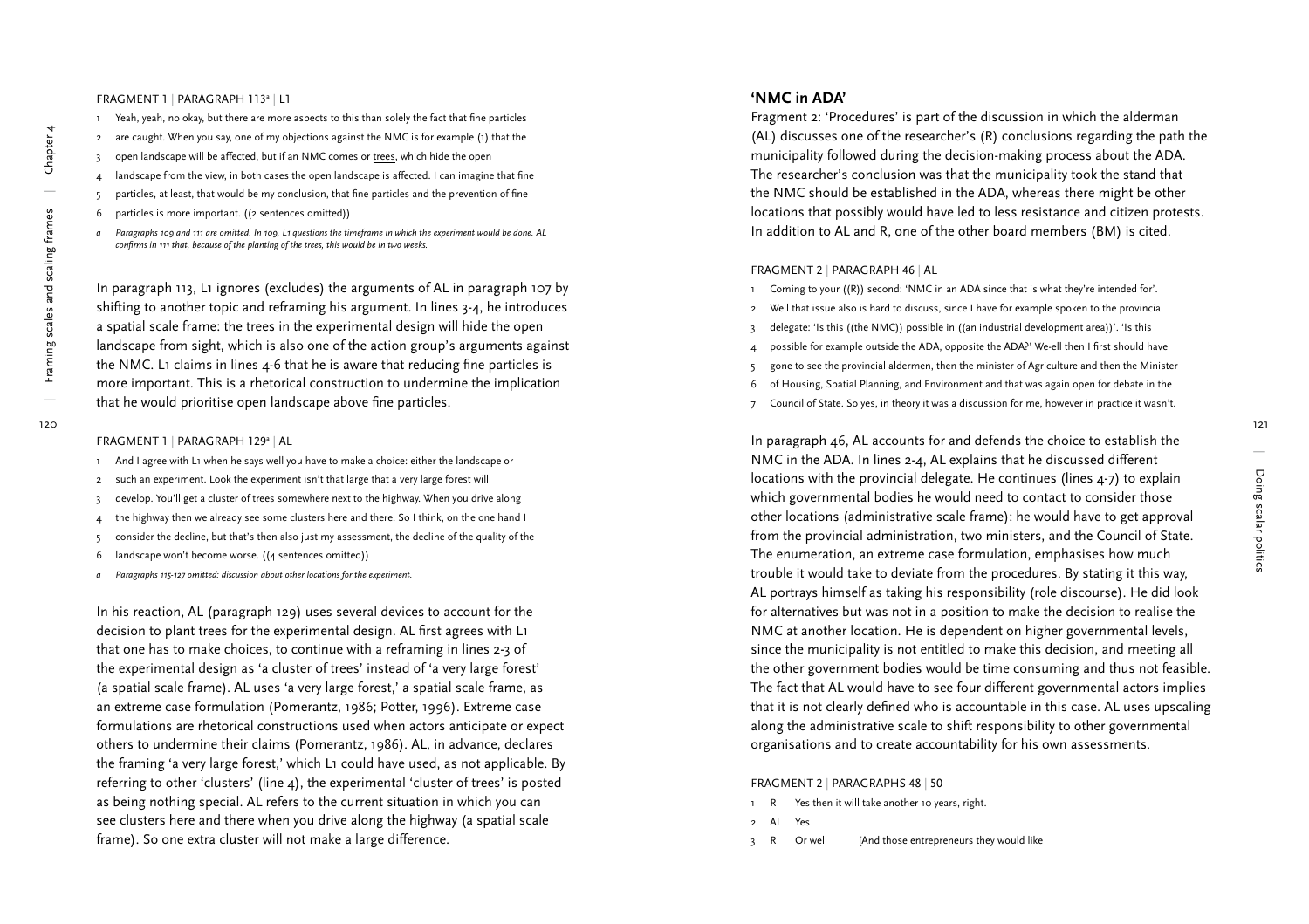In line 1, R confirms what AL has said, she sympathises with AL, and indicates that she knows how these things work by attaching a time scale frame

('another 10 years') to the administrative scale frame. This frame makes the scenario (of getting approval from all the different administrators) sketched by AL in paragraph 46 very unattractive and unrealistic. This is a way of 'scale coupling' that functions to strengthen the initial administrative scale frame of AL (paragraph  $46$  lines  $4-7$ ). R (line 3) continues with an utterance about the entrepreneurs, but at the same time AL (line 4) confirms R's time scale frame by making a reference to 'the procedures,' suggesting that the procedures take a lot of time. In this way, this time scale frame serves as an account for the choice he made (or the procedures, so to speak, 'forced' him to make).

In line 5, AL continues with another argument to account for the path he took, namely, that the municipality felt pressured by the province to hurry with the development of the ADA. This implies that there was no time to discuss whether the NMC should be situated in the ADA or somewhere else, since the ADA had to be established (a time scale frame). It also reveals that AL feels responsible for carrying out the provincial policy (an administrative scale frame). This is a form of role discourse, implying that this was the proper thing for him to do (Edwards & Potter, 1993), which serves as an account for the decision he took. Here also, the coupling of a time scale frame ('those ADAs really have to get off to a good start') and an administrative scale frame (pressure from the province) functions to strengthen the initial time scale frame. AL (in lines 6-8) repeats that, even though the Rural Areas Agency indicated that the NMC should be established in an industrial park (a spatial scale frame), he was not able to situate the NMC somewhere else ('it seemed a discussion, but it wasn't'). Thus, AL in this paragraph constructs a concurrence of different arguments, consisting of different scale frames, to account for the decisions he made.

#### Fragment 2 | paragraphs 58 | 60 | 62 | 64 a

- 
- 
- BM But what is it right? Since when you try to grasp what an NMC actually is: a company<br>
2 with tens of thousands animals, where day in, day out transportation goes to and fro:<br>
3 carrying away animals, bringing animals. S
- 
- From the monocyne the ARIS and the state of the particular and the state of the monocyne the ARIS and the company and the state of the town of the town of the Barbon and the state of the state of the state of the state of involve industry, since you have exactly done this to create safety zones around it. So<br>that diseases and the like aren't accessible just like that. So you have to deal with a<br>phenomenon, which as such asks for an autonomo 10 AL But we also did make that consideration right, to see if we could typify it as a chain 11 company, an industrial chain company that would for example enable establishment 12 opposite and outside the ADA. But we pulled back a bit from that idea, since that 13 would mean that we as a municipality would, all of a sudden, lead the (.) the debate. 14 Yeah what's [the national debate 15 BM [the national debate 16 AL And on the other hand for me it was also a consideration.If I look 10-15 years ahead, 17 the NMC will be next to an industrial complex, namely ((name of the industrial park)). 18 Just outside, but next to it. So currently this is the case, but in 10 years' time I think this
	- 19 is a more logical location. °but well that's what I think°

*a Paragraphs 52, 54, and 56 are omitted: In 52, R enumerates the different framings of the NMC that she found in her evaluation. In 54, B1 confirms R. In 56, R concludes that because of the procedures for ADAs it is the most convenient way to establish the NMC in the ADA. She makes an implicit accusation that the municipality opted for the easiest way out with all the consequences thereof.*

BM in lines 1-5 questions what the NMC is and concludes that it can be framed neither as agriculture nor as industry (a spatial scale frame) and thus it requires an autonomous solution. This shows a definition dilemma and the implicit question: what can you do in such situations? In this way, BM prepares for an accountability argument.

In lines 10-12, AL continues his account by explaining that the municipality did consider framing the NMC as an industrial company that could be situated opposite the ADA (a spatial scale frame); but, as AL explains, they pulled back from that idea because that would have meant that the municipality was leading the national debate (an administrative scale frame). This implies that AL (the municipality) shifts the accountability for discussing what the NMC is and where it can be located to the national level. BM (line 15) agrees with AL. We refer to this as upscaling, used to shift accountability to higher administrative levels.

AL continues with an admission (lines 16-17), a new argument: in 10-15 years the NMC will be next to an industrial complex, so in 10 years' time he thinks this will be a more logical location (a time scale frame). This is another example of a projection into the future ('time will tell I was right') to account for decisions presently made (see Fragment 1, paragraph 107). This time scale frame provides him with a new argument and solves the definition dilemma.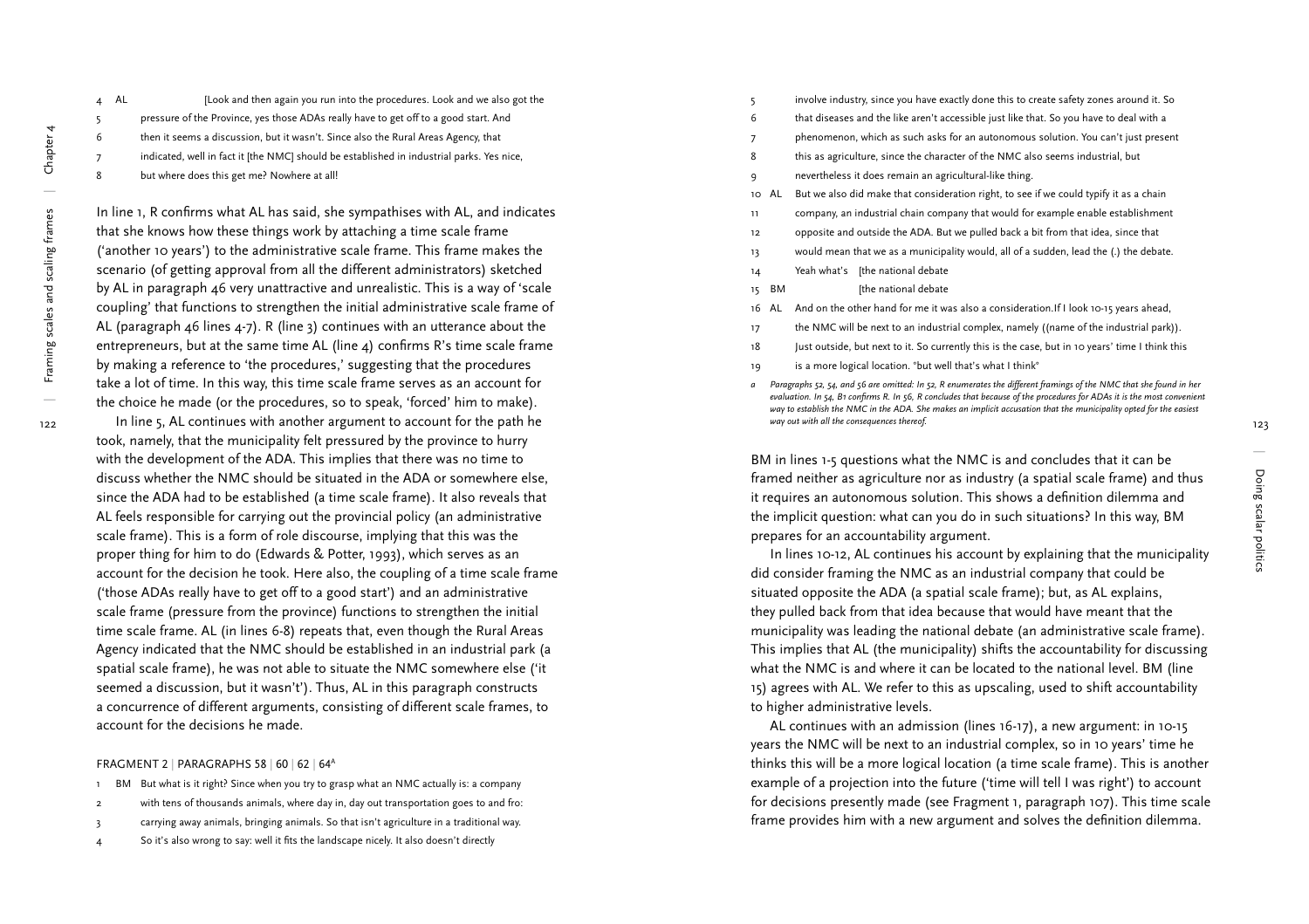#### **'Future oriented and future proof'**

The selected fragment is from the municipal council meeting in which the area vision for the ADA was approved. The area vision stipulates the sizes, standards, rules, and regulations with which the farms in the ADA have to comply. The selection is a compilation of quotes referring to the maximum plot size and the maximum building sizes of farms as suggested by B in Fragment 3, paragraph 151. Later, B's party officially formulated this as amendment  $1^{12}$ . In the area vision, the plot size is set at 6 ha. The area vision does not limit the maximum building-block size per plot, but has set the limit at a building percentage of 15% for the ADA as a whole. This corresponds to about 30 ha in total. In the fragment, the alderman (AL), the leader of the coalition party (B), and the leader of the alderman's party (J) are quoted.

#### Fragment 3 | paragraph 151 | B

- 1 For the plot size and within that the building-block size we want to follow the most recent
- 2 data from the ((regional farmers' organisation)). Apart from that we come across
- 3 similar sizes in research as well. A modern, future-oriented farm can function perfectly on 4 a plot size of 6 ha, well over 1/3 of which can be built on  $((2.5 \text{ ha}))$ , chairman even large
- 5 farms fit within such sizes.

In lines 3-4, B frames a modern, future-oriented farm as a plot of 6 ha, well over 1/3 of which can be built on. She emphasises that even large farms fit within these sizes (spatial frame). B refers to two external sources (footing/ argument from authority (Edwards & Potter, 1993; Erving Goffman, 1979)) – the regional farmers' organisation and research – to account for her framing of a modern, future-oriented farm and more generally to account for her party's amendment 1: to set the maximum size of a plot at 6 ha and built area per plot at 2.5 ha. In lines 4-5, B explicitly addresses the chair to emphasise that large farms also fit within these maxima. This is a rhetorical construction with the effect that a discussion about allowing large farms in the ADA becomes more difficult.

#### Fragment 3 | paragraph 205 | J

- 1 As they ((the criteria)) are in the area vision at this moment we don't resist, but we do want
- 2 to indicate that by using the criteria as mentioned before ((by B in 151 and further by her
- 3 party in their amendments)), also no real need exists for these criteria. It is or it isn't fitting;
- $\frac{4}{5}$  that's the main criterion. Then size is of minor importance. A small farm of one and a half<br>5 ha, that really doesn't look good, we shouldn't want that. A beautiful farm, of a larger size,
- 
- 6 that can fit well in the surroundings, on the other hand, should be able to meet the criteria.
- 7 That's why our preference is <u>not</u> to be too restrictive with the size-measures yet <u>beforehand</u>.
- 8 (4) We do have to take care that we're not stipulating criteria that won't keep us going in the
- 9 longer term and have be revised or amended shortly after the stipulation of the area vision.
- 10 What we stipulate today should be robust, clear and particularly future-proof criteria.

124 4 a plot size of 6 ha, well over 1/3 of which can be built on ((2.5 ha)), chairman even large for his (opposite) stance. This formulation makes his position 'clear-cut and <sub>125</sub> In lines 1-3, J emphasises that the criteria formulated earlier by B are unneeded. According to J, the criteria should not be about the size of a farm (a spatial scale frame), but (lines 3-4) rather about whether a farm fits in the landscape or not. In other words, is the farm beautiful enough to fit in the area? (a spatial scale frame). Thus J introduces a new, competing criterion instead of the criterion large/small. J suggests to judge farms in the ADA on the criterion: fitting in the surrounding landscape. He uses an extreme case formulation, 'really doesn't look good,' to accomplish accountability non-negotiable' (Edwards & Potter, 1993, p. 135). J further accounts for this viewpoint with a time scale frame, arguing that the criteria should not be too limiting beforehand (line 7) and that no criteria should be fixed that might appear limiting in the long term (lines 8-10). In other words, the criteria have to be 'future proof' (line 10). So, in contrast to B who uses 'future oriented,' which she defines in terms of concrete sizes using a spatial scale frame,  $| \cdot |$ constructs fitting/not fitting as a more future-proof criterion than large/small. In other words, for I the criterion large/small is not future proof. In addition, J (lines 8-10) warns those parties who do want to limit the maximum sizes that the criteria decided upon today should not have to be readjusted shortly afterwards. This is a rhetorical construction, a sort of threat, to which he can later refer and for which he can hold others accountable if the council decides to limit the maximum sizes.

#### Fragment 3 | paragraphs 290 | 292 | 295

- 
- 
- 
- 1 AL Amendment 1, which concerns the maximum building size per building plot ((of)) 6<br>2 ha to determine on 2.5 ha. We want to ask you if that amendment, we want to<br>3 dissuade you from that, especially since we think that's
- 
- 6 AL No I <u>don't</u> contradict the LLTB in that. When you have a look at the email from the  $7$  LLTB, in which that 2.5 ha, it also says that eh, that eh, eh eh (2) That email says you
- 

<sup>12</sup> This means that many paragraphs and parts of paragraphs have been omitted as these did not refer to these maximum sizes and/or amendment 1. The selected texts do, however, exist as part of the same conversation because they are responsive to one another, either directly or indirectly (a rhetorical connection), and are produced through chronically sequenced discursive acts (a temporal connection) ((Hardy, Lawrence, & Grant, 2005)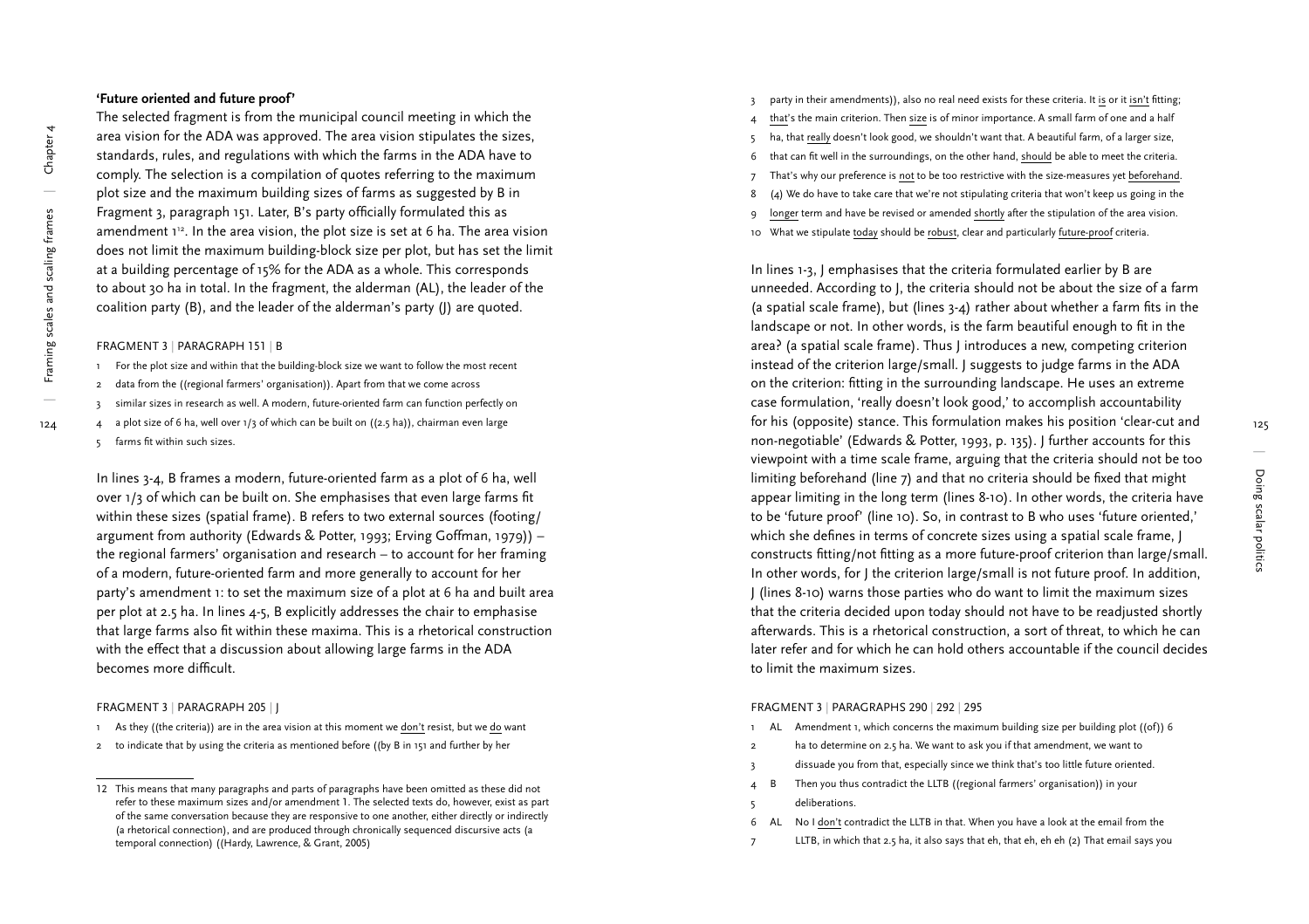10 which one doesn't want to have buildings, that one keeps space there for future 11 expansions. When you know that on a building plot, the first part maybe is only built 12 upon 20 - 30%, and then the last part already to a large extent will be built upon, we 13 say 2.5 ha is absolutely not future oriented and that's why we dissuade you from that 14 and that's in line with the email of the LLTB. And also in line with all reports we 15 have seen recently.

126 126 and the maximum building into the maximum building on the technology and the maximum and interest in the first in the first in the first in the first in the first in the first in the first interest in the technolo In lines 2-3, the alderman replies to amendment 1. He discourages this amendment, since the board ('we') is of the opinion that this is 'too little future oriented'. AL makes a connection between farm size (a spatial scale frame) and future oriented (a time scale frame). He needs this future perspective to rebut the arguments to set the maximum building size to 2.5 ha and to account for his suggestion to stick to 15% development in the ADA as a whole (30 ha in total), as mentioned in the area vision. This is comparable to the use of time scale frames as projections into the future in Fragments 1 and 2.

In line 4, B claims that AL contradicts the farmers organisation. By doing this, B indirectly forces AL to make explicit what 'future oriented' means.

In line 6, AL explains (lines 6-12) how he read the email from the farmers' organisation: farms need 6 ha of which 2.5 ha will be built upon in the first instance and in the future (presumably) larger buildings will be needed (this is another, more careful, projection into the future to account for the criteria that AL/the board want to set). If this is correct, 2.5 ha is not future oriented. In lines 10-13, AL uses the rhetoric of argumentation: 'When you know... and that... then we say...'. This conclusion is presented in an 'almost syllogistic form' and as 'warranted by the impersonal operation of logic rather than the motivated inferences of humans' (Edwards & Potter, 1993, p. 135). In line 12, AL talks about 20-30% to show that 2.5 ha is not future oriented, but 2.5 is 42% of 6 ha. Thus AL minimises or downgrades 2.5 ha to 20-30% to account for his stance that 2.5 ha is not future oriented. AL further accounts for his/ the board's point of view by referring to both the farmers' organisation's email (line 14) and 'all reports' (line 14) (footing/argument from authority (Edwards & Potter, 1993; Goffman, 1979)).

#### Fragment 3 | paragraph 465 | B

- 1 But we're not talking about mega farms in our vision on the ADA. We want to allow and<br>2 provide space for the placement of regular farms. With the first amendment about the plot
- 
- 3 building of 2.5 ha, on a plot of 6 ha, farm buildings on a plot, we factually concur with the
- 4 data coming from the sector. Then the alderman and I can hold different views on that point,
- 5 but the facts in the reports simply say so and then we are with those 2.5 ha even, you hear it
- 6 from the SP ((Socialist Party)), even on the spacious side, since fairly very large farms fit
- 7 on 2.5 ha.

In Fragment 3, paragraph 465, B accounts for her party's stand and amendment to set the maximum building size at 2.5 ha. She uses a spatial scale frame, distinguishing between mega farms and regular farms. In line 4, B reverts to the earlier truncated discussion with AL (Fragment 3, paragraphs 290-295). B emphasises that she is basing her views on 'facts from the sector,' 'facts in the reports,' and 'the SP'. She uses footing (Edwards & Potter, 1993; Erving Goffman, 1979) three times to account for her party's suggestion/ amendment to set the maximum building on a plot at 2.5 ha (spatial scale frame).

## **4.5 Conclusions**

In this last concluding section we answer our research question, relate our outcomes to larger policy processes, and reflect on the use of a discursive approach to analyse accountability.

In this study, we aimed to show how actors in complex policy interactions *do* scalar politics. Our analysis shows that actors involved in policy interactions use multiple scale frames in their discussions to define and redefine their own and others' scale frames towards specific ends. Scale frames provide possibilities to dismiss and exclude other arguments.

With regard to the role of scale frames for accountability management in complex policy processes, our analysis shows that actors in interaction use scale frames as autonomous devices and in combination with specific discursive devices to construct accountability. In interaction, complex processes of constructing and managing accountability for both statements made on the spot and statements/decisions made on other occasions are occurring, and scale frames are important devices to construct accountability.

Throughout our transcripts, we touched on three scale framing patterns that could be identified in different contexts: projections into the future, upscaling and downscaling, and scale coupling. We have identified projections into the future, where different actors project the issue into the future to account for choices and decisions that are difficult to legitimise on the basis of current conditions. In this way, scale frames provide arguments to account for disputable choices and assessments.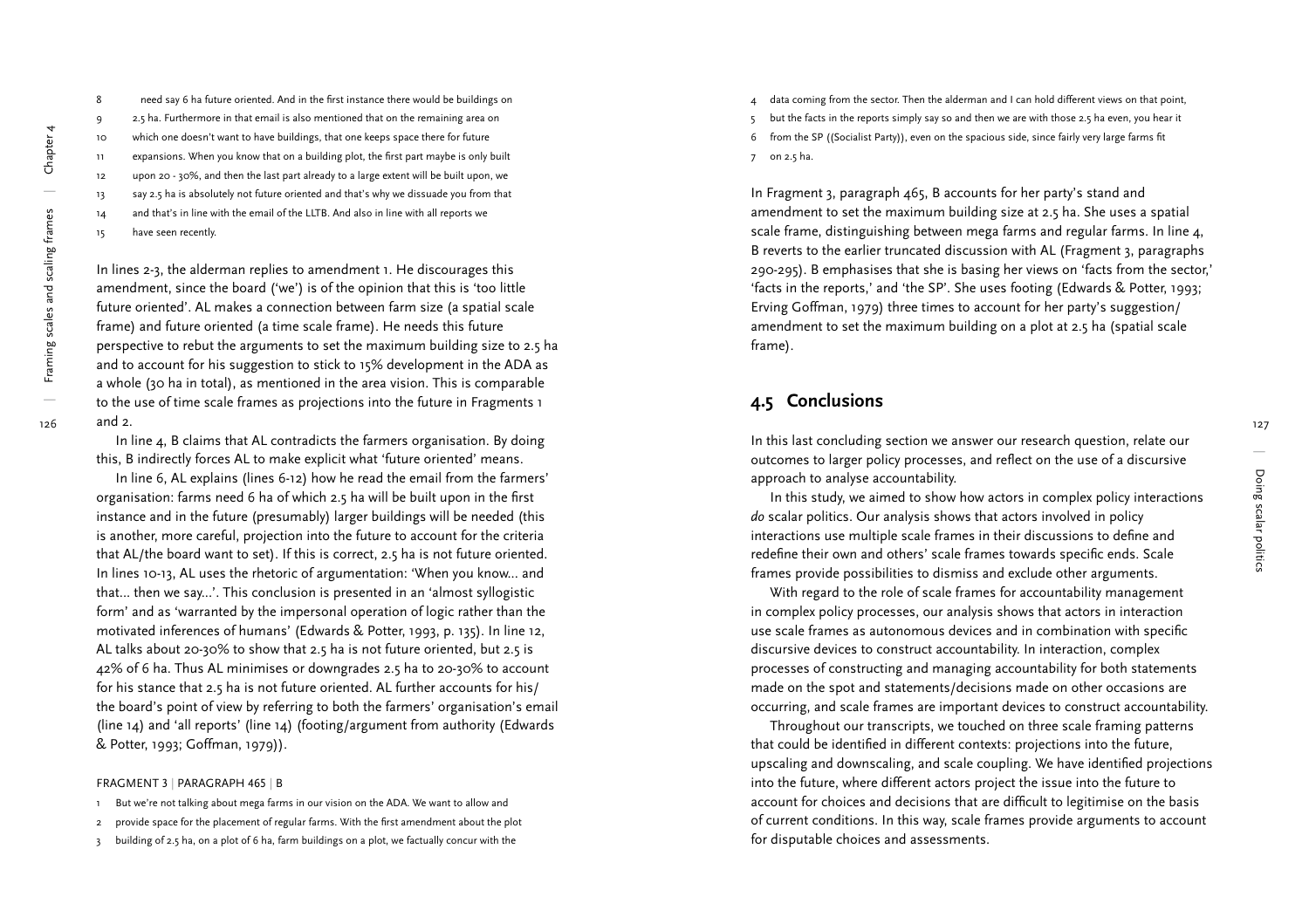Further, our analysis shows actors downscale the issue to a lower and less problematic level. Opposite of downscaling is upscaling the issue to a higher and more problematic or more influential level. As a consequence of upscaling and downscaling ideas and actors on other levels are excluded. Furthermore, upscaling and downscaling are used to magnify or diminish the issue under discussion. Here our research shows a different use of upscaling than for example actors upscaling an issue to pursue their agenda at larger scales (e.g. Harrison, 2006).

Lastly, actors in interaction use scale frames to couple different scales. This coupling is used when the single scale frames are not convincing enough. Scale coupling functions to strengthen an initially unconvincing scale frame. These patterns, especially scale coupling, are examples that show how frame bridging, amplification, extension, and reframing work (Benford & Snow, 2000). The background conditions for these specific scale framing strategies are an interesting topic for further research.

<sub>128</sub> how actors *do* scalar politics on the conversational level; they frequently use **Acknowledgments Acknowledgments** Our research shows that the different actors use different scale frames to discursively manage accountability in governance interactions. We showed scale frames in interaction when presenting their point of view on the problem and solution, to make issues more or less important, to discuss others points of view, and to include and exclude arguments and actors. This demonstrates the importance of frames and scale frames, and more general the importance of language, as tool in policy interactions (cf. Hajer & Laws, 2008; Healey & Hillier, 1996) to produce and manage change and action on a more macro level (Baker, 2009; Ford, 1999; Shaw, 2002). The actor who is able to frame the terms of the debate, steers the debate towards certain outcomes and policy implications.

However, in some cases scale plays a larger role than in others and as a consequence these cases are more interesting to study from a scale framing perspective. We selected our cases because scale issues played a role. As a result, we were almost sure that scale frames would be present in the discussions. Furthermore, we selected interaction sequences on the basis of the scale frames that we identified in a first stage of the analysis. Thus, in these sequences, many scale frames were answered by other scale frames, although in randomly selected sequences scale frames presumably will be answered by other frames as well. In complex policy processes, many frames are used, frames that do not refer to scales, but also many frames that do refer to scales. In other words, people do not use scale frames only, but many of the frames they use, are scale frames. This is all the more reason to look closely into scale frames and their impact on complex policy processes

because, as we have shown, they can lead to important results.

Finally, we reflect on the use of a discursive approach to analyse accountability. We believe that this is an important addition to the more procedural approaches to accountability (focusing on openness and transparency in decisions, rules, and procedures) in complex policy processes, especially in today's information society. However, it is most likely that these scale frames and related scale frame patterns remain implicit for the participants. Creating a certain sensitivity to scale frames and the mismatches between them can improve the quality of interactions (see e.g. Van Lieshout et al., 2011). The consequences both of a particular scale frame in terms of inclusion and exclusion of issues and actors, and of possible mismatches between different scale frames, can be made explicit. In this way, discussions of the kind of 'it isn't! it is!' can be brought to the level of a dialogue in which implicit assumptions, starting points, and backgrounds become the subject of the conversation and can be dealt with in a constructive way (Pearce & Littlejohn, 1997).

#### **Acknowledgments**

This paper was written in the context of the IP/OP 'Scaling and Governance' Research Program, which has been spearheaded by Wageningen University and Research Center (Wageningen UR), as part of its mission to contribute to solutions for the most pressing global environmental problems. We would like to thank the two anonymous reviewers for their useful comments which helped us to improve this paper.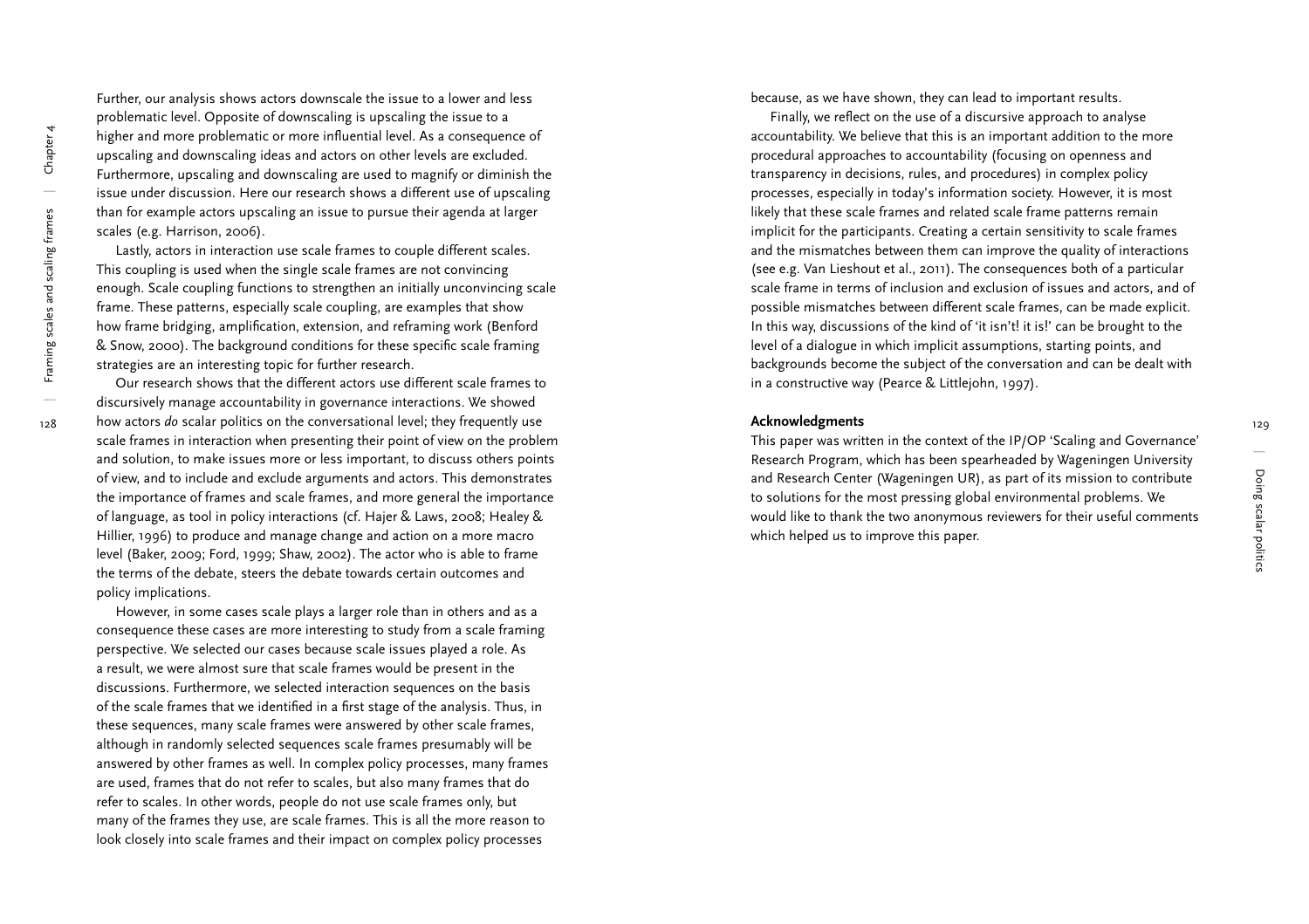# 5

# **The power to frame the**

# **scale?**

Analysing scalar politics over, in and of a deliberative governance process

M. van Lieshout, A. Dewulf, N. Aarts and C. Termeer

Submitted to: Journal of Environmental Planning and Policy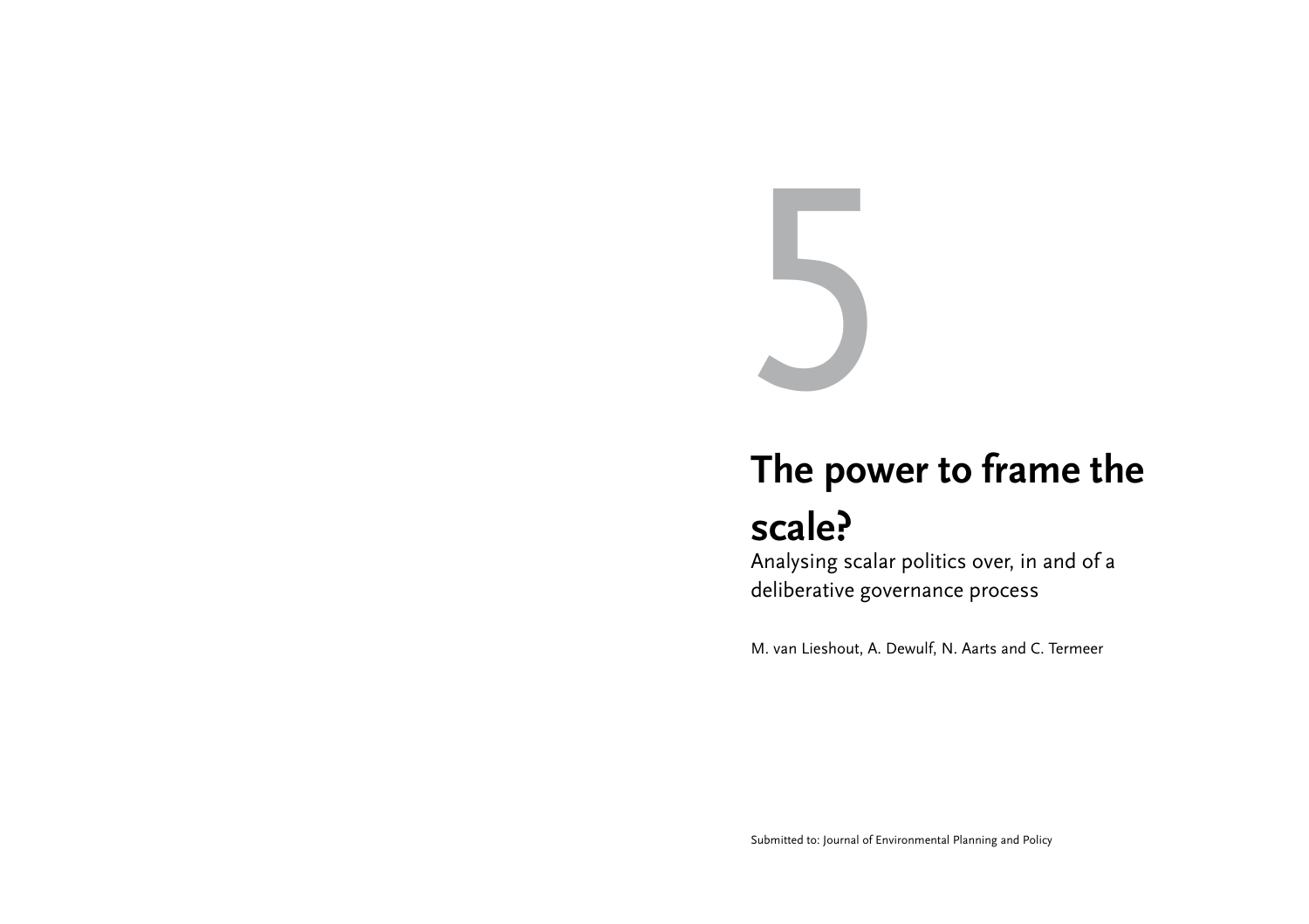### **Abstract**

aspects of a situation as relevant, problematic or urgent (Gray, 2003; 133 In this paper, we study the role of scalar politics in governance processes. More specifically, we analyse the interplay between scale framing and power dynamics in a deliberative governance process about the future of Dutch intensive agriculture. In response to fierce societal resistance, the then Dutch Minister of State for Agriculture decided to organise a societal dialogue about the scale and future of the animal husbandry sector in the Netherlands. We analyse this deliberative process on both the interactional (i.e. within the different policy episodes) and the governance process level. We distinguish between the power dynamics: in the interaction, of the interaction and over the interaction. We use discourse and conversation analysis to study the interplay between scale framing and the power dynamics at stake. At first sight, the 'power-over' in this process appeared very strong and dominated the 'power-in' and the 'power-of', but in the end the power-of appeared even stronger. Furthermore, we show that scale frames are powerful discursive devices in the different episodes (power-in), but the analysis of the process as a whole shows a different picture.

# **5.1 Introduction**

Although the construction and politics of scale are intensively debated in the field of political geography (see e.g. MacKinnon, 2011 for an overview), the construction, use and implications of scale framing for governance processes have not received much attention in public administration and policy sciences. Scale framing is a powerful mechanism in shaping the meaning of policy issues, with possibly far-reaching consequences for governance processes in terms of responsibilities and inclusion or exclusion of actors and ideas (Kurtz, 2003; Leitner, 2004). In this paper, we study scalar politics. More specifically, we analyse the interplay between scale framing and different power dynamics in a deliberative governance process about the future of Dutch intensive agriculture, and its influence on policy outcomes.

We define scales broadly as the agricultural/spatial, temporal or administrative dimensions used to describe a phenomenon, and levels are the different locations on a scale (adapted from Gibson et al., 2000; see also Table 5.1)<sup>13</sup>. Through the process of framing, actors highlight different Entman, 1995), and by doing so situate issues on different levels and scales (Dewulf & Bouwen, 2008; Van Lieshout et al., 2011). Actors that are able to frame the issue on a particular scale influence the governance process in terms of inclusion and exclusion of issues, actors, solutions and outcomes (Kurtz, 2003; Leitner, 1997, 2004; Van Lieshout, Dewulf, Aarts, & Termeer, 2012). But how do some actors ensure that their scale frames prevail, whereas other scale frames disappear? A variety of different frameworks and conceptualisations of power exist (e.g. Bachrach & Baratz, 1970; Clegg, 1989; Lukes, 1974, 2005). As we focus on what is happening in interaction, we conceptualise power as an interactional phenomenon that forms an integral element of human relations (Bachrach & Baratz, 1970; Elias, 1970). Power is then not conceptualised as a capability or characteristic of an individual, but rather as a dynamic, continuously established in interaction by the reactions of other actors (Elias, 1970; Thornborrow, 2002). As Fairclough (2001, p. 36) explains: 'power ... is never definitively held by any one person, or social grouping, because power can be won and exercised in struggles in which it also can be lost'. In this paper, we use the term *power dynamics* to grasp the relational and dynamic aspects of power.

<sup>13</sup> We are aware of the debates about the conceptualization of scale in human geography. For the purpose of this paper, we need a very concrete conceptualization of scale. Therefore, we use Gibson et al.'s (2000) definition, which we adapted to the scales found in an earlier analysis of the same case (see Maartje Van Lieshout, et al., 2011).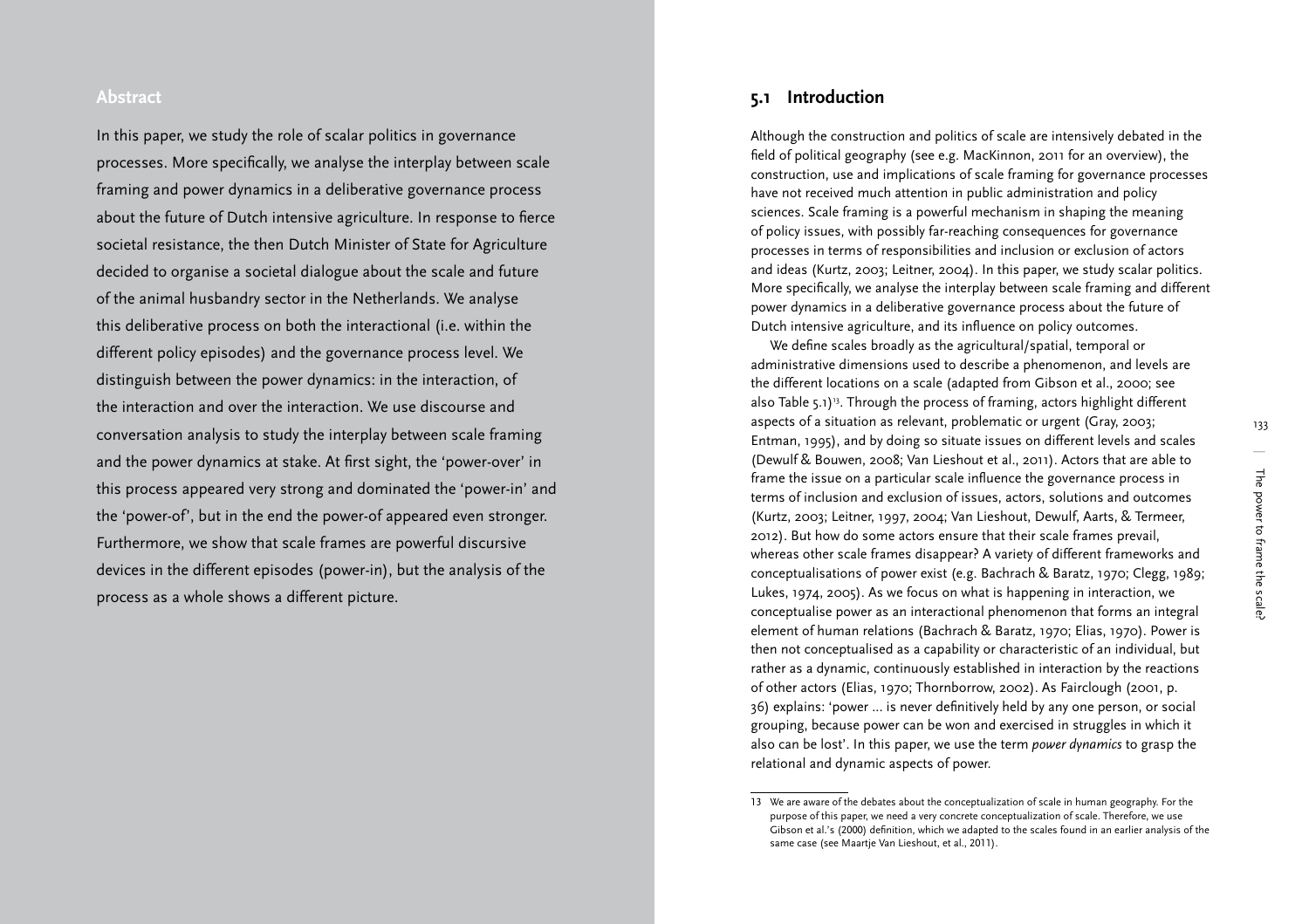We study the interplay between scale framing and power dynamics in the so-called societal dialogue on the future of intensive agriculture in the Netherlands. In response to fierce societal resistance and under pressure from the Economic Affairs, Agriculture and Innovation (EAI) Select Committee, the then Dutch Minister of State for Agriculture decided to organise a 'societal dialogue' about 'the scale and future of the animal husbandry sector' (Alders, 2011, p. 5) in the Netherlands.

 $_{\rm 134}$  emissions, environmental problems and, recently, the size of mega-stables in  $_{\rm 135}$  and the interaction between different actors results in one or more definitions of  $_{\rm 135}$ This discussion is implicitly and explicitly about scale, since the increasing number of large animal-housing units – so-called mega-stables – and their (possible) negative effects form the direct cause for the dialogue. On the one hand, the societal debate is about whether it is desirable to keep many animals close together in large housing units; on the other hand, it is about the consequences of situating such animal housing close to residential areas (which is often the case because of the high population density in the Netherlands). Dutch citizens worry about the occurrence of various animal diseases and the spread of these to humans, animal welfare, antibiotic use and the development of resistant bacteria, the risks of dust and other the landscape.

The dialogue took place in spring 2011 and consisted of orienting talks, a representative opinion study, citizen panels, a stakeholder dialogue and an internet discussion (www.dialoogmegastallen.nl, accessed 10 January 2012; Alders, 2011; Ministerie van Economische zaken Landbouw en Innovatie, 2011). The results of these discussions were collated in a report for the responsible Minister of State. In response, the latter wrote a letter to the Dutch Lower House in which he addressed the concrete policy measures that he would take as a result of the dialogue (Bleker, 2011) (see below).

In the next section, we develop a framework to analyse the interplay between scale framing and power dynamics in governance processes. At the end of this section, we fine-tune our research question. Subsequently, we discuss the methods used. Then we proceed to analyse the different episodes of the governance process in relation to the societal dialogue regarding Dutch intensive agriculture. Finally we conclude with a reflection on the different mechanisms of power and scale framing in this deliberative governance process.

# **5.2 Framework to Analyse the Interplay between Scale Framing and Power Dynamics in Governance Processes**

#### **Policymaking in Deliberative Governance Processes**

Following Stone (2012), we do not see policymaking as a rational process. Policies 'are not simply external, generalised or constraining forces, nor are they confined to texts. Rather, they are productive, performative and continually contested' (Shore & Wright, 2011, p. 1). In this paper, we take a processual approach to policymaking (see also Shore & Wright, 2011). The assumption behind process thinking is that social reality is not a steady state, but rather a dynamic process (Pettigrew, 1997). Pettigrew (1997, p. 338) defines a process as 'a sequence of individual and collective events, actions, and activities unfolding over time in context'.

Central in a processual approach is thus the sequence of events, in the case of policymaking also referred to as policymaking episodes (Barzelay & Gallego, 2006), or decision-making rounds (Teisman, 2000). In this paper, we use the term *episode*. As Teisman (2000) explains, in different episodes the interaction between different actors results in one or more definitions of problems and solutions. An episode begins and ends with the adoption of a certain combination of a problem definition and a (virtual) solution by one or more actors (Teisman, 2000).

In addition to the different episodes, the role of *context* is crucial to understand the process (Pettigrew, 1997). As Pettigrew (1997, pp. 338-339) explains: 'Actions drive processes but processes cannot be explained just by reference to individual or collective agency. Actions are embedded in contexts which limit their information, insight and influence. But the dual quality of agents and contexts must always be recognised'. Contexts are both shaping and shaped. Actors are producers and products (Giddens, 1979). This swapping between agents and contexts is cumulative and occurs over time (Pettigrew, 1997).

Thus, in our view, policymaking is an on-going, dynamic, interactional, adaptive process, consisting of a sequence of episodes unfolding over time in context. The governance process that we are studying consists of several episodes and is part of a larger on-going process (see Figure 5.1).

We study part of the policy process about the future of intensive agriculture in the Netherlands as an example of a deliberative governance process. The central idea behind deliberative governance is that 'policy making requires spaces where different institutions, agencies, groups, activists and individual citizens can come together to deliberate on pressing social issues' (Hendriks, 2009, p. 173).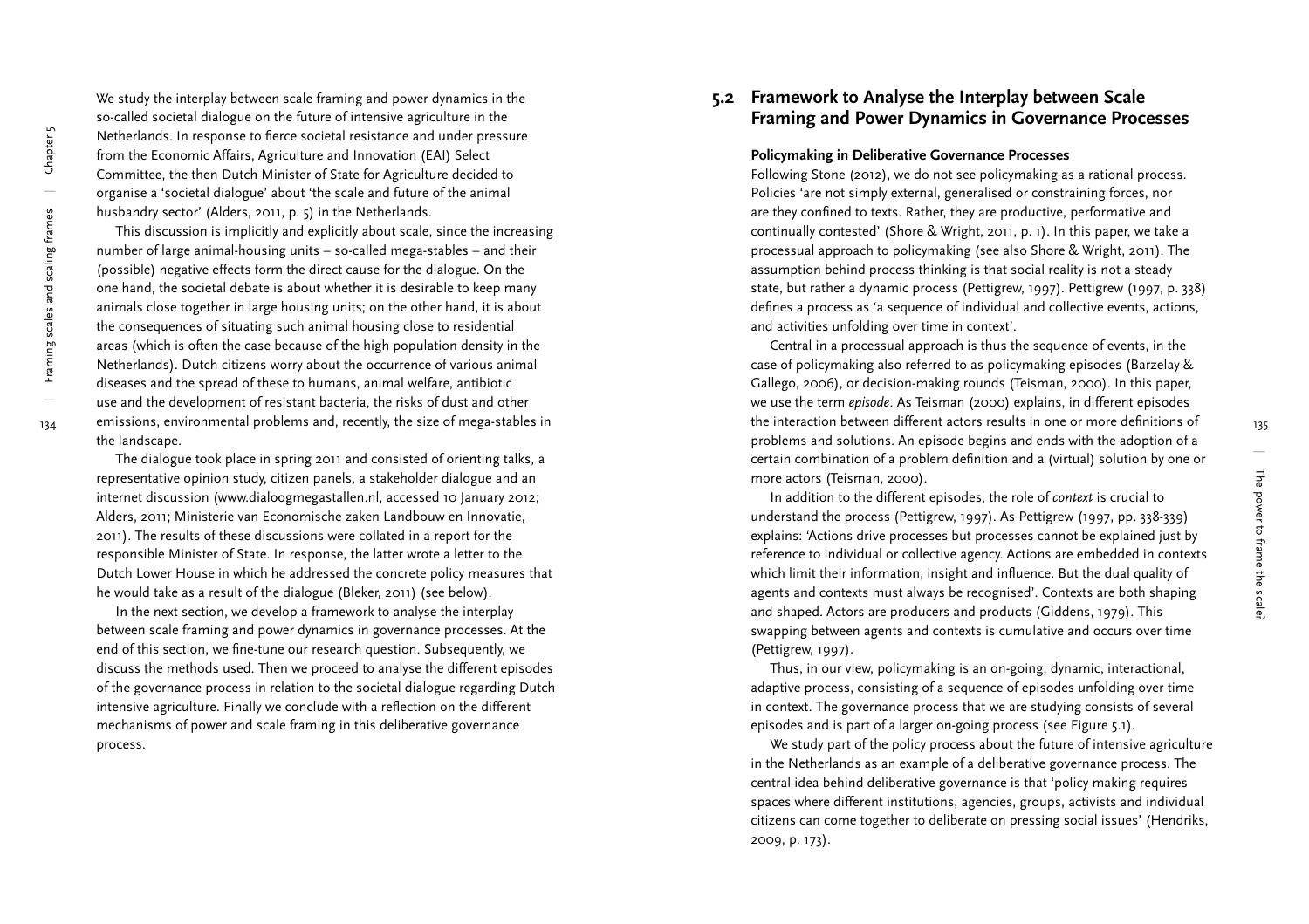#### Figure 5.1 | Deliberative governance process as part of a larger policy process



#### **Scale Framing**

136 131 situation as relevant, problematic or urgent (Gray, 2003; Entman, 1995), the contract of the contract of the contract or urgent (Gray, 2003; Entman, 1995), the contract of the contract of the contract of the contra In governance processes, actors in interaction strategically deploy scale frames with the purpose of effecting change (Delaney & Leitner, 1997). Through the process of framing, actors highlight different aspects of a and by doing so situate issues on different levels and scales (Dewulf & Bouwen, 2008; Scholten, 2012; Van Lieshout et al., 2011). In this way, scale frames can lead to intended or unintended inclusion and exclusion of actors, ideas and possible solutions in policy processes (Kurtz, 2003). Previous research has shown that actors in (governance) interactions continuously use different scale frames to accomplish various goals (Van Lieshout et al., 2011; Van Lieshout, et al., 2012). These activities, known as the politics of scale (cf. Delaney & Leitner, 1997; Jonas, 1994), or scalar politics (MacKinnon, 2011), are fiercely disputed, as actors endeavour to restructure power and responsibilities (Kurtz, 2003; Leitner, 2004). In order to study scalar politics in governance processes, we conceptualise this as the interplay between scale frames, as just explained, and power dynamics, to which we now turn.

#### **Power Dynamics**

In order to analyse the power dynamics on both the interactional level (within the different episodes) and the process level, we draw on Torfing, Peters, Pierre, and Sørensen (2012, p. 49). They suggest analysing not only '*power-in'* interactive governance but also '*power-of'* interactive governance and '*powerover'* interactive governance. For our purposes, we adapt these perspectives on power in interactional terms in a way that allows us to capture power dynamics in and between policy episodes. In Figure 5.2, we schematically present the three different perspectives.



Figure 5.2 | The interplay between power dynamics and scale frames in (delib erative) governance processes

governance process. This perspective helps us to analyse how the design of the process (i.e. the context of the episodes) influences the interactions and the outcomes, and which scale frames are taken to the next episode (see also Arminen, 2005; Fairclough, 2001; Thornborrow, 2002); and conversely we analyse how the constructed scale frames influence the design of the process in terms of inclusion and exclusion of actors and ideas. Governments/ organisers have the power to open up and close down governance processes (Torfing et al., 2012). This power of the organiser over the process follows from its authority, i.e. its socially acknowledged right to judge, decide, take action and so forth (Hardy & Phillips, 1998; Purdy, 2012), and its formal and acknowledged role as organising actor (Fairclough, 2001; Thornborrow, 2002). The organiser has the power to include various actors and ideas (including particular scale frames) and exclude others (Huxham & Vangen, 2005; Purdy, 2012; Torfing, et al., 2012). Furthermore, the organiser can set the agenda, steer towards particular outcomes (including the reframing of certain scale frames), control the information provided, and decide on note taking, conclusions and documentation (Huxham & Vangen, 2005; Purdy, 2012).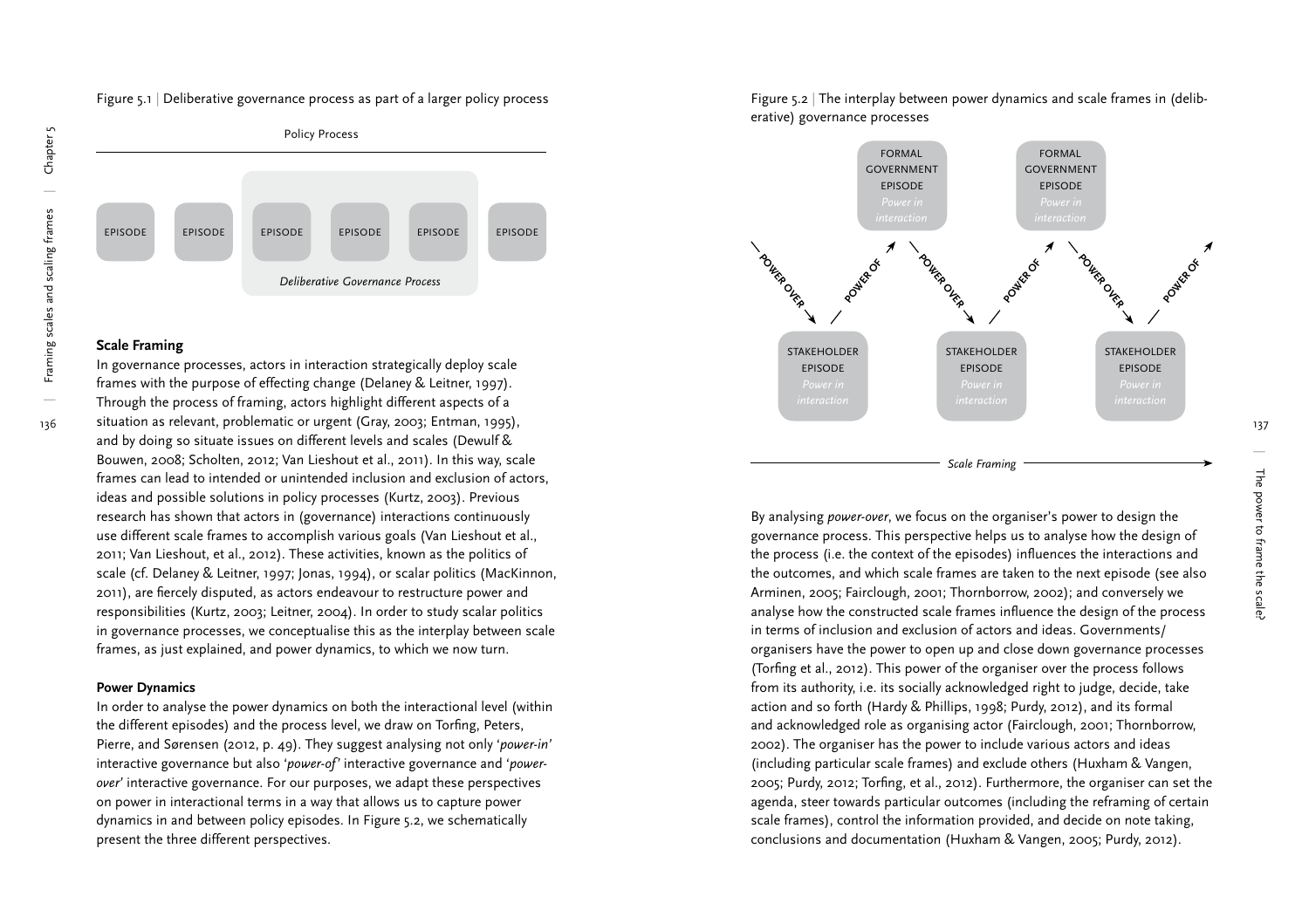

Figure 5.3 | Framework for assessing the interplay between power dynamics and scale frames in deliberative governance processes

138 By analysing *power-in*, we focus on the power dynamics within the different 139 governance episodes, i.e. in conversations between the different actors. The power-in deliberative governance episodes can be influenced by the specific characteristics and/or competences of the actors. For example, their expertise and status (Purdy, 2012), their role (Fairclough, 2001; Thornborrow, 2002), their ability to participate and their discursive capacities (Huxham & Vangen, 2005; Purdy, 2012; Torfing, et al., 2012) can provide actors with power in interaction. For our purpose, we focus on the interplay of power-in dynamics and the process of (scale) framing in interaction. Dewulf and Bouwen (2012) have identified interactional framing strategies that actors use to deal with frame differences, for example frame incorporation and frame polarisation (Dewulf & Bouwen, 2012, p. 179). With regard to scale frames, Van Lieshout et al. (2012) have identified four specific strategies: projections into the future, downscaling, upscaling and scale coupling.

By analysing *power-of*, we focus on participants' power to influence the process. As Torfing et al. (2012) explain, power-of studies focus on the way interaction in deliberative governance settings influences the formulation and implementation of policy. This perspective provides insights into how deliberative the process was in terms of taking the participants' viewpoints to the next episodes. In analysing power-of, we reflect on how participants' scale framing influences deliberation and how deliberation influences the scale frames taken to the next episode. Power-of dynamics become evident when, for example, participants are able to influence the continuation of the process,

and control or verify the (intermediate) outcomes. A concrete example of power-of is the use of *exit power*. We assess power-of by analysing the extent to which the scale frames of the participants in an episode can be recognised in the conclusions and subsequent episodes, and the extent to which the participants have the opportunity and are able to reframe their own and others' scale frames. Reframing can be considered a power-of dynamic when participants are able to successfully challenge the issue frame determined by the organisers.

Following from the above, we can fine-tune our research question: What is the interplay between the scale framing and the power dynamics at different stages in the governance process about the future of Dutch intensive agriculture? We can specify three sub-questions: What are the implications of the process design for prevailing scale frames and vice versa (power-over)? What is the role of (scale) framing strategies on prevailing scale frames in the different episodes (power-in)? Are actors able to re-scale-frame the issue, and are these reframed scale frames taken into account in the subsequent episodes (power-of)?

# **5.3 Methods**

#### **Data**

We analysed the formal episodes in the governance process of the societal dialogue (see Figure 5.2), starting with the debate in which the Minister of State promised to organise the dialogue. We further analysed the societal dialogue itself (citizen panels, stakeholder dialogue) and the concluding report. In addition, we analysed the letters of the responsible Minister of State as outcomes of the related episodes. The policy process is still continuing, but this selection of episodes forms a logical whole for the purpose of this paper. Citizens were recruited in five regionally organised citizen panels and a youth panel. The panels consisted of six to eight people and an independent external supervisor/coach. The panels were asked to answer three questions: How should the Dutch animal husbandry sector look in the future? What does that mean for: 1) the entrepreneurs in the sector and the Dutch economy, 2) the welfare and health of the animals, 3) human health, 4) the environment and 5) the landscape? And which government policy is required?

An internet dialogue was also part of the governance process. We took this episode into account in our analysis; however, since the results were comparable to the panels, and for space reasons, we decided not to include these results here.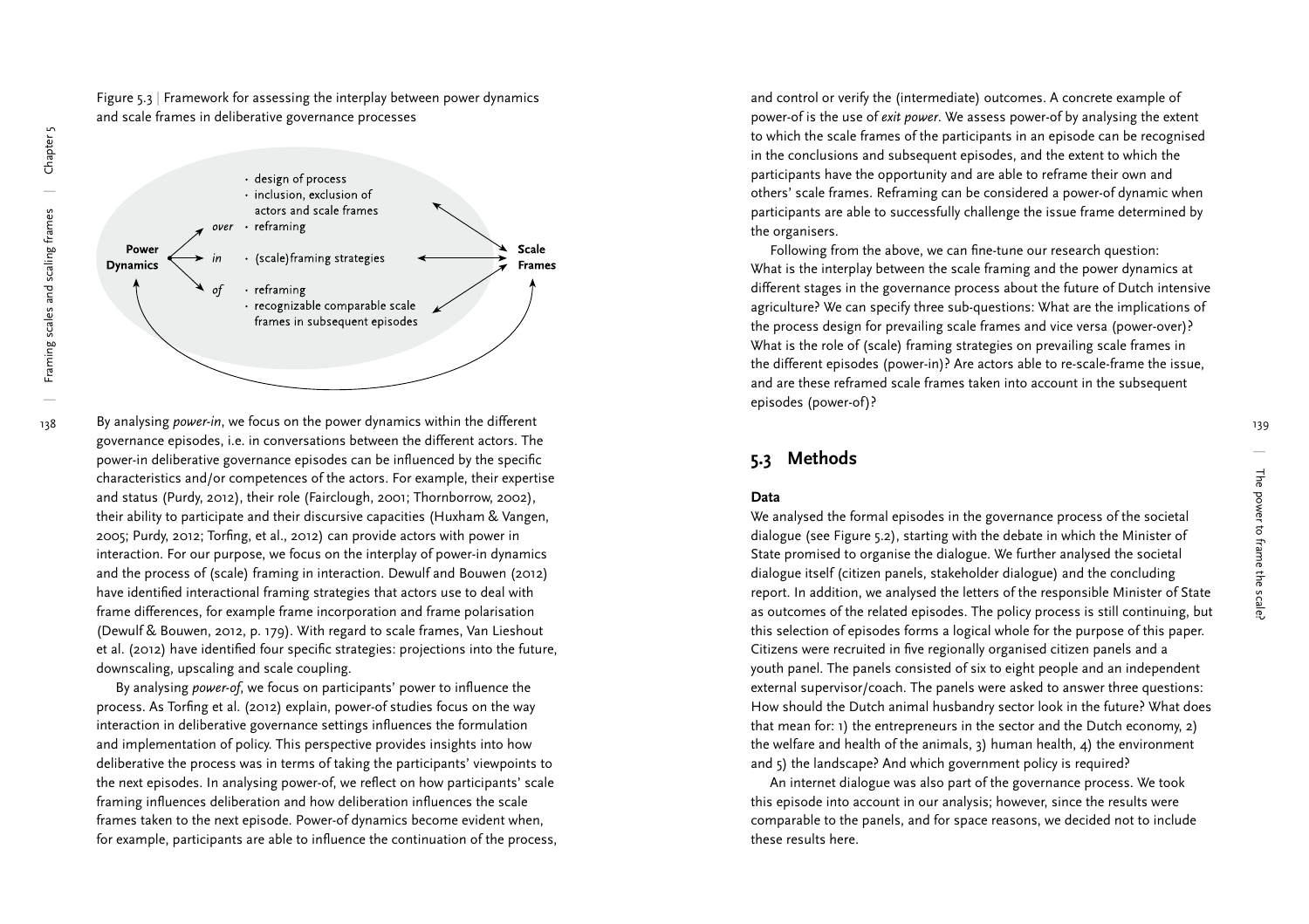The stakeholder dialogue consisted of a two-day meeting chaired by Hans Alders (a former politician who has chaired various advisory committees for the Dutch parliament) with representatives of the primary sector, the chain, societal organisations, governments, science and knowledge.

The letters and report are publicly available. As part of the societal dialogue, six citizen panels were recruited. The first author attended the sessions of one of the six citizen panels and recorded the discussions: the panel for the Noord-Brabant Limburg region 14. The recordings of the last session of this citizen panel were typed out verbatim. The data from the stakeholder dialogue consist of extensive notes and recordings of the discussions. The parts of the discussions involving scale framing were typed out verbatim.

#### **Analysis**

In our first analytical step, we reconstructed the policy process around the societal dialogue by creating a timeline of important episodes and the accompanying policy documents/transcripts (Figure 5.4).

Figure 5.4 | Timeline of analysed episodes in the societal dialogue on the future of intensive agriculture in the Netherlands



In the following step, we analysed the power-over, power-of and power-in the different episodes. We used scale frame analysis (Van Lieshout, et al., 2011; Van Lieshout, et al., 2012) to identify fragments in the transcripts in which scale framing activities occurred. Our analysis is based on the interactive approach to framing (Dewulf, et al., 2009). We focused on how people

negotiate the proper scale frame by the way they use language (Dewulf, et al., 2004). In this approach, each move in the discussion reveals whether the other party's framing is accepted or rejected as discussants respectively maintain or alter their own framing in their direct response (Drake & Donohue, 1996) or next event in the on-going interaction.

We repeatedly read and compared the texts to understand what was happening in and between the different episodes. The content of the transcripts was coded, commented on and interpreted using software for qualitative data analysis (Atlas-ti). To systematically analyse the transcripts, we used a conceptual division (based on an earlier study, see Maartje Van Lieshout, et al., 2011) of agricultural, administrative and time scales (see Table 5.1). The result of this step was a selection of parts of the transcripts in which scale framing activities occurred.

140 141 & Bouwen, 2012; Maartje Van Lieshout, et al., 2012). In the third step, using discourse and conversation analysis methods (Edwards, 1997; Phillips & Hardy, 2002; Wood & Kroger, 2000), we examined more closely these selected fragments. In this step, we analysed the framing strategies that actors used to have their scale framing prevail (see e.g. Dewulf

# **5.4 Results**

In this section, we analyse the selected episodes (see Figure 5.4).

**General Deliberation of the EAI Select Committee 11 November, 2010** The topic for deliberation in the Select Committee meeting of 11 November 2010 was sustainable animal husbandry. The setting was a formal, chaired sitting, divided into two predetermined timeslots, with allotted speaking time and interruptions for the spokespersons of the political parties, followed by the reaction and replies of the Minister of State.

A division can be observed between two groups of political parties during the meeting. The first group framed their questions in terms of societal acceptance of the current developments in the animal husbandry sector, i.e. the development of more and more mega-stables and the various possible consequences thereof. The other parties framed their questions in terms of a level playing field versus stricter national rules in addition to international (EU) regulations. These different (scale) framings of the issue resulted from the powerful ability of spokespersons to lead the debate towards megastables and national rules, because the setting allowed them to ask the relevant questions (power-in). As Sacks (1995, p. 55 in Thornborrow, 2002,

<sup>14</sup> Since all working visits were organized for the same day, the first author was able to attend only one panel. As we wanted to make a detailed analysis of the whole process, we decided to focus on this panel.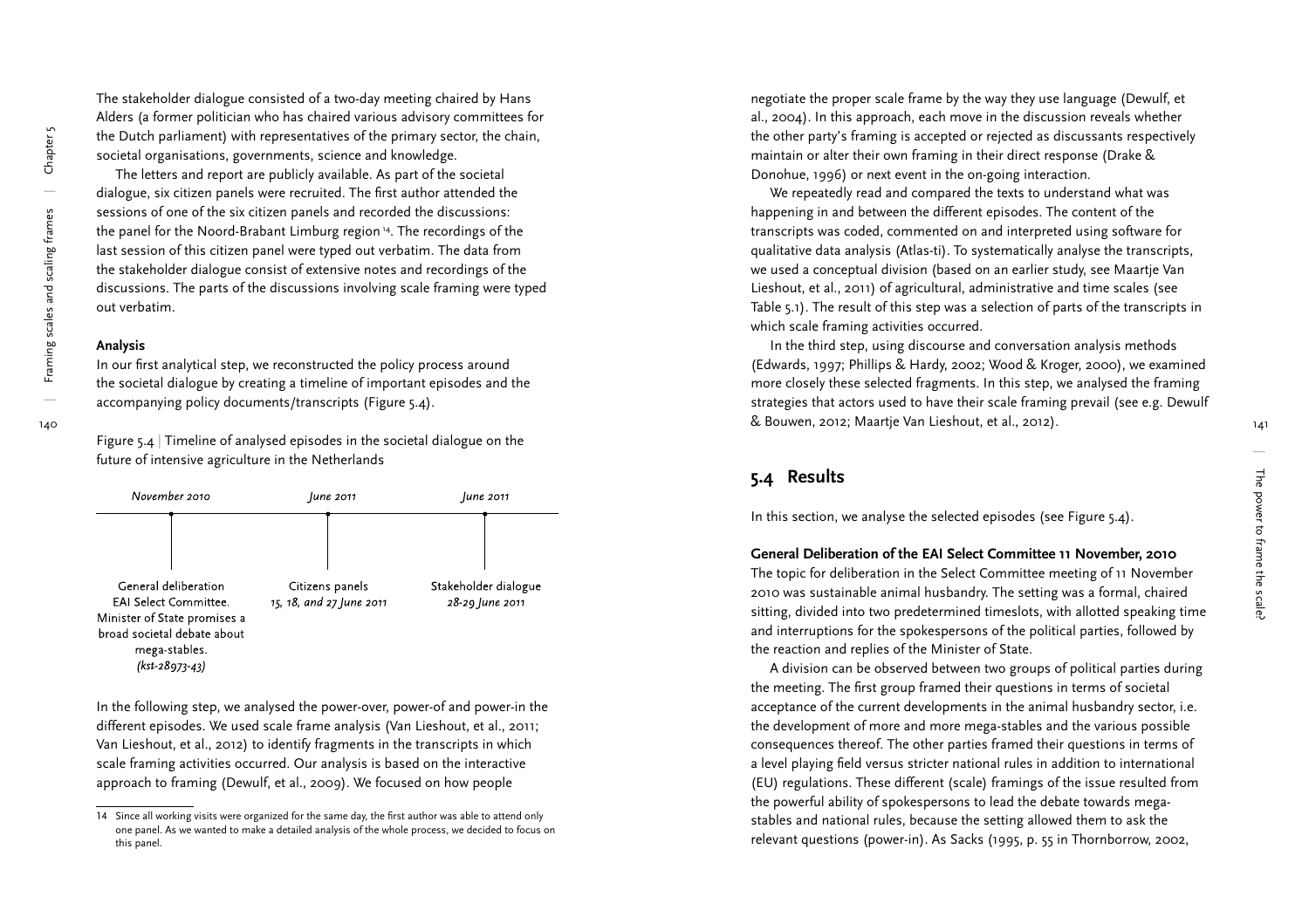| Table 5.1   Indicators for the selection of scale framing fragments |  |  |  |  |
|---------------------------------------------------------------------|--|--|--|--|
|                                                                     |  |  |  |  |

| Chapter <sub>5</sub>              | Scale               | Levels                                              | Examples of scale frames (from earlier studies)                                                                                                                                                                                                                                                                                                                                                                                                                                                              | In the following, we focus on the mega-stable frames, since these lead to                                                                                                                                                                                                                                                                                                                                                                                                                                                                                                                                                                                                                                                                       |
|-----------------------------------|---------------------|-----------------------------------------------------|--------------------------------------------------------------------------------------------------------------------------------------------------------------------------------------------------------------------------------------------------------------------------------------------------------------------------------------------------------------------------------------------------------------------------------------------------------------------------------------------------------------|-------------------------------------------------------------------------------------------------------------------------------------------------------------------------------------------------------------------------------------------------------------------------------------------------------------------------------------------------------------------------------------------------------------------------------------------------------------------------------------------------------------------------------------------------------------------------------------------------------------------------------------------------------------------------------------------------------------------------------------------------|
|                                   | Agricultural        | Crop<br>Field<br>Farm<br>National food              | • Talking about the NMC [new mixed company], that's<br>disastrous for small family farms.<br>• It's questionable whether so much pork is desirable,<br>since in principle there's an overproduction in the                                                                                                                                                                                                                                                                                                   | the promise of the Minister of State to organise the societal dialogue. The<br>spokespersons of the first group of parties frame the developments in the<br>animal husbandry sector as:                                                                                                                                                                                                                                                                                                                                                                                                                                                                                                                                                         |
| Framing scales and scaling frames |                     | system<br>Global food<br>system                     | world and for sure the Netherlands, since 80 to 90%<br>of the pork is exported [] we state that more atten-<br>tion should be paid to regional production [Western<br>Europe].<br>• If you watch what happens in South America, where<br>gigantic soy plantations are established and a large<br>part of it is transported to feed the pigs here []                                                                                                                                                          | perfecting of the animal husbandry industry towards mega-stables, an<br>increase in the concentration of animals, whereby [] Dutch family<br>farms are wiped out on the world market. (Party for the Animals) <sup>15</sup><br>The starting point for the policy is and seems to continue to be: the                                                                                                                                                                                                                                                                                                                                                                                                                                            |
| 142                               | Administra-<br>tive | Municipal<br>Provincial<br>National<br>EU<br>Global | • Looking at the decision making, we're not only talking<br>about the municipality, but [] on central, provincial,<br>and municipal level the administrators are all Chris-<br>tian Democrats who already in 2003 have declared<br>they'll do anything to develop the NMC. The minister<br>was even willing to adapt the law.                                                                                                                                                                                | Netherlands with their agriculture have to compete on the world<br>market. The large question for the Green Party is whether societal<br>acceptance and support of citizens can go along with a one-sided<br>focus on the competitive position of the Dutch agricultural sector.<br>(Green Party)<br>143                                                                                                                                                                                                                                                                                                                                                                                                                                        |
|                                   |                     |                                                     | • We-ell then I first should have gone to see the provin-<br>cial aldermen, then the Minister of Agriculture and<br>then the Minister of Housing, Spatial Planning and<br>Environment, and that was again open for debate in<br>the Council of State.<br>• Look and then again you run into the procedures.<br>Look and we also got the pressure of the Province,<br>yes those agricultural development areas really have<br>to get off to a good start. And then it seems a discus-<br>sion, but it wasn't. | If power-in is looked at from a (scale)-framing perspective, these quotes<br>The power to frame<br>point at competition on the world market; this is an example of upscaling<br>to the global level, which would ruin local family farms and exclude small<br>Dutch farmers. This way of framing can also be seen as an example of frame<br>polarisation (polarising the difference by reaffirming one's own framing or an<br>upgraded version of one's own framing (Dewulf & Bouwen, 2012).<br>These and comparable frames in the debate finally resulted in a<br>the scale.<br>prioritisation of the mega-stable issue on the agenda of the Minister of State.<br>This shows that the members of the Select Committee have power-of this part |
|                                   | Time                | Past<br>Present<br>Future                           | • An alternative is that the Netherlands decides inten-<br>sive breeding can't take place here any longer.<br>• Yes then it will take another 10 years, right.<br>• So currently this is the case, but in 10 years' time I                                                                                                                                                                                                                                                                                   | of the process, since they are able to place their scale frame of the undesired,<br>socially unacceptable mega-stables on the agenda. Their scale framing is taken<br>into account and leads to the promise to organise a 'broad discussion on the<br>tonic'                                                                                                                                                                                                                                                                                                                                                                                                                                                                                    |

think this is a more logical location.

pp. 60-61) explains: 'as long as one is in the position of doing the questions, then in part one has control of the conversation'.

The Minister of State, in his response, frames the issue literally as:

*The issue concerns the factory-like way of keeping large numbers of animals on one farm or location. We have to acknowledge a discussion about this topic exists here and there in society.*

<sup>15</sup> We translated the quotes as literally as possible. Changes made by the authors for anonymity or clarifying reasons are between square brackets: […]. [ is the symbol used for people talking simultaneously.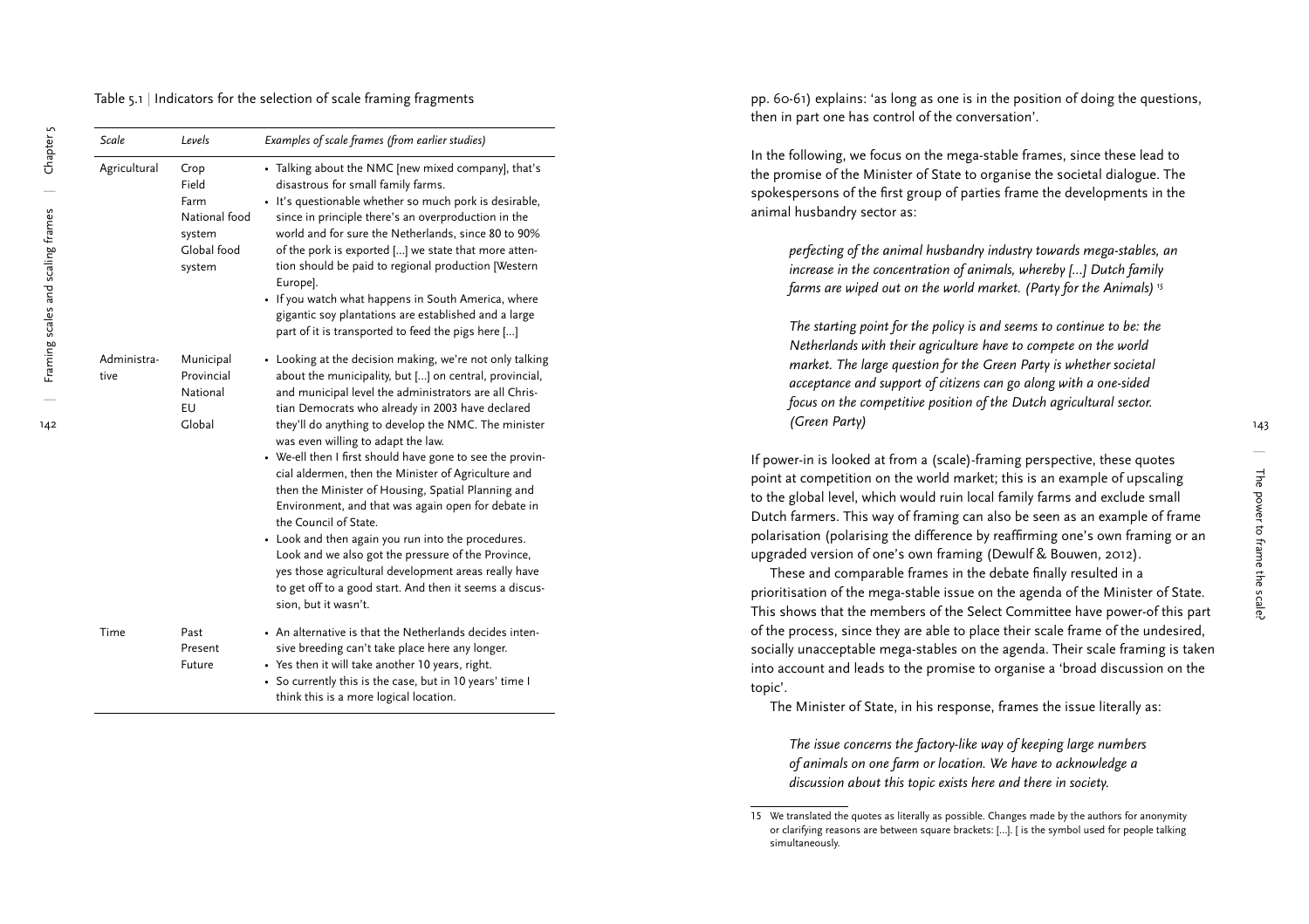$\overline{\phantom{0}}$ 

The Minister of State frames the issue in a factual, distanced way as an issue 'here and there in society'. By doing so, he downscales the issue, making it smaller, and downplays the fact that a fierce debate is going on in both the media and daily conversations (power-in).

Continuing, the Minister of State addresses the spokespersons' frames:

*Looking at the issue rationally, it is possible to keep animals correctly on a very large scale within all the existing rules for the environment. Some even say: in those large entities, with even more modern technology, is even better for controlling emissions and the environment. In the second place, animal health, in the same massive animal husbandry, can be established and protected in a correct, respectable and sometimes in a highly veterinary way.*

 $_{144}$  argumentation (Dewulf & Bouwen, 2012). He uses the same arguments as  $_{145}$  and this way, he legitimises the discussion and the opposition: although we  $_{145}$ What the Minister of State does in this response in terms of scale framing is incorporate almost all elements of the spokespersons' frames in his own argumentation (Dewulf & Bouwen, 2012). He uses the same arguments as the spokespersons, but phrases these in a neutral, distanced way, leaving the adjectives out. In addition, he refutes these by reframing them in 'rational' and positive terms.

Furthermore, he upscales the issue by using very positive frames about the value of the Dutch agricultural sector on a global scale level with regard to competition, food production and biodiversity. For example:

*Let us take pride in our agricultural and animal husbandry sectors that are developing in an incredible way. [...] These are sectors which can compete on the world market. I think that's a value in itself. You shouldn't be ashamed you have a sector in the Netherlands which can amply compete on the world market. Quite the contrary, you should be proud of that!*

In addition, the spokespersons should look across the borders:

*If we just look across the borders, then I think that the Dutch contribution to the prevention of unnecessary damage to biodiversity because of food production in the world could well be much larger than our local contribution.*

Framing the issue this way implies that the spokespersons should look at the larger scales and not focus too much on the 'millimetre around our own company'. So, in his statements about both 'taking pride' and 'looking across our borders,' the Minister upscales the issue to the global level to account for the contested large-scale animal husbandry on the national and lower levels. However, several times he also repeats his scale frame of the issue as societally unaccepted mega-stables in the Netherlands.

*You can think of all rational reasons on the basis of which you say that large-scale, massive animal husbandry at one location complies with all criteria; but nonetheless in society the question exists as to whether large-scale, massive animal husbandry can continue unbridled, and whether we want that. You can say everything can be reasoned rationally, but that's not enough, because every activity in our country ought to count on a basic public support. Thus, I believe we shouldn't avoid a broad discussion about this.*

disagree, I have to take the other ('not rational') viewpoints into account – nevertheless emphasising that, rationally reasoned, the problem does not exist.

To conclude, in this deliberation, the different spokespersons emphasise mainly the negative effects in a global scale frame, whereas the Minister of State looks at the global level and the long term, to frame the positive effects of the developments in the sector. However, in the end, the Ministers of State does decide to organise a broad societal debate to discuss the current national worries (a national scale frame). Thus, the spokespersons have power-of: their input is taken to the following episodes, since the Minister concludes that 'everything can be reasoned rationally', but nevertheless allows a broad discussion for the sake of public support.

The outcomes of this episode were presented in a letter from the Minister of State to the Lower House of 11 February, 2011. In this letter, the Minister explains how he will organise the dialogue about mega-stables. He starts his letter by repeating his factual, distanced framing:

*The large-scale keeping of animals is possible, with due regard for all existing rules for the environment, animal welfare and animal health. Still, in society the question exists as to whether the expansion of the number of large-scale farms can continue this way. For me, the essence is that the animal husbandry sector needs and maintains a societal legitimation to produce.*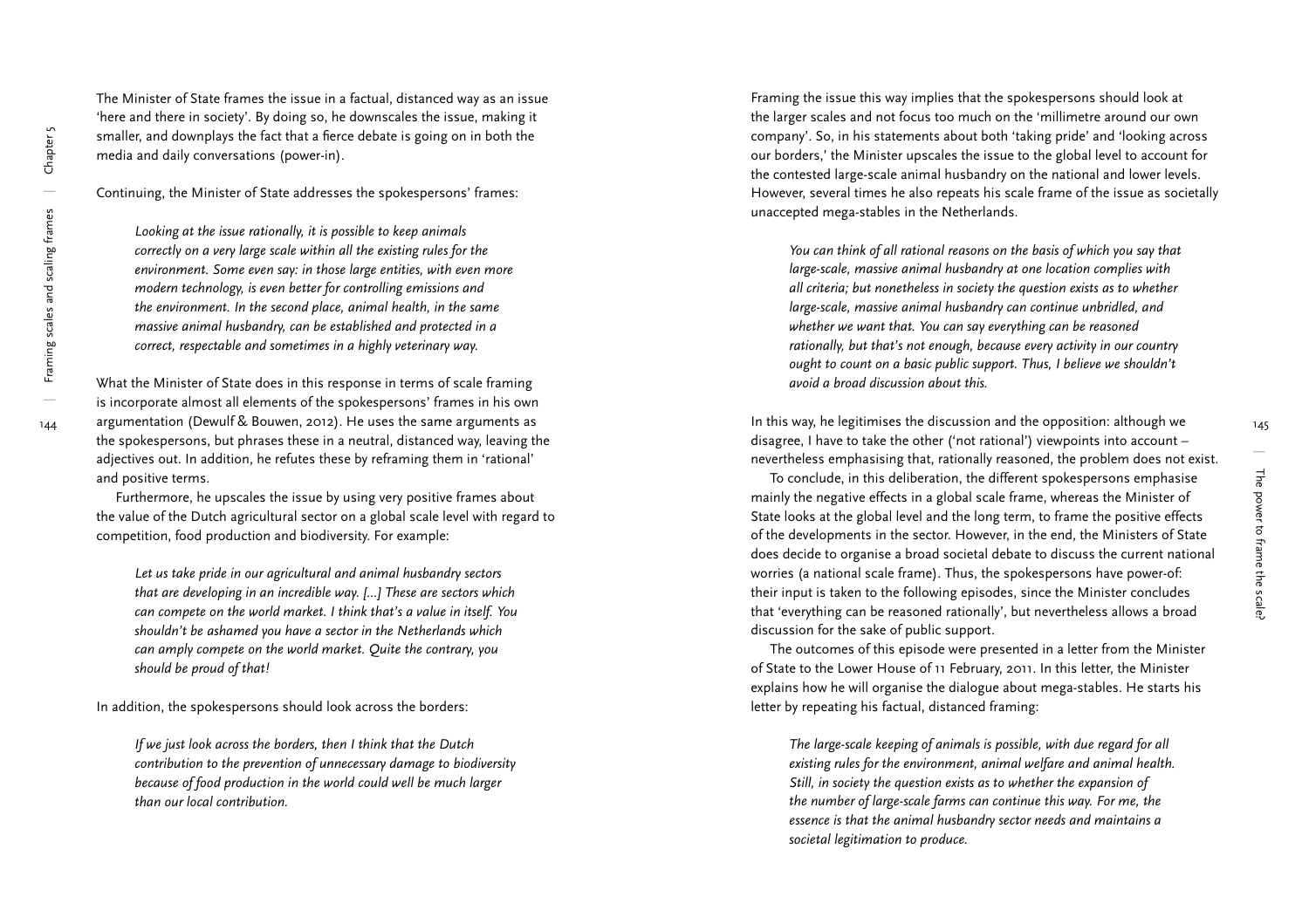The scale framing of the issue as a societal question, i.e. of relevance for whole of Dutch society, an administrative scale frame on the national level, implicates that Dutch society should somehow be included in the process. The Minister of State intends to do this by organising the dialogue in different ways: through exploratory talks with representatives of provinces, the animal husbandry sector and societal organisations; through conversations with small groups of citizens and entrepreneurs; through a representative study; and through an open internet discussion. The Minister of State explains:

*I like the concepts we use to be clear. In that way, I hope to contribute to a constructive conversation about what the 'human measure' of scale increase in the livestock sector can be. I dedicate myself to good information provision to all participants in the dialogue.*

 $_{146}$  Framing the topic of the dialogue this way implicates the possibility of  $_{147}$ Thus, the dialogue should be about the 'human measure' of scale increase, thus not about the 'animal measure', 'scale decrease' or 'scale maintenance'. developments in the agricultural sector other than scale increase being excluded (power-over).

The analysis of this letter shows the Minister of State uses several framing strategies to avoid giving the impression that there may be a problem with the intensive livestock sector, but at the same time to acknowledge the discussion in society. As a result, the Minister of State is able to respond to the debate in society without blaming anyone or taking responsibility to limit the development of mega-stables or livestock.

This analysis shows that the spokespersons have power-of since the Minister will organise the societal dialogue. However, with regard to prevailing scale frames, the spokespersons' scale frames neither return nor are addressed. The Minister reframes the issue as 'the needed societal legitimation' and the topic of the dialogue as 'the human measure of scale increase', thus not as mega-stables only.

#### **Citizen Panel Noord-Brabant Limburg, June 2011**

The different citizen panels first attended a general information meeting in which they learned about the different perspectives of various stakeholders. Subsequently, the panel Noord-Brabant Limburg visited a very large pig  $farm^{16}$  and a poultry farm<sup>17</sup> and discussed the issues with local and regional

governors. These farms and governors were selected/invited by the organising team. The third meeting was organised to discuss the outcomes. This meeting was facilitated by the external panel supervisor, who also attended the other meetings. He followed three questions and four future scenarios as provided by the Ministry. From the three-hour discussion, the supervisor distilled a 10-page report. In the account, the supervisor wrote on the outcomes of this panel; almost all issues, arguments and dilemmas as raised during the discussion were reported. This account was included in the concluding report, *From mega to better*, as an appendix. The organising team further reduced the outcomes of this panel to less than a page in the main text of the report. Consequently, the details have largely disappeared.

Regarding power-over, the procedure shows a powerful role for the organising team and the supervisor in selecting the information, the farms to be visited, agenda setting, structuring the discussion, as well as concluding and selecting the reported results. At the same time, it shows limited powerof the participants in influencing the process in terms of the outcomes (scale frames) taken to the next episode, since the organiser and supervisor had such a large role in concluding and reporting, and thus in selecting.

The main issues discussed by the panellists were: the scenarios as provided by the organisation, whether animals should be seen as products, what would happen if scale increase was limited in the Netherlands, the risks of large stables, mega-stable versus mega-company<sup>18</sup>, and the role of government. In the discussion, the common arguments pro and against large stables were presented; for example, the unknown risks regarding both human and animal health, animal wellbeing, the economic perspectives and so forth (see also above, and Alders, 2011; Van Lieshout, et al., 2011; Van Lieshout, Dewulf, Aarts, & Termeer, 2013a).

In relation to scale frames, mainly different agricultural scale frames were put forward, emphasising different levels, to make an argument. Throughout the discussion, it was persistently argued that 'because of the free European market, a focus on the domestic market will not succeed'. In the example below, the opponents (e.g. A) of mega-stables presented their arguments on the local or regional level, whereas proponents (e.g. B, C) discussed the issue on a European or global level (comparable with the scale framing strategies of the Minister of State):

*A: It'll be clear that the latter [the scenario of small-scale farms serving regional niche markets] has my preference [...] just let go* 

<sup>16</sup> In 2009: 4,500 sows and 20,000 pigs/hogs.

<sup>17</sup> In 2011 approximately: 120,000 chicks.

<sup>18</sup> Mega-stables consist of one very large building; mega-companies consist of several smaller animal housing units not necessarily at the same location.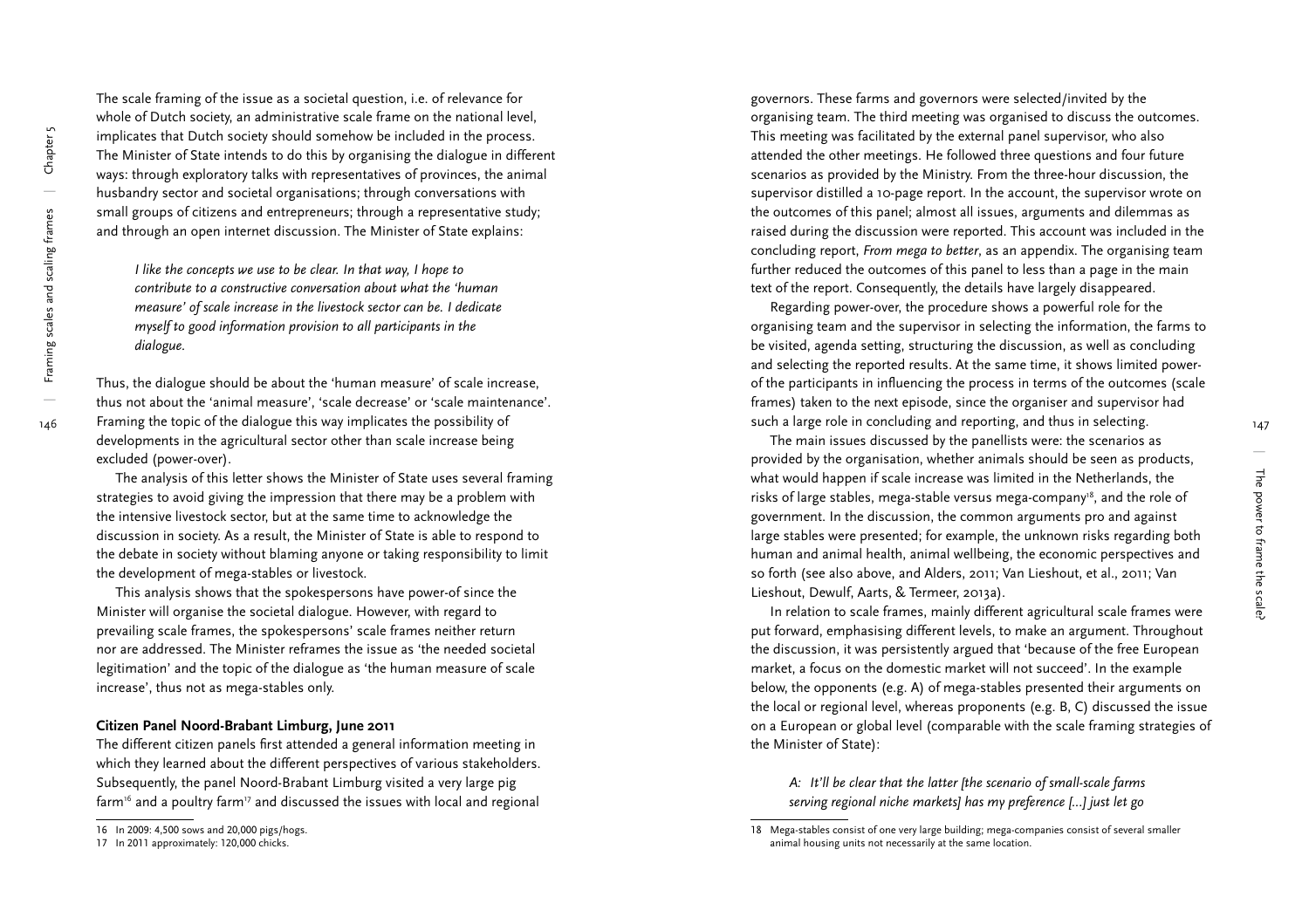*of the European market, just make sure you provide the internal market well, with an excellent quality product and you aren't purely aimed at production.*

*B: Well and if that then means Albert Heijn [a large Dutch supermarket] buys its meat in Germany or wherever, but anyhow not in the Netherlands, since that's cheaper [then you're also on the wrong track again he*

*A: [well then, that's what I'm saying, yes of course it has economic consequences.* 

*C: […] Without subsidies and the like, that market can't survive. Since you retain a free European market thus people will just buy their meat abroad.* 

*B: Because I don't believe in the Netherlands on its own, thus I find European, it could even be world, but let's keep it European.*

Opponent A also referred to soy production in Brazil (global level), but although this is a common argument in the wider mega-stable debate, this scale frame is not powerful in this panel, since it is not picked up in the discussion.

Another difference between opponents and proponents involves a time scale frame: focusing on the present, maintaining what we have (opponents, D), versus emphasising where we will go in the future (proponents, E):

*D: But I do think, then we return to that which is achieved, we actually should [maintain] what we have now, those amounts etc., those I would really like to maintain. [...] I think we have enough. The stables are big enough.*

*E: [...] I have seen now that the pig farmer actually is working quite sensibly and also actually does want [to work sensibly] and I now simply see it as a business, just like any other business. And the Netherlands competes in all sectors, and the small businesses have to disappear since they can no longer meet the requirements which we as citizens and government demand. And I think that the animal husbandry sector isn't any different. We have started that trend and I think we just have to continue.* 

The participants also discussed mega-stables and mega-companies (farm level) and concluded that this difference is important with regard to the health risks both for humans and for animals, the look and how it fits the landscape. According to both proponents and opponents, although the latter remained a bit sceptical, the development of mega-companies rather than mega-stables offers prospects for developments in the agricultural sector.

The panellists mainly framed national government as the responsible actor (administrative scale frame). In general, contrary to the Dutch decentralisation reality, they saw a large role for national government. They agreed that national government should take care of human health. Some panellists were of the opinion that central government should also take the lead in the arrangement of the rural areas, since otherwise regional differences could occur and because central government was the only actor that could take all the different aspects into account. However, this did not lead to much debate and scale framing activities.

 $_{148}$  the levels emphasised to make their argument. From the perspective of  $_{149}$ Thus, although the participants used mainly agricultural scale frames, the analysis shows differences between the proponents and opponents in scalar politics, this means that it makes a difference which scale level is used to discuss an issue and whether the issue is framed as a problem or not. However, since the purpose of the panel was to report on arguments pro and contra, rather than to reach a consensus about the future direction of Dutch intensive agriculture, the atmosphere of the discussion was more about sharing perspectives than concluding.

> The panel supervisor's account presents a selection of arguments from the discussion. For example, the discussion about the development of megacompanies, as referred to above, is not mentioned. The account focuses mainly on the national level of the agricultural scale. For example, the framing that the intensive agricultural sector is very important for the Dutch economy and has to compete on the European (or global) market, which was discussed extensively, is only indirectly mentioned and presented in a detached way with arguments that others find important:

*The prevention of scale increase in the Netherlands probably means a rise in the cost price. Consequently, meat will become more expensive. With that, the scenario of meat being only accessible for the 'rich' comes on the screen. If they get the chance, other countries will take the advantage. They will flood the Dutch market with cheaper meat. The question is whether, abroad, issues such as animal wellbeing, public health and environment are guaranteed.*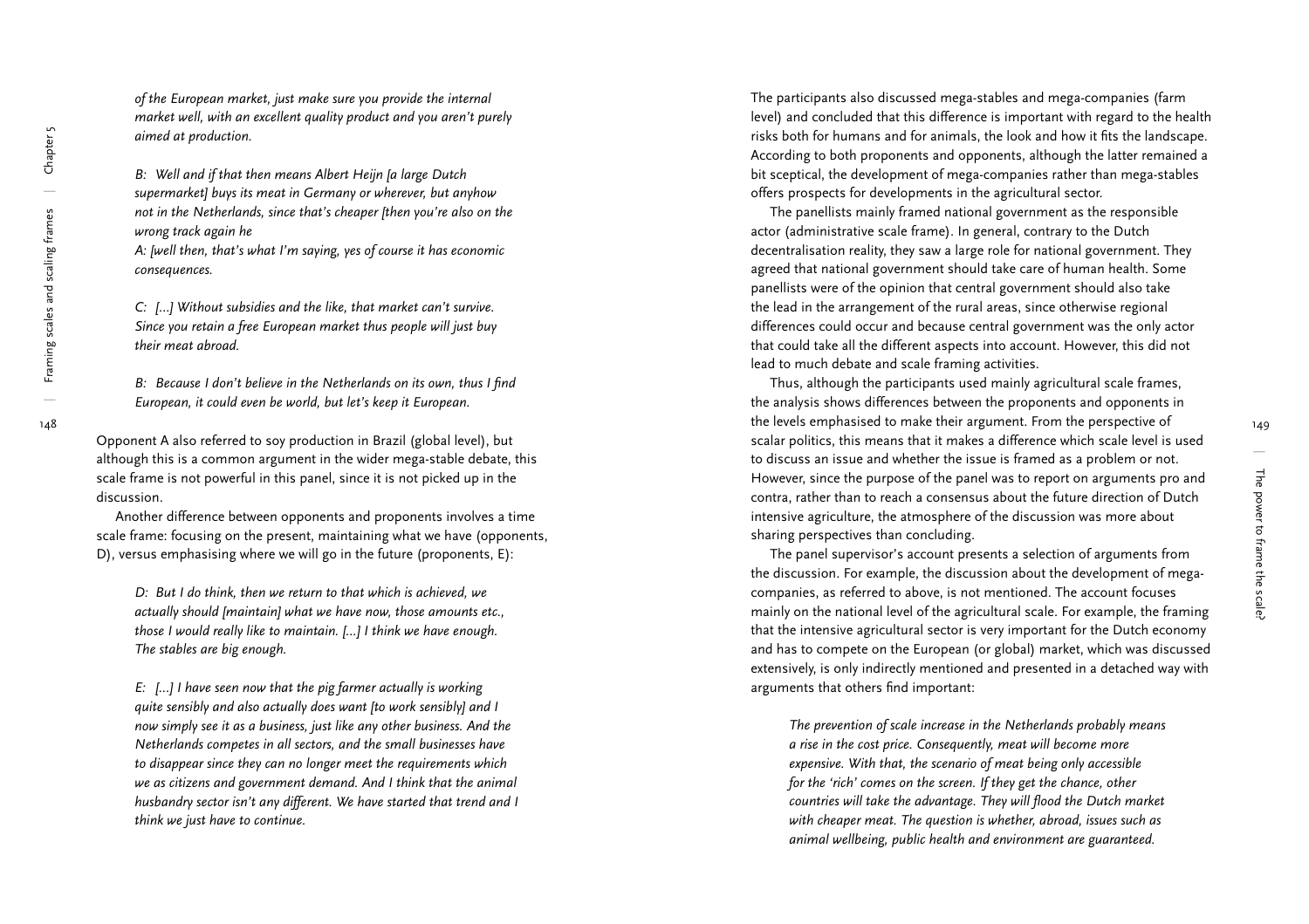*Thus, a situation can occur where the problems regarding the previously mentioned themes are exported.* 

*Retail expects a safe product at a keen price from its suppliers. If the Dutch livestock farmers don't succeed in realising this, purchasers will move abroad. Many livestock farmers have reacted to this with scale increase.*

*People were saying abandon large-scale livestock farming and focus with our own sustainable production system on the internal market. In that case, the intensive livestock sector will probably give way to smaller farms. The European market will be left at that.*

150 151 scale, the arguments of proponents and opponents are joined together, and In this account, the importance of the intensive agricultural sector for the North-Limburg region is mentioned, whereas this was not discussed in the panel. Thus, in terms of power-over, the supervisor, within his assignment, has a powerful position. By focusing on the national level of the agricultural thus the use of different scale levels by proponents and opponents disappears (scale frame joining). By selecting only part of the scale frames, a way of frame disconnection (disconnecting the challenging element from the ongoing conversation as irrelevant, unimportant or the like (Dewulf & Bouwen, 2012) and reframing the arguments in general terms on the national level, the supervisor again limited the power-of the participants.

In the main text of the report *From mega to better*, the supervisor's account is further reduced and narrowed down. The report presents a general, nationally oriented perspective on scale increase, not a particular scale frame on this or a related issue. With respect to the outcomes of this panel and the general outcomes of the panels, the statement in the general outcomes that 'all panels report that the size of a farm as such is not seen as an important subject for debate' is interesting, because more than half of the panellists in the observed panel preferred the future scenario of a caring livestock sector, emphasising small-scale, environment-oriented farms, serving niche markets.

Thus, in the citizen panel episode, the supervisors had a powerful role in selecting, reframing and summarising the arguments presented by the various panellists. The Noord-Brabant Limburg panel supervisor's selection and representation of scale frames was the basis for the selection presented in the final report. However, looking at the general outcomes of the panels in the final report, one can ask what the contribution of this panel, including the supervisor's account, was (no power-of). The analysis of this episode shows

that it makes a difference which scale level is taken to discuss the issue and whether the issue is framed as a problem or not. With regard to strategies, downscaling, frame joining and frame disconnection were used to present a narrow, nationally oriented account of a very broad and long discussion. At the end of this episode, we can conclude that power-over dominates the other power dynamics in the sense that how the panels are organised, and the way the reporting is done, determine which scale frames are taken to the next episodes.

#### **Stakeholder Dialogue, June 2011**

In the first round of the stakeholder dialogue, the different stakeholders got the chance to present their viewpoints on the issue. The common arguments as discussed above were presented by the different stakeholders. Next, the chair introduced the discussion, referring to two reports on the topic published several years earlier. He concluded that the redesign of the sector as recommended in these reports had not yet taken place. The chair had power-over the meetings by determining the topic for the different rounds, by bringing the discussion back to that topic whenever necessary and by summarising. This procedure left space for the stakeholders to have power-in and power-of the discussion. However, as we will show, the chair influenced the discussion considerably, amongst other things by introducing certain scale frames.

With regard to power-in, emphasis was placed on the northwest European scale level, as the level on the spatial, agricultural and administrative scale that should be taken as the basis for discussions on the future of Dutch intensive agriculture. This upscaling of the issue is introduced by the chair, referring to the government's future vision for livestock breeding (powerover):

*There is no escape from the dynamics of the free market in which it has to happen, and it also isn't that we in the Netherlands now will produce for the Netherlands, is it? – we have chosen our position in the larger whole. The larger whole does not by definition mean the whole world, but a concentration on the northwest European area, not only as market, but also as supply area, and actually in that area we together should look at what is happening.*

The business-related stakeholders, in particular, continuously used this scale frame.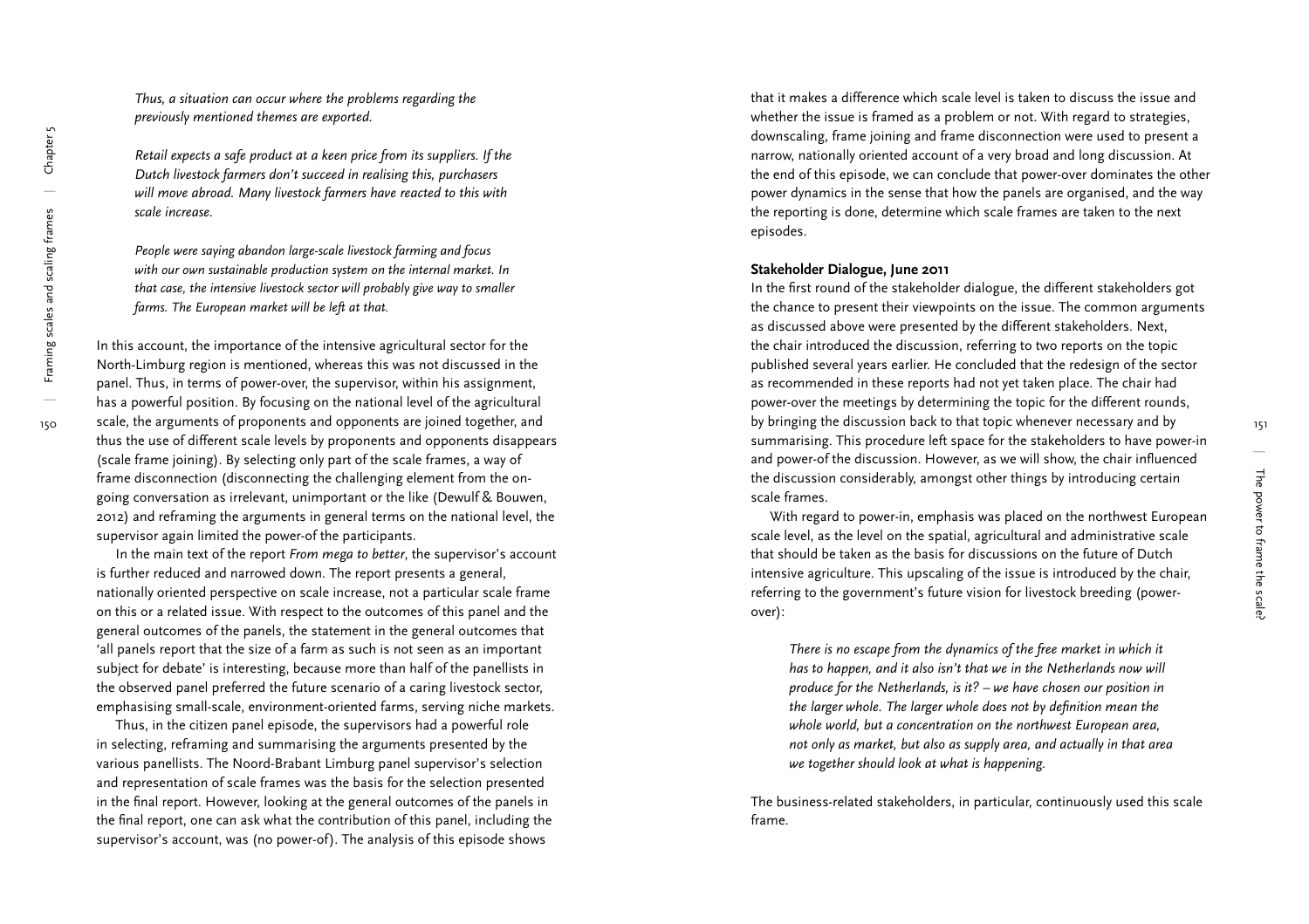*The thing is, the key lies on the shop shelf. Not only the Dutch shop shelf for that matter, but European. Because I think that, with all respect, we talk about the Dutch situation. But the Netherlands are not an island. … So I think when a sustainability stroke is made, when it's about welfare and environment, you should in fact look at that northwest European market, since, at least I can't imagine that, the welfare and environmental objectives of the organisations stop at the Dutch borders. (Representative pig farmers)*

*You should be very well aware of the existence of that border, let me just very simply say the border between Limburg and the Ruhr Area, is quite different than what's often said, that country borders are so important and the like. The areas in the northwest just fluently melt into one another. (Commodity Board for Poultry and Eggs)*

<sub>152</sub> these stakeholders have a different, upscaled perspective than actors in http://www.hisab.com/market/settindustry contributing to the provision of sustainable energy. This isample than  $_{153}$ In contrast to other episodes in this analysis, in the stakeholder dialogue, this northwest European level is referred to as the 'region', showing that other episodes on how the issue of the intensive cattle sector should be approached. This implicates that more should be coordinated on the European administrative scale level. As a consequence of this dominant scale frame, the more locally oriented stakeholders, such as the citizen initiatives and municipal health authority, who frame issues and solutions mainly on the local and national level, have less power-in the discussion. Furthermore, solutions on the national or lower levels are disqualified as irrelevant – for example by upscaling the argument, stating that the 'Netherlands are not an island' (see quote above) or that 'if we want to think about solving the issue on a stamp, I will pull out'.

Secondly, the stakeholders showed an awareness of the fact that much depends on the scale level that is taken as the starting point to look at the issue.

*Several problems can be solved by spreading the production rather than moving it. Thus it depends, I think, at which scale level you look and which problem you tackle. (Research Centre)*

In addition, there was an extensive discussion relating to the level that should be taken to 'close the cycle':

*A: I wanted to add that we have to agree on the level we want to close the cycle, since it is closed on the global level: soy in relation to the rest. So you should look at the level you want to close it. Is that the regional level, or country level, or European or whatever? Since otherwise we're still not advancing. (Research Centre)* 

#### *[...]*

*B: ultimately we think that just closing the cycle on a level as low as possible [...] (Foundation Nature and Environment)*

*[...]*

*C: But if we think, we should close the cycles on the plot level. Then I find that the population increases in China and the food production increases in South America, aside from the Dutch livestock industry and the consequences. [...] but when talking about the world food problem I think you should look just a little further than the plot level. (Agriculture and Horticulture Organisation Dairy Cattle) Chairman: Again the memorandum of Wageningen University and Research Centre that says regarding Planet19, you see thus the livestock industry contributing to the provision of sustainable energy. The environmental emissions in the form of greenhouse gasses, ammonia, dust and odour are minimised to a great extent; [...] a broad application of new technology provides for a nearly closed production cycle. Also the feed and manure cycles are largely closed on farm, at national or northwest European level. So in this letter that element is indeed covered.*

This discussion shows that the stakeholders are aware that looking at different levels has different implications. The discussion also shows that upscaling the issue to a higher level makes it easier to argue that cycles are closed; but the discussion is not concluded: in the end, Alders quotes from a report representing the government's vision and terminates the discussion on this topic (power-over).

Thus, regarding power-in, the analysis of the stakeholder dialogue shows findings comparable to those of the citizen panels. The stakeholders used several scale framing strategies (we showed mainly upscaling), but, in the end, it was the chair that introduced topics using a particular scale frame, and he also concluded and terminated particular scale frames (power-over). The stakeholders had limited power-of, in the sense that there were no particular recognisably different scale framings or reframings visible in the next episode

<sup>19</sup> In the context of the triple P of sustainability: people, planet, profit.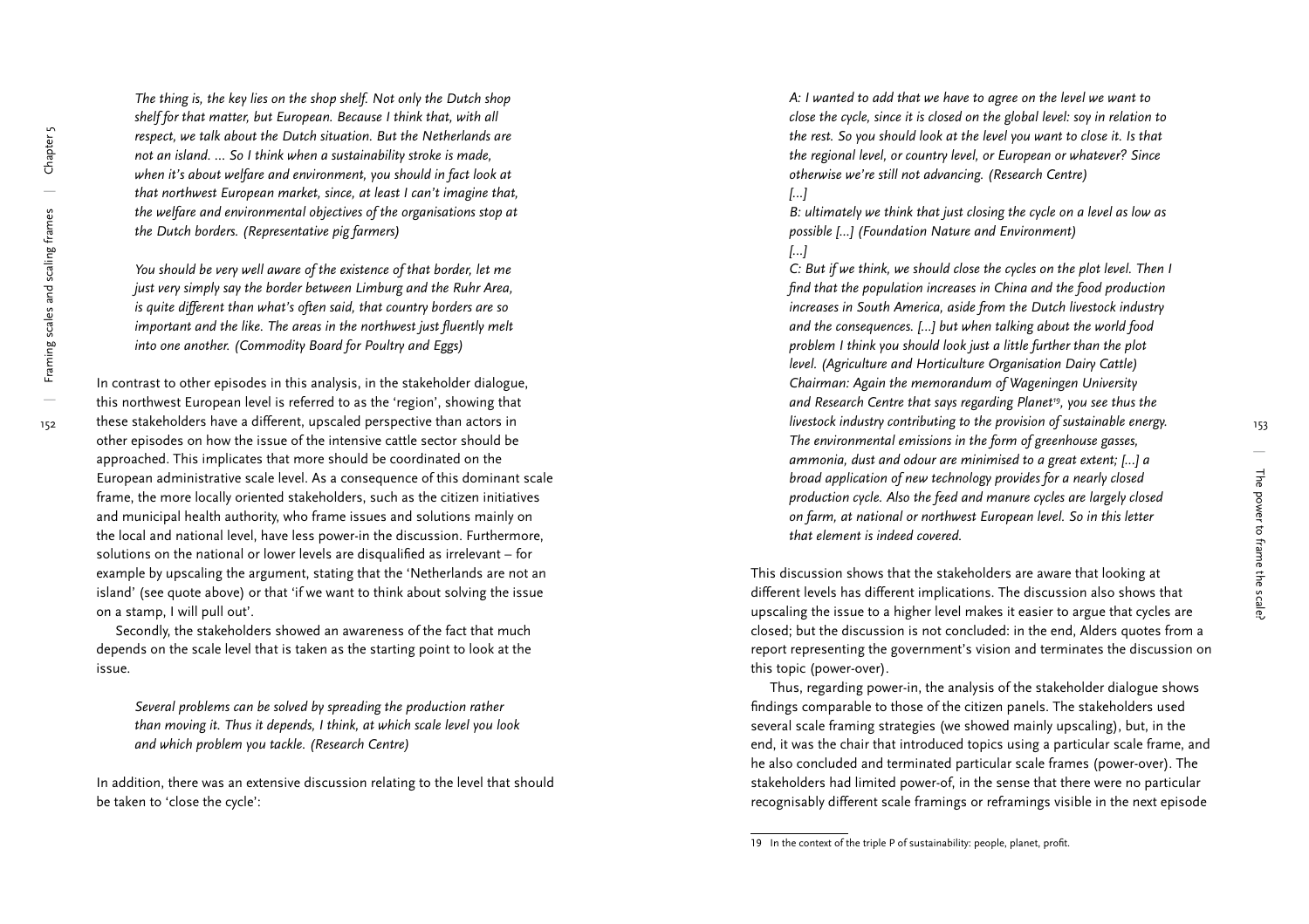Chapter<sub>5</sub>

or the report. However, the complete account of this episode in the report, and the possibility of discussing the earlier version of the report during a return day, show the stakeholders had more power-of than the citizens.

The results of the stakeholder dialogue are represented in the report *From mega to better* as a journalistic report, written by an independent journalist, who presents a detailed account of the two-day debate. This 14page account is integrally taken up in the report. This procedure shows the power-over of the journalist (i.e. of the organiser) over what is concluded and reported. At the same time, this shows the power of the stakeholders since the account presents their discussion and scale frames accurately, and they had the chance to comment on the earlier version. However, the extensive and relevant debate among the stakeholders about which scale level should be used to look at the various issues of the problem is not mentioned. Furthermore, the account does not give a feeling for how much issues/frames were emphasised. For example, the repeatedly recurring scale frames about the northwest European scale level were mentioned in the account, but not the fact that these were important because they were mentioned so often, and in the end functioned as given.

On 23 November 2011, the Minister of State wrote a letter to parliament interpreting the conclusions of the societal dialogue and presenting his vision on the future of the animal husbandry sector. The Minister of State started this letter by explaining that:

*The many reactions show that both in society and in the business community itself many worries exist about the developments in the animal husbandry sector. On the local level, problems occur that, according to [dialogue chairman] should be solved with priority. The most important message [dialogue chairman] presents is that the problem is not so much the mega-stable and the scale size, but rather the effects of the farms on the quality of the surroundings, the societal embedding of the animal husbandry sector, and the question of how much expansion space the sector has.* 

In this quote, the Minister downscales the issue from a national, societal problem to a local problem. Framing the problem as 'the effects of farms on the surroundings' rather than the size of the farms (upscaling from the farm level to a regional level or rescaling from an agricultural to a geographical scale) means that he does not have to set limitations on farm sizes. Indirectly, mega-stables and scale size are part of the problem, but phrasing it this way implies that he can develop policy on preventing effects on the surroundings,

without having to take measures to restrict farm size or numbers of animals. The Minister of State frames family farms as the farms fitting his vision:

*Agricultural family farms provide employment, public support, social services, and are important for the liveability of the villages. […] This is not to say there is no room for other forms of farm business, but, for the licence to produce, a good relationship with the environment is essential.*

 $_{154}$  in the end functioned as given.  $_{155}$ In his letter, the Minister of State uses the negatively connoted scale frame mega-stable only once in the beginning. Instead, he uses the scale frame *family farm*, which in the Netherlands has positive associations with smallscale farms from the old days. Furthermore, he mentions several positive characteristics of family farms. The Minister does not make explicit what a family farm is, and how large this can be. In fact, modern Dutch family farms can very well be mega-stables. Thus, by using the scale frame of the family farm, without explicating what this is, the Minister allows for the development mega-stables, since family farms are not associated with mega-stables. With regard to the possibilities for development and growth of these farms, the Minister states:

> *Considering the economic importance for the rural areas, the cabinet is of opinion that an organic and gradual growth and development of these farms [family farms] should be possible. Against this background, the cabinet does not deem an unbridled growth of the size of farms desirable.*

By framing the growth of family farms with moderate adjectives, while juxtaposing this to undesirable, unbridled growth, the Minister adopts an ambiguous position and leaves almost all options open – even more so given that the heavily regulated Dutch spatial planning process makes unbridled growth almost impossible anyhow. However, framing expansion this way gives the impression that the Minister will prevent the development of mega-farms. Since this framing at the same time does not restrict the development of farms, this position could satisfy both supporters and opponents.

However, the Minister will make legal provisions to intervene whenever necessary for spatial, human health, socio-economic or ethical reasons. Furthermore, he will request the provinces and municipalities to postpone new applications for stables larger than 300 NGE or more than one storey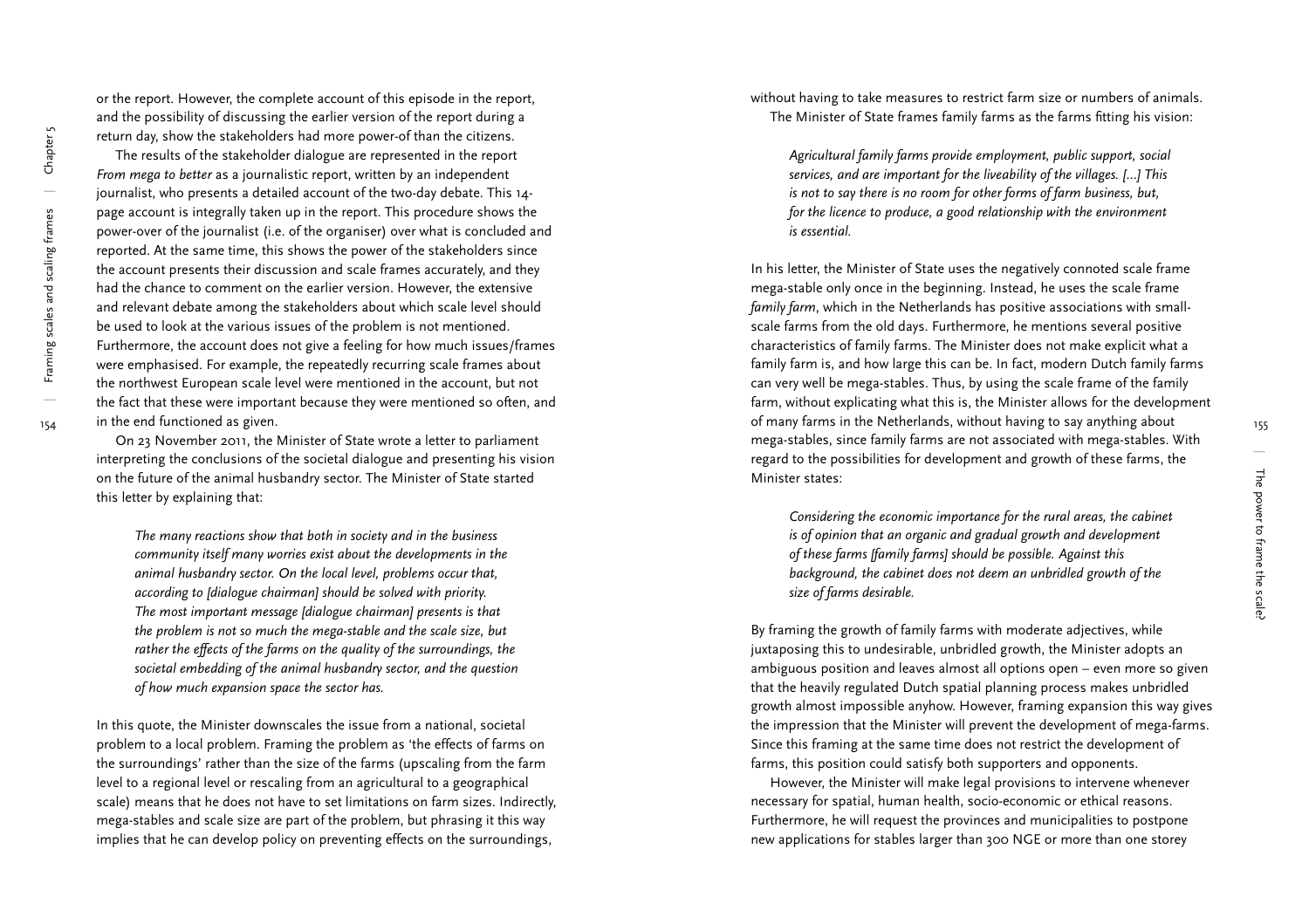high (administrative scale frames). Thus, he is taking a first step by requesting postponement, but this request only applies to *new* applications for which the *zoning plan needs to be changed*. This does not happen often.

The Minister of State continues by framing the transition towards futureproof and societally accepted animal husbandry as an opportunity for the sector 'to contribute to the global preservation of the animal husbandry sector and to international food security'. Framing the local or national transition this way places it in the future and makes it important on the global level (upscaling). In other words, it prompts thinking at the larger scale levels.

In sum, this letter shows that the Minister of State has framed the urgent problems of the animal husbandry sector on the local level. Furthermore, he frames the issue as the effects of farms on the surroundings and their embedding in the surroundings, rather than as the size of the farms. He discusses family farms, which evoke positive associations in the Dutch context, instead of mega-stables. Thus, he presents a very powerful frame that enables him not to set limits on farm size.

#### **5.5 Conclusion and Discussion**

We started this paper by stating that scale framing is a powerful mechanism in shaping the meaning of policy issues, with far-reaching consequences for governance processes in terms of responsibilities and inclusion or exclusion of actors and ideas. We analysed the interplay between scale framing and different power dynamics to find out why some scale frames prevail, whereas others disappear. In this section, we answer our research questions and provide explanations for our most notable findings.

#### **What is the Interplay between Scale Framing and Power Dynamics?**

This paper shows that our analytical framework on scale framing and power dynamics provides a nuanced perspective on the subtle but firm power play in this governance process around Dutch intensive agriculture.

At first sight, the power-over in this process appeared very strong and dominated the power-in and the power-of. The power-over the process by the organiser/Minister of State determined the process by deciding on the procedures, the agenda, concluding and reporting from the different episodes. This also determined what happened to the variety of scale frames: which scale frames were included, taken to the next episodes and taken up in the conclusions, and thus which problems and actors were included and which were not (see also Swyngedouw, 2005, and Table 5.2). For example,

as a result of working with panel supervisors, writing accounts following specific questions and topics from the organisers, the discussion about the development of mega-companies in the citizen panel that we analysed has disappeared from the debate. This can be explained by what Fulbright (1966) has defined as the 'arrogance of power'. As Fulbright (1966, p. 3) explains: 'Power confuses itself with virtue and tends also to take itself for omnipotence'.

Table 5.2 shows what happened to the variety of scale frames in the citizen panel. The table is based on the selection of scale frames as presented in this paper. It shows that, from the different scale frames pro and contra megastables, only pro scale frames on two levels are mentioned in the report *From mega to better*.

 $_{156}$  (scale) framing strategies to adjust or rebut other actors' (scale) frames in  $_{157}$ If the different interactions are examined more closely, analysis of powerin shows a much more nuanced perspective on the variety of scale frames than would be identified if only the outcomes of the different episodes were taken into account. The different actors in the various episodes used different line with their own interests (power-in).

> Analysis also shows the differences in the power-of different participants. The members of parliament who acted as spokespersons in the Select Committee had power-of: their reframings of the problems in the intensive agricultural sector were taken into account, and as a result the Minister of State organised the societal dialogue. Also, the continuation of the process shows the spokespersons' power-of: in response to a motion proposed by some spokespersons, the Minister of State was pushed to make restrictions on farms sizes, which he announced in a letter to parliament of 5 June 2012. The stakeholders in the dialogue also had some power-of as their scale frames were represented rather completely in the journalistic report and they had the opportunity to discuss the earlier version. The members of the citizen panel did not have much power-of: their contribution – the different scale framings and reframings put forward in the discussions – were not documented in the report and disappeared in the panels' general conclusions.

However, as the continuation of the process (e.g. the motion) shows, it remains a power play with different equilibriums in which different actors at different junctures are in the position to have a prevailing scale frame. Relatedly, it differs which selection of the on-going process is made to study the power dynamics. We can explain this dynamic between the power-over and power-of by the difference between the more classical government episodes and the more deliberative governance episodes. In the former,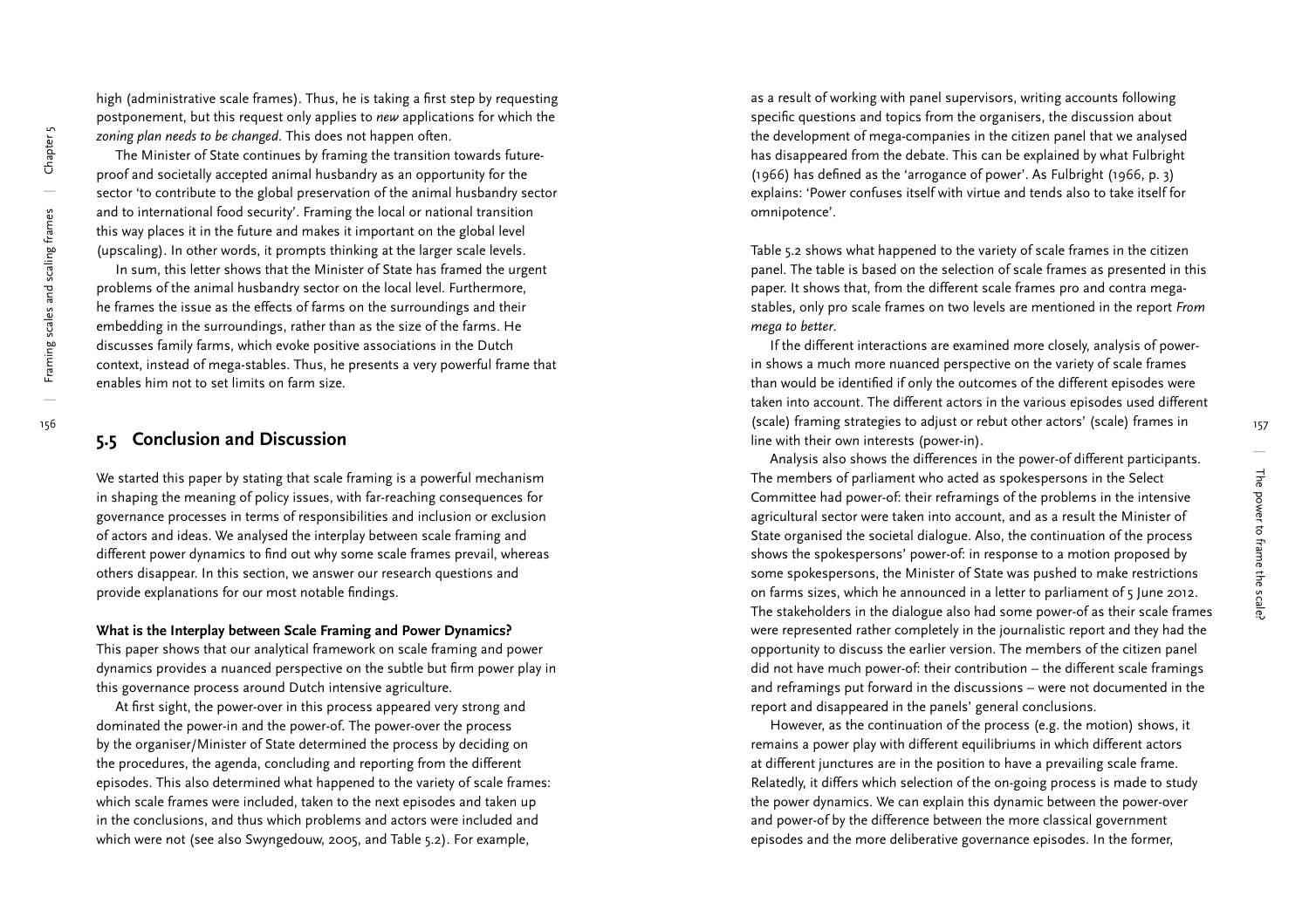#### Table 5.2 | The variety of scale frames pro and con in the citizen panel, supervisor's account and report

|          | Citizen panel                                                                                                                                                                                           |                                                                                                                                                                                        | Supervisor's account of the citizen                                                                                                                                                                                                          | panel                                                                                 |                                                                                                                                                                                              | Report 'From mega to better' Section about this citizen panel |
|----------|---------------------------------------------------------------------------------------------------------------------------------------------------------------------------------------------------------|----------------------------------------------------------------------------------------------------------------------------------------------------------------------------------------|----------------------------------------------------------------------------------------------------------------------------------------------------------------------------------------------------------------------------------------------|---------------------------------------------------------------------------------------|----------------------------------------------------------------------------------------------------------------------------------------------------------------------------------------------|---------------------------------------------------------------|
|          | Pro                                                                                                                                                                                                     | Contra                                                                                                                                                                                 | Pro                                                                                                                                                                                                                                          | Contra                                                                                | Pro                                                                                                                                                                                          | Contra                                                        |
| Global   |                                                                                                                                                                                                         | We can also grow soybeans in<br>the Netherlands. But we get<br>them from Brazil, where the<br>forests are burnt down, just<br>because over there the price is<br>much more attractive. |                                                                                                                                                                                                                                              |                                                                                       |                                                                                                                                                                                              |                                                               |
| 긊        | • Without subsidies and the<br>like that market can't sur-<br>vive. Since you retain a free<br>European market.<br>Because I don't believe in<br>the Netherlands on its own,<br>thus I find European [] |                                                                                                                                                                                        |                                                                                                                                                                                                                                              |                                                                                       |                                                                                                                                                                                              |                                                               |
| National |                                                                                                                                                                                                         | Just let go of the European<br>market, just make sure you<br>provide the internal market<br>well, with an excellent quality<br>product and you aren't purely<br>aimed at production.   | Preventing scale increase<br>will mean a rise in the cost<br>price. Retail expects a safe<br>product for a keen price<br>from its suppliers. If the<br>Dutch farmers don't suc-<br>ceed in realizing this, pur-<br>chasers will move abroad. | Abandon large-scale livestock<br>farming and focus on our own<br>internal production. | Preventing scale increase<br>will mean a rise in the cost<br>price. It's questionable<br>whether animal welfare []<br>are guaranteed abroad and<br>thus whether problems<br>aren't exported. |                                                               |
| Regional |                                                                                                                                                                                                         | It'll be clear that small-scale<br>farms serving regional niche<br>markets have my preference<br>$[\ldots]$                                                                            | The importance of the inten-<br>sive agricultural sector for<br>the North-Limburg region is<br>mentioned in the account.                                                                                                                     |                                                                                       |                                                                                                                                                                                              |                                                               |
| Farm     | The development of mega-<br>companies rather than mega-<br>stables offers prospects for<br>developments in the agricul-<br>tural sector.                                                                |                                                                                                                                                                                        | Extra demands, combined<br>with producing cheaply,<br>force scale increase.                                                                                                                                                                  |                                                                                       | Extra demands, combined<br>with producing cheaply,<br>force scale increase.                                                                                                                  |                                                               |
| Present  |                                                                                                                                                                                                         | We should maintain what we<br>have now, those amounts, we<br>have enough. The stables are<br>big enough.                                                                               |                                                                                                                                                                                                                                              |                                                                                       |                                                                                                                                                                                              |                                                               |
| Future   | We have started that trend<br>and I think we just have to<br>continue.                                                                                                                                  |                                                                                                                                                                                        |                                                                                                                                                                                                                                              |                                                                                       |                                                                                                                                                                                              |                                                               |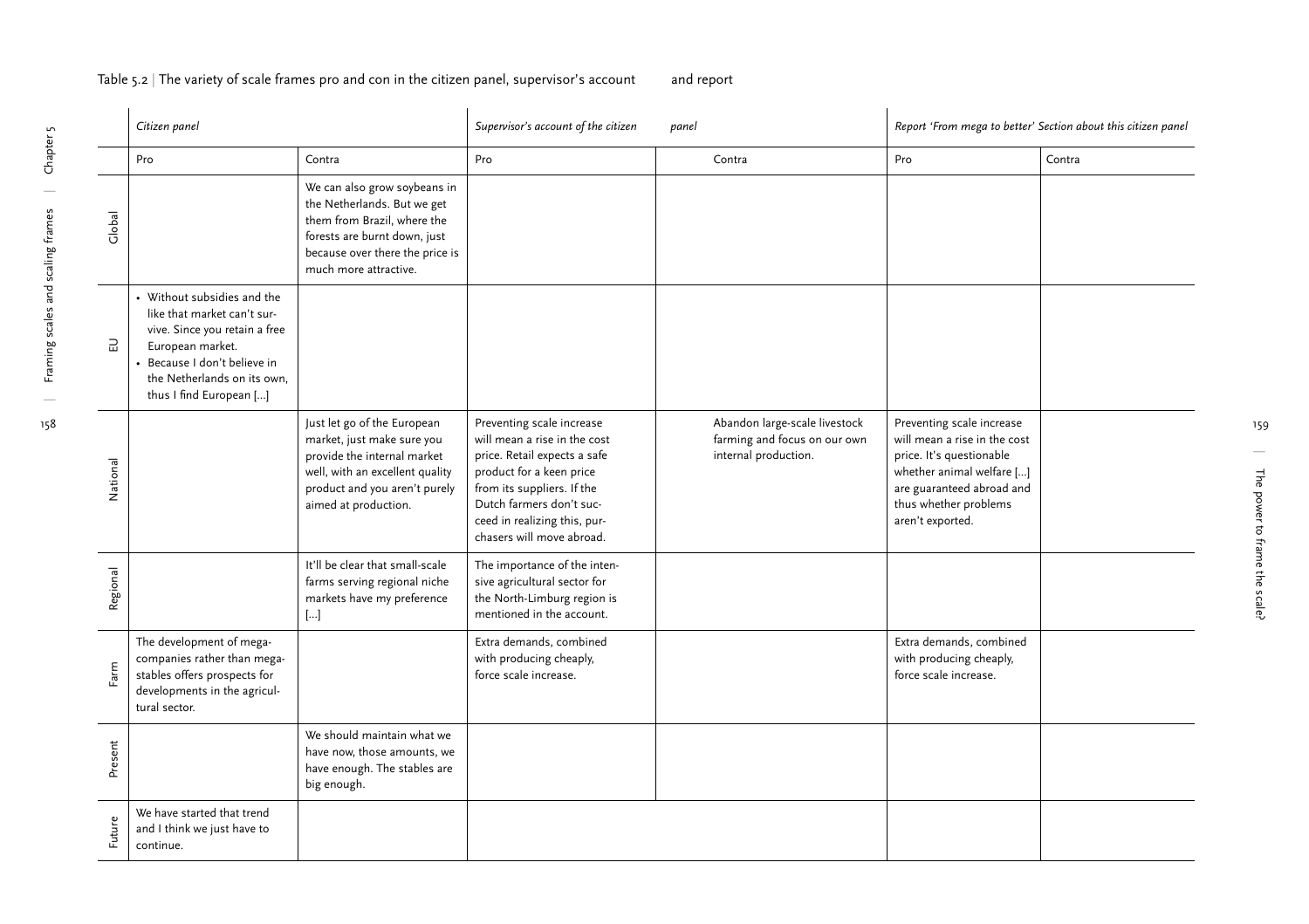the Minister of State has to account for his plans and decisions in answer to the members of parliament, whereas, in the latter, public and private actors are involved, and governing mechanisms do not rest on 'recourse to the authority and sanctions of government' (Stoker, 1998, p. 17). In the governance episodes, the process is less formal, procedures are determined in the process and responsibilities are blurred: the 'institutional void' (Hajer, 2003). Consequently, (deliberative) governance processes are less transparent than conventional processes and therefore, paradoxically, may allow for a more powerful central government rather than more shared power (see also Stoker, 1998; Swyngedouw, 2005; Turnhout, Van Bommel, & Aarts, 2010; Eeten, 2001; Vink, Dewulf, & Termeer, 2012). Thus, although there are many good arguments in favour of organising policy processes in the form of a deliberative dialogue, the process design in this case strengthened central government's power-over, rather than the other actors' power-of – namely, by providing information, selecting farms, determining the topics, listing instead of concluding, providing only limited possibilities for participants to control documented outcomes.

Thus our analysis shows that scale frames are powerful discursive devices *in* the different episodes (power-in), but the analysis of the process as a whole shows a different picture. This shows that both proponents and opponents in the different episodes construct various scale frames, emphasising different scales and levels, but most of these scale frames are not taken into account. In the process, the differences in scale frames are largely neglected, and the fundamental issues that these scale frames raise (e.g. global food security, cutting down the rainforest) are not discussed (see Table 5.2). This shows that it is also of importance for the analysis which scale level is used: the interaction or the process (cf. Easterling & Polsky, 2008; Turnhout & Boonman-Berson, 2011). However, the fact that certain scale frames are filtered from the process does not necessarily mean that they are unimportant; on the contrary, this can equally mean they are very important but do not fit the ideas of some decisive actors.

Finally, we studied a 'heated' governance process and concluded that in this process scale frames other than those fitting the solutions of the Minister of State did not play a large role. Regarding future research it might be interesting to see whether, in less heated policy processes, scale frames, rather than power dynamics, do determine how the policy process evolves.

#### **Acknowledgements**

This paper was written in the context of the IP/OP Scaling and Governance Research Programme, spearheaded by Wageningen University and Research

Centre (Wageningen UR) as part of its mission to contribute to solutions for the most pressing global environmental problems. We would like to thank Margit van Wessel for collecting the data on the Stakeholder dialogue. Two earlier versions of this paper were presented at the  $7<sup>th</sup>$  and  $8<sup>th</sup>$  Interpretive Policy Analysis Conference.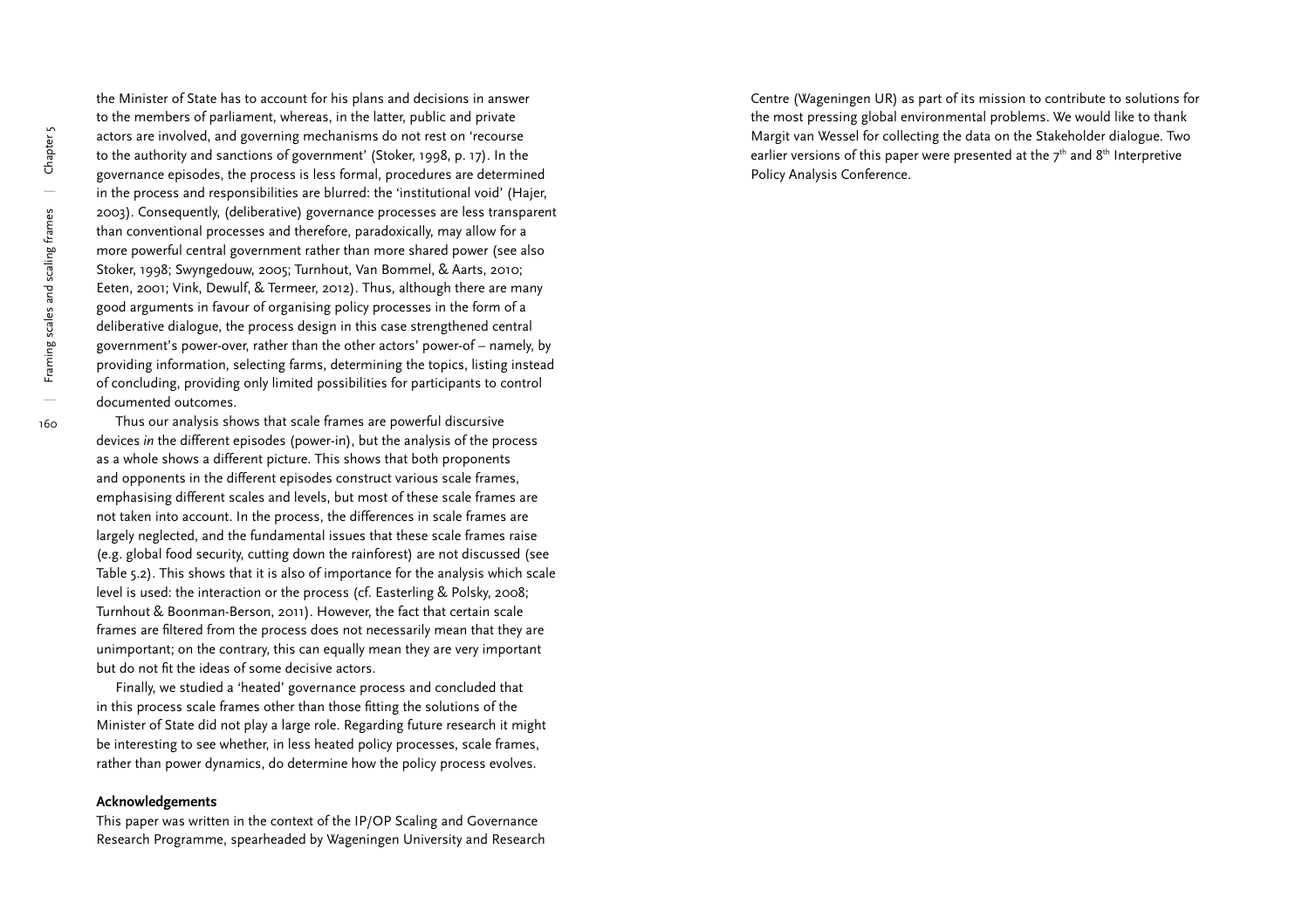# 6

# **Conclusion: the implications of framing scales and scaling frames**

M. van Lieshout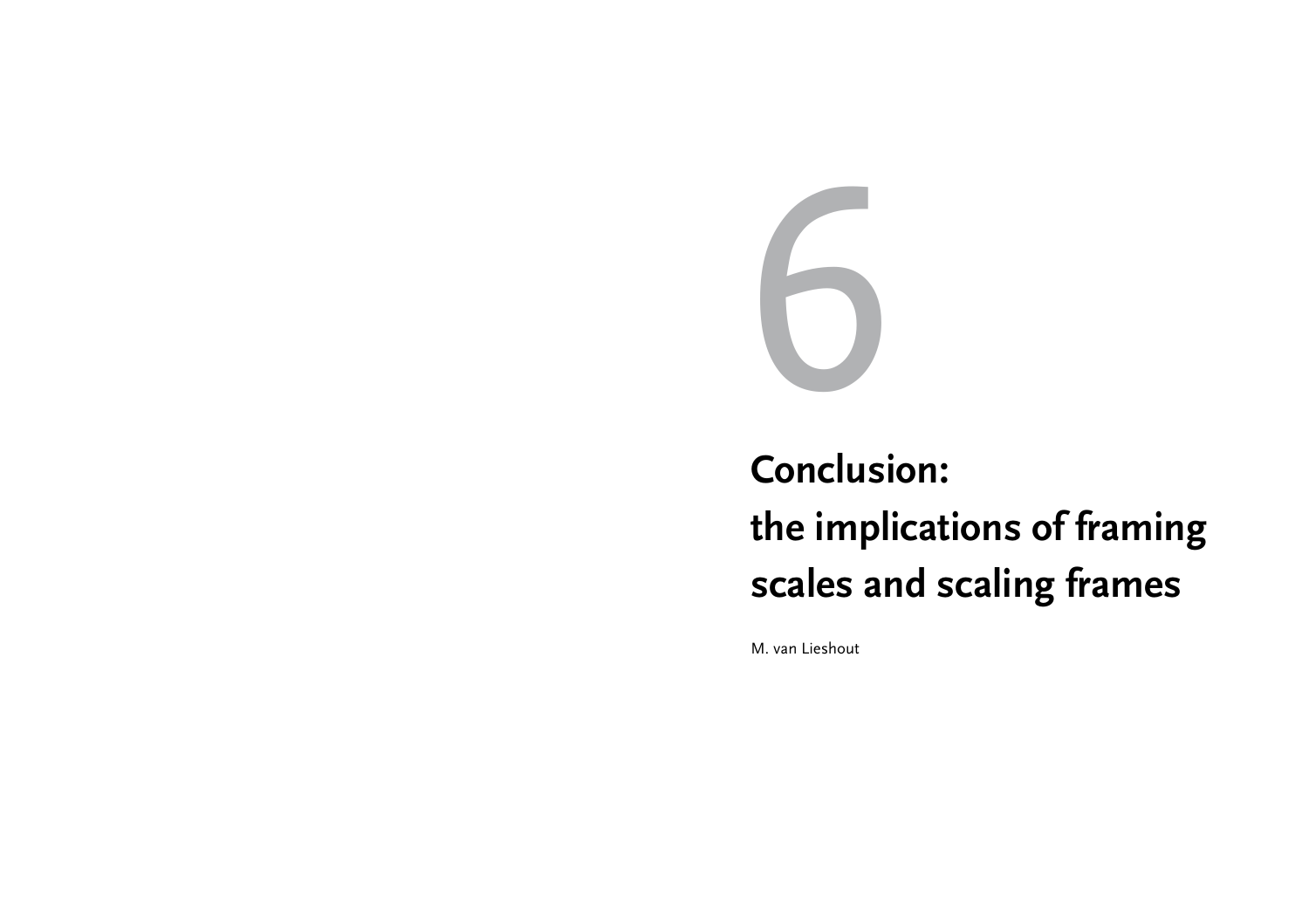#### **Introduction**

frames became more and more diverse and consequently more complex,  $\frac{1}{165}$ With this thesis, I aimed to get a better understanding of scale framing in interaction, and the implications of scale framing for the nature and course of governance processes about complex problems. I introduced and developed the concept of *interactional scale framing* and applied this to the debate about Dutch intensive agriculture. I studied three embedded cases to answer my research questions. The general research question was: *What are the implica tions of scale framing for the governance of complex problems?*  In this last chapter, I answer my research questions (6.1), discuss the added value of my scale framing perspective to the literature (6.2), and discuss the limitations of my research and the avenues for future research (6.3). In 6.4, I conclude with the implications of this study for governance practices.

#### **6.1 Conclusions**

In this section, I answer the general research question: What are the implications of scale framing for the governance of complex problems? The different embedded cases studied in chapters 2-5 have provided us with several insights. I continue by answering my sub-questions and end with a general conclusion.

#### **Framing scale increase in Dutch agricultural policy over time**

In chapter 2, I showed that the agricultural policy in the various memoranda is written down as an agricultural story, but over the years many other elements slipped in. Despite these changes in policy and policy frames, scale increase has played a central role in agricultural policy.

With regard to the contents, I saw a development of policy frames in the early memoranda aiming purely and unproblematically at increasing agricultural production: growth in production, increase in exports, farm development, and scale increase. After 1980, the policy and the policy since more stakeholders are now involved and more interdependencies exist between these stakeholders. Also, the increase in interdependencies between agricultural and other policy domains, and the involvement of more and more administrative scales, contributed to the diversity and complexity of agricultural policy and policy frames.

I showed that scale increase played a central role in agricultural policy throughout the memoranda, but that this has been debated in different terms over the years. Furthermore, scale increase is legitimised with different arguments in the different memoranda, referring to different problems at different times. Different framing strategies enabled the continuous presence of scale increase as the underlying logic in the memoranda. I explained this continuous presence of scale increase in the documents by viewing the agricultural policy system as self-referential (Luhmann, 1984, 1990; Morgan, 2006; Urry, 2004; Wagemans, 2002). The self-referential agricultural policy system aimed to continuously improve itself by means of scale increase, without any discussion or critical reflection on the functioning of the system itself. In this process, language played a powerful role: changing the language helped to maintain the existing system or paradigm in which scale increase is continuously positively framed as the solution for Dutch agriculture. I concluded that a focus on the use of language in combination with scale; in other words, a focus on scale framing provides an interesting starting point to study interactions in governance processes about intensive agriculture.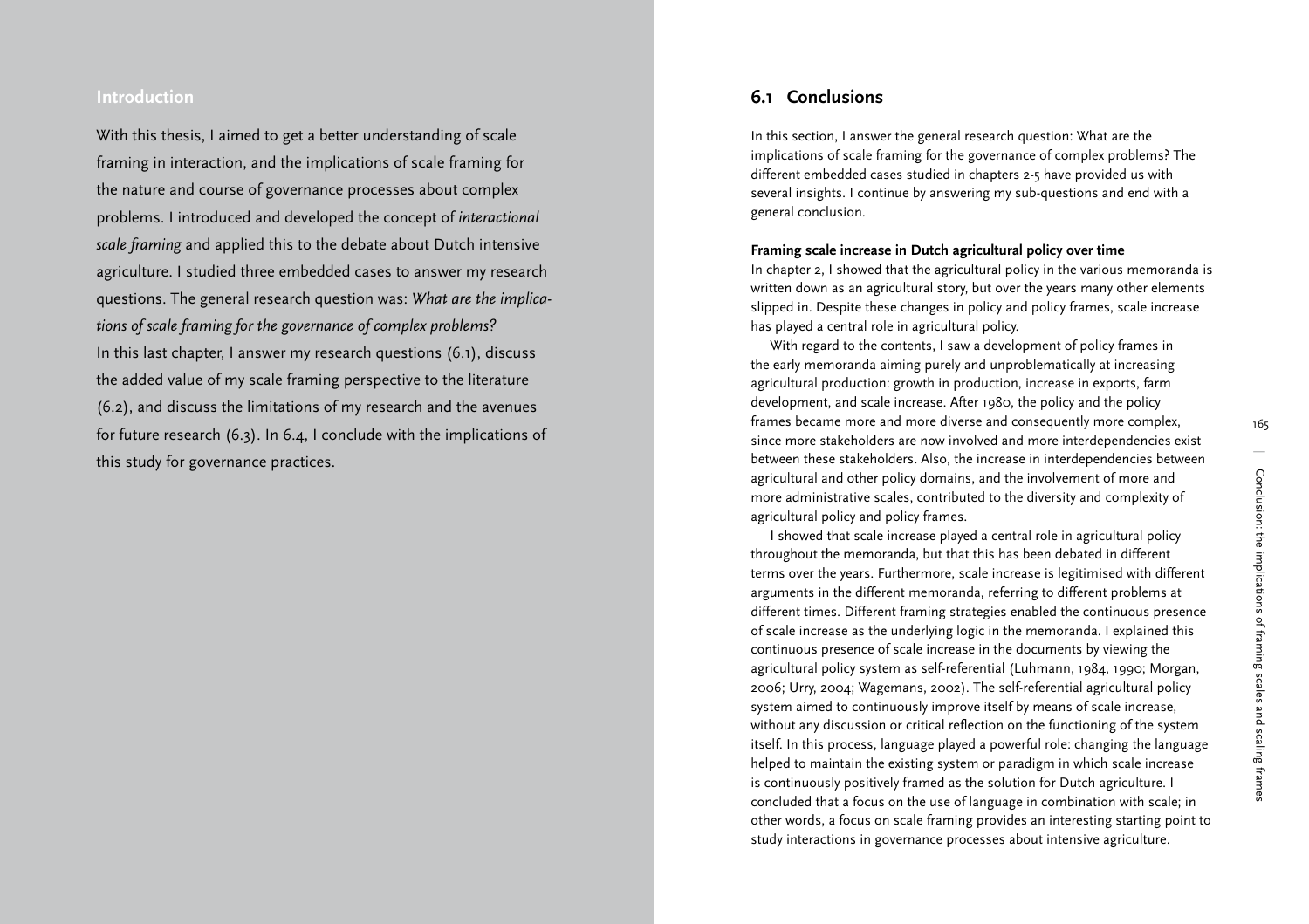#### **The implications of scale framing for inclusion and exclusion**

In the new mixed company (NMC) case in chapter 3, I showed that actors use different scales in their framings of the NMC and the agricultural development area (ADA). Actors construct various scale frames, in which they highlight different levels.

The analysis showed how actors use scale frames to legitimise the exclusion of certain actors and/or ideas from the conversation and to invalidate certain arguments in the discussion. Framing the issue on a particular scale and level makes it possible to include and exclude arguments and other actors, consciously or unconsciously, but tacitly. An example of the use of a particular scale frame in the NMC case that had implications for the governance process was the framing of citizens' concerns with regard to animal welfare and health as part of a national debate. As a consequence, the alderman shifted responsibility for this debate to the national level and at the same time excluded these arguments from the local discussion.

The NMC case shows that actors try to legitimate their positions by juggling scale frames, but do not take on board the scale frames and arguments of others with opposing opinions. The use of these various different scale frames can be explained as actors speaking different languages, expressed in different frames, resulting in incompatible stories that fit diverging interests (Pearce & Littlejohn, 1997). As a result of the use of different scale frames without explication, scale frame mismatches occur. I conclude that, in addition to scale mismatches (see e.g. Borgström etal., 2006; Cumming et al., 2006; Termeer et al., 2010b), we can speak of *scale frame mismatches* (see also Table 6.1 and Van Lieshout et al., 2011).

#### **The implications of scale framing for accountability management**

In chapter 4, again involving the NMC case, I showed that the different actors use different scale frames to discursively manage accountability in governance interactions. Actors on the conversational level *do* scalar politics: they frequently use scale frames in interaction when presenting their point of view on the problem and solution, to make issues more or less important, and to include and exclude arguments and actors. In other words, scale frames are used strategically as political devices.

In interaction, complex processes occur in relation to constructing and managing accountability for both statements made on the spot and statements/decisions made on other occasions. I identified three scale framing strategies that actors use to manage accountability: *projections into the future*, *upscaling and downscaling*, and *scale coupling*. In projections into the future, different actors project the issue into the future to account for

choices and decisions that are difficult to legitimise on the basis of current conditions. Further, I revealed that actors upscale and downscale issues to respectively higher and more problematic, or more influential levels, or lower and less problematic levels. As a consequence of upscaling and downscaling, ideas and actors on other levels are excluded. Furthermore, upscaling and downscaling are used to magnify or diminish the issue under discussion. Lastly, actors in interaction use scale frames to couple different scales. Scale coupling functions to strengthen an initially unconvincing scale frame.

#### **The interplay between scale framing and power**

In the societal dialogue case, chapter 5, I showed the interplay between scale framing and different power dynamics. I conceptualised power in terms of three power dynamics: 'power-over' the interaction, 'power-in' the interaction, and 'power-of' the interaction. Power-over refers to the power of the organiser over the governance process, power-in refers to the power of actors in faceto-face interactions, and power-of refers to the power of the stakeholders over the process.

In this case, power-over tended to dominate power-in and power-of. The power-over the process by the organiser/the Minister of State determined the process by deciding on the procedures, the agenda, concluding, and reporting from the different episodes. This also determined what happened to the variety of scale frames: which scale frames were included, taken to the next episodes, and taken up in the conclusions, and thus which problems and actors were included and which were not.

The analysis showed the differences in the different participants' power-of. In this process, particularly the members of parliament acting as spokespersons in the Select Committee showed power-of.

On closer examination of the different face-to-face interactions, the analysis of the power-in showed a much more nuanced perspective than would be concluded if the outcomes of the episodes alone were taken into account. Scale frames are powerful discursive devices *in* the different episodes, but the analysis of the process as a whole shows a different picture. This shows that both proponents and opponents in the different episodes construct various scale frames, but most of these scale frames are not taken into account in the final report. Thus, it is also of importance for the analysis which scale-level is taken: the interaction or the process (cf Easterling & Polsky, 2008; Turnhout & Boonman-Berson, 2011).

The analysis of the interplay between scale framing and different power dynamics showed that it remains a power play with different equilibriums in which different actors at different junctures are in the position to have a | Conclusion: the implications of framing scales and scaling frames

Conclusion: the implications of framing scales and scaling frames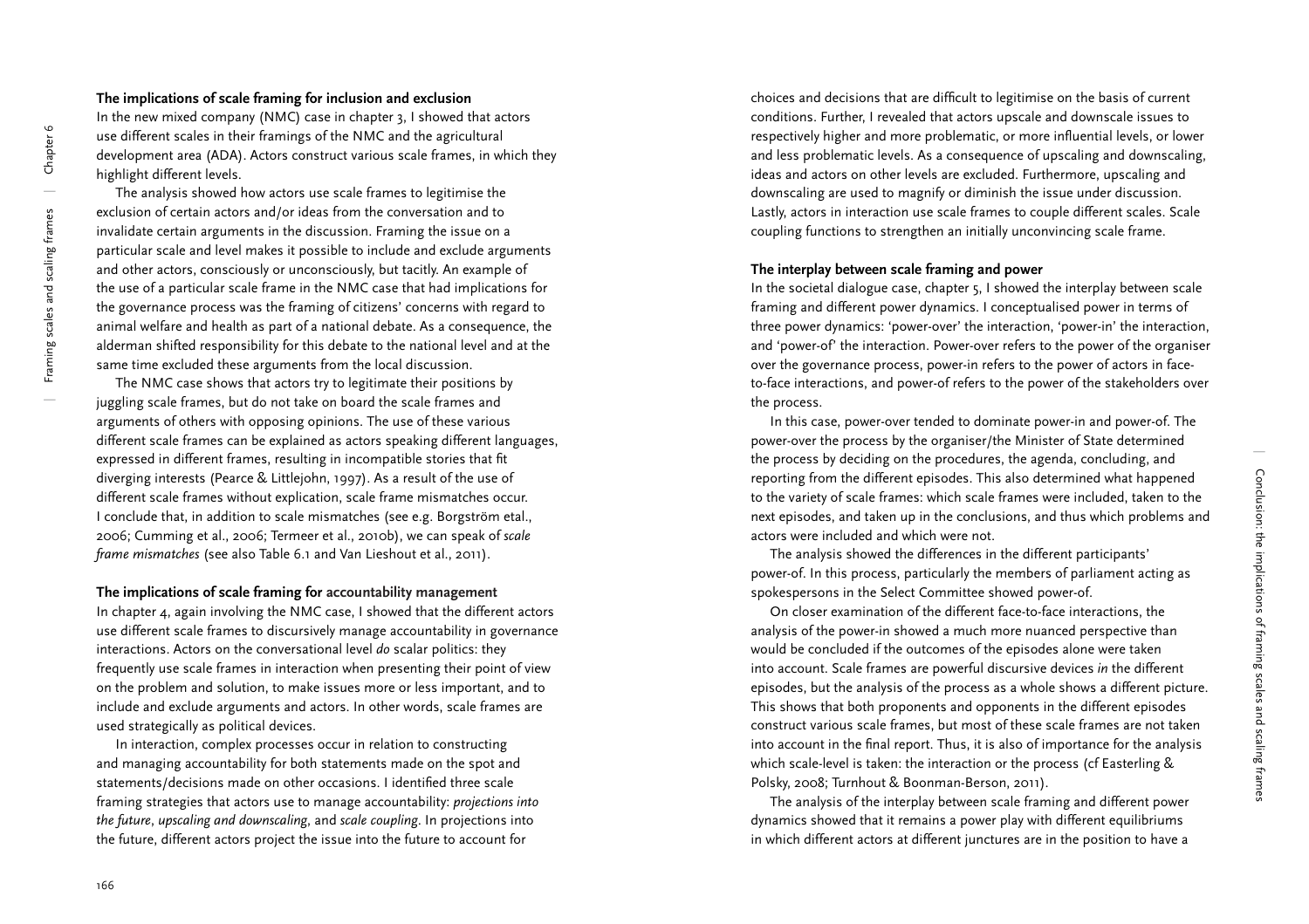**General conclusions**

prevailing scale frame. The dynamic between the power-over and power-of I explained by the co-existence of classical 'government' episodes and more deliberative 'governance' episodes.

Overall, I conclude that scale framing has many implications for the on-going governance process. Furthermore, scale frames are powerful discursive devices to influence the governance process, to achieve power-over the process, and to account for disputable decisions and statements. These scale frames can complicate the governance process, but also provide possibilities for different approaches to the issue. More specifically, my research showed that:

- 1. A detailed focus on language, more specifically on scale framing in interactions, provides unique and relevant insights into governance processes.
- 2. Actors construct different scale frames in governance interactions, in which they highlight different scales and levels.<br>• Scale framing allows for defining and redefining one's own and others'
	- scale frames towards specific ends. Framing the issue on a particular scale and level makes it possible, consciously or unconsciously, to include and exclude arguments and other actors without literally saying so. Furthermore, scale frames are used to legitimise the exclusion of actors and/or ideas from the conversation and to invalidate arguments in the discussion;
	- The dominant scale frames in the debate steer the debate towards certain outcomes and policy solutions;
	- Scale frames serve as powerful discursive devices used to shift accountability and to account for disputable choices and assessments;
	- Scale framing allows for inflating or reducing the problem.
- 3. Actors in interactions continuously jump from one scale frame to another, leading to scale frame mismatches, resulting in comparing apples to oranges and obscuring the discussion. These processes influence the quality of the discussions.
- 4. Governance processes are power plays with different equilibriums in which different actors at different junctures are in the position to have their scale frame prevail.

#### **6.2 Contributions to theory**

In this section, I reflect on the contribution of the interactional scale framing approach to successively: the governance literature, the framing literature, and the scalar politics literature.

**Scale framing and governance** 

In chapter 1, I started by outlining the shift from government to governance. Since it is generally realised that policy solutions for complex issues cannot be usefully developed in a top-down fashion, a shift towards participatory or deliberative governance processes has become evident (Dryzek, 1990; Pierre & Peters, 2000; Rhodes, 1997; Scharpf, 1978). I highlighted three approaches to governance of relevance for my research interests: multi-level, adaptive, and participative or deliberative governance. On the basis of these governance perspectives, recently some scholars have started to explore ideas about what scale-sensitive governance should entail. In this section, I elaborate on these ideas from my interactional scale framing perspective.

168 169 Termeer and Steen (2011) define scale-sensitive governance as a way of governing that seeks to address scale issues in the best possible way depending on the specific context. According to Termeer, Dewulf et al. (2010), scale-sensitive governance should be based on a multiplicity of theories, amongst which monocentric, multi-level, and adaptive governance. These theories have different responses to scale issues, and governance is unlikely to be successful if only one of these approaches is used (Dewulf, Termeer, Werkman, Breeman, & Poppe, 2009; Termeer, Dewulf et al., 2010). However, most of these ideas on scale-sensitive governance are still in an exploratory and theoretical phase; hardly any empirical research has been undertaken to study scale-sensitive governance and its attributes (see Padt & Arts, 2014, for examples; Steen & Termeer, 2011).

> Padt, Opdam, Polman, and Termeer (2014) take Termeer and Dewulf (2014) and some empirical cases as their starting point to develop a perspective on scale-sensitive governance of the environment. They conclude that governance over scale issues is 'doomed to fail if, in a specific governance setting, cross-scale and cross-level interactions, logics of scale, politics of scale, and governance capabilities are neglected' (Padt et al., 2014). Both Padt et al. (2014) and Termeer and Dewulf (2014) acknowledge the importance of different scalar perspectives and constructions; however, because of the theoretical, prescriptive nature of their work, they do not address the detailed insights on the different scalar perspectives (or frames) that follow from an interactional scale frame analysis.

Chapter 6

 $\overline{\phantom{0}}$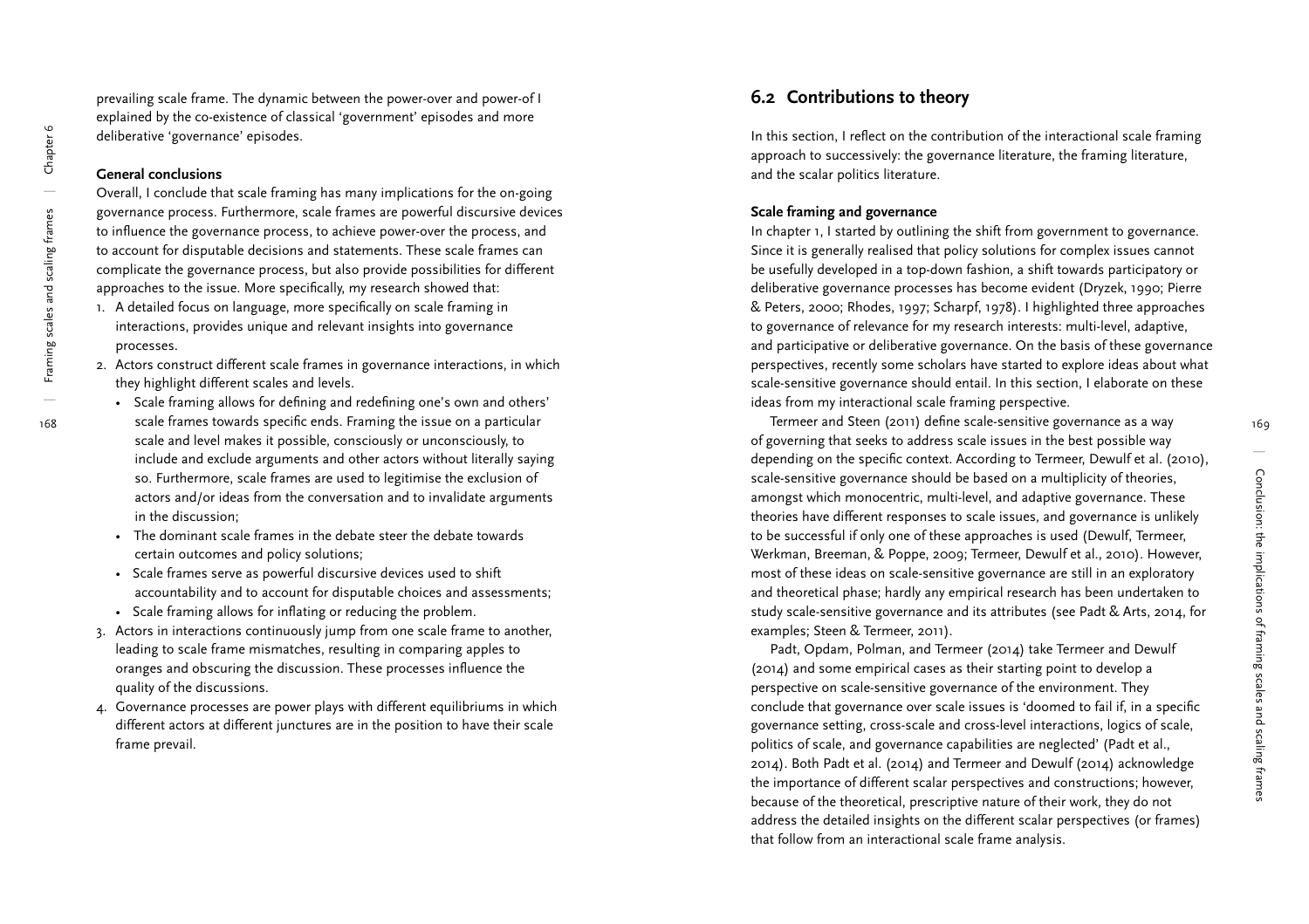I elaborate on the ideas of Padt et al. (2014), Steen and Termeer (2011), and Termeer and Dewulf (2014) from an interactional scale framing perspective. Steen and Termeer (2011) distinguish three pillars for scale-sensitive governance: departing from scale as a dogmatic concept, connecting scalar thinking with societal developments, and recognising/acknowledging other scalar logics. Termeer and Dewulf (2014) build on this and elaborate on the different elements to develop the governance capability of scale sensitivity (see also Termeer, Dewulf, Breeman, & Stiller, 2013). They distinguish between scale-sensitive observing, acting, and enabling. In doing so, they distinguish between the problem scale and the governance scale. The problem scale captures the different levels at which a problem plays out, and the governance scale entails the different levels at which formal and informal governance arrangements operate (Termeer & Dewulf, 2014). Accordingly, scale-sensitive *observing* includes identifying and analysing 1) cross-level issues on the

Table 6.1 | Examples of scale frame mismatches

| 170 | Framing the issue using<br>conflicting scale frames          | Dutch intensive agriculture<br>as an example for the rest<br>of the world, as a solu-<br>tion for the food-security<br>problem (agricultural scale<br>global level) | Soy/feed production for the<br>Dutch intensive agricultural<br>sector destroys the rainfo-<br>rest<br>Dutch mega-farms are<br>too small to compete with<br>farms in other countries<br>(agricultural scale global<br>level) | differences and mismatches, and work towards shared re-scale-framings of<br>both the problem and the solution.<br>Finally, enabling scale sensitivity for Termeer and Dewulf (2014) is<br>about the features of the governance institutions that enable or empower<br>scale-sensitive observing and acting. From an interactional scale<br>framing perspective, enabling means creating space and time for open<br>communication and reflection to identify the scale frame mismatches<br>and differences and to come to shared re-scale-framings. Therefore, the | 171<br>8 |
|-----|--------------------------------------------------------------|---------------------------------------------------------------------------------------------------------------------------------------------------------------------|-----------------------------------------------------------------------------------------------------------------------------------------------------------------------------------------------------------------------------|-------------------------------------------------------------------------------------------------------------------------------------------------------------------------------------------------------------------------------------------------------------------------------------------------------------------------------------------------------------------------------------------------------------------------------------------------------------------------------------------------------------------------------------------------------------------|----------|
|     | Framing the issue on differ-<br>ent scales                   | The NMC solves bottle-<br>necks/problems somewhere<br>else (spatial scale)                                                                                          | The NMC is disastrous for<br>family farms (agricultural<br>scale)                                                                                                                                                           | governance capability of scale (frame) sensitivity should be linked with the<br>capability of reflexivity (Termeer et al., 2013). More interactive, participative,<br>or deliberative governance processes allow for open communication and                                                                                                                                                                                                                                                                                                                       |          |
|     | Framing the issue at differ-<br>ent levels of the same scale | Clustering intensive live-<br>stock provides space for<br>nature, living and recreation level)<br>and prevents epidemics of<br>animal diseases (regional<br>level)  | EU market requires efficient<br>intensive production (EU                                                                                                                                                                    | reflection.<br>The interactional scale framing perspective thus provides additional<br>ideas about how scale sensitivity can be realised in governance processes. In<br>general, this thesis argues for more sensitivity to the role of language, more<br>specifically for scale frame sensitivity in the scale-sensitive governance of<br>complex problems. This will allow for better decision making.                                                                                                                                                          |          |

problem scale, 2) interdependencies between levels on the governance scale, and 3) fit or mismatch between the governance scale and the problem scale(s) (Termeer & Dewulf, 2014).

From my point of view, an interactional scale frame analysis is a way of

scale-sensitive observing (and acting and enabling). An interactional scale frame analysis results in an overview of the wide variety of scale frames that different actors use to address the problem. Thus, an interactional scale frame analysis can highlight the perceived cross-level issues on both the governance scale (which is the administrative scale in this thesis) and the problem scale (mainly the agricultural scale in this thesis). Furthermore, a scale frame analysis provides detailed insights into the fits and mismatches between the different scale frames as expressed by different actors. In chapter 3, I made a distinction between scale frame differences and mismatches and identified three types of mismatches; awareness of these mismatches facilitates scalesensitive observing (see also below and Van Lieshout et al., 2011).

The overall goal of scale-sensitive *acting*, according Termeer and Dewulf (2014), is to reduce mismatches by creating a better fit between the governance scale and the relevant problem scales. From an interactional scale framing perspective, scale-sensitive acting would entail (developing) scale frame awareness amongst actors in a governance process, so that they can discuss the underlying starting points and preferred solutions, identify the both the problem and the solution.

#### **Scale framing and framing**

In chapter 1, I introduced my conceptualisation of framing and explained that I employ an interactional approach, focusing on frames or framings as interactional alignments or co-constructions (Bateson, 1972; Dewulf et al., 2009; Dewulf et al., 2004; Goffman, 1974). In this approach, framing is the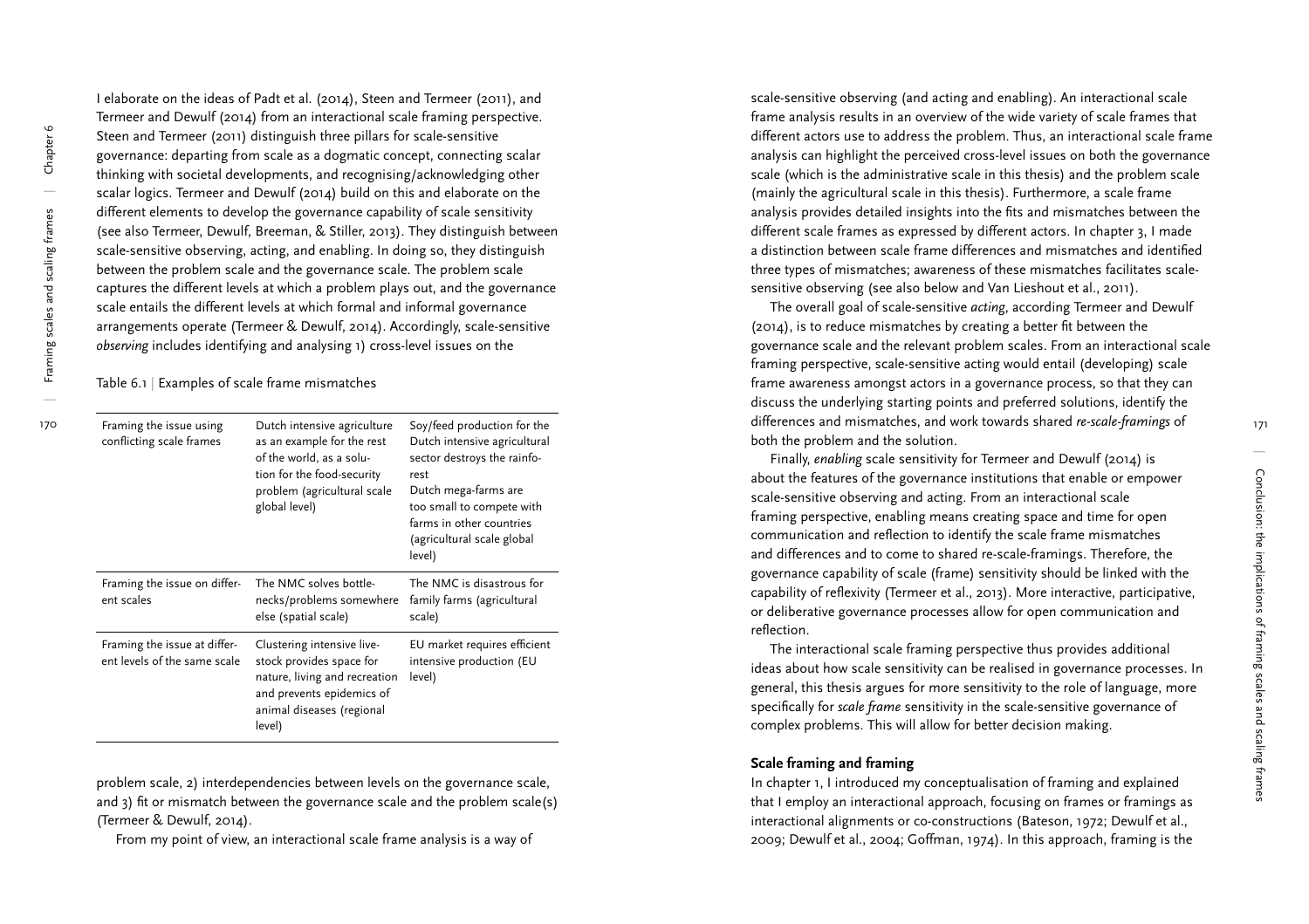dynamic enacting and shaping of meaning in on-going interactions, and frames are temporary communication structures (Dewulf et al., 2009). In this thesis, I introduced, developed, and applied the concept of *interactional scale framing*. In this section, I highlight the contributions from this perspective to framing theory. I firstly pay attention to the added value of scale frames, and then I discuss the contributions of my interactional perspective.

The use of differently mixed scales and levels enables more arguments, provides a structure for arguments, but also tends to obscure the interests at stake. As a consequence of these many possibilities for framing the issue using different scales and levels, mismatches happen that result in communication problems. Scale frame mismatches – in addition to frame mismatches or scale mismatches – show the miscommunications very specifically. I distinguished three types of mismatches: (1) framing the issue using different scale frames, (2) framing the issue using different scales, and (3) framing the issue at different levels of the same scale (see Table 6.1). I indicated that the strategic use of scale frames also provides opportunities for change (see Van Lieshout et al., 2011).

I distinguished between scale frame differences and scale frame mismatches. Scale frame differences are not problematic per se; on the contrary, they may

Table 6.2 | Different scale frames of proponents and opponents in the debate about the future of Dutch agriculture

| framing. In this section, I highlight the contributions from this perspective to                                                                                                                                                                                                                                                                                                                                                                                                | Scale-level | Proponents                                                                                                                            | Opponents                                                                                                                                                                        |
|---------------------------------------------------------------------------------------------------------------------------------------------------------------------------------------------------------------------------------------------------------------------------------------------------------------------------------------------------------------------------------------------------------------------------------------------------------------------------------|-------------|---------------------------------------------------------------------------------------------------------------------------------------|----------------------------------------------------------------------------------------------------------------------------------------------------------------------------------|
| framing theory. I firstly pay attention to the added value of scale frames, and<br>then I discuss the contributions of my interactional perspective.<br>With regard to the added value of scale frames, this study has shown<br>that scale frames are used - in addition to, for example, identity frames<br>or characterisation frames (Gray, 2003) - to make sense in governance<br>processes about complex issues, emphasising both the problem at stake and                 | Global      | Dutch intensive agriculture as an<br>example for the rest of the world,<br>as a solution for the food-security<br>problem             | Soy/feed production for the Dutch<br>intensive agricultural sector de-<br>stroys the rainforest<br>Dutch mega-farms are too small<br>to compete with farms in other<br>countries |
| the direction in which the solution should be sought. Scale frames can be<br>seen as particular problem frames, but the specific focus on scales and levels<br>uncovers different aspects of the issue that are relevant for different actors,                                                                                                                                                                                                                                  | EU          | EU market requires efficient inten-<br>sive production                                                                                | EU subsidies thwart small scale<br>production                                                                                                                                    |
| and thus provides different insights, and new angles for solutions.<br>I have shown that actors use and mix multiple scales and levels, and not<br>only the spatial scale as studied in human and political geography (Brenner,<br>2001; Delaney & Leitner, 1997; Harrison, 2006; Kurtz, 2003; Marston, 2000).<br>In the cases, I distinguished between the spatial, agricultural, administrative,<br>and time scales. Although some scholars may accuse me of 'overstretching' | National    | A strong (intensive) agricultural<br>sector is needed for Dutch econ-<br>omy                                                          | Mega-farms are too large for the<br>landscape in a country as small as<br>the Netherlands<br>There is no need for mega-stable<br>if I produce for our own country/<br>region     |
| the concept of scale (e.g. Brenner, 2001; Lebel, Garden, & Imamura, 2005;<br>Leitner, 2004), analysing these different scales provided me new and<br>different insights. In so doing, I answered the call of Bulkeley (2005, p. 897)<br>who suggested 'that debates over the politics of scale need to cut loose                                                                                                                                                                | Regional    | Clustering intensive livestock pro-<br>vides space for nature, living, and<br>recreation and prevents epidemics<br>of animal diseases | Regarding emissions and nuisance,<br>mega-farms are a degradation for<br>the region, but a win-win situation<br>nationally                                                       |
| from territorial moorings too easily tied to naive delimitations of scale as<br>discrete units and entities. This requires an approach which does not take for<br>granted, nor close off, the boundaries of the city, region, nation, global, local,                                                                                                                                                                                                                            | Local       | Entrepreneurs need to be able to<br>invest in innovative, future-proof<br>large scale activities near our village heavy traffic, etc. | Mega-farms do not fit in the land-<br>scape, pollute, cause an increase in                                                                                                       |
| individual, household and so on'.<br>The use of differently mixed scales and levels enables more arguments,<br>provides a structure for arguments, but also tends to obscure the interests<br>et etalen. An e nomen armenen ef tlenne monumentalitzian fau furmine tlen                                                                                                                                                                                                         | Farm        | Family farms need to be able to<br>grow                                                                                               | Family farms allow for good and<br>animal-friendly farm management.<br>Mega-farms are disastrous for<br>small family farms                                                       |

allow for enrichment of the debate and change. Scale frame mismatches, on the other hand, imply difficulties and conflict. Scale frame mismatches play a role in the stagnation of the communication between the actors in the process and consequently play a role in the stagnation of governance processes as a whole (see also Gray, 2003, 2004; Morgan, 2006; Pruitt & Carnevale, 1993; Termeer et al., 2010b).

In addition to the concept of scale framing, the combination of a faceto-face and governance process level interactional perspective is new and contributes to more insights into interactional framing (cf. Druckman &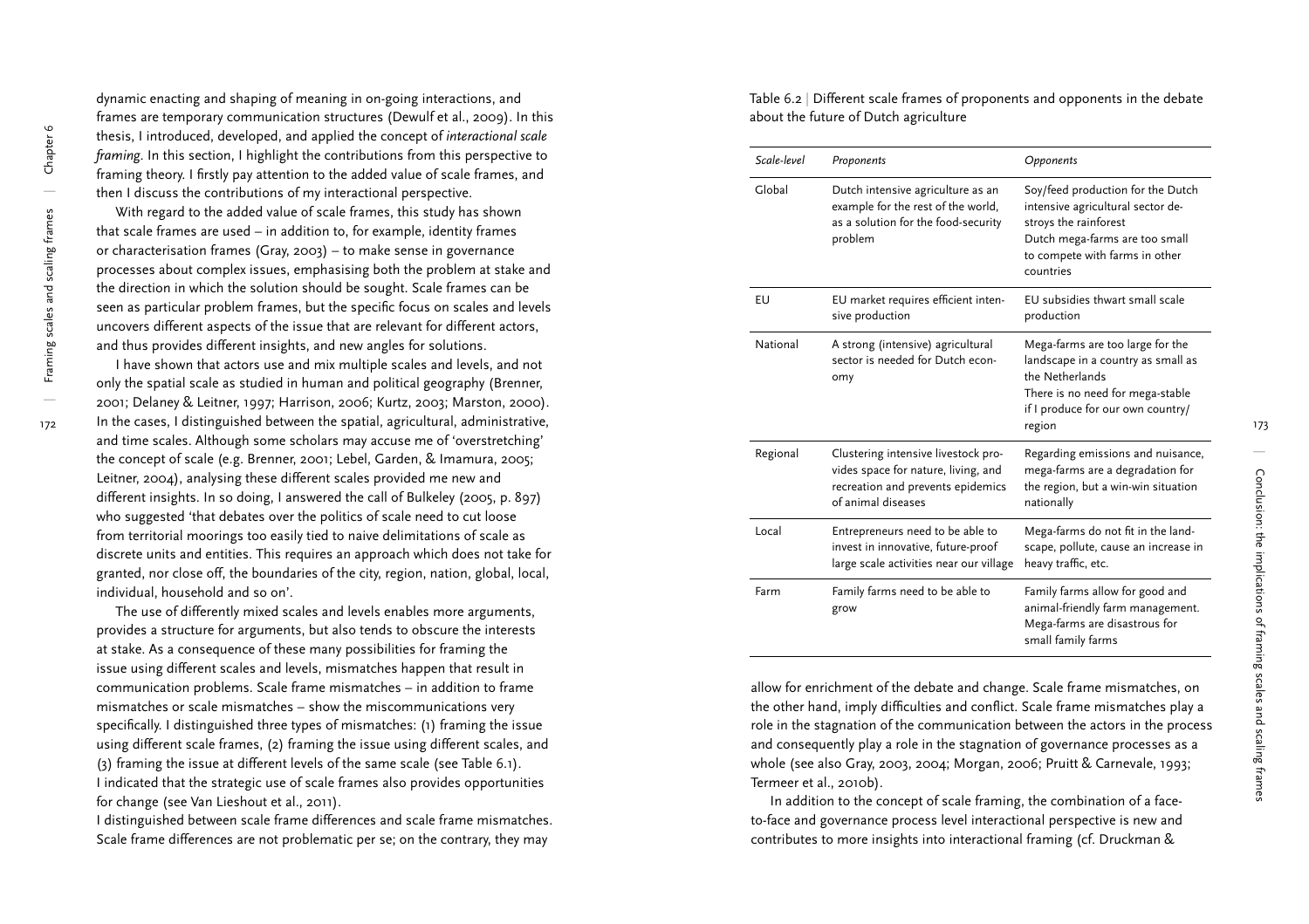Druckman, 2011, p. 256). I have shown that (scale) framing happens not only in face-to-face interactions on the conversational level, but also in interactions on the governance process level (Van Lieshout, Dewulf, Aarts, & Termeer, 2013b). My study made clear that it makes a difference which interaction level is taken for the analysis. Analysing face-to-face interactions reveals the variety of scale frames and provides nuanced insights into the several (scale) framing activities that occur. In my study, this resulted in insights into the several strategies that actors use to account for their statements (Van Lieshout et al., 2012; see also below). The analysis on the governance process level showed that other factors and processes (power dynamics, personal goals) also play a role and determine what happens to the variety of scale frames (which ones are taken into account and which ones are neglected), and the outcomes of the process (Van Lieshout et al., 2013b).

 $_{\rm 174}$  attention, time pressure, intervention of a mediator, or the location of the  $_{\rm 175}$ The fact that an actor uses different scale frames of an issue within the same face-to-face interaction (Van Lieshout et al., 2011) shows that it is rather the particular interaction – and the goals an actor wants to reach in that interaction – that elicit the frames that are uttered, than factors like public attention, time pressure, intervention of a mediator, or the location of the talks, as suggested by Druckman and Druckman (2011).

This thesis shows that scale framings on the governance process level and on the conversational level influence each other. For example, particular scale frames on the governance process level determine how the governance process is designed, particularly who is invited. The actors that are invited bring different scale frames to the fore that might influence the scale frames on the governance process level; this could mean that other actors are invited who bring new scale frames to the debate, and so forth (Van Lieshout et al., 2013b). However, the combination of different interactional levels of analysis especially made clear that it makes a difference which part of the governance process, i.e. which episodes, are selected to conduct the analysis.

#### **Scale framing and scalar politics**

In chapter 1, I explained that, since scales are social constructions, they can be used strategically as political devices (Swyngedouw, 2004), enabling political actors to exercise power or oppose authority (Rangan & Kull, 2009). These processes are known as the politics of scale (Delaney & Leitner, 1997; Jonas, 1994) or scalar politics (MacKinnon, 2011). I argued that, although the construction and politics of scale are intensively debated in the literature, the act of doing scalar politics remains abstract in these contributions. To study the act and the implications of scalar politics, I developed and applied the concept of interactional scale framing, as discussed earlier in this chapter. In

this section, I elaborate on the added value of this scale framing approach to the politics of scale literature.

I have shown that actors use and mix multiple scales and levels, and not only the spatial scale as studied in human and political geography (Brenner, 2001; Delaney & Leitner, 1997; Harrison, 2006; Kurtz, 2003; Marston, 2000). In addition, I have shown that actors in governance interactions use multiple scale frames in their discussions to define and redefine their own and others' scale frames towards specific ends. More specifically, both proponents and opponents use different scales and levels to frame the issue, even within the same interaction. It is not, for example, that proponents mainly upscale the issue to show the importance and opponents mainly downscale the issue to show the direct effects on the local level, or the other way around (cf. Harrison, 2006). Rather, this study shows that actors frame the issue both pro *and* contra on the different scales and levels (see Table 6.2; chapter 3), resulting in discussions that implicitly compare aspects of the issue at stake that are not comparable.

Both on the governance process and the conversational level, scale frames has implications for the possible, or logical, solutions, and thus for the continuing governance process (cf. Harrison, 2006; Kurtz, 2003; Mansfield & Haas, 2006). My analysis of conversational level interactions showed how actors *do* scalar politics; they frequently use scale frames in interaction when presenting their point of view on the problem and solution, to make issues more or less important, to discuss other points of view, to include and exclude arguments and actors, to shift accountability, and to account for their statements and decisions (Van Lieshout et al., 2012).

In the politics of scale literature, mainly *rescaling* is discussed as the strategy through which scalar politics are performed (e.g. Bulkeley, 2005; Kaiser & Nikiforova, 2008; Mansfield, 2005). An exception is Harrison (2006), who distinguishes 'pushing down' (Harrison, 2006, p. 518) the scale at which the problem is perceived, thereby minimising the problem, and 'pushing up' (Harrison, 2006, p. 521) the framing of the problem in order to justify calls for regulatory action at a higher jurisdictional scale. In this thesis, I have identified several additional (scale) framing strategies that actors use in interactions to do scalar politics.

In chapter 2, I showed that different strategies (e.g. unmistakably positive framing, masking, ignoring) enabled the continuous presence of scale increase as the underlying logic in the memoranda of the Ministry of Agriculture. In chapter 4, I revealed strategies such as: projections into the future (project the issue into the future to account for choices and decisions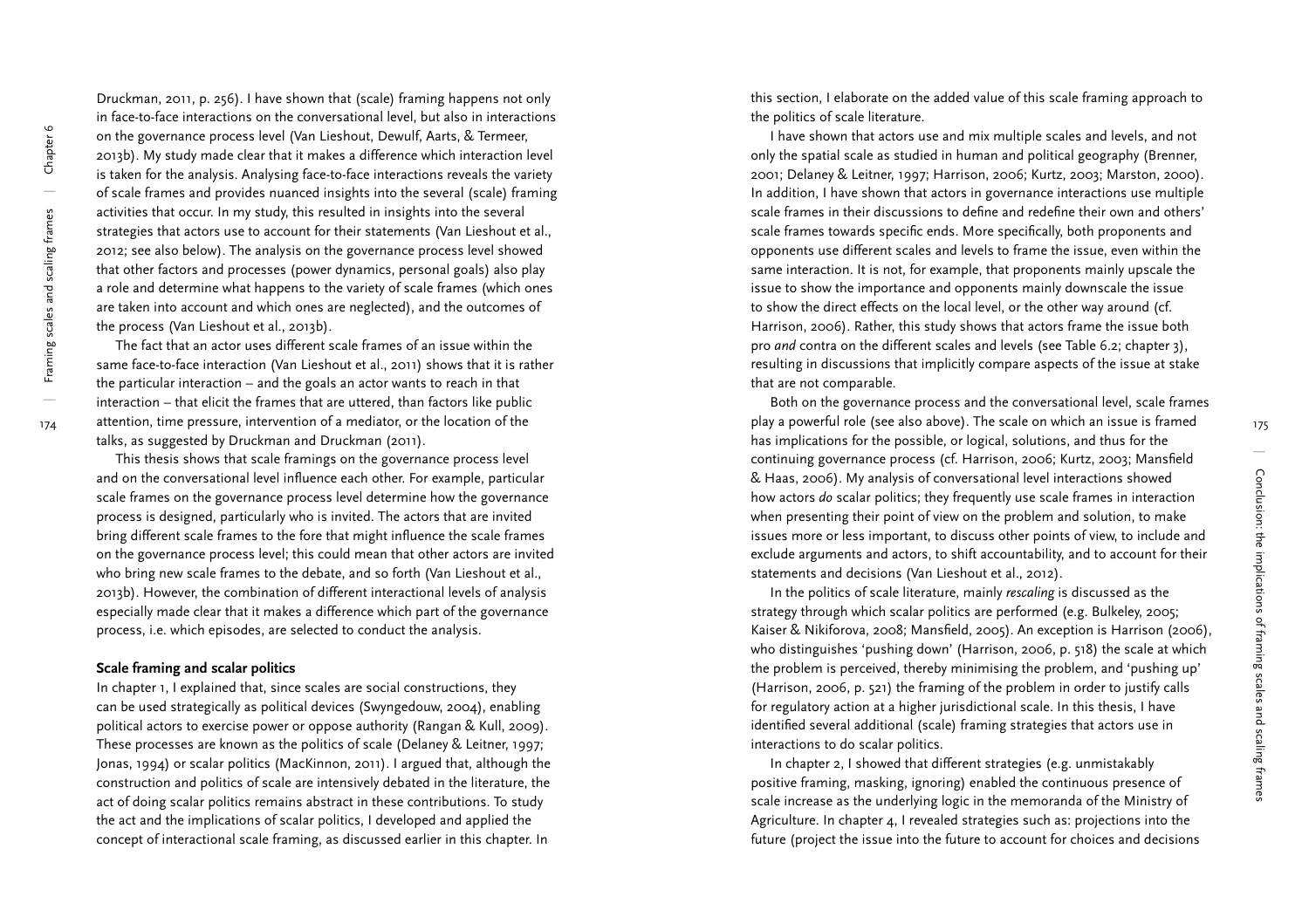that are currently difficult to legitimise), upscaling (to higher and more problematic or more influential levels, to magnify the issue) and downscaling (to lower and less problematic levels, to diminish the issue), and scale coupling (to strengthen an initially unconvincing scale frame) (Van Lieshout et al., 2012). Thus, the different *scale framing strategies* that I identified show that actors *use* the scalar element in their framings for more specific actions than merely rescaling. Furthermore, the scalar element allows for different strategies to accomplish different goals than other framing strategies allow for (see e.g. Dewulf & Bouwen, 2012).

In addition, I showed that actors in governance interactions anticipate the implications of scale framing with the help of scale framing strategies. For example in chapter 4, AL uses upscaling along the administrative scale to shift responsibility to other governmental organisations and to create accountability for his own assessments about where to locate the NMC. Locating the NMC in the ADA in his municipality would mean that AL is responsible, but, by upscaling the issue along the administrative scale, he anticipates, and tries to forestall, being held accountable by his conversation partners.

Furthermore, the study shows that the complex interplay between scale framing and power dynamics determines which scale frames are taken into account and which actors can or cannot anticipate scale framing. The actor with the power to frame the scale steers the debate towards certain outcomes (chapter 5). However, in the end, the interplay determines who that actor is. Thus, the added value of an interactional scale frame analysis is insight into the actions done with scale frames on different interactional levels. In other words, such analysis shows the act of doing scalar politics, including its consequences (e.g. the capricious course of the discussion). In combination with an analysis of power dynamics, an interactional scale frame analysis provides insights into the power struggles and prevailing scale frames on both the conversational and the governance process level.

#### **6.3 Limitations and avenues for future research**

In this section, I discuss the limitations of my research and couple these to interesting angles for future research.

#### **Limitations and avenues relating to governance**

I acknowledge that in some cases scale plays a larger role than in others, and as a consequence these cases are more interesting to study from a scale

framing perspective. In governance processes about complex issues, many frames are used – frames that do not refer to scales, but also many frames that do refer to scales. In other words, people do not use scale frames only, but many of the frames they use are scale frames. I selected my cases because scale issues played a role. As a result, I was almost sure that scale frames would be present in the discussions. Furthermore, I selected interaction sequences on the basis of the scale frames that I had identified in a first stage of the analysis. Thus, in these sequences, many scale frames were answered by other scale frames, although, in randomly selected sequences, scale frames presumably will be answered by other frames as well. This is all the more reason to look closely into scale frames and their impact on governance processes because, as I have shown, they can lead to important results. Recently, some studies have shown that scale framing also happens in other cases, not selected for the purpose of scale frame analysis (see for example Candel, Breeman, Stiller, & Termeer, 2013; Van Hulst, Siesling, Van Lieshout, & Dewulf, in press). In these cases also, scale framing has considerable implications.

176 177 Recognising that governance processes are increasingly organised in a deliberative or interactive way, thus involving more stakeholders with diverging perspectives, I argue that more insights into scale frames, scale frame differences, and scale frame mismatches in interactions are needed. In addition to research about dealing with scale mismatches, further research about dealing with scale frame mismatches is needed. What are the implications of scale frame mismatches for the governance of complex problems? And how should these implications and mismatches be dealt with?

In this thesis, I studied a very heated governance process, including fierce debates, and many scale framing activities. I concluded that, in this process, scale frames other than those fitting the solutions of the Minister of State did not play a large role (chapter 5). Regarding future research, it might be interesting to see whether, in less heated governance processes, scale frames, rather than power dynamics, determine how the policy process evolves. What are the implications of scale framing for the governance of tamed problems?

Furthermore, it is important to realise that I studied the case of the future of Dutch intensive agriculture, a well-developed western country case. Scale framing in governance processes in other regions of the world may provide different insights. It is widely known that conversational interaction patterns in high-context, collectivistic cultures are different from conversational interaction patterns in low-context, individualistic cultures (e.g. Hall, 1976; Servaes, 1989). From that perspective, interactional scale framing in a high-context – for example Asian – case may be different, have different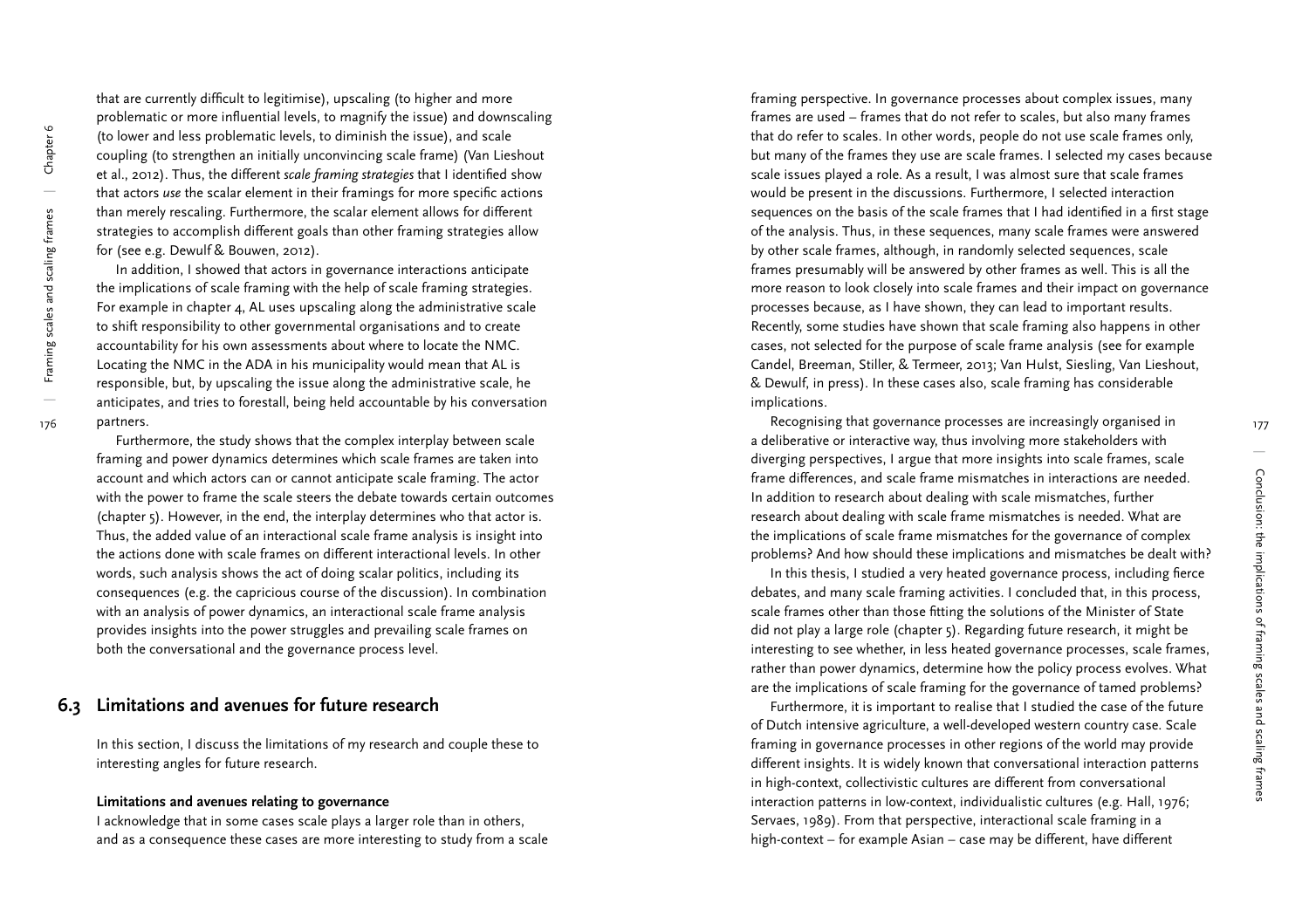implications, and a different interplay with power dynamics than I found in this thesis. What are the implications of scale framing for the governance of complex problems in high-context cultures?

#### **Limitations and avenues relating to framing**

In relation to framing, I showed that scale frames are powerful devices in interactions (chapters 3, 4, and 5), but I did not study the relation between scale frames and other frames, so I cannot draw conclusions about the strength of scale frames compared to other frames.

 $_{\rm 178}$  parties or powerful constituents that concur with the frame, and tend to be  $_{\rm 179}$ It can be stated, however, that, in my cases, some of the scale frames can be classified as sticky frames, meaning that they are hard to change, and less likely to shift once they are adopted (Carnevale, 2011) – for example the 'scale increase frame', the 'we should be proud of the economically important Dutch sector frame', 'the mega-stable frame', and 'the cutting down the rainforest frame' keep appearing or 'sticking' (Chapters 3-5). Carnevale (2011) presents several characteristics that determine the stickiness of frames. For example, sticky frames tend to imbue or implicate negative emotions, have many team based or shared by a we-group. These characteristics also apply for the sticky scale frames in my cases.

In chapters 2 and 5, I showed that scale increase is a rather sticky frame in Dutch agricultural governance, but I did not explain this in terms of stickiness, but rather in terms of different framing strategies, self-referentiality, and power dynamics (Van Lieshout et al., 2013a; Van Lieshout et al., 2013b). This means that I found explanations both inside and outside the framing activities to explain why these frames stick and do not change. This is another interesting angle for future research: How do (scale) frames stick and how do they change? What factors determine reframing and frame change: framing activities and framing strategies in face-to-face interactions or rather other factors and processes on the governance process level? And what is the role of new media in frame change? (cf. Carnevale, 2011; Druckman & Druckman, 2011).

#### **Limitations and avenues relating to scalar politics**

To conclude, in relation to scalar politics, as I already stated, some authors may argue that I overstretch the concept of scale (cf. Brenner, 2001; Lebel, et al., 2005; Leitner, 2004). However, I agree with Kaiser and Nikiforova (2008, p. 543) that 'approaching scale as performative avoids the unnecessary and unproductive debates about whether analyses of scale should focus on the social construction of 'singular' scales (e.g. the state, the global, the local) or

on 'plural' interscalar relations' (cf. Brenner, 2001; Marston, 2000; Marston & Smith, 2001). I also agree, and this thesis shows, that 'the politics of scale is about more than spatial scale' (McCann, 2003, p. 160). I have shown that actors use different scales and levels in the different framings of the issues in the debate. However, I did not pay attention to the relations between different scales/levels in scale frames, but McCann, for example, points at the articulation of both spatial and temporal terms in framings: 'discussions of 'our neighbourhood' and 'our city' are interwoven with appeals to time of residence in a neighbourhood and longstanding cultural connections to a city' (McCann, 2003, p. 160). Accordingly, interesting research questions are: What are the relations between different scales in different scale frames? And how are these relations used? For what actions and with what implications?

Another, last, interesting angle for future research follows from the scale framing strategies as addressed in chapter  $\Delta$  and the framing strategies to deal with frame differences as identified by Dewulf and Bouwen (2012). I observed that the scalar element allows for different strategies than other frames, but I did not pay attention to dealing with scale frame differences. How do actors in conversational interactions deal with scale frame differences? In chapter 4, I studied scale framing in relation to accountability construction. I revealed the presented scale framing strategies, but this was not the focus of the analysis. Thus, I have not paid attention to, for example, the conditions accommodating the different scale frames, or to other possible actions than constructing accountability. These observations lead to questions such as: Under which conditions do actors use upscaling, downscaling, scale coupling, and projections into the future? Are scale framing strategies also used to accomplish goals other than accountability construction in interactions? Can any patterns be recognised in the use of scale framing strategies?

#### **6.4 Implications for practice: towards scale frame-sensitive governance?**

In this section, I highlight some insights from this research for governance practitioners. Following from the section on scale framing and governance, I mention four focus areas. Although my focus on scale frames presents a selective lens on governance processes, I argue that giving more attention to the politics of scale – or more specific to scale frames, scale frame differences, and scale frame mismatches – offers prospects for tackling complex issues, since scale frames and the mismatches between them reveal different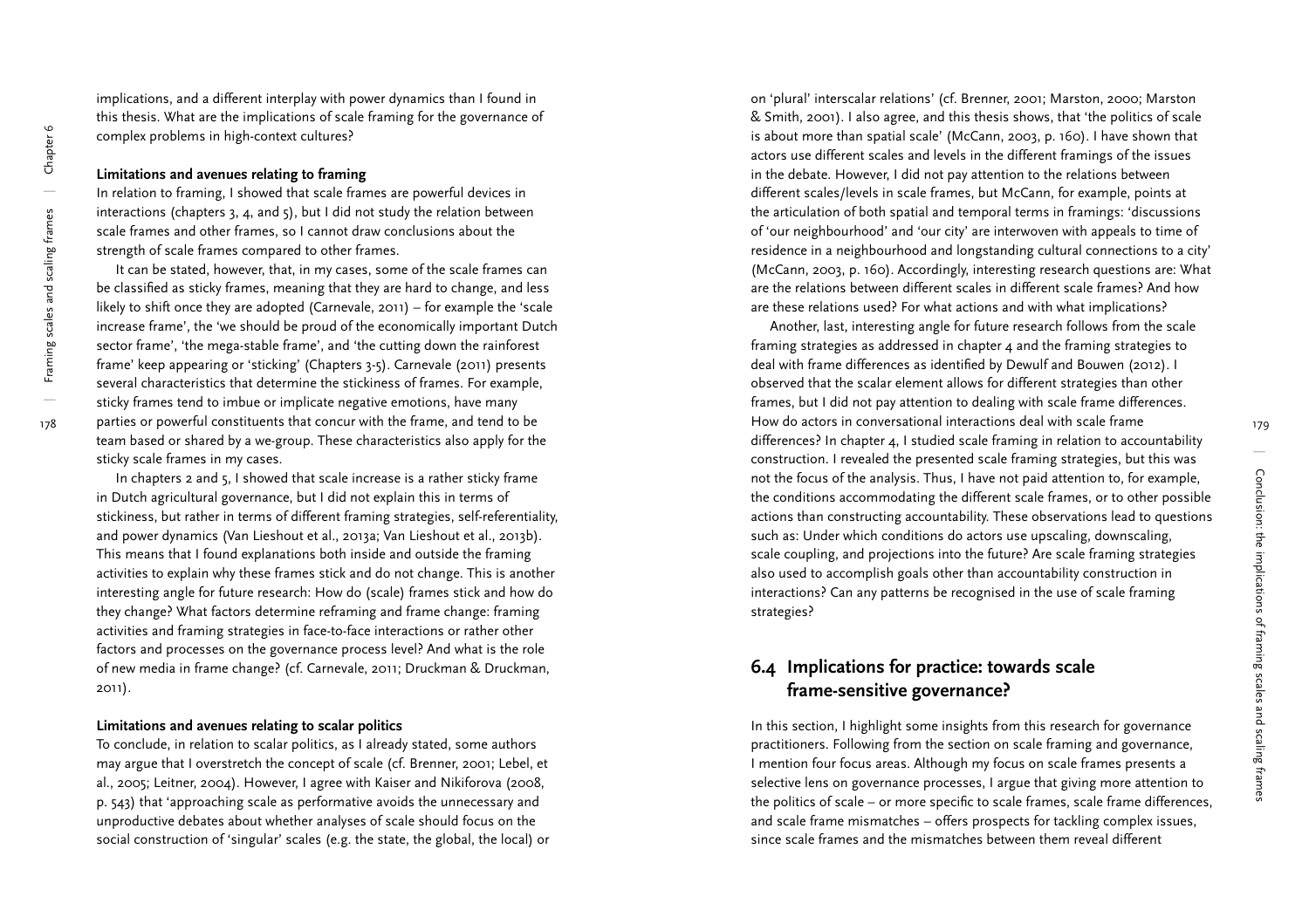181

 $\overline{\phantom{m}}$  $18<sub>O</sub>$  problems and thus other possibilities for solutions. However, it is most likely that the scale frames and related differences and mismatches will remain implicit for the participants in governance processes.

Thus, firstly, sensitivity to scale framing activities in governance processes is an important ingredient for scale-sensitive governance (scale framesensitive observing, cf. Termeer & Dewulf, 2014). The presence of different scale frames, and the differences or mismatches between these, can be analysed. In addition, the consequences of particular scale frames in terms of inclusion and exclusion of issues and actors can be analysed. Secondly, it is important to have or to develop an awareness of scale frame fits, differences, and mismatches amongst actors in a governance process to allow for scale frame-sensitive acting (cf. Termeer & Dewulf, 2014). Consciousness of the fits, differences, and mismatches amongst actors provides opportunities for better conversations and discussions, and opportunities to work towards shared *re-scale-framings*.

An awareness of, and sensitivity to, scale frame differences indicates opportunities for change. As Hospes and Kentin (2014) explain 'scale frames can be treated as mini-theories of change on how to politically solve a problem'. Instead of the identification of the scale of the problem or of the ideal governance scale to solve it, the challenge is to explore and reflect on the different scale frames and to appreciate other scale frames (Hospes & Kentin, 2014). Awareness of scale frame differences allows for shared re-scaleframings of both the problem and solution.

In the case of scale frame mismatches, a facilitator may try to make explicit the different scale frames – and the underlying interests and assumptions. In this way, discussions of the kind 'it isn't! it is!' can be brought to the level of a dialogue in which implicit assumptions, starting points, and backgrounds become the subject of the conversation and can be dealt with in a constructive way (Pearce & Littlejohn, 1997).

Thirdly, enabling scale frame sensitivity means creating space and time for open communication and reflection, to be able to identify the scale frame mismatches and differences and to come to shared re-scale-framings. More interactive, participative, or deliberative governances processes allow for this, but, as shown in chapter 5, much depends on how such processes are organised (Van Lieshout et al., 2013b). However, as the aim of the organising party is to come to scale-sensitive solutions, it is expected that the process will be designed in a way that provides enough time and space to identify, analyse, and reflect on the various scale frames, differences, mismatches, and fits.

To conclude, I want to draw attention to the different power dynamics in governance processes and how these allow for scale framing. In line with this, I state that it is not enough to organise a deliberative or participate governance process, if the process design does not allow all the participants to have equal influence (Idrissou Aboubacary, 2012; Van Lieshout et al., 2013b).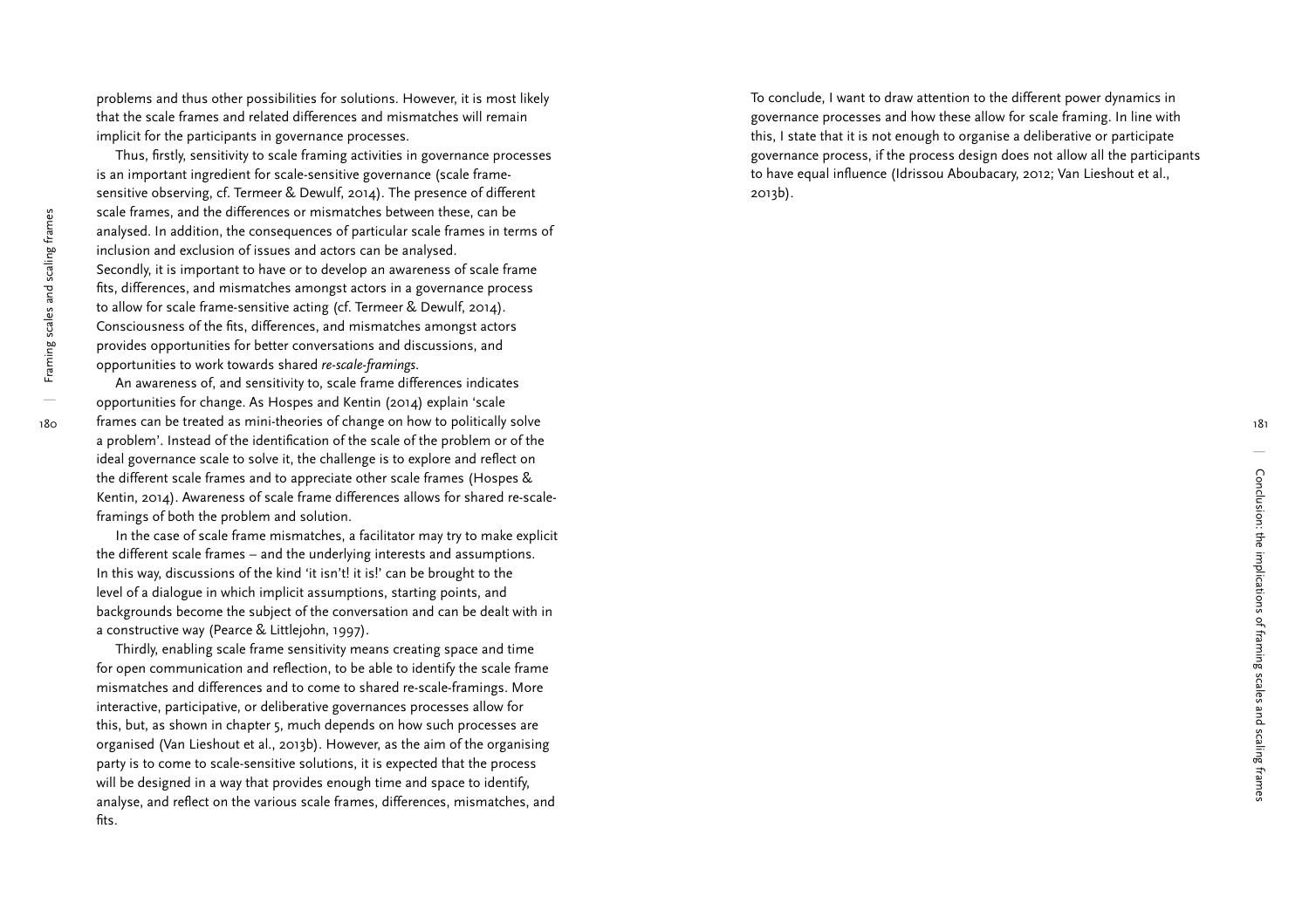# **References**

- Aarts, N., & Van Woerkum, C. (2002). Dealing with uncertainty in solving complex problems. In: C. Leeuwis & R. Pyburn (eds.), *Wheelbarrows full of frogs : social learning in rural resource management* (pp. 421-435). Assen, the Netherlands: Koninklijke Van Gorcum.
- Aarts, N., & Van Woerkum, C. (2006). Frame construction in interaction*.* In: *Engagement*. Proceedings of the 12th MOPAN International Conference, Pontypridd, University of Glamorgan, 22-24 June 2005.

Aarts, N., & Van Woerkum, C. (2013). CSR and the need to connect: a theoretical reflection with implications for practice. Manuscript submitted for publication.

- Aarts, N., Van Woerkum, C., & Vermunt, B. (2007). Policy and planning in the Dutch countryside: The role of regional innovation networks. In: *Journal of Environmental Planning and Management* 50 (6): 727-744. doi: 10.1080/09640560701608473
- Adger, W. N., Brown, K., & Tompkins, E. L. (2005). The political economy of cross-scale networks in resource co-management. In: *Ecology and Society* 10 (2). Retrieved from www.ecologyandsociety.org/vol10/iss12/art19
- Alders, H. (2011). *Van mega naar beter. Rapportage van de maatschappelijke dialoog over schaalgrootte en toekomst van de veehouderij* [*From mega to better. Reporting of the societal dialogue about scale size and the fututre of animal husbandry*]. Den Haag, the Netherlands: Ministerie van Economische zaken, Landbouw en Innovatie.
- Allen, J., & Cochrane, A. (2007). Beyond the territorial fix: regional assemblages, politics and power. *Regional studies* 41(9): 1161-1175. doi: 10.1080/00343400701543348

Argyris, C., & Schön, D. A. (1996). *Organizational learning II: Theory, method, and practice*. Reading, MA: Addison-Wesley.

Arminen, I. (2005). *Institutional interaction. Studies of talk at work.* Burlington, VT: Ashgate Publishing Limited.

Arts, B., Lagendijk, A., & Van Houtum, H. (2009). *The disoriented state: Shifts in governmentality, territoriality and governance*. Dordrecht, the Netherlands: Springer.

Bachrach, P., & Baratz, M. S. (1970). *Power and poverty: Theory and practice*. New York: Oxford University Press.

Baker, A. C. (2009). *Catalytic conversations: Organizational communication and innovation.* Armonk, NY: M. E. Sharpe.

Baltussen, W. H. M., De Bont, C. J. A. M., Van den Ham, A., Van Horne, P. L. M., Hoste, R., & Luesink, H. H. (2010). *Gevolgen van het afschaffen van dierrechten* [*Consequences of abolishing animalrights*]. Den Haag: LEI Wageningen UR.

Bartlett, F. C. (1932). *Remembering: A study in experimental and social psychology.* Cambridge, England: Cambridge University Press.

Barzelay, M., & Gallego, R. (2006). From 'new institutionalism' to 'institutional processualism': Advancing knowledge about public management policy change. In: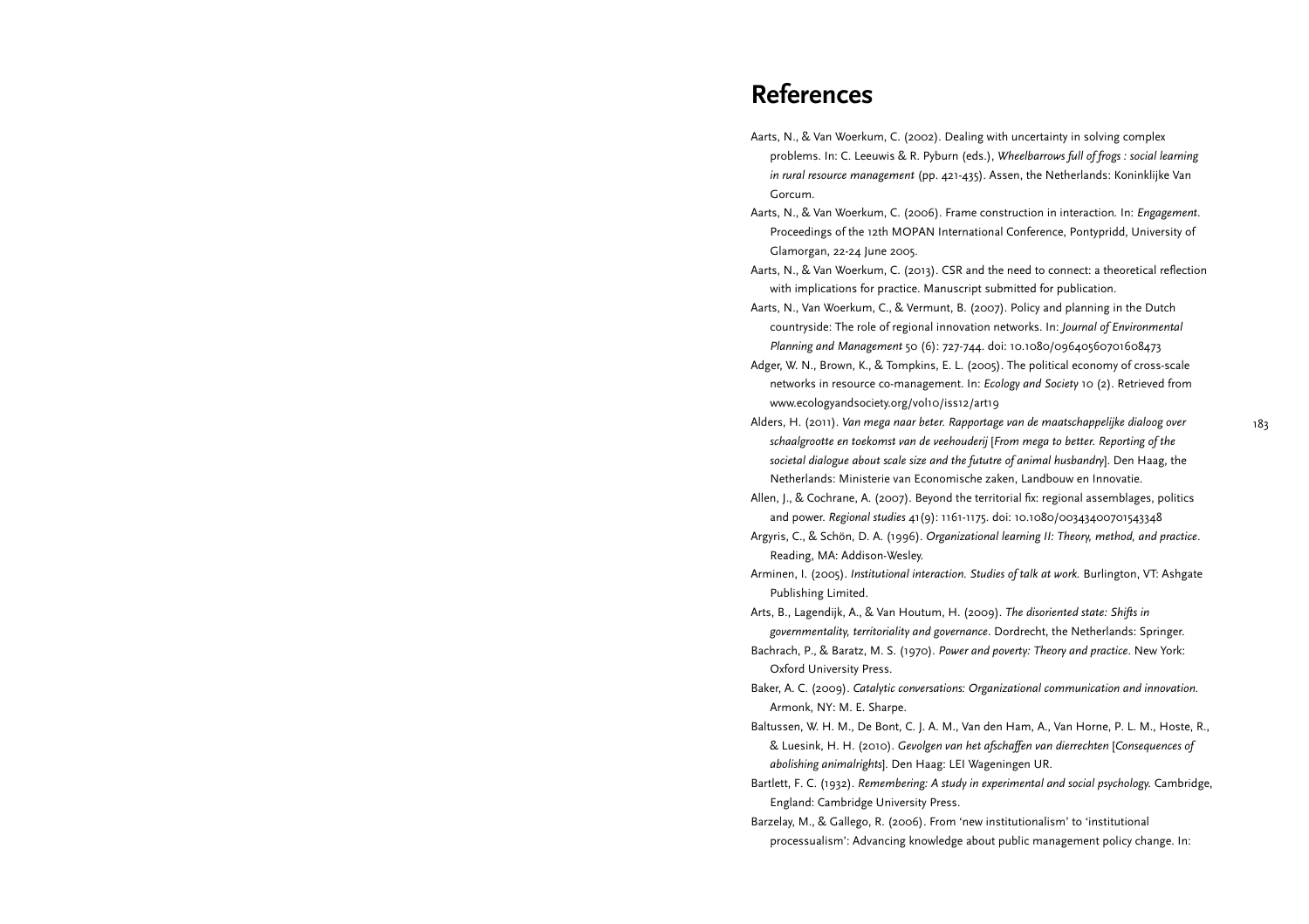*Governance* 19 (4): 531-557. doi: 10.1111/j.1468-0491.2006.00339.x

- Bateson, G. (1972). *Steps to an ecology of mind.* New York, NY: Ballantine Books.
- Baumgartner, F. R., & Jones, B. D. (2009). *Agendas and instability in American politics*. Chicago, IL: University of Chicago Press.
- Benford, R. D., & Snow, D. A. (2000). Framing processes and social movements: An overview and assessment. In: *Annual Review of Sociology* 26: 611-639.
- Berkes, F. (2006). From community-based resource management to complex systems: The scale issue and marine commons. In: *Ecology and Society* 11 (1): 45. Retrieved from www.ecologyandsociety.org/vol11/iss41/art45/
- Bieleman, J. (2008). *Boeren in Nederland: Geschiedenis van de landbouw 1500-2000* [*Farmers in the Netherlands: A history of agriculture 1500-2000*]. Amsterdam, the Netherlands: Boom.
- Bieleman, J. (2010). *Five centuries of farming: A short history of Dutch agriculture 1500-2000*. Wageningen, the Netherlands: Wageningen Academic Publishers.
- Biggs, R., Raudsepp-Hearne, C., Atkinson-Palombo, C., Bohensky, E., Boyd, E., Cundill, G., Zurek, M. (2007). Linking futures across scales: A dialog on multiscale scenarios. *Ecology and Society* 12 (1): 17. Retrieved from www.ecologyandsociety.org/vol12/iss11/ art17/
- - Bleker, H. (2011). *Visie veehouderij* [*The future of intensive agriculture*]. The Hague, the Netherlands: Ministry of Economic Affairs Agriculture and Innovation.
	- Böhme, K., Richardson, T., Dabinett, G., & Jensen, O. B. (2004). Values in a vacuum? Towards an integrated multi-level analysis of the governance of European space. In: *European Planning Studies* 12 (8): 1175-1188.
	- Borgström, S. T., Elmqvist, T., Angelstam, P., & Alfsen-Norodom, C. (2006). Scale mismatches in management of urban landscapes. In: *Ecology and Society* 11 (2): 16. Retrieved from www.ecologyandsociety.org/vol11/iss12/art16/
	- Bovens, M. (2006). Analysing and assessing public accountability: A conceptual model. In: *European governance papers (EUROGOV) C-06-01*.
	- Bovens, M., Schillemans, T., & 'T Hart, P. (2008). Does public accountability work? An assessment tool. In: *Public administration* 86 (1): 225-242. doi: 10.1111/j.1467- 9299.2008.00716.x
	- Brenner, N. (2001). The limits to scale? Methodological reflections on scalar structuration. In: *Progress in Human Geography* 25 (4): 591-614.
	- Buizer, M., Arts, B., & Kok, K. (2011). Governance, scale, and the environment: The importance of recognizing knowledge claims in transdisciplinary arenas. In: *Ecology and Society* 16 (1): 21. Retrieved from www.ecologyandsociety.org/vol16/iss1/art21/
	- Bulkeley, H. (2005). Reconfiguring environmental governance: Towards a politics of scales and networks. In: *Political Geography* 24 (8): 875-902. doi: 10.1016/j.polgeo.2005.07.002
	- Candel, J. J. L., Breeman, G., Stiller, S. J., & Termeer, C. J. A. M. (2013). Disentangling the consensus frame of food security: The case of the EU Common Agricultural Policy

reform debate. Manuscript submitted for publication.

- Carnevale, P. J. (2011). Dynamics of frame change: The remarkable lightness of frames, and sticky frames. In: W. A. Donohue, R. G. Rogan, & S. Kaufman (eds.), *Framing matters: Perspectives on negotiation research and practice in communication* (pp. 268-275). New York, NY: Peter Lang.
- Cash, D. W., Adger, W., Berkes, F., Garden, P., Lebel, L., Olsson, P., & Young, O. (2006). Scale and cross-scale dynamics: Governance and information in a multilevel world. *Ecology and Society* 11 (2). Retrieved from www.ecologyandsociety.org/vol11/iss12/art18
- Chenail, R. J. (1995). Recursive frame analysis. In: *The Qualitative Report* 2 (2). Retrieved from www.nova.edu/ssss/QR/QR2-2/rfa.html

Clegg, S. R. (1989). *Frameworks of power*. London, England: Sage.

- Coleman, P. T. (2006). Intractable conflict. In: M. Deutch, P. T. Coleman, & E. C. Marcus (eds.), *The handbook of conflict resolution. Theory and practice* (2<sup>nd</sup> ed.), (pp. 533-559). San Francisco, CA: Jossey-Bass.
- Coleman, W. D., Skogstad, G. D., & Atkinson, M. M. (1996). Paradigm shifts and policy networks: Cumulative change in agriculture. In: *Journal of Public Policy* 16 (03): 273-301. doi: doi:10.1017/S0143814X00007777
- 184 185 Commissie Van Doorn. (2011). *Al het vlees duurzaam. De doorbraak naar een gezonde, veilige en gewaardeerde veehouderij in 2020* [*All meat sustainable. The breakthrough towards a healthy, safe and apreciated animal husbandry sector*]. Den Bosch, the Netherlands: Commissie van Doorn.
	- Cumming, G. S., Cumming, D. H. M., & Redman, C. L. (2006). Scale mismatches in socialecological systems: Causes, consequences, and solutions. In: *Ecology and Society,* 11 (1): 14. Retrieved from www.ecologyandsociety.org/vol11/iss11/art14
	- Daugbjerg, C., & Swinbank, A. (2011). Explaining the 'health check' of the common agricultural policy: Budgetary politics, globalisation and paradigm change revisited. In: *Policy Studies* 32 (2): 127-141. doi: 10.1080/01442872.2010.541768
	- Dearing, J. W., & Rogers, E. M. (1996). *Agenda-setting*. Thousend Oaks, CA: Sage. Deckla, N. (2003). Insurgent urbanism in a railway quarter: Scalar citizenship at King's
	- Cross, London. In: *ACME: an international journal for critical geographies* 2 (1): 33-56. Delaney, D., & Leitner, H. (1997). The political construction of scale. In: *Political Geography*
	- 16 (2): 93-97.
	- Depla, S., & Schulte, E. (1983). *Mammoetbedrijven in de intensieve veehouderij: Op weg naar nieuwe ijstijden?* [*Mammoth companies in the intensive agricultural sector: Towards a new ice age?*] Wageningen, the Netherlands: IMGO-Landbouw.
	- De Vaus, D. A. (2001). *Research design in social research*. London, England: Sage.
	- De Vreese, C. H. (2005). News framing: Theory and typology. In: *Information Design Journal + Document Design* 13 (1): 51-62.
	- Dewulf, A., & Bouwen, R. (2008). *Frames, scales and actors. A case study of collaborative water governance in Southern Ecuador*. Paper presented at the European Group of Public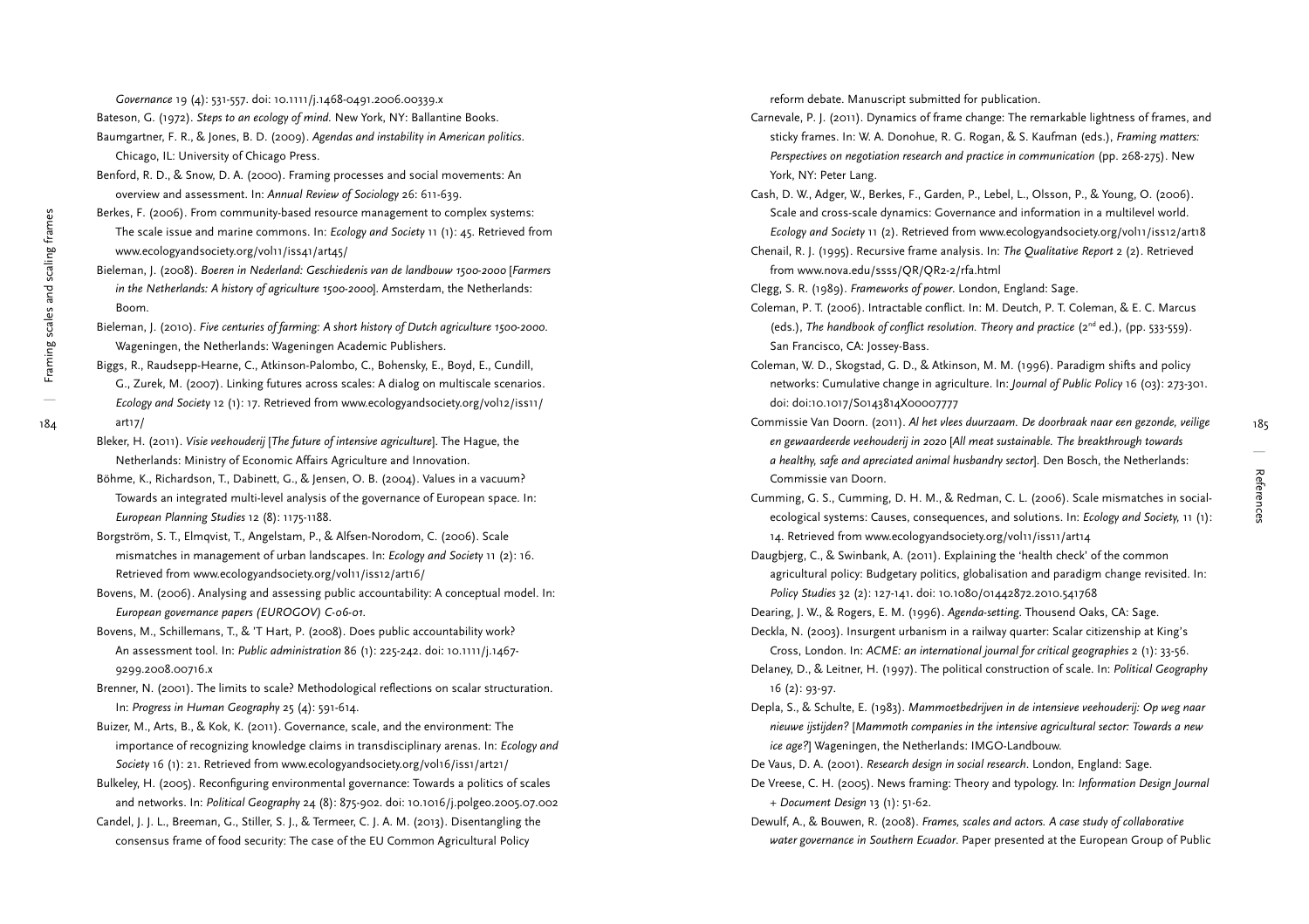Administration Conference, Rotterdam.

- Dewulf, A., & Bouwen, R. (2012). Issue framing in conversations for change. In: *The Journal of Applied Behavioral Science* 48 (2): 168-193. doi: 10.1177/0021886312438858
- Dewulf, A., Craps, M., & Dercon, G. (2004). How issues get framed and reframed when different communities meet: A multi-level analysis of a collaborative soil conservation initiative in the Ecuadorian Andes. In: *Journal of Community & Applied Social Psychology,*  14 (3): 177-192.
- Dewulf, A., Gray, B., Putnam, L., Lewicki, R., Aarts, N., Bouwen, R., & van Woerkum, C. (2009). Disentangling approaches to framing in conflict and negotiation research: A meta-paradigmatic perspective. In: *Human Relations* 62 (2): 155-193. doi: 10.1177/0018726708100356
- Dewulf, A., Mancero, M., Cárdenas, G., & Sucozhañay, D. (2011). The fragmentation and connection of frames in collaborative water governance. A case study of river catchment management in Southern Ecuador. In: *International Review of Administrative Sciences* 77 (1): 50-75.
- 186 187 Feindt, P. H., & Kleinschmit, D. (2011). The BSE crisis in German newspapers: Reframing Dewulf, A. R. P. J., Termeer, C. J. A. M., Werkman, R. A., Breeman, G. E., & Poppe, K. J. (2009). Transition management for sustainability: Towards a multiple theory approach. In: K. J. Poppe, C. Termeer, & M. Slingerland (eds.), *Transitions towards sustainable agriculture and food chains in peri-urban areas* (pp. 25-50). Wageningen, the Netherlands: Wageningen Academic Publishers.
	- Dietz, T., Ostrom, E., & Stern, P. C. (2003). The struggle to govern the commons. In: *Science* 302 (5652): 1907-1912.
	- Donohue, W. A., Rogan, R. G., & Kaufman, S. (2011). *Framing matters: Perspectives on negotiation research and practice in communication*. New York, NY: Peter Lang.
	- Drake, L. E., & Donohue, W. A. (1996). Communicative framing theory in conflict resolution. In: *Communication Research* 23 (3): 297-322.
	- Drew, P. (2005). Conversation analysis. In: K. L. Fitch & R. E. Sanders (eds.), *Handbook of language and social interaction* (pp. 72-102). Mahwah, NJ: Lawrence Erlbaum Associates.
	- Druckman, D., & Druckman, J. N. (2011). The many faces of framing in negotiation. In: W. A. Donohue, R. G. Rogan, & S. Kaufman (eds.), *Framing matters: Perspectives on negotiation research and practice in communication* (pp. 255-267). New York, NY: Peter Lang.
	- Dryzek, J. S. (1990). *Discursive democracy: Politics, policy, and political science*. Cambridge, England: Cambridge University Press.
	- Easterling, W. E., & Polsky, C. (2008). Crossing the divide: Linking global and local scales in human-environment systems. In: E. Sheppard & R. B. McMaster (eds.), *Scale and geographic inquiry: Nature, society and method* (pp. 66-85). Hoboken, NJ: Blackwell Publishing.
	- Edwards, D. (1997). *Discourse and cognition.* London, England: Sage.
	- Edwards, D., & Potter, J. (1993). *Discursive psychology.* London, England: Sage.
- Edwards, D., & Potter, J. (2005). Discursive psychology, mental states and descriptions. In: H. te Molder & J. Potter (eds.), *Conversation and cognition* (pp. 241-259). Cambridge, England: Cambridge University Press.
- Elias, N. (1970). *Was ist Soziologie?* [*What is Sociology?*]. Munich, Germany: Juventa.
- Emerson, K., Nabatchi, T., & Balogh, S. (2012). An integrative framework for collaborative governance. In: *Journal of Public Administration Research and Theory* 22 (1): 1-29. doi: 10.1093/jopart/mur011
- Engel-Di Mauro, S. (2009). Seeing the local in the global: Political ecologies, worldsystems, and the question of scale. In: *Geoforum* 40 (1): 116-125. doi: http://dx.doi. org/10.1016/j.geoforum.2008.09.004
- Entman, R. M. (1993). Framing: Toward clarification of a fractured paradigm. In: *Journal of Communication* 43 (4): 51-58. doi:10.1111/j.1460-2466.1993.tb01304.x
- Erlandson, D. A., Harris, E. L., Skipper, B. L., & Allen, S. D. (1993). *Doing naturalistic inquiry. A guide to methods*. London, England: Sage.
- Fairclough, N. (1992). *Discourse and social change*. Cambridge, England: Polity Press.
- Fairclough, N. (2001). *Language and power* (2nd ed.). Harlow, England: Pearson education limited.
- responsibility. In: *Science as Culture* 20 (2): 183-208. doi: 10.1080/09505431.2011.563569
- Feyerherm, A. E. (1995). Changing and converging mind-sets of participants during collaborative, environmental rule making: Two negotiated regulation case studies. In: L. E. Preston (ed.), *Research in Corporate Social Performance and Policy* (pp. 231-257). Bingley, England: Emerald.
- Fischer, F., & Forester, J. (eds.). (1993). *The argumentative turn in policy analysis and planning*. Durham, England: Duke University Press.
- Flyvbjerg, B. (2006). Five misunderstandings about case-study research. In: *Qualitative Inquiry* 12 (2): 219-245. doi: 10.1177/1077800405284363
- Folke, C., Chapin, I. I. I. F. S., & Kofinas, G. P. (2009). *Principles of ecosystem stewardship: Resilience-based natural resource management in a changing world*. New York, NY: Springer-Verlag.
- Folke, C., Hahn, T., Olssen, P., & Norberg, P. (2005). Adaptive governance of socialecological systems. In: *Annual Review of Environmental Resources* 30: 441-473.
- Folke, C., Pritchard, L., Berkes, F., Colding, J., & Svedin, U. (2007). The problem of fit between ecosystems and institutions: Ten years later. In: *Ecology and Society* 12 (1): 30. Retrieved from www.ecologyandsociety.org/vol12/iss31/art30/
- Ford, J. D. (1999). Organizational change as shifting conversations. In: *Journal of Organizational Change Management* 12 (6): 480-500.
- Ford, J. D., & Ford, L. W. (1995). The role of conversations in producing intentional change in organizations. In: *The Academy of Management Review* 20 (3): 541-570.
- Frouws, J. (1998). The contested redefinition of the countryside. An analysis of rural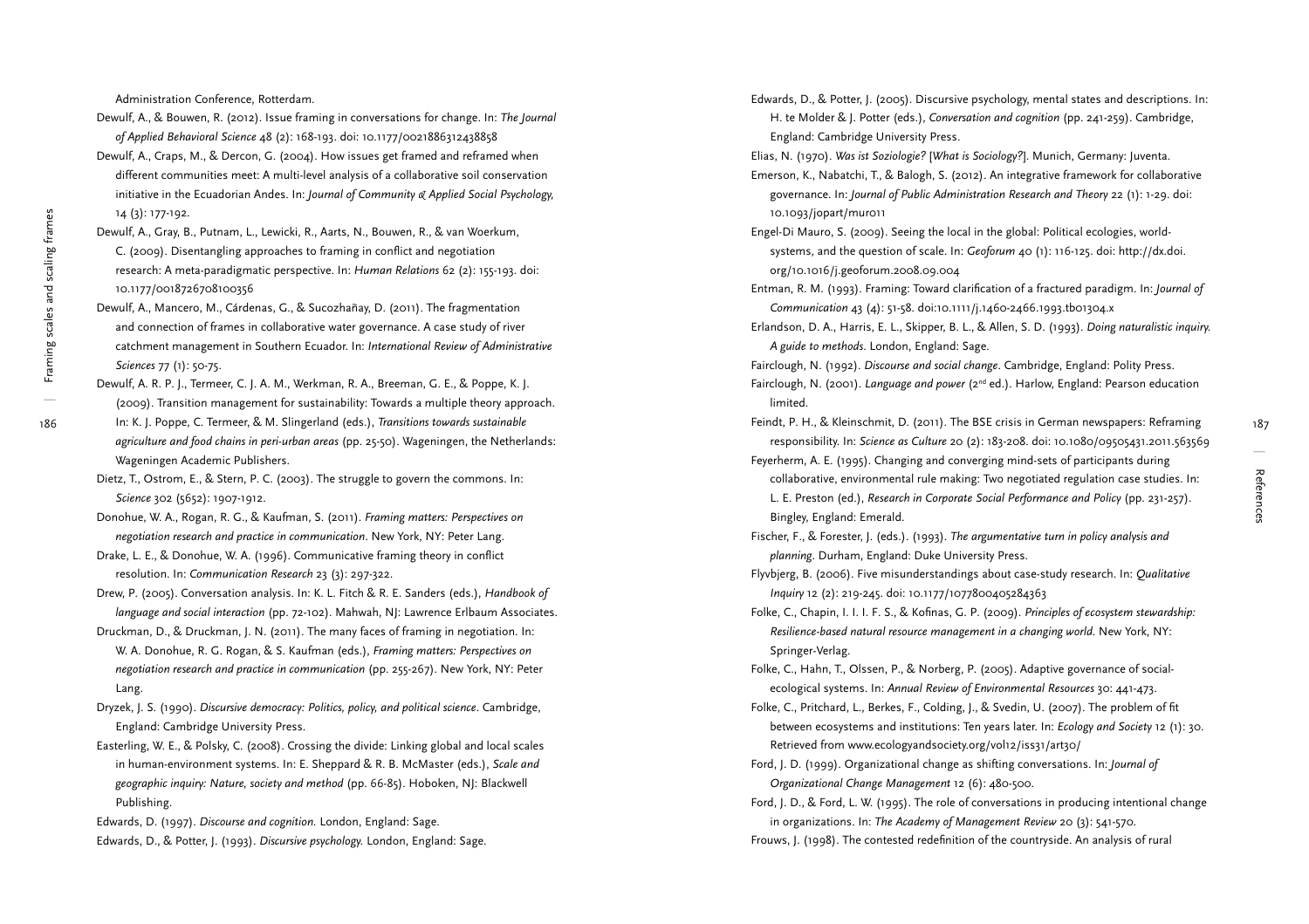discourses in the Netherlands. In: *Sociologia Ruralis* 38 (1): 54-68. doi: 10.1111/1467- 9523.00063

- Frouws, J., & Tatenhove, J. V. (1993). Agriculture, environment and the state: The development of agro-environmental policy-making in the Netherlands. In: *Sociologia Ruralis* 33 (2): 220-239. doi: 10.1111/j.1467-9523.1993.tb00962.x
- Fulbright, J. W. (1966). *The arrogance of power*. New York, NY: Random House.
- Garmestani, A. S., C. R. Allen, and L. Gunderson. (2009). Panarchy: Discontinuities reveal similarities in the dynamic system structure of ecological and social systems. In: *Ecology and Society 14* (1): 15. Retrieved from www.ecologyandsociety.org/vol14/iss11/ art15/
- Garud, R., & Karnoe, P. (2001). *Path dependence and creation*. Mahwah, NJ: Lawrence Erlbaum.
- Gibson, C. C., Ostrom, E., & Ahn, T. K. (2000). The concept of scale and the human dimensions of global change: A survey. In: *Ecological Economics* 32 (2): 217-239.
- Giddens, A. (1979). *Central problems in social theory: action, structure and contradiction in social analysis*. London, England: Macmillan.
- Giddens, A. (1984). *The constitution of society: Outline of the theory of structuration*.
- Cambridge, England: Polity Press.
- Goffman, E. (1974). *Frame analysis: An essay on the organisation of experience*. New York, NY: Harper and Row.
- Goffman, E. (1979). Footing. In: *Semiotica* 25 (1-2): 1-30. doi: 10.1515/semi.1979.25.1-2.1
- Goodin, R. E., Rein, M., & Moran, M. (2006). The Public and its policies. In: M. Moran, M. Rein & R. E. Goodin (eds.), *The Oxford handbook of public policy* (pp. 3-35). Oxford, England: Oxford University Press.
- Gray, B. (2003). Framing of environmental disputes. In: R. J. Lewicki, B. Gray, & M. Elliott (eds.), *Making sense of intractable environmental conflicts: Concepts and cases* (pp. 11-34). Washington, DC: Island Press.
- Gray, B. (2004). Strong opposition: Frame-based resistance to collaboration. In: *Journal of Community and Applied Psychology* 3: 166-176.
- Greer, A. (2005). *Agricultural policy in Europe*. Manchester, England: Manchester University Press.
- Hajer, M. (2001). Infrastructuur als discursieve politiek: de 'transeuropese netwerken' nader beschouwd [Infrastructure as discursive pilitics: looking at the 'transeuropean networks' more closely]. In: T. Abma & R. in 't Veld (eds.), *Handboek beleidswetenschap: Perspectieven, thema's, praktijkvoorbeelden* [*Handbook policy science: Perspectives, themes, examples from practice*] (pp. 382-391). Amsterdam, the Netherlands: Boom.
- Hajer, M. (2003). Policy without polity? Policy analysis and the institutional void. In: *Policy Sciences* 36 (2): 175-195. doi: 10.1023/a:1024834510939
- Hajer, M. A. (1995). *The politics of environmental discourse: Ecological modernization and the policy process*. Oxford, England: Clarendon.
- Hajer, M., & Laws, D. (2008). Ordering through discourse. In: M. Moran, M. Rein & R. E. Goodin (eds.), *The Oxford handbook of public policy* (pp. 251-268). Oxford, England: Oxford University Press.
- Hajer, M., & Wagenaar, H. (eds.). (2003). *Deliberative policy analysis: Understanding governance in the network society*. Cambridge, England: Cambridge University Press.
- Hajer, M. A., Van Tatenhove, J. P. M., & Laurent, C. (2004). *Nieuwe vormen van governance: Een essay over nieuwe vormen van bestuur met een empirische uitwerking naar de domeinen van voedselveiligheid en gebiedsgericht beleid* [*New modes of governance: An essay about new modes of governance with an empirical elaboration to the foodsafety and area specific policy domains*] RIVM rapport 5000013004/2004. Retrieved from www.rivm.nl
- Hall, P. A. (1993). Policy paradigms, social learning, and the state: The case of economic policymaking in Britain. In: *Comparative Politics* 25 (3): 275-296.
- Hall, E. T. (1976). *Beyond culture.* New York, NY: Doubleday.
- Hardy, C., Lawrence, T. B., & Grant, D. (2005). Discourse and collaboration: The role of conversations and collective identity. In: *The Academy of Management Review* 30 (1): 58-77.
- 188 189 examination of collaboration and conflict in an interorganizational domain. In: Hardy, C., & Phillips, N. (1998). Strategies of engagement: Lessons from the critical *Organization Science* 9 (2): 217-230. doi: 10.1287/orsc.9.2.217
	- Harrison, J. L. (2006). 'Accidents' and invisibilities: Scaled discourse and the naturalization of regulatory neglect in California's pesticide drift conflict. In: *Political Geography* 25 (5): 506-529.
	- Head, B., & Alford, J. (2008). *Wicked problems: The implications for public management*. Paper presented at the Panel on Public Management in Practice. International
	- Research Society for Public Management., Brisbane. Retrieved from www.irspm2008. bus.qut.edu.au/papers/documents/pdf2/Head%20-%20Wicked%20Problems%20 HeadAlford%20Final%20250308.pdf
	- Healy, P. (1997). *Collaborative planning: Shaping places in fragmented societies.* Hampshire, England: MacMillan.
	- Healey, P., & Hillier, J. (1996). Communicative micropolitics: A story of claims and discourses. In: *International planning studies* 1( 2): 165-184.
	- doi: 10.1080/13563479608721650
	- Hendriks, C. M. (2009). Deliberative governance in the context of power. In: *Policy and Society* 28 (3): 173-184.
	- Heritage, J. (1999). Conversation analysis at century's end: Practices of talk-in-interaction, their distributions, and their outcomes. In: *Research on Language & Social Interaction* 32 (1-2): 69-76. doi: 10.1080/08351813.1999.9683609
	- Heritage, J. (2004). Conversation analysis and institutional talk. Analyzing data. In: D. Silverman (ed.), *Qualitative research: Theory, method and practice* (pp. 222-245). London: Sage.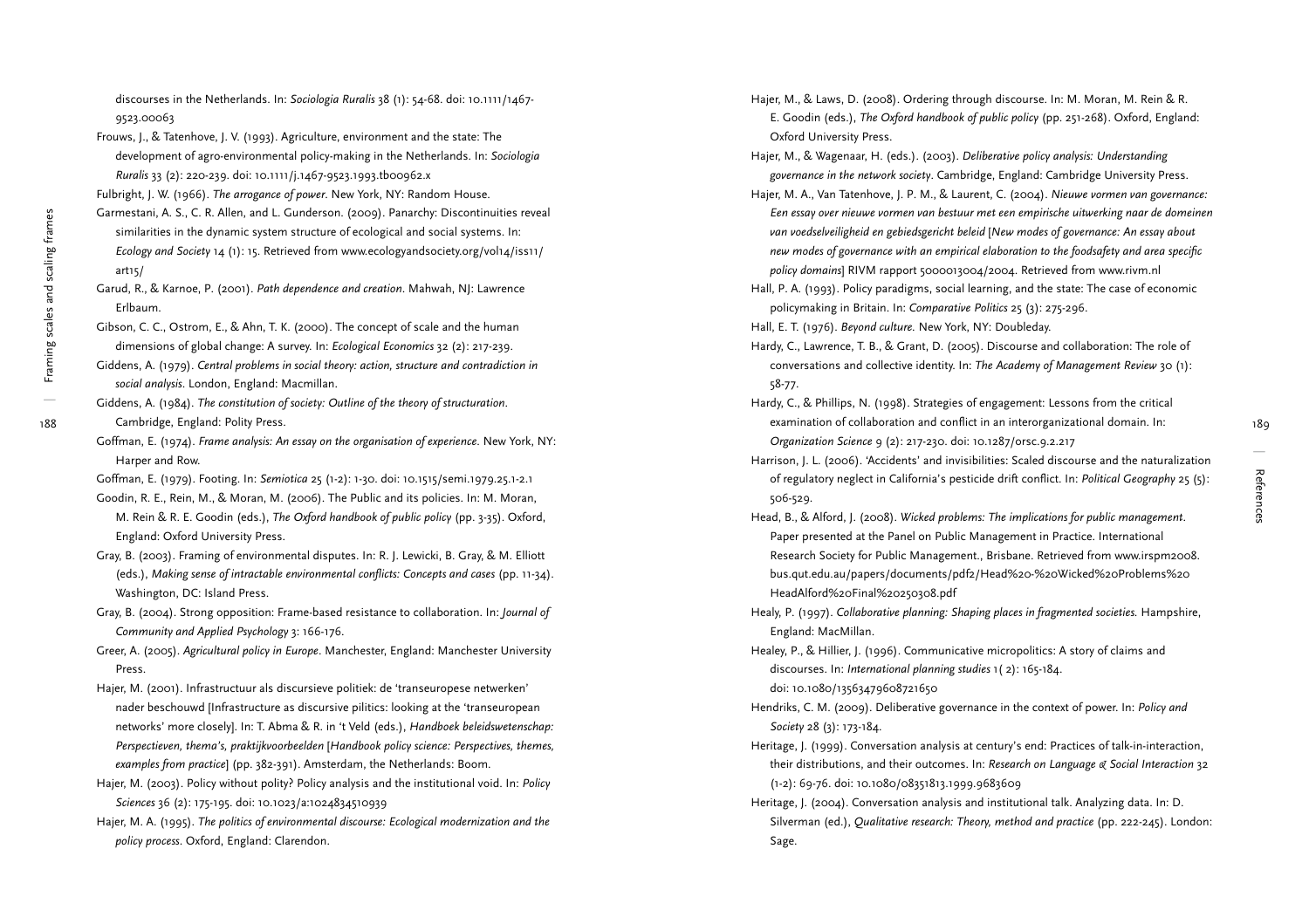- Framing scales and scaling frames | Framing scales and scaling frames $\overline{\phantom{a}}$
- Herod, A. (1997). Labor's spatial praxis and the geography of contract bargaining in the US east coast longshore industry, 1953-1989. In: *Political Geography* 16 (2): 145-169.
- Hisschemöller, M., & Hoppe, R. (1995). Coping with intractable controversies: The case for problem structuring in policy design and analysis. In: *Knowledge, Technology, and Policy*  8 (4): 40-60.
- Hooghe, L., & Marks, G. (2003). Unraveling the central state, but how? Types of multi-level governance. In: *The American Political Science Review* 97 (2): 233-243.
- Hospes, O., & Kentin, A. (2014). Tensions between global-scale and national-scale governance: The strategic use of scale frames to promote sustainable palm oil production in Indonesia. In: Padt, F. J. G., Opdam, P. F. M., Polman, N. B. P., & Termeer, C. J. A. M. (eds.), *Scale-sensitive governance of the environment*. Oxford, England: John Wiley & Sons.
- Howell-Moroney, M. E., & Hall, J. L. (2011). Waste in the sewer: The collapse of accountability and transparency in public finance in Jefferson County, Alabama. In: *Public Administration Review* 71 (2): 232-242. doi: 10.1111/j.1540-6210.2011.02334.x
- Howitt, R. (2003). Scale. In: J. Agnew, K. Mitchell, & G. Toal (eds.), *A companion to political geography* (pp. 138-157). Oxford, England: Blackwell Publishing.
- 190 191 Hutchby, I., & Wooffitt, R. (1998). *Conversation analysis: Principles, practices and applications*. Oxford, England: Polity Press.
	- Huxham, C., & Vangen, S. (2005). *Managing to collaborate. The theory and practice of collaborative advantage*. London, England: Routledge.
	- Idrissou Aboubacary, L. (2012). *Dynamics of conflict in participatory forest management in Benin: A framing perspective.* PhD thesis. Wageningen University, Wageningen, the Netherlands. Retrieved from http://edepot.wur.nl/199662.
	- Jackson, P. T. (2006). Making sense of making sense: Configurational analysis and the double hermeneutic. In: D. Yanow & P. Schwartz-Shea (eds.), *Interpretation and method: Empirical research methods and the interpretive turn* (pp. 5-26). Armonk, NY: M.E. Scharpe.
	- Jansma, K., & Schroor, M. (eds.). (1987). *Tweehonderd jaar geschiedenis van de Nederlandse landbouw* [*Twohunderd years history of Dutch agriculture*]. Leeuwarden, the Netherlands: Inter-Combi van Seyen.
	- Jessop, B. (1997). Capitalism and its future: Remarks on regulation, government and governance. In: *Review of international political economy* 4 (3): 561-581. doi: 10.1080/096922997347751
	- Jessop, B. (2001). State theory, regulation, and autopoiesis: Debates and controversies. In: *Capital & Class* 35 (1): 83-92.
	- Jessop, B., Brenner, N., & Jones, M. (2008). Theorizing sociospatial relations. In: *Environment and Planning D: Society and Space* 26 (3): 389-401.
	- Jonas, A. E. G. (1994). The scale politics of spatiality. In: *Environment and Planning D: Society and Space* 12: 257-264.
- Kaiser, R., & Nikiforova, E. (2008). The performativity of scale: The social construction of scale effects in Narva, Estonia. In: *Environment and Planning D: Society and Space* 26 (3): 537-562.
- Kaufman, S., & Smith, J. (1999). Framing and reframing in land use change conflicts. In: *Journal of Architectural and Planning Research* 16 (2): 164-180.
- Koliba, C. J., Mills, R. M., & Zia, A. (2011). Accountability in governance networks: An assessment of public, private, and nonprofit emergency management practices following hurricane Katrina. In: *Public administration review* 71 (2): 210-220. doi: 10.1111/j.1540-6210.2011.02332.x
- Koppenjan, J., & Klijn, E. H. (2004). *Managing uncertainties in networks: A network approach to problem solving and decision making*. London, England: Routledge.
- Kosicki, G. M. (1993). Problems and Opportunities in Agenda-Setting Research. In: *Journal of Communication* 43 (2): 100-127. doi: 10.1111/j.1460-2466.1993.tb01265.x
- Kumar, R. (2005). *Research methodology: A step-by-step guide for beginners*. London, England: Sage.
- Kurtz, H. E. (2003). Scale frames and counter-scale frames: Constructing the problem of environmental injustice. In: *Political Geography* 22 (8): 887-916.
- Lebel, L., Garden, P., & Imamura, M. (2005). The politics of scale, position, and place in the governance of water resources in the Mekong region. In: *Ecology and Society* 10 (2): Retrieved from www.ecologyandsociety.org/vol10/iss12/art18/
- Leitner, H. (1997). Reconfiguring the spatiality of power: The construction of a supranational migration framework for the European Union. In: *Political Geography* 16 (2): 123-143.
- Leitner, H. (2004). The politics of scale and networks of spatial connectivity: Transnational interurban networks and the rescaling of political governance in Europe. In: E. Sheppard & R. B. McMaster (eds.), *Scale and geographic inquiry* (pp. 236-255). Malden, MA: Blackwell Publishing Ltd.
- Levin, I. P., Schneider, S. L., & Gaeth, G. J. (1998). All frames are not created equal: A typology and critical analysis of framing effects. In: *Organizational Behavior and Human Decision Processes* 76 (2): 149-188.
- Lewicki, R. J., Gray, B., & Elliott, M. (eds.). (2003). *Making sense of intractable environmental conflicts: Frames and cases*. Washington, DC: Island Press.

Lincoln, Y. S., & Guba, E. G. (1985). *Naturalistic inquiry*. Beverly Hills, CA: Sage.

- Loeber, A. (2011). The food chain reforged: Novel food risk arrangements and
- the metamorphosis of a metaphor. In: *Science as Culture* 20 (2): 231-253. doi: 10.1080/09505431.2011.563571
- Loeber, A., Hajer, M., & Levidow, L. (2011). Agro-food crises: Institutional and discursive changes in the food scares era. In: *Science as Culture* 20 (2): 147-155. doi: 10.1080/09505431.2011.563567

| References

References

Lovell, C., Mandondo, A., & Moriarty, P. (2002). The question of scale in integrated natural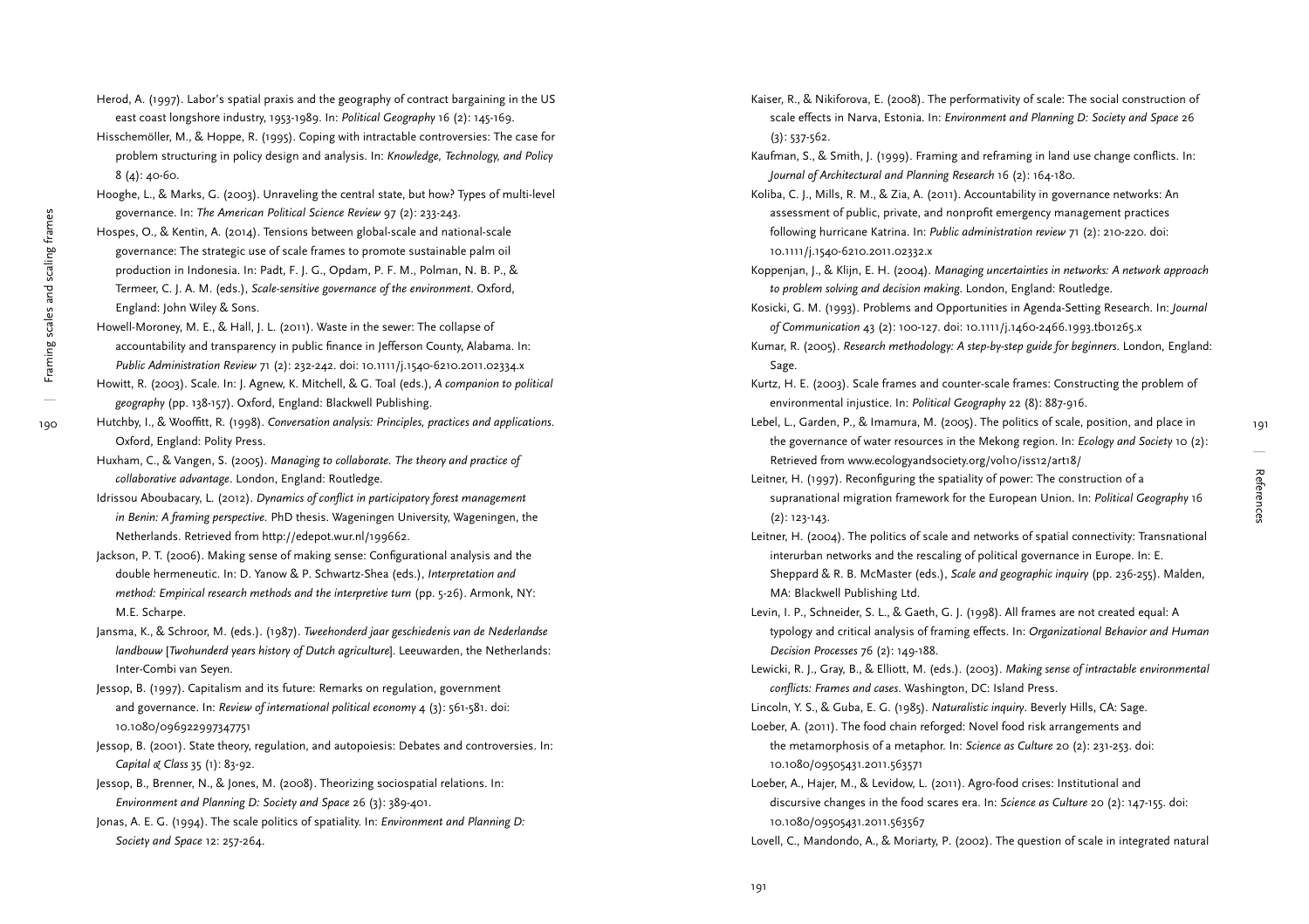resource management. In: *Conservation Ecology* 5 (2): 25. Retrieved from www.consecol. org/vol25/iss22/art25/.

- Luhmann, N. (1984). *Soziale systeme: Grundriss einer allgemeinen Theorie* [*Social systems: Sketch of a general theory*]*.* Frankfurt am Main, Germany: Suhrkamp Verlag.
- Luhmann, N. (1990). *Essays on self-reference*. New York, NY: Columbia University Press.
- Lukes, S. (2005). *Power: A radical view* (2nd expanded ed.). Basingstoke, England: Palgrave Macmillan.
- MacKinnon, D. (2011). Reconstructing scale: Towards a new scalar politics. In: *Progress in Human Geography* 35 (1): 21-36.
- Mansfield, B. (2005). Beyond rescaling: Reintegrating the 'national' as a dimension of scalar relations. In: *Progress in Human Geography* 29 (4): 458-473.
- Mansfield, B., & Haas, J. (2006). Scale framing of scientific uncertainty in controversy over the endangered Steller sea lion. In: *Environmental Politics* 15 (1): 78-94. doi: 10.1080/09644010500418795
- Marks, G., & Hooghe, L. (2004). Contrasting visions of multi-level governance. In: I. Bache and M. Flinders (eds.), *Multi-level governance* (pp. 15-30). Oxford, England: Oxford University Press.
- Marston, S. A. (2000). The social construction of scale. In: *Progress in Human Geography*  192 193 24 (2): 219-242. doi: 10.1191/030913200674086272
	- Marston, S. (2004). A long way from home: Domesticating the social production of scale. In: E. Sheppard & R. B. McMaster (eds.), *Scale and geographic inquiry: Nature, society, and method* (pp. 170-191). Malden, MA: Blackwell.
	- Marston, S. A., Jones, J. P. III, & Woodward, K. (2005). Human geography without scale. In: *Transactions of the Institute of British Geographers* 30 (4): 416-432.
	- Marston, S. A., & Smith, N. (2001). States, scales and households: Limits to scale thinking? A response to Brenner. In: *Progress in Human Geography* 25 (4): 615-619. doi: 10.1191/030913201682688968
	- McCann, E. J. (2003). Framing space and time in the city: Urban policy and the politics of spatial and temporal scale. In: *Journal of Urban Affairs* 25 (2): 159-178. doi: 10.1111/1467- 9906.t01-1-00004
	- Minsky, M. (1975). A framework for representing knowledge. In: P. Winston (ed.), *The psychology of computer vision*. Columbus, OH: McGraw-Hill. Retrieved from http://courses.media.mit.edu/2004spring/mas2966/Minsky%201974%20 1920Framework%201920for%201920knowledge.pdf.
	- Morgan, G. (2006). *Images of organization* (Updated edition). Thousand Oaks, CA: Sage.
	- Neuman, W. L. (2003). *Social research methods. Qualitative and quantitative approaches.* Boston, MA: Allyn and Bacon.
	- Nisbet, M., & Huge, M. (2006). Attention cycles and frames in the plant biotechnology debate. In: *Harvard International Journal of Press/Politics* 11 (2): 3-40.
	- Olsson, P., Folke, C., Galaz, V., Hahn, T., & Schultz, L. (2007). Enhancing the fit through

adaptive co-management: Creating and maintaining bridging functions for matching scales in the Kristianstads Vattenrike Biosphere Reserve Sweden. In: *Ecology and Society*  12 (1): 28. Retrieved from www.ecologyandsociety.org/vol12/iss21/art28/

- Padt, F. J. G., & Arts, B. (2014). Concepts of scale. In: F. J. G. Padt, P. F. M. Opdam, N. B. P. Polman, & C. J. A. M. Termeer (eds.), *Scale-sensitive governance of the environment*. Oxford, England: John Wiley & Sons.
- Padt, F. J. G., Opdam, P. F. M., Polman, N. B. P., & Termeer, C. J. A. M. (eds.). (2014). *Scale-sensitive governance of the environment*. Oxford, England: John Wiley & Sons.
- Papaik, M. J., Sturtevant, B., & Messier, C. (2008). Crossing scales and disciplines to achieve forest sustainability. In: *Ecology and Society* 13 (1): 30. Retrieved from www.ecologyandsociety.org/vol13/iss31/art30/
- Paul, K. T. (2011). Dutch food safety policy: From 'politics in the stable' to stable politics. *Science as Culture* 20 (2): 209-229. doi: 10.1080/09505431.2011.563573
- Pearce, W. B., & Littlejohn, S. W. (1997). *Moral conflict: When social worlds collide.* Thousand Oaks, CA: Sage.
- Pettigrew, A. M. (1997). What is a processual analysis? Reflections on conducting processual research on management and organizations. In: *Scandinavian Journal of Management* 13 (4): 337-348. doi: http://dx.doi.org/10.1016/S0956-5221(97)00020-1
- Phillips, N., & Hardy, C. (2002). *Discourse analysis. Investigating processes of social construction.* Thousand Oaks, CA: Sage.
- Pierre, J., & Peters, B. G. (2000). *Governance, politics, and the state*. Basingstoke, England: Macmillan.
- 
- Pierson, P. (2000). Increasing returns, path dependence, and the study of politics. In: *The American Political Science Review* 94 (2): 251-267.
- Pomerantz, A. (1986). Extreme case formulations: A way of legitimizing claims. In: *Human Studies* 9 (2): 219-229.
- Potter, J. (1996). *Representing reality: Discourse, rhetoric and social construction.* London, England: Sage.
- Potter, J. (2004). Discourse analysis as a way of analysing naturally occuring talk. In: D. Silverman (ed.), *Qualitative research: Theory, method and practice* (pp. 201-221). London, England: Sage.
- Potter, J., & Wetherell, M. (1987). *Discourse and social psychology: Beyond attitudes and behaviour*. London, England: Sage.
- Pruitt, D. G., & Carnevale, P. J. (1993). *Negotiation in social conflict*. Buckingham, England: Open University Press.
- Purdy, J. M. (2012). A framework for assessing power in collaborative governance processes. In: *Public Administration Review* 72 (3): 409-417. doi: 10.1111/j.1540- 6210.2011.02525.x
- Rangan, H., & Kull, C. A. (2009). What makes ecology 'political'? Rethinking 'scale' in political ecology. In: *Progress in Human Geography* 33 (1): 28-45. doi: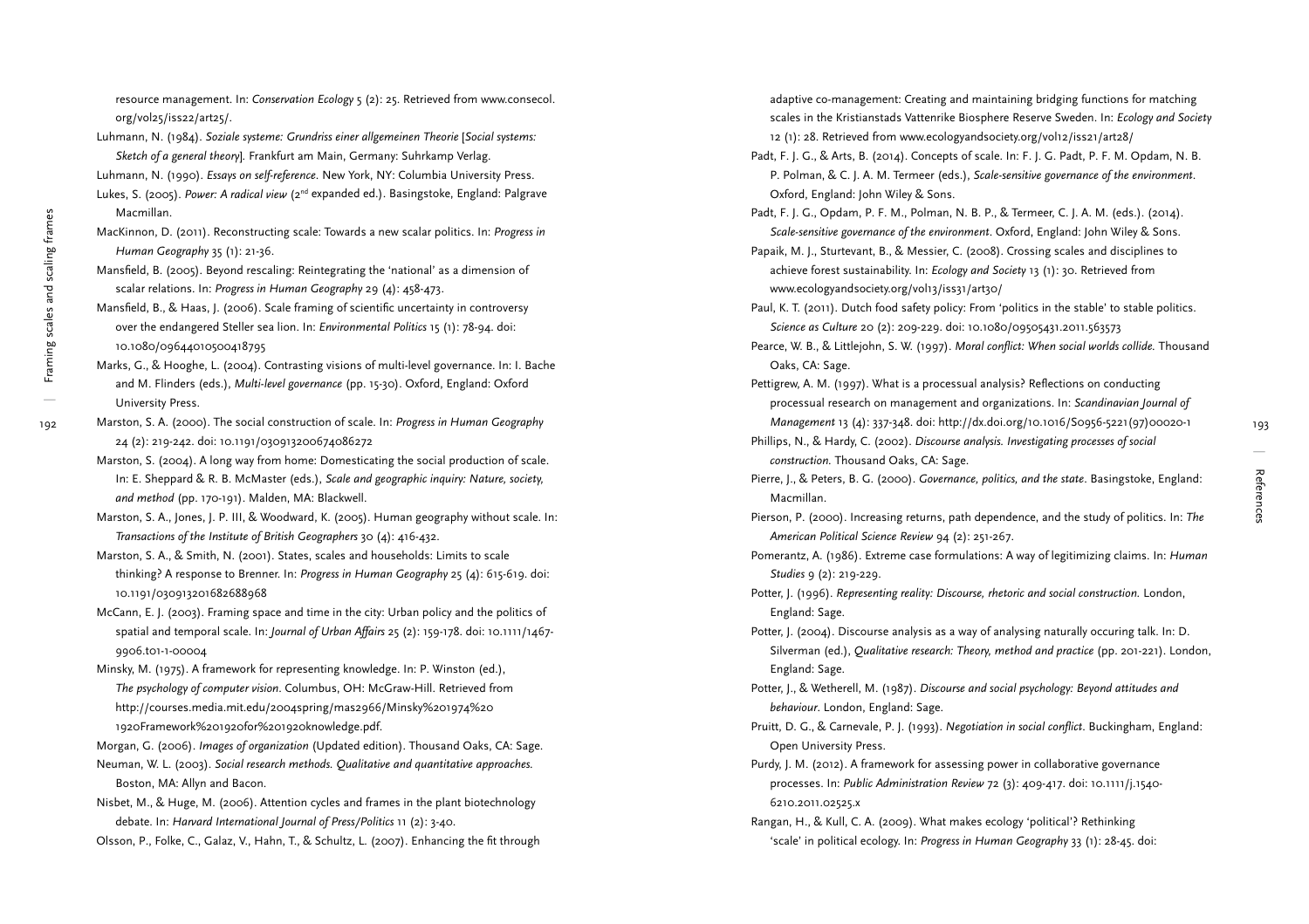10.1177/0309132508090215

- Rein, M., & Schön, D. (1996). Frame-critical policy analysis and frame-reflective policy practice. In: *Knowledge and Policy* 9 (1): 85-104. doi: 10.1007/bf02832235
- Reisner, A. E., & Taheripour, F. (2007). Reaction of the local public to large-scale swine facilities. In: *Journal of Animal Science* 85( 6): 1587-1595. doi: 10.2527/jas.2006-618 Rhodes, R. A. W. (1996). The new governance: Governing without government. In: *Political*
- *Studies* 44 (4): 652-667. doi: 10.1111/j.1467-9248.1996.tb01747.x
- Rhodes, R. A. W. (1997). *Understanding governance: Policy networks, governance, reflexivity and accountability.* Maidenhead, England: Open University Press.
- Rip, A. (1995). Introduction of new technology: Making use of recent insights from sociology and economics of technology. In: *Technology Analysis & Strategic Management*  7 (4): 417-432. doi: 10.1080/09537329508524223
- Roslyng, M. M. (2011). Challenging the hegemonic food discourse: The British media debate on risk and salmonella in eggs. In: *Science as Culture* 20 (2): 157-182. doi: 10.1080/09505431.2011.563574
- Sacks, H., Schegloff, E. A., & Jefferson, G. (1974). A simplest systematics for the organization of turn-taking for conversation. In: *Language* 50 (4): 696-735.
- Sayre, N. F. (2009). Scale. In: N. Castree, D. Demeritt, D. Liverman, & B. Rhoads (eds.), *A companion to environmental geography* (pp. 95-108). Malden, MA: Wiley-Blackwell.
- Scharpf, F. W. (1978). Interorganizational policy studies: Issues, concepts and perspectives. In K. Hanf & W. F. Scharpf (eds.), *Interorganizational policy making: Limits to coordination and central control* (pp. 345-370). London, England: Sage.
- Scheufele, D. A. (1999). Framing as a theory of media effects. In: *Journal of Communication*  49 (1): 103-122.
- Scholten, P. W. A. (2012). Agenda dynamics and the multi-level governance of intractable policy controversies: The case of migrant integration policies in the Netherlands. In: *Policy Science* 46: 217-236. doi: 10.1007/s11077-012-9170-x
- Schön, D. A., & Rein, M. (1994). *Frame reflection: Toward the resolution of intractable policy controversies*. New York, NY: Basic Books.
- Scott, C. (2006). Spontaneous accountability. In: M. W. Dowdle (ed.), *Public accountability: Designs, dilemmas and experiences* (pp. 174-194). Cambridge, England: Cambridge University Press.
- Servaes, J. (1989). Cultural identity and modes of communication. In: J. A. Anderson (ed.), *Communication yearbook* (pp.383-416). Newbury Park, CA: Sage.
- Shaw, P. (2002). *Changing conversations in organizations: A complexity approach to change.* New York, NY: Routledge.
- Shore, C., & Wright, S. (2011). Conceptualising policy: technologies of governance and the politics of visibility. In: C. Shore, S. Wright & D. Però (eds.), *Policy worlds: Anthropology and the analysis of contemporary power* (pp. 1-25). New York, NY: Berghahn Books.
- Silverman, D. (2001). *Interpreting qualitative data: Methods for analysing talk, text and*

*interaction*. London, England: Sage.

Sneijder, P. W. J. (2006). *Food for talk: Discursive identities, food choice and eating practices.* PhD thesis, Wageningen University. Retrieved from http://edepot.wur.nl/38184

- Steen, T. P. S., & Termeer, C. J. A. M. (2011). Pijlers voor schaalsensitief bestuur [Pillars of scale-sensitive governance]. In: *Bestuurskunde*(4): 56-61.
- Stoker, G. (1998). Governance as theory: Five propositions. In: *International Social Science Journal, 50*(155): 17-28. doi: 10.1111/1468-2451.00106
- Stone, D. (2012). *Policy paradox: The art of political decision making* (3<sup>rd</sup> ed.). New York, NY: Norton.
- Swyngedouw, E. (2004). Scaled geographies: Nature, place, and the politics of scale. In: E. Sheppard & R. B. McMaster (eds.), *Scale and geographic inquiry: Nature, society, and method* (pp. 129-153). Malden, MA: Blackwell.
- Swyngedouw, E. (2005). Governance innovation and the citizen: The Janus face of governance-beyond-the-state. In: *Urban Studies* 42 (11): 1991-2006. doi: 10.1080/00420980500279869
- Teisman, G. R. (2000). Models for research into decision-making processes: On phases, streams and decision-making rounds. *Public Administration* 78 (4): 937-956. doi: 10.1111/1467-9299.00238
- Tellis, W. (1997). Introduction to case study. In: *The Qualitative Report* 3 (2). Retrieved from www.nova.edu/ssss/QR/QR3-2/tellis1.html
- Te Molder, H., & Potter, J. (2005). *Conversation and cognition*. Cambridge, England: Cambridge University Press.
- Termeer, C. J. A. M. (1993). *Dynamiek en inertie rondom mestbeleid: een studie naar veranderingsprocessen in het varkenshouderijnetwerk* [*Dynamics and inertia in manure policy: A study on the processes of change in the pig-farming network*]*.* PhD thesis, Erasmus University, Rotterdam, the Netherlands.
- Termeer, C. J. A. M. (2009). Barriers to new modes of horizontal governance A sensemaking perspective. In: *Public Management Review* 11 (3): 299-316.
- Termeer, C. J. A. M., Breeman, G. E., van Lieshout, M., & Pot, W. D. (2010a). Why more knowledge could thwart democracy: Configurations and fixations in the Dutch megastables debate. In: R. J. In 't Veld (ed.), *Knowledge democracy - Consequences for science, politics and media* (pp. 99-111). Heidelberg, Germany: Springer.
- Termeer, C. J. A. M., & Dewulf, A. (2014). Scale-sensitivity as a governance capability: Observing, acting and enabling. Padt, F. J. G., Opdam, P. F. M., Polman, N. B. P., & Termeer, C. J. A. M. (eds.), *Scale-sensitive governance of the environment*. Oxford, England: John Wiley & Sons.
- Termeer, C. J. A. M., Dewulf, A., Breeman, G., & Stiller, S. J. (2013). Governance capabilities for dealing wisely with wicked problems. In: *Administration & Society*. Advance online publication. doi: 10.1177/0095399712469195
- Termeer, C. J. A. M., Dewulf, A., & Van Lieshout, M. (2010b). Disentangling scale

195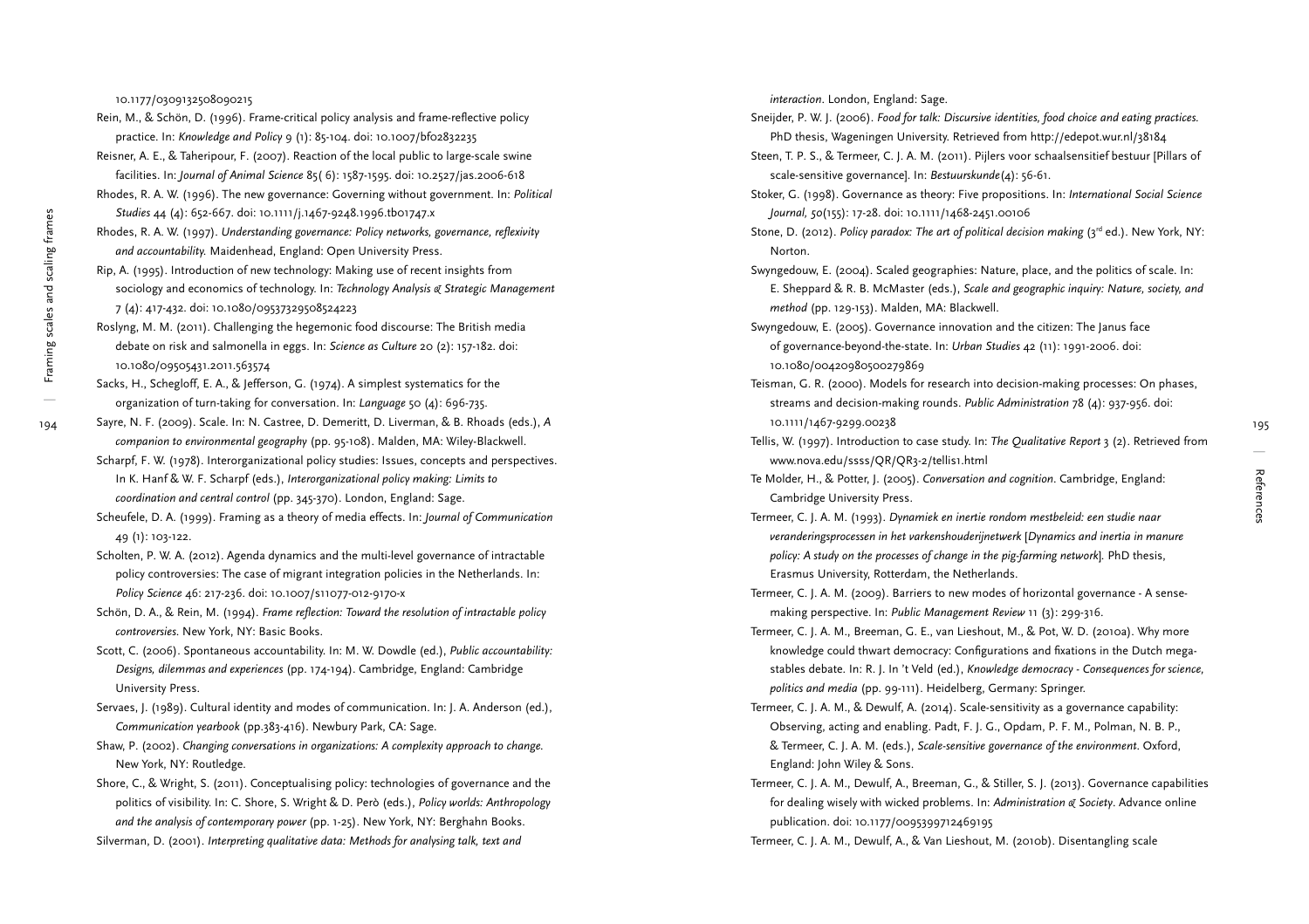196

approaches in governance research: Comparing monocentric, multilevel, and adaptive governance. In: *Ecology and Society* 15 (4): 29. Retrieved from www.ecologyandsociety. org/vol15/iss24/art29/

- Termeer, C. J. A. M., & Kessener B. (2007). Revitalizing stagnated policy processes: Using the configuration approach for research and interventions. In: *The Journal of Applied Behavioral Science* 43 (2): 256-272.
- Termeer, C. J. A. M., & Steen, T. P. S. (2011). Inleiding themanummer schaalsensitief bestuur [Introduction special issues scale-sensitive governance]. In: *Bestuurskunde* 4: 2-5.
- Termeer, C. J. A. M., & Werkman, R. A. (2011). Changing closed agricultural policy communities. In: *Critical Policy Studies*  5 (3): 283-298. doi: 10.1080/19460171.2011.606301
- Thomas, G. (2011). A typology for the case study in social science following a review of definition, discourse, and structure. In: *Qualitative Inquiry* 17 (6): 511-521. doi:10.1177/1077800411409884
- Thornborrow, J. (2002). *Power talk. Language and interaction in institutional discourse*. Harlow, England: Pearson education.
- Tileag, C. (2010). Cautious morality: Public accountability, moral order and accounting for a conflict of interest. In: *Discourse studies* 12 (2): 223-239. doi: 10.1177/1461445609356501
- Torfing, J., Peters, B. G., Pierre, J., & Sørensen, E. (2012). *Interactive Governance. Advancing the paradigm*. Oxford, England: Oxford University Press.
- Turnhout, E., & Boonman-Berson, S. (2011). Databases, scaling practices, and the globalization of biodiversity. In: *Ecology and Society* 16 (1): 35. Retrieved from www. ecologyandsociety.org/vol16/iss31/art35
- Turnhout, E., Van Bommel, S., & Aarts, N. (2010). How participation creates citizens: Participatory governance as performative practice. In: *Ecology and Society* 15 (4): 26. Retrieved from www.ecologyandsociety.org/vol15/iss24/art26
- Urry, J. (2004). The 'system' of automobility. In: *Theory, Culture & Society* 21 (4-5): 25-39. doi: 10.1177/0263276404046059
- Van Hulst, M., Siesling, M., Van Lieshout, M., & Dewulf, A. (in press). The conflict, the people and the neighbourhood: How news articles frame social disorder. In: *Media, Culture and Society*.
- Van Bommel, S. (2008). *Understanding experts and expertise in different governance contexts. The case of nature conservation in the Drentsche Aa area in the Netherlands.* PhD thesis, Wageningen University, Wageningen, the Netherlands.
- Van Bueren, E. M., Klijn, E.H., & Koppenjan, J. F. M. (2003). Dealing with wicked problems in networks: Analyzing an environmental debate from a network perspective. In: *Journal of Public Administration Research and Theory* 13 (2): 193-212. doi: 10.1093/jopart/mug017

Van Der Ploeg, J. D., Renting, H., Brunori, G., Knickel, K., Mannion, J., Marsden, T.,

Ventura, F. (2000). Rural development: From practices and policies towards theory. In: *Sociologia Ruralis* 40 (4): 391-408. doi: 10.1111/1467-9523.00156

- Van der Stoep, H., & Aarts, N. (2010). New markets in Heuvelland: Coalitionbuilding and agenda setting. In: I. Horlings (ed.), *Vital coalitions, vital regions. Partnerships for sustainable regionable development*. Wageningen, the Netherlands: Wageningen Academic Publishers.
- Van Dijk, G., Klep, L. F. M., & Merkx, A. J. (1999). *De corrosie van een ijzeren driehoek: Over de omslag rond de landbouw*  [*The corrosion of an iron triangle: About the turning point of agriculture* ]. Assen, the Netherlands: Van Gorcum.
- Van Eeten, M. (1999). *Dialogues of the deaf: Defining new agendas for environmental deadlocks.* Delft, the Netherlands: Eburon.
- Van Eeten, M. (2001). The challenge ahead for deliberative democracy: In reply to Weale. In: *Science and Public Policy* 28 (6): 423-426.
- Van Herzele, A., & Aarts, N. (2012). 'My forest, my kingdom'. Self-referentiality as a strategy in the case of small forest owners coping with government regulations. In: *Policy Sciences* 45: 1-19. doi: 10.1007/s11077-012-9157-7
- Van Kersbergen, K., & Van Waarden, F. (2004). 'Governance' as a bridge between disciplines: Cross-disciplinary inspiration regarding shifts in governance and problems of governability, accountability and legitimacy. In: *European Journal of Political Research*  43 (2): 143-171.
- Van Lieshout, M., & Aarts, N. (2008). 'Outside is where it's at!' Youth and immigrants' perspectives on public spaces. In: *Space and Culture* 11 (4): 497-513.
- Van Lieshout, M., Dewulf, A., Aarts, N. & Termeer, C. (2011). Do scale frames matter? Scale frame mismatches in the decision making process of a 'mega farm' in a small Dutch village. In: *Ecology and Society* 16 (1). Retrieved from www.ecologyandsociety.org/vol16/ iss11/art38/
- Van Lieshout, M., Dewulf, A., Aarts, N., & Termeer, C. (2013a). Framing scale increase in Dutch agricultural policy 1950-2012. In: *NJAS Wageningen Journal of Life Sciences* 64-65. doi: 10.1016/j.njas.2013.02.001
- Van Lieshout, M., Dewulf, A., Aarts, N., & Termeer, C. (2012). Doing scalar politics: Interactive scale framing for managing accountability in complex policy processes. In: *Critical Policy Studies*  6 (2): 163-181. doi: 10.1080/19460171.2012.689736
- Van Lieshout, M., Dewulf, A., Aarts, N., & Termeer, C. (2013b). *The power to frame the scale? Analysing scalar politics over, in and of a deliberative governance process.* Manuscript submitted for publication.
- Van Woerkum, C. (2000). *Communicatie en interactive beleidsvorming*  [*Communication and interactive policymaking*]. Alphen aan den Rijn, the Netherlands: Samsom.
- Van Woerkum & N. Aarts (2012). Accountability: To broaden the scope. In: *Journal of Organisational Transformation and Social Change* 9: 271-283.

Vink, M. J., Dewulf, A. R. P. J., & Termeer, C. J. A. M. (2012). *An alternative understanding*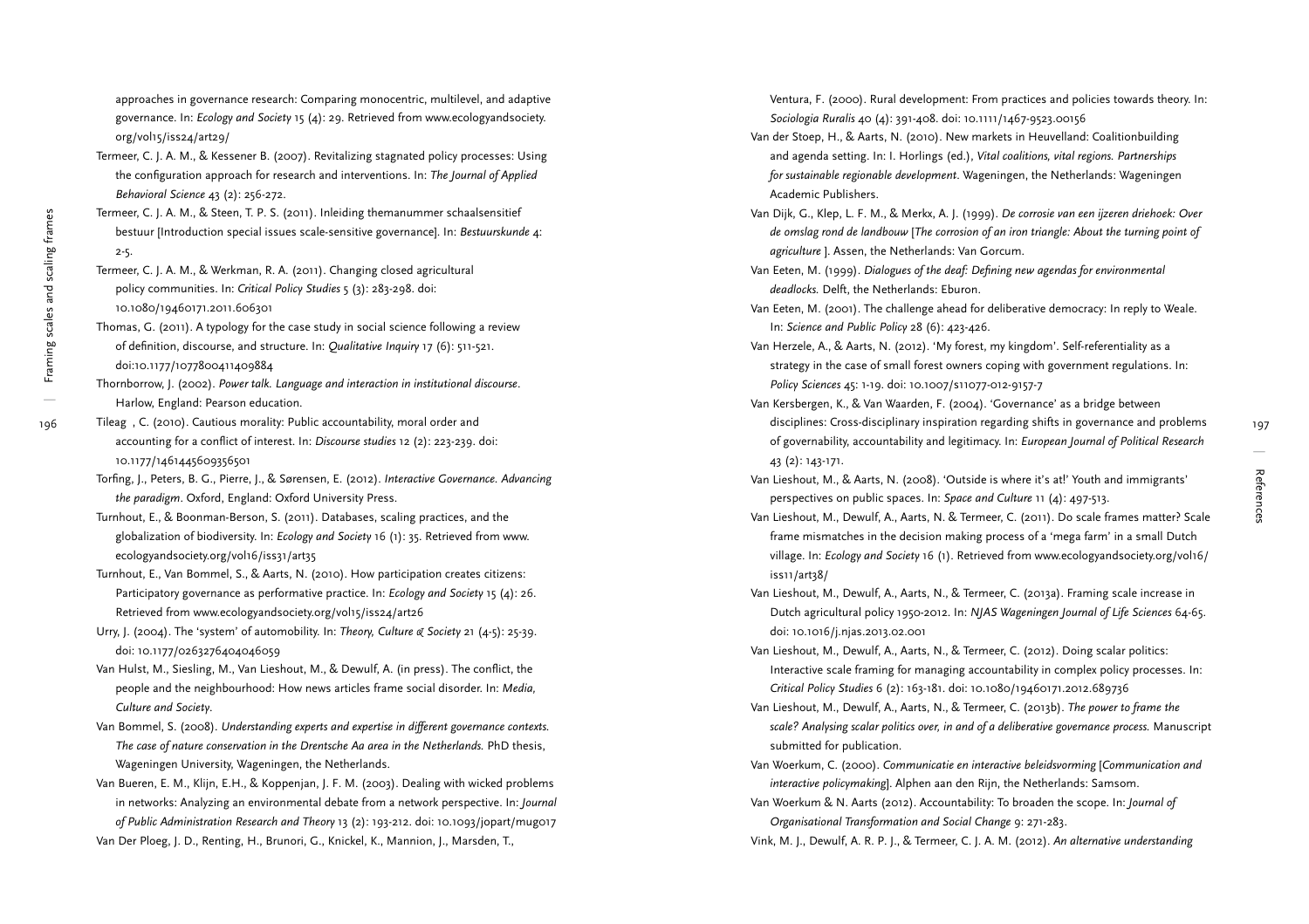*of climate adaptation governance: Powering and puzzling through frame interactions over unsolvable problems*. Paper presented at the Symposium The Governance of Adaptation, Amsterdam.

- Wagemans, M. (2002). Institutional conditions for transformations. A plea for policy making from the perspective of constructivism. In: C. Leeuwis & R. Pyburn (eds.), *Wheelbarrows full of frogs. Social learning in rural resource management* (pp. 245-258). Assen, the Netherlands: Koninklijke Van Gorcum.
- Wagner, T. (2007). Refraining garbage: Solid waste policy formulation in Nova Scotia. In: *Canadian Public Policy /Analyse de Politiques* 33 (4): 459-475.
- Weick, K. E. (1995). *Sensemaking in organizations*. Thousand Oaks, CA: Sage.
- Wilkinson, S. (2006). Analysing interaction in focus groups. In: P. Drew, G. Raymond, & D. Weinberg (eds.), *Talk in interaction in social research methods* (pp. 50-62). London, England: Sage.
- Wood, L. A., & Kroger, R. O. (2000). *Doing discourse analysis: Methods for studying action in talk and text.* Thousand Oaks, CA: Sage.
- Yanow, D. (2000). *Conducting interpretive policy analysis*. Thousand Oaks, CA: Sage.
- 198 199 sciences. In: D. Yanow & P. Schwartz-Shea (eds.), *Interpretation and method: Empirical*  Yanow, D. (2006). Thinking interpretively: Philosophical presuppositions and the human *research methods and the interpretive turn* (pp. 5-26). Armonk, NY: M.E. Scharpe.
	- Yanow, D. (2007). Interpretation in policy analysis: On methods and practice. In: *Critical Policy Studies*  1 (1): 110-122. doi: 10.1080/19460171.2007.9518511
	- Yanow, D. (2009). Dear author, dear reader: The third hermeneutic in writing and reviewing ethnography. In: E. Schatz (ed.), *Political ethnography: What immersion contributes to the study of power* (pp. 275-302). Chicago, IL: University of Chicago Press.
	- Yanow, D., & Schwartz-Shea, P. (eds.). (2006). *Interpretation and method: Empirical research methods and the interpretive turn*. Armonk, NY: M.E. Scharpe.
	- Yin, R. K. (1994). *Case study research: Design and methods*. London, England: Sage.
	- Yin, R. K. (2003). *Case study research: Design and methods*. London, England: Sage.
	- Yin, R. K. (2009). *Case study research: Design and methods*. London, England: Sage.
	- Young, O. (2006). Vertical interplay among scale-dependent environmental and resource
	- regimes. In: *Ecology and Society* 11 (1): 27. Retreived from www.ecologyandsociety.org/ vol11/iss21/art27

## **Summary**

With this thesis, I aim to get a better understanding of scale framing in interaction, and the implications of scale framing for the nature and course of governance processes about complex problems. In chapter 1, I introduce the starting points: the conceptual framework, the research aim, the research questions, the case, and the methodology. I begin from the idea that complex problems are not just out there, but that actors highlight different aspects of a situation as a problem. This process is also referred to as framing. The differences in frames, expressed by different actors, contribute to the complexity of the problem.

In this thesis, I focus on how actors use scale in their framings. I call this scale framing. I define scales broadly as the spatial, temporal, or administrative dimensions used to describe a phenomenon. Apart from scales, levels can be distinguished. Levels are the different locations on a scale.

Scale framing is not without consequences. It makes a difference in terms of actors, interests, and interdependencies whether problems are addressed at one scale-level or another. This process of strategically using scales as political devices is also known as the politics of scale, or scalar politics. I introduce, develop, and apply the concept of *interactional scale framing* to the debate about Dutch intensive agriculture. The general research question is:

*What are the implications of scale framing for the governance of complex problems?*

To answer this question, I adopt an interpretive approach. In an interpretive approach, researchers try to understand how people, or groups of people, give meaning to specific events. The focus is thus on interpreting meanings constructed by different actors. In line with an interpretive approach and to do justice to the complexity of the problem that I wanted to study, I used a case study design, consisting of three embedded cases in the debate about the future of the Dutch intensive animal husbandry sector. The thesis consists of a compilation of four articles, three of which have been published and the fourth has been submitted for publication.

In chapter 2, I study how agricultural policy, and particularly scale increase, has been framed by the responsible ministers over the last six decades. I analyse the different interpretations attached to scale increase and other policy issues in a longitudinal study of the memoranda accompanying the yearly national budget for the Ministry of Agriculture. The analysis provides a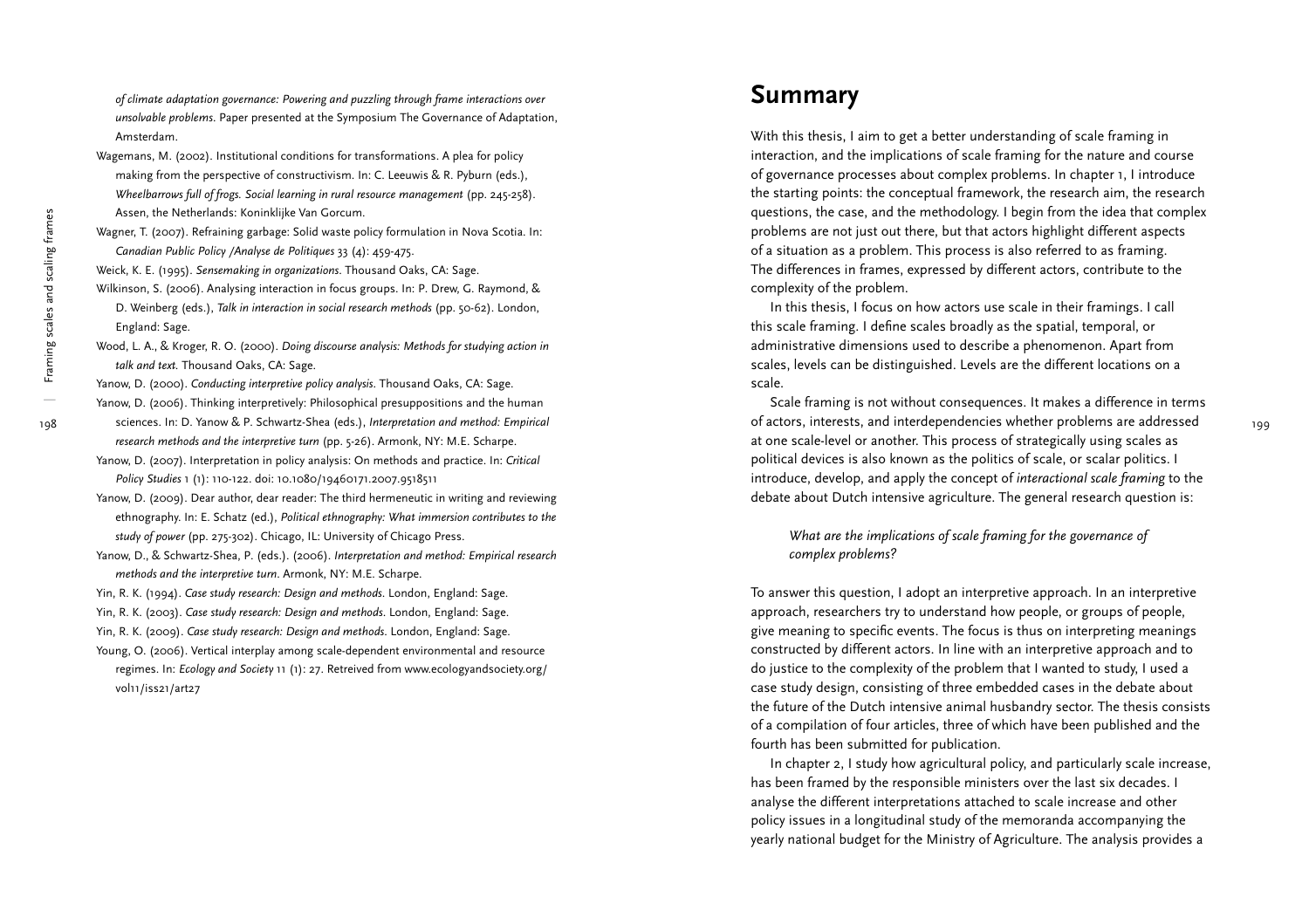nuanced explanation for the continuous use of the contested concept of scale increase. The study shows that the framing of Dutch agricultural policy has undergone considerable changes regarding issues and solutions, the role of international policy, and issues from other policy domains. I conclude that the policy and the policy frames have become more diverse, interdependencies have increased, and as a result policy has become more complex and selfreferential. Part of the findings can be explained as the occurrence of a paradigm shift. However, this does not explain the continuous presence of the logic of scale increase as the way forward for Dutch agriculture. Another explanation may emanate from the fact that agricultural policy is a selfreferential system. The self-referential agricultural policy system has aimed to continuously improve itself by means of scale increase, without discussion or critical reflection on the functioning of the system itself. In this process, language plays a powerful role: changing the language helps to maintain the existing system or paradigm in which scale increase is continuously positively framed as the solution for Dutch agriculture.

The framing of a problem as local, regional, or global is not without consequences and influences processes of inclusion and exclusion. However, little is known about the ways actors frame scales and the effect of different scale frames on decision-making processes. In chapter 3, I address the questions of which different scale frames actors use and what the implications of scale framing are for governance processes. I analyse the scale frames deployed by different actors about the establishment of a so-called new mixed company or mega farm and the related decision-making process in a Dutch municipality. I conclude that actors deploy different and conflicting scale frames, leading to scale frame mismatches. Three types of scale frame mismatches are identified: (1) framing the issue using different scale frames, (2) framing the issue using different scales, and (3) framing the issue at different levels of the same scale. Furthermore, a distinction is made between scale frame differences and scale frame mismatches. Scale frame differences are not problematic per se; on the contrary, they may allow for enrichment of the debate and change. Scale frame mismatches, on the other hand, imply difficulties and conflict. I conclude that scale frame mismatches play an important role in the stagnation of the decision-making process.

In chapter 4, I study scale framing as an interactional phenomenon in various governance settings, with a focus on its role in managing accountability. This study shows how actors do scalar politics in face-to-face interactions, by using scale frames to manage accountability. I tentatively reveal three scale framing strategies: projections into the future (project the issue into the future to account for choices and decisions that are currently

difficult to legitimise), upscaling (to higher and more problematic or more influential levels, to magnify the issue) and downscaling (to lower and less problematic levels, to diminish the issue), and scale coupling (to strengthen an initially unconvincing scale frame). I conclude that a discursive approach to accountability is an important addition to more procedural approaches in complex governance processes.

In the last empirical chapter (5), the role of scalar politics in governance processes is questioned. More specifically, I study the interplay between scale framing and power dynamics. I analyse the 'societal dialogue on the future of Dutch intensive agriculture' both on the interactional (i.e. face-to-face in the different policy episodes) and on the governance process level. A distinction is made between power dynamics 'in the interaction', 'of the interaction', and 'over the interaction'. Power-over refers to the power of the organiser over the governance process, power-in refers to the power of actors in the face-toface interactions, and power-of refers to the power of the stakeholders over the process. In the societal dialogue, power-over tended to dominate powerin and power-of. The power-over the process by the organiser/the Minister of State determined the process because he decided on the procedures, the agenda, conclusions, and reporting from the different episodes. This also determined what happened to the variety of scale frames. Closer analysis of the different face-to-face interactions revealed that the power-in showed a much more nuanced perspective. Scale frames are thus powerful discursive devices *in* the different episodes, but the analysis of the process as a whole shows a different picture. I conclude that it remains a power play with different equilibriums in which different actors at different junctures are in the position to have a prevailing scale frame. Framing and power of the main of the main of the main of the main of the specifical with the specifical with the specifical with the specifical with the specifical with the specifical with the specifical with the specifica

> In the concluding chapter, I answer the research questions, discuss the added value of a scale framing perspective to the literature, and debate the limitations of this research and avenues for future research. The chapter concludes with the implications of this thesis for the practice of governance. Overall, I conclude that scale framing has many implications for the ongoing governance process. Furthermore, scale frames are powerful discursive devices to influence the governance process, to achieve power-over the process, and to account for disputable decisions and statements. These scale frames can complicate the governance process, but also provide possibilities for different approaches to the issue.

More specifically, my research shows that:

1. A detailed focus on language, more specifically on scale framing in interactions, provides unique and relevant insights into governance processes.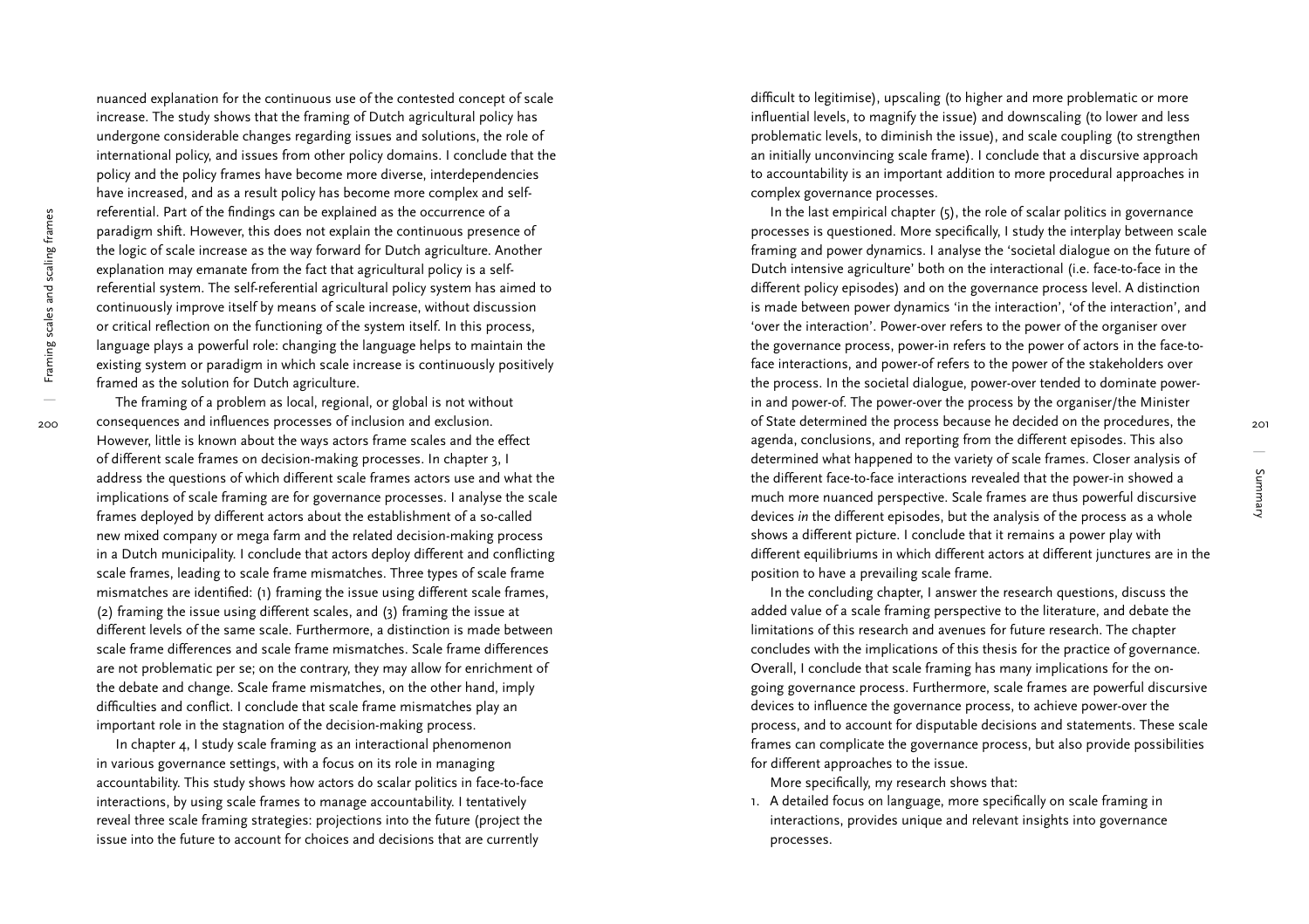- 2. Actors construct different scale frames in governance interactions, in which they highlight different scales and levels.<br>• Scale framing allows for defining and redefining one's own and others'
	- scale frames towards specific ends. Framing the issue on a particular scale and level makes it possible, consciously or unconsciously, to include and exclude arguments and other actors without literally saying so. Furthermore, scale frames are used to legitimise the exclusion of actors and/or ideas from the conversation and to invalidate arguments in the discussion;
	- The dominant scale frames in the debate steer the debate towards certain outcomes and policy solutions;
	- Scale frames serve as powerful discursive devices used to shift accountability and to account for disputable choices and assessments;
	- Scale framing allows for inflating or reducing the problem.
- 3. Actors in interactions continuously jump from one scale frame to another, leading to scale frame mismatches, resulting in comparing apples to oranges and obscuring the discussion. These processes influence the quality of the discussions.
- 4. Governance processes are power plays with different equilibriums in which different actors at different junctures are in the position to have their scale frame prevail.

I relate the research to the literature on scale-sensitive governance, as recently explored by some colleagues. Scale-sensitive governance can be conceptualised as scale-sensitive observing, acting, and enabling. From my point of view, an interactional scale frame analysis is a way of scale-sensitive observing (and acting and enabling). I argue that an interactional scale frame analysis results in the wide variety of scale frames that different actors use to address the problem and thus reveals the fits and mismatches between these different scale frames. From an interactional scale framing perspective, scalesensitive acting would entail (developing) scale frame awareness amongst actors in a governance process, so they can discuss the underlying starting points and preferred solutions, identify the differences and mismatches, and work towards shared *re-scale-framings* of both the problem and the solution.

With regard to the added value of scale frames to the framing literature, this thesis shows that scale frames are used, in addition to for example identity frames or characterisation frames, to make sense in governance processes about complex issues, emphasising both the problem at stake and the direction in which the solution should be sought. Scale frames can be seen as particular problem frames, but the specific focus on scales and levels uncovers different aspects of the issue that are relevant for different actors, and thus provides different insights, and new angles for solutions. The use of differently mixed scales and levels enables more arguments, provides a structure for arguments, but also tends to obscure the interests at stake. Scale frame mismatches, in addition to frame mismatches or scale mismatches, show the miscommunications very specifically.

In addition to the concept of scale framing, the combination of a microlevel and a macro-level interactional perspective is new and contributes to more insights into interactional framing. The study demonstrates that it makes a difference which interaction level is taken for the analysis. Analysing face-to-face interactions reveals the variety of scale frames and provides nuanced insights into the several (scale) framing activities that occur. In this study, this has resulted in insight into the several strategies that actors use to account for their statements. The analysis on the governance process level showed that other factors and processes (power dynamics, personal goals) also play a role and determine what happens to the variety of scale frames (which ones are taken into account and which ones are neglected) and the outcomes of the process.

In relation to the politics of scale literature, the research shows that actors use and mix multiple scales and levels, and not only the spatial scale as studied in human and political geography. In addition, the study shows that actors in governance interactions use multiple scale frames in their discussions to define and redefine their own and others' scale frames towards specific ends. More specifically, both proponents and opponents use different scales and levels to frame the issue, even within the same interaction. The analysis of conversational level interactions showed how actors *do* scalar politics; they frequently use scale frames in interaction when presenting their point of view on the problem and solution, to make issues more or less important, to discuss other points of view, to include and exclude arguments and actors, and to account for their statements and decisions. In addition to the generally discussed strategy of rescaling, I reveal strategies like: projections into the future, upscaling, downscaling, and scale coupling.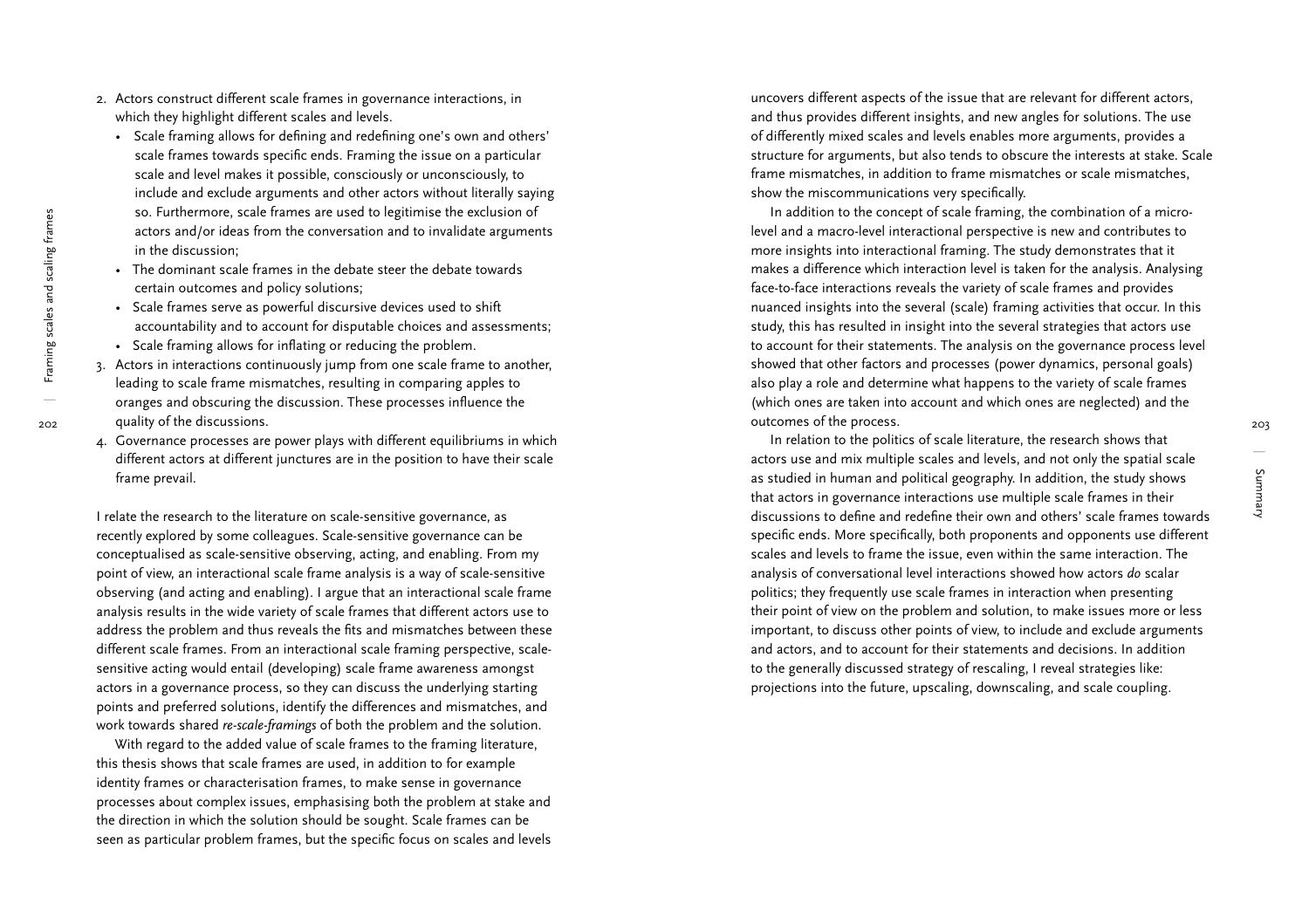### **Samenvatting**

In dit proefschrift onderzoek ik het gebruik van schaalargumenten, zogenaamde schaal frames (kaders), in verschillende beleidsinteracties over de toekomst van de Nederlandse intensieve veehouderij. Het doel van mijn onderzoek is het schaal framen (kaderen) in interacties beter te begrijpen en de implicaties van schaal framen voor de aanpak van complexe problemen in kaart te brengen. In hoofdstuk 1 introduceer ik de uitgangspunten, het conceptueel raamwerk, het doel van het onderzoek, de onderzoeksvragen, de casus, en de methodologie. Een van de uitgangspunten is het idee dat complexe problemen niet zomaar bestaan, maar dat verschillende actoren andere aspecten van een situatie benadrukken en als problematisch zien. Dit proces wordt ook wel framing genoemd. De verschillen in de frames, zoals die geuit worden door de verschillende actoren, dragen bij aan de complexiteit van het probleem.

In dit proefschrift, focus ik op hoe actoren schalen en schaalniveaus in hun frames gebruiken. Ik noem dit schaal framen. Ik definieer schaal als de ruimtelijke, temporele, of bestuurlijke dimensies die worden gebruikt om een fenomeen te beschrijven. Naast schalen kunnen niveaus worden onderscheiden. Niveaus zijn de verschillende locaties op een schaal.

Schaal framen heeft consequenties. Of problemen op het ene schaalniveau worden geplaatst of op een ander, heeft implicaties voor actoren, belangen, en afhankelijkheden. Dit proces van het strategisch gebruik van schalen om invloed uit te oefenen ofwel het machtsspel met schaalargumenten staat in de literatuur bekend als 'politics of scale'.

In dit proefschrift introduceer en ontwikkel ik het concept *interactioneel schaal framen* en pas dit toe op het debat over de Nederlandse intensieve landbouw. De hoofdonderzoeksvraag luidt:

*Wat zijn de implicaties van schaal framen voor de aanpak en het besturen van complexe problemen?*

Om deze vraag te beantwoorden, gebruik ik een interpretatieve benadering. In een interpretatieve benadering probeert de onderzoeker te begrijpen hoe mensen of groepen mensen betekenis geven aan bepaalde gebeurtenissen. De nadruk ligt dus op het interpreteren van de betekenissen die verschillende actoren hebben geconstrueerd. Als onderzoeksontwerp heb ik een case study gebruikt. Dit ontwerp sluit aan bij een interpretatieve benadering en maakt het mogelijk om het probleem in al zijn complexiteit te onderzoeken. De case study bestaat uit drie ingebedde casussen in het debat over de toekomst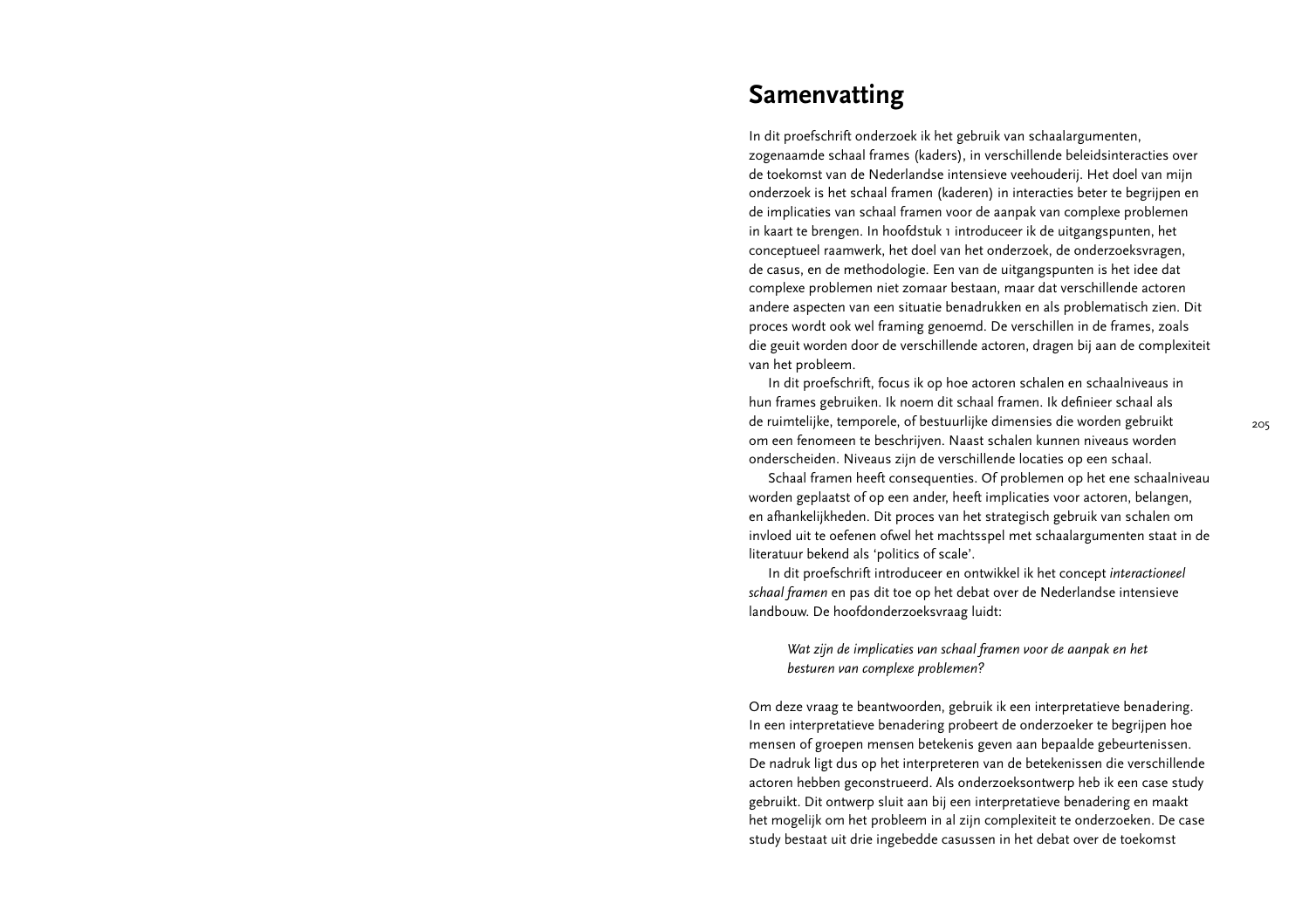van de Nederlandse intensieve veehouderij. Op basis van deze ingebedde casussen heb ik vier artikelen geschreven, waarvan er drie gepubliceerd zijn en de vierde ingediend is bij een internationaal wetenschappelijk tijdschrift.

<sub>206</sub> kan worden uitgelegd als het optreden van een paradigma verschuiving. Het kood heerschalen (naar hogere en meer problematische of invloedrijkere niveaus of koog <sub>207</sub> In hoofdstuk 2 bestudeer ik hoe het agrarisch beleid, in het bijzonder schaalvergroting, de laatste zes decennia is geframed door de verantwoordelijke ministers. Ik analyseer de verschillende interpretaties van schaalvergroting en andere beleidskwesties in een longitudinale studie van de memoranda behorend bij de jaarlijkse begroting van het ministerie van landbouw. De analyse geeft een genuanceerde uitleg voor het continue gebruik van het betwiste begrip schaalvergroting. De studie laat zien dat het Nederlandse landbouwbeleid door de jaren verschillend wordt geframed. De analyse laat aanzienlijke veranderingen zien in de frames als het gaat over problemen en oplossingen, de rol van internationaal beleid en kwesties uit andere beleidsvelden. De conclusie van dit hoofdstuk is dat het beleid en de beleidsframes diverser zijn geworden en dat afhankelijkheden zijn toegenomen. Dit heeft geresulteerd in complexer en zelf-referentiëler (meer op zichzelf dan op de buiten wereld gericht) beleid. Een deel van de resultaten kan worden uitgelegd als het optreden van een paradigma verschuiving. Het continue gebruik van (argumenten voor) schaalvergroting als oplossing voor allerhande moeilijkheden in de landbouwsector wordt hier echter niet door verklaard. Een andere verklaring vloeit voort uit het idee van het agrarisch beleid als zelf-referentieel system. Het zelf-referentiële agrarische systeem heeft getracht zichzelf continu te verbeteren door schaalvergroting, zonder enige discussie of kritische reflectie op het functioneren van het systeem zelf. In dit proces speelt taal een belangrijke rol: door het veranderen van de taal was het mogelijk om het bestaande systeem of paradigma, waarin schaalvergroting continu positief wordt geframed als de oplossing voor de Nederlandse landbouw, in stand te houden.

Het framen van een probleem als lokaal, regionaal, nationaal of mondiaal is niet zonder consequenties. Het beïnvloedt onder andere processen van in- en uitsluiting. Er is echter maar weinig bekend over hoe actoren schalen gebruiken in hun frames en het effect van verschillende schaal frames op besluitvormingsprocessen. In hoofdstuk 3 onderzoek ik de verschillende schaal frames die actoren gebruiken en de implicaties van het schaal framen voor besluitvormingsprocessen. Ik analyseer de schaal frames die worden gebruikt door de verschillende actoren in de casus over de besluitvorming rondom het oprichten/ontwikkelen van een zogenaamd nieuw gemengd bedrijf. Ik concludeer dat actoren verschillende en conflicterende schaal frames hanteren, en dat dit leidt tot botsende schaal frames. Ik heb drie verschillende typen botsingen geïdentificeerd: (1) het onderwerp framen met behulp van verschillende schaal frames, (2) het onderwerp framen met behulp van verschillende schalen, en (3) het onderwerp framen op verschillende niveaus van dezelfde schaal. Daarnaast maak ik een onderscheid tussen schaal frame verschillen en schaal frame botsingen. Schaal frame verschillen hoeven niet se problematisch te zijn; in tegendeel, deze kunnen het debat juist verrijken en maken verandering mogelijk. Schaal frame botsingen, daarentegen, veroorzaken moeilijkheden en conflicten. Ik concludeer dat schaal frame botsingen een belangrijke rol spelen in de stagnatie van besluitvormingsprocessen.

In hoofdstuk 4, bestudeer ik schaal framen als een interactioneel fenomeen in uiteenlopende situaties. Mijn focus ligt op de rol van schaal framen bij het managen van aansprakelijkheid. Dit onderzoek laat zien hoe actoren in persoonlijke interacties het machtsspel met schaalargumenten spelen, door schaal frames te gebruiken om aansprakelijkheid te managen. Ik onderscheid drie schaal frame strategieën: projecties in de toekomst (het projecteren van het onderwerp in de toekomst om keuzes en beslissingen te verantwoorden die op dit moment moeilijk zijn te legitimeren), op- en om de kwestie uit te vergroten; naar lagere en minder problematische niveaus of om de kwestie te bagatelliseren), en schaal koppeling (om een in eerste instantie niet overtuigend schaal frame te versterken). Daarnaast concludeer ik dat een discursieve benadering van aansprakelijkheid in complexe beleidsprocessen een belangrijke toevoeging vormt op de meer procedurele benaderingen.

In het laatste empirische hoofdstuk (5), wordt de rol van het machtsspel met schaal argumenten (politics of scale) in besluitvormingsen beleidsprocessen onderzocht. In dit hoofdstuk bestudeer ik de wisselwerking tussen schaal frames en machtsdynamieken. Ik analyseer de 'maatschappelijke dialoog over de toekomst van de Nederlandse intensieve landbouw' zowel op interactie niveau (persoonlijke interacties in verschillende beleidsepisodes) als op het niveau van het beleidsproces. Ik onderscheid de machtsdynamieken 'in interacties', 'van interacties', en 'over interacties'. Macht-over verwijst naar de macht van de organisator over het proces, machtin verwijst naar de macht van actoren in persoonlijke interacties, en machtvan verwijst naar de macht/invloed van de deelnemers over/op het proces. In de maatschappelijke dialoog, leek de macht-over, de macht-in en de machtvan te domineren. De macht van de organisator/de staatssecretaris over het proces bepaalde het proces omdat hij besliste over de procedures, de agenda, de conclusies en verslaglegging van de verschillende episodes. Dit bepaalde ook wat er gebeurde met de variëteit aan schaal frames. De gedetailleerde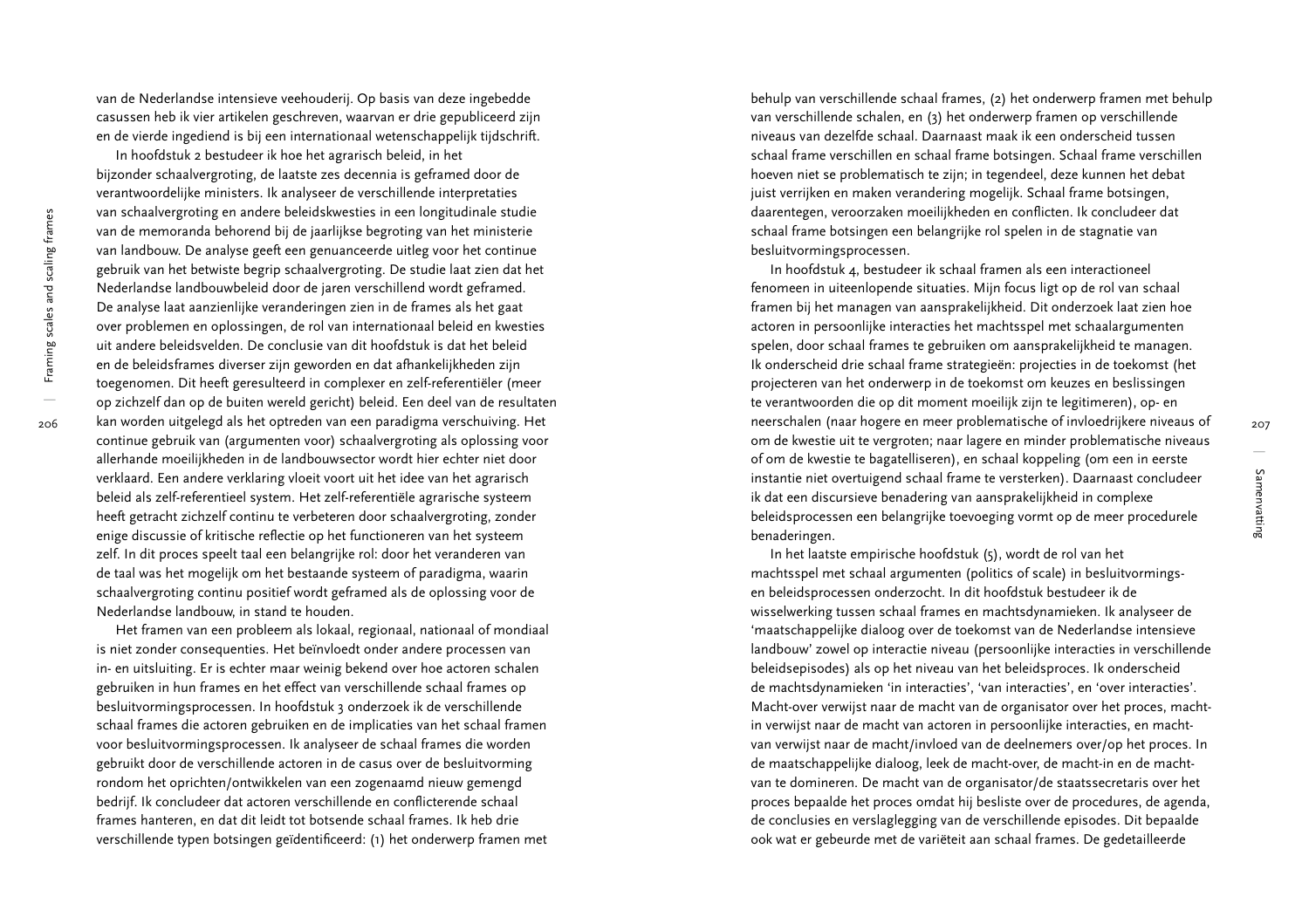analyse van de persoonlijke interacties, de macht-in, liet echter een veel genuanceerder perspectief zien van wat er in interactie met schaal frames gebeurt en wordt gedaan dan de analyse van de macht-over. Schaal frames zijn dus machtige discursieve middelen *in* de verschillende episodes, maar de analyse van het proces als geheel geeft een ander beeld. Ik concludeer dat er sprake is van een machtsspel met verschillende evenwichten, waarbij verschillende actoren onder verschillende omstandigheden een positie kunnen hebben waarin hun schaal frame prevaleert.

In het concluderende hoofdstuk beantwoord ik de onderzoeksvragen, bediscussieer ik de toegevoegde waarde van een schaal frame perspectief voor de wetenschappelijke literatuur, en bespreek ik de beperkingen van dit onderzoek en de mogelijkheden voor toekomstig onderzoek. Het hoofdstuk wordt afgesloten met de praktische implicaties van dit proefschrift voor bestuurders.

<sub>208</sub> over het proces te bewerkstelligen, en om betwistbare beslissingen en waardie en dus de overeenkomsten en botsingen tussen de verschillende schaal frames <sub>209</sub> مورد 2014. In dus de overeenkomsten en botsingen tussen Alles overziend, trek ik de conclusie dat schaal framen veel implicaties heeft voor beleids- en besluitvormingsprocessen. Daarnaast zijn schaal frames machtige middelen om beleidsprocessen te beïnvloeden, om machtover het proces te bewerkstelligen, en om betwistbare beslissingen en uitspraken te verantwoorden. Schaal frames kunnen het proces compliceren, maar bieden ook mogelijkheden voor andere benaderingen van het onderwerp. De belangrijkste uitkomsten van het onderzoek zijn:

- Een gedetailleerde focus op taal, op schaal framen in interacties in het bijzonder, biedt unieke en relevante inzichten die van belang zijn voor complexe beleids- en besluitvormingsprocessen.
- Actoren in interacties construeren verschillende schaal frames, waarin ze verschillende schalen en niveaus benadrukken.
- Schaal framen maakt het mogelijk om het eigen schaal frame en dat van iemand anders te definiëren en te herdefiniëren teneinde verschillende doelen te bereiken.
- Het framen van een kwestie op een bepaald schaal niveau maakt het mogelijk om argumenten en andere actoren in te sluiten en uit te sluiten;
- De dominante schaal frames sturen het debat in de richting van bepaalde uitkomsten en beleidsoplossingen;
- Schaal frames dienen als krachtige discursieve middelen om verantwoording af te schuiven en om betwistbare keuzes en beslissingen te verantwoorden;
- Schaal framen maakt het mogelijk om het probleem op te blazen of juist te bagatelliseren.
- Actoren in interacties springen continu van het ene schaal frame naar het andere. Dit leidt tot schaal frame botsingen en resulteert in het vergelijken

van appels met peren wat de discussie verder bemoeilijkt. Deze processen beïnvloeden de kwaliteit van de discussies.

Beleids- en besluitvormingsprocessen zijn machtsspellen met verschillende evenwichten waarbij verschillende actoren onder verschillende omstandigheden een positie kunnen hebben waarin hun schaal frame prevaleert.

Met betrekking tot de bijdrage van een interactioneel schaal frame perspectief voor de wetenschappelijke literatuur, relateer ik mijn onderzoek aan de literatuur over schaal-sensitief bestuur, zoals recent verkend is door enkele collegae. Schaal-sensitief bestuur kan worden geconceptualiseerd als schaal-sensitief observeren, schaal-sensitief handelen, en schaal-sensitiviteit mogelijk maken. Naar mijn mening is een interactionele schaal frame analyse een manier om schaal-sensitief te observeren (en schaal-sensitief te handelen en schaal-sensitiviteit mogelijk te maken). Een interactionele schaal frame analyse resulteert in de variëteit aan schaal frames die verschillende actoren gebruiken om een probleem te verwoorden. Een schaal frame analyse legt bloot. Vanuit een interactioneel schaal frame perspectief, betekent schaalsensitief handelen: (het ontwikkelen van) sensitiviteit voor/bewustzijn van schaal frames bij actoren in een beleids- of besluitvormingsproces. Vanuit dit bewustzijn kunnen actoren de onderliggende uitgangspunten en geprefereerde oplossingen bediscussiëren, de verschillen en botsingen identificeren, en toewerken naar gedeelde '*re-scale-frames*' van zowel het probleem als de oplossing.

Met betrekking tot de toegevoegde waarde van schaal frames voor de framing literatuur, laat dit proefschrift zien dat schaal frames worden gebruikt, naast bijvoorbeeld identiteitsframes of karakteriseringsframes, om betekenis te geven aan complexe problemen. In deze schaal frames worden zowel het probleem als de mogelijke oplossingsrichting benadrukt. Schaal frames kunnen worden gezien als bepaalde probleem frames, maar de specifieke focus op schalen en niveaus onthult andere aspecten van de kwestie die relevant zijn voor verschillende actoren. Schaal frames bieden dus andere inzichten en nieuwe oplossingsrichtingen. Het gebruik van verschillende gemixte schalen en niveaus maakt meer argumenten mogelijk, biedt een structuur voor de argumenten, maar kan ook leiden tot het verdoezelen van de belangen waar het om gaat. Schaal frame botsingen, als toevoeging op frame botsingen of schaal botsingen, laten heel specifiek de miscommunicatie zien.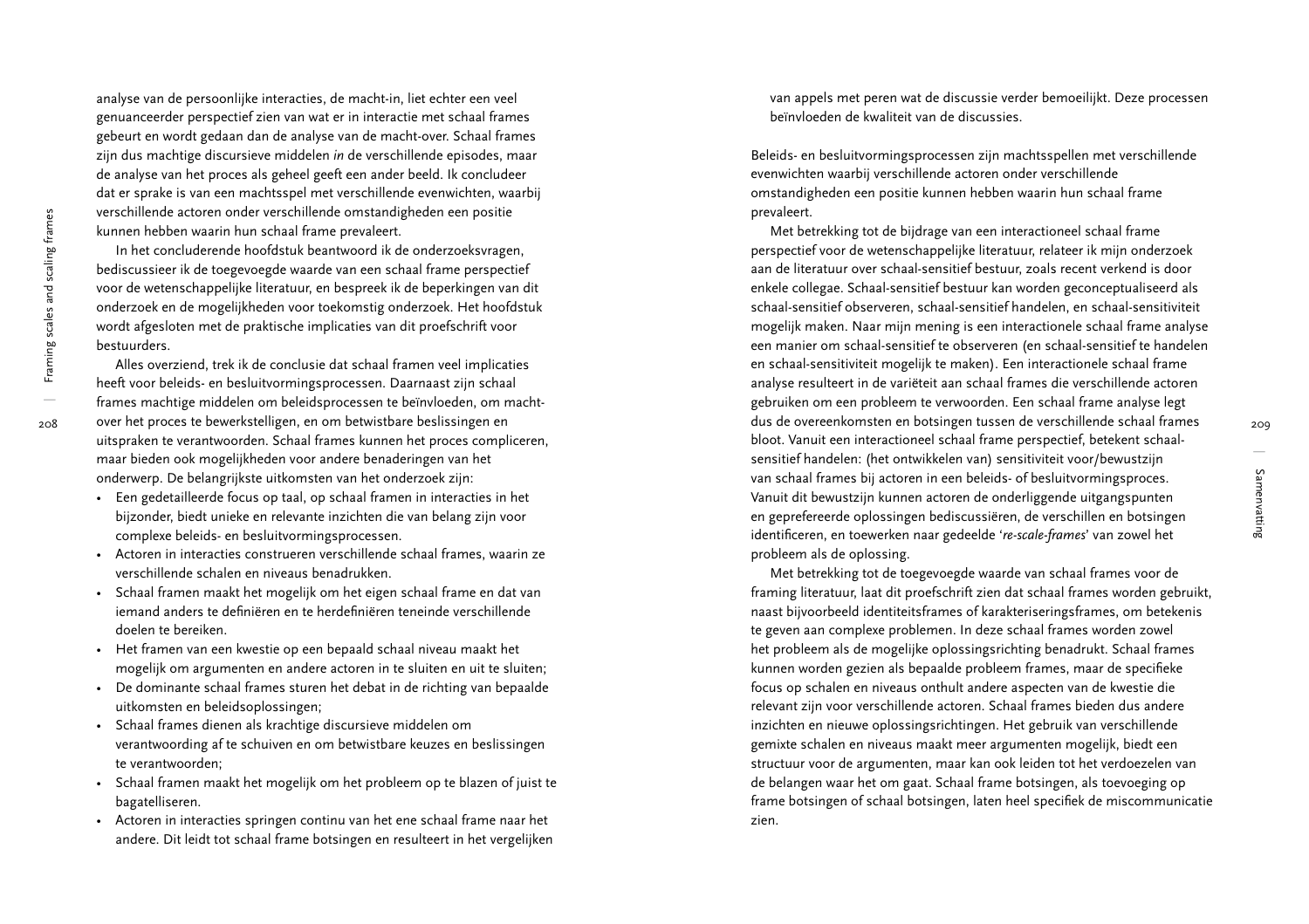Naast het concept schaal framen, is de combinatie van een micro-niveau en een macro-niveau interactioneel perspectief nieuw. Dit levert nieuwe inzichten in framen in interacties. Het onderzoek laat zien dat het uitmaakt op welk interactieniveau de analyse zich richt. Het analyseren van persoonlijke interacties onthult de variëteit aan schaal frames en biedt genuanceerde inzichten in de verschillende (schaal) frame activiteiten. In mijn onderzoek heeft dit geresulteerd in inzichten in de strategieën die actoren gebruiken om hun uitspraken te verantwoorden. De analyse op het beleidsproces niveau laat zien dat andere factoren en processen (machtsdynamieken, persoonlijke doelen) ook een rol spelen en bepalen wat er gebeurt met de verscheidenheid aan schaal frames (met welke rekening wordt gehouden en welke worden genegeerd) en de uitkomsten van het proces.

In relatie tot de 'politics of scale' literatuur, laat dit onderzoek zien dat actoren meerdere schalen en niveaus gebruiken en mixen, en niet alleen de ruimtelijke schaal zoals bestudeerd wordt in humane en politieke geografie. Daarnaast laat het onderzoek zien dat actoren in beleidsinteracties meerdere schaal frames in hun discussies naar voren brengen om hun eigen schaal frames en die van anderen te definiëren en herdefiniëren om bepaalde doelen te bereiken. Meer specifiek, zowel voor- als tegenstanders gebruiken verschillende schalen en niveaus om een kwestie te framen, zelfs binnen dezelfde interactie. De analyse van interacties op het persoonlijke niveau laat zien hoe actoren het machtsspel met schaalargumenten spelen: hoe zij dit *doen*. Actoren gebruiken schaal frames veelvuldig in interacties om hun mening over het probleem en de oplossing te presenteren, om kwesties belangrijker of minder belangrijk te maken, om andere meningen te bediscussiëren, om argumenten en actoren in te sluiten en uit te sluiten, en om hun uitspraken en beslissingen te verantwoorden. Naast de algemeen bekende 'omschalings-' (rescaling) strategie, onthult dit onderzoek strategieën zoals: projecties in de toekomst, opschalen, neerschalen, en schaalkoppelen. Framing pressurent on interstute of the method: Now the state of the relation of the method: Now the state is the control of the method: Now the state is frames in the control of the relation of the method: However and the

# **Publications**

#### **Refereed journal publications**

- Van Lieshout, M., Dewulf, A., Aarts, N. & Termeer, C. (2013). The power to frame the scale. Analysing power in deliberative governance interactions. Manuscript submitted for publication. In: *Journal of Environmental Policy and Planning.*
- Van Hulst, M., Siesling, M., Van Lieshout, M., & Dewulf, A. (in press). The conflict, the people and the neighbourhood: How news articles frame social disorder, accepted *.* In: *Media, Culture and Society.*
- Van Lieshout, M., Dewulf, A., Aarts, N. & Termeer, C. (2013). Framing scale increase in Dutch agricultural policy 1950-2012. In: *NJAS-Wageningen journal of life sciences*.
- Breeman, G. Termeer, C. & Van Lieshout, M. (2013). Decision making on mega stables: understanding and preventing citizens' distrust *.* In: *NJAS-Wageningen journal of life sciences* .
- Van Lieshout, M., Dewulf, A., Aarts, N., & Termeer, C. (2012). Doing scalar politics: interactive scale framing for managing accountability in complex policy processes. In: *Critical Policy Studies* 6 (2): 163-181.
- Van Lieshout, M., Dewulf, A.R.P.J., Aarts, M.N.C., & Termeer, C.J.A.M. (2011). Do scale frames matter? Scale frame mismatches in the decision making process of a 'mega farm' in a small Dutch village. In: *Ecology and Society* 16 (1): 38.
- Termeer, C.J.A.M., Dewulf, A.R.P.J., & Van Lieshout, M. (2010). Disentangling scale approaches in governance research: comparing monocentric, multilevel, and adaptive governance. In: *Ecology and Society* 15 (4): 29.
- Lampila, P., Van Lieshout, M., Gremmen, H.G.J.,& Lahteenmaki, L. (2009). Consumer attitudes towards enhanced flavonoid content in fruit. In: *Food Research International* 42 (1): 122-129.
- Van Lieshout, M., & Aarts, M.N.C. (2008). Outside is where it's at! Youth and immigrants' perspectives on public spaces. In: *Space and Culture* 11 (4): 497-513.
- Van Woerkum, C.M.J., & Van Lieshout, M. (2007). Reputation management in agro-food industries: Safety first. In: *British Food Journal* 109 (5): 355-366.

#### **Book chapters and reports**

- Van Lieshout, M., Termeer, C.J.A.M., & Dewulf, A.R.P.J. (2011). Colliding scale frames in the decision making about intensive agriculture. In: Eijsackers, H., Scholten, M.C.T. (eds.), *Livestock farming with care. Summaries of essays* (p. 37). Wageningen, the Netherlands: Wageningen UR.
- Aarts, N., Van Lieshout, M., Van Woerkum, C. (2011). Competing claims in public space: The construction of frames in different relational contexts. In Rogan, R.G., Donohue, W.A., & Kaufman, S. (eds.). In: *Framing Matters. Perspectives on Negotiation Research and Practice in Communication* (pp. 234-254). New York, NY: Peter Lang.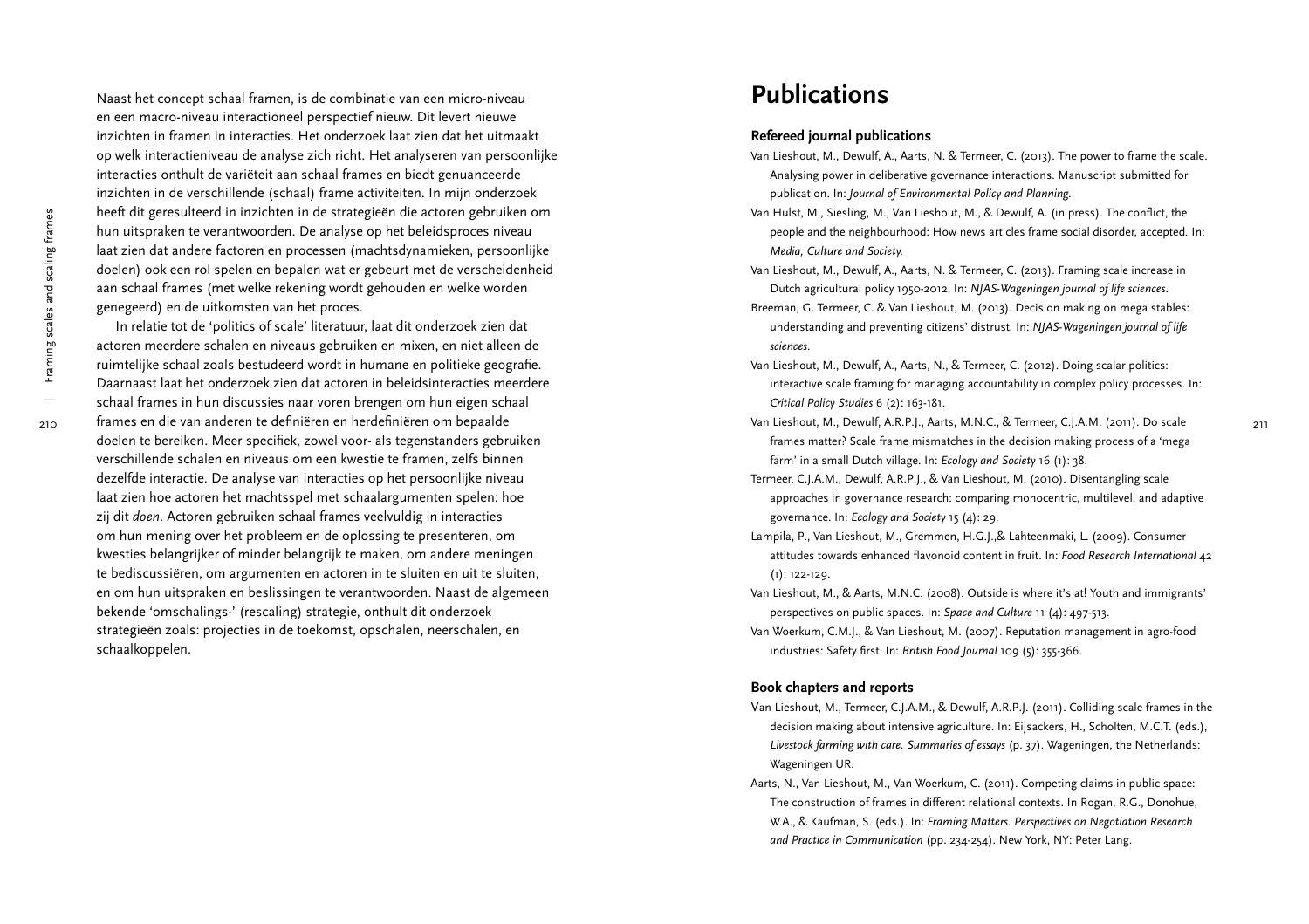- Termeer, C.J.A.M., Breeman, G.E., & Van Lieshout, M. (2011). Careful trusting in intensive farming. In: Eijsackers, H., Scholten, M.C.T. (eds.), *Livestock farming with care* (p. 11)*. Summaries of essays,* Wageningen UR.
- Van Lieshout, M., Termeer, C.J.A.M., & Dewulf, A.R.P.J. (2010). Schaken met schalen. In: Eijsackers, H., Scholten, M. (eds.), *Over zorgvuldige veehouderij. Veel instrumenten, één concert* (pp. 238-249). Wageningen, the Netherlands: Wageningen UR.
- Termeer, C.J.A.M., Breeman, G.E., Van Lieshout, M., & Pot, W.D. (2010). Why more knowledge could thwart democracy: Configurations and fixations in the Dutch megastables debate In: Veld, R.J. in 't (ed.), *Knowledge Democracy. Consequences for Science, Politics, and Media* (pp. 99-111)*.* New York, NY: Springer.
- Termeer, C.J.A.M., Breeman, G.E., & Van Lieshout, M. (2010). Zorgvuldig vertrouwen! In: Eijsackers, H., Scholten, M. (eds.), *Over zorgvuldige veehouderij. Veel instrumenten, één concert* (pp. 14-25)*.* Wageningen, the Netherlands: Wageningen UR.

Framing scales and scaling frames | Framing scales and scaling frames

 $\overline{\phantom{0}}$ 

- Termeer, C.J.A.M., Van Lieshout, M., Breeman, G.E., & Pot, W.D. (2009). *Politieke besluitvorming over het Landbouwontwikkelingsgebied Witveldweg in de Gemeente Horst aan de Maas*. Wageningen, the Netherlands: Wageningen Universiteit, Leerstoelgroep Bestuurskunde.
- $_{212}$  Van Lieshout, M., & Aarts, M.N.C. (2006). Competing claims in public space: The  $_{213}$ construction of frames in interaction. In: Gould, N. (ed.), *Engagement. MOPAN 2005. Multi-Organizational Partnerships, Alliances and Networks* (pp. 195-207)*.* Exeter, England: Short Run Press.
	- Van Lieshout, M., & Aarts, N. (2006). Buiten gebeurt het! Over het belang van publieke ruimtes voor jongeren en immigranten in Nederland. In: *Vrijetijdstudies* 24 (3 & 4): 35-47.
	- Van Lieshout, M., Aarts, N., & Van Woerkum, C. (2006). *De straat is van ons allemaal. Een studie naar conflicten in de publieke ruimte en de rol van de overheid.* Wageningen, the Netherlands: Wageningen Universiteit, Communicatiemanagement.
	- Van Lieshout, M., & Aarts, N. (2006). 'De straat is van ons allemaal' Hoe governance gestalte krijgt in conflicten over publieke ruimtes. In: Van der Burg, S., Van der Ham, R., Grin, J. (eds.), *Beleid in Transities* (pp. 103-111)*.* Wageningen, the Netherlands: Wageningen Universiteit, Leerstoelgroep Milieubeleid*.*
	- Van Lieshout, M., & Aarts, M.N.C. (2005). Framing public space: Perspectives of non-institutionalized groups of people in society. In: Gössling, T., Jansen, R.J.G., & Oerlemans, L.A.G., (eds.), *Coalitions and Collisions* (pp. 3- 13). Nijmegen, the Netherlands: Wolf.
	- Van Lieshout, M., & Aarts, M.N.C. (2005). *Buiten gebeurt het! Perspectieven van jongeren en immigranten op openbare ruimtes in Nederland.* Wageningen, the Netherlands: Wageningen Universiteit, Communicatiemanagement.
	- Van Lieshout, M., & Van Woerkum, C.M.J. (2004). *In relatie tot reputatie. Reputatiemanagement en voedselveiligheid*. Wageningen, the Netherlands: Wageningen UR, Communication Science.

#### **Presentations at international Conferences**

| June 2004     | MOPAN conference, Tilburg (the Netherlands)                         |
|---------------|---------------------------------------------------------------------|
| June 2005     | MOPAN conference, Cardiff (United Kingdom)                          |
| April 2009    | European Consortium for Political Research (ECPR) Joint sessions of |
|               | workshops, Lisbon (Portugal)                                        |
| June 2010     | Interpretive Policy Analysis (IPA) conference, Grenoble (France)    |
| November 2010 | Scaling and Governance Conference, Wageningen (the Netherlands)     |
| June 2011     | Interpretive Policy Analysis (IPA) conference, Cardiff (United      |
|               | Kingdom)                                                            |
| July 2012     | Interpretive Policy Analysis (IPA) conference, Tilburg (the         |
|               | Netherlands)                                                        |
| July 2012     | Multi-Organizational Partnerships, Alliances, and Networks          |
|               | (MOPAN) conference, Wageningen (the Netherlands)                    |
| March 2013    | Symposium on Scale in Environmental Governance, Berlin (Germany)    |
| July $2013$   | Interpretive Policy Analysis (IPA) conference, Vienna (Austria)     |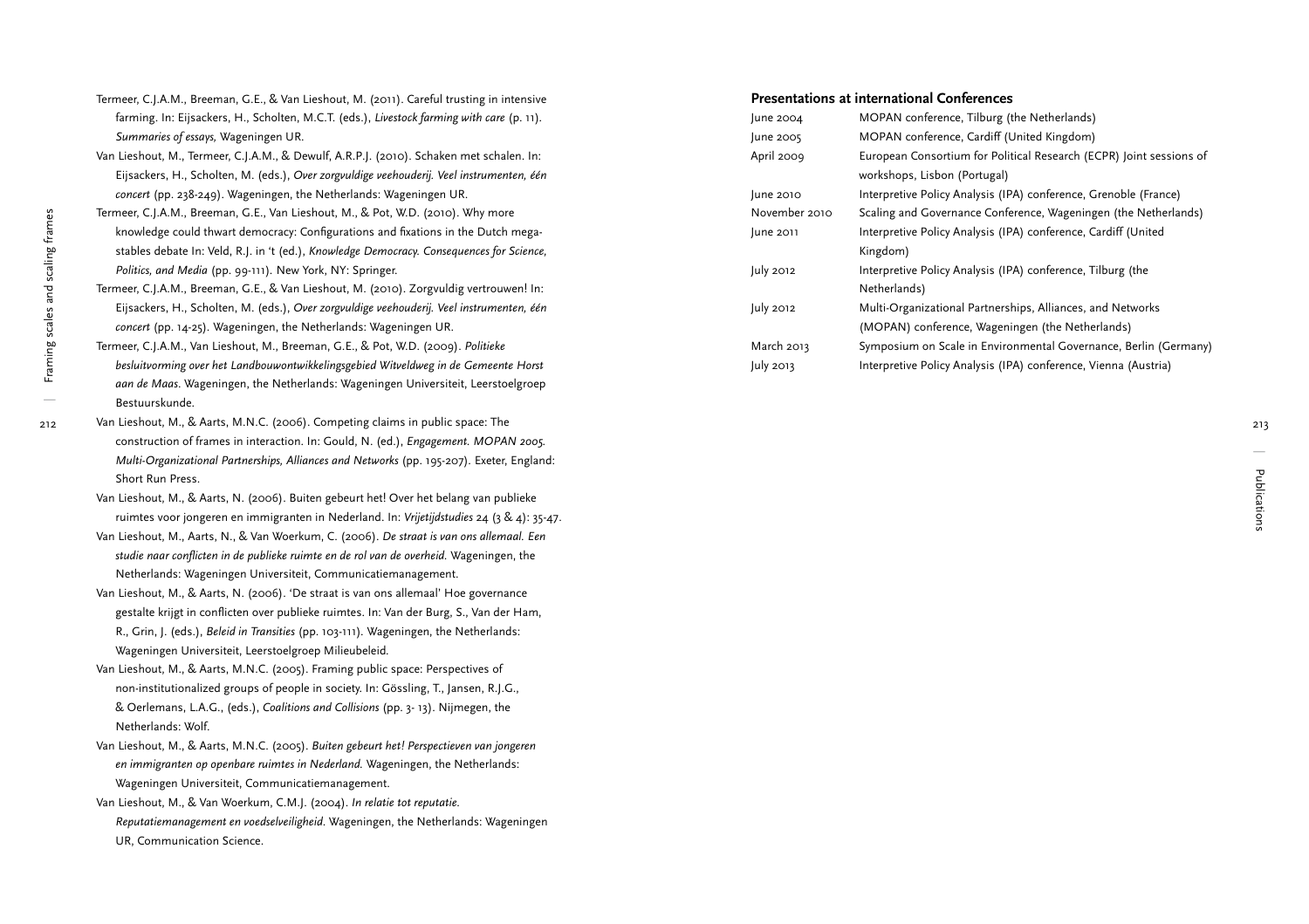## **About the author**

Maartje van Lieshout was born in Alkmaar, the Netherlands on March 9th, 1977. She holds an MSc in Forestry and Nature Conservation with a minor in Communication Science from Wageningen University, the Netherlands. In addition she graduated as a Bachelor of Education at the Marnix Academie in Utrecht. In 2002 she started working as a Project employee 'Land van Wijk en Wouden' at the Province of South Holland, the Netherlands. From 2003 till 2006 she worked as a scientific researcher on different projects at the Communication Science group of Wageningen University. She continued her work as a scientific researcher from 2006-2008 in the Europian FLAVO project, within the Centre for Methodical Ethics and Technology Assessment, Wageningen University. In 2008 Maartje started to work as a PhD-candidate at Public Administration and Policy Group of Wageningen University. From January 2013 she worked as lecturer in the same group. Currently she is lecturer at the Institute of Public Administration at Leiden University.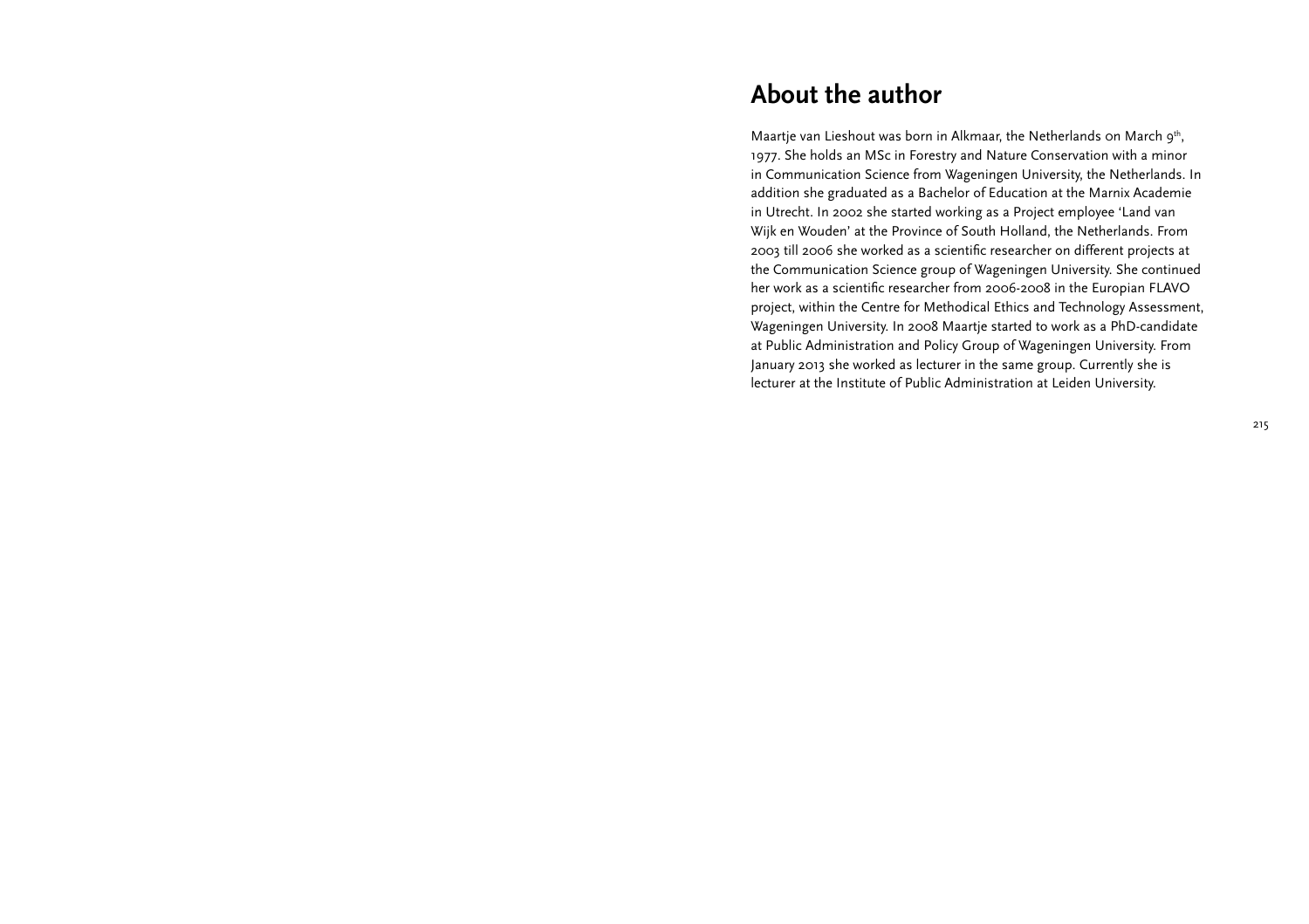

## **Completed training and supervision plan**

Maartje van Lieshout Wageningen School of Social Sciences (WASS)

| Name of the learning activity                                                              | Dept./Institute<br>ECTS*<br>Year              |      |              |
|--------------------------------------------------------------------------------------------|-----------------------------------------------|------|--------------|
| A. Project related competences                                                             |                                               |      |              |
| Classics in Public Administration                                                          | NIG                                           | 2008 | 3            |
| Sioo summerschool op het gebied van<br>organisatie-, bestuurs- en veranderkunde            | Sioo                                          | 2008 | 1.5          |
| Theories and Tools of Narrative Inquiry                                                    | Wass                                          | 2008 | 1.4          |
| Scaling and Governance                                                                     | WGS                                           | 2009 | 1.5          |
| Doing Interpretative Analysis                                                              | Wass                                          | 2010 | 3            |
| Masterclass Public Administration                                                          | <b>NIG</b>                                    | 2011 | 5            |
| B. General research related competences                                                    |                                               |      |              |
| Introduction course                                                                        | WASS                                          | 2008 | 1.5          |
| Framing scales and scaling frames                                                          | Mansholt/WASS<br>Multidisciplinary<br>Seminar | 2009 | 1            |
| Framing scales and scaling frames                                                          | ECPR, Lissabon                                | 2009 | ı            |
| Jumping accross scales and levels                                                          | IPA, Grenoble                                 | 2010 | 1            |
| Scale framing in interaction                                                               | Scaling and Gover-<br>nance, Wageningen       | 2010 | ı            |
| Panel organisation: Interactional framing in<br>policy controversies                       | IPA, Cardiff                                  | 2011 | 2            |
| Interactive scale framing for managing<br>accountability in complex policy processes       | IPA, Cardiff                                  | 2011 | 1            |
| The power to frame the scale. Analysing pow-<br>er in deliberative governance interactions | MOPAN, Wagenin-<br>gen                        | 2012 | 1            |
| The power to frame the scale. Analysing pow-<br>er in deliberative governance interactions | IPA, Tilburg                                  | 2012 | $\mathbf{1}$ |